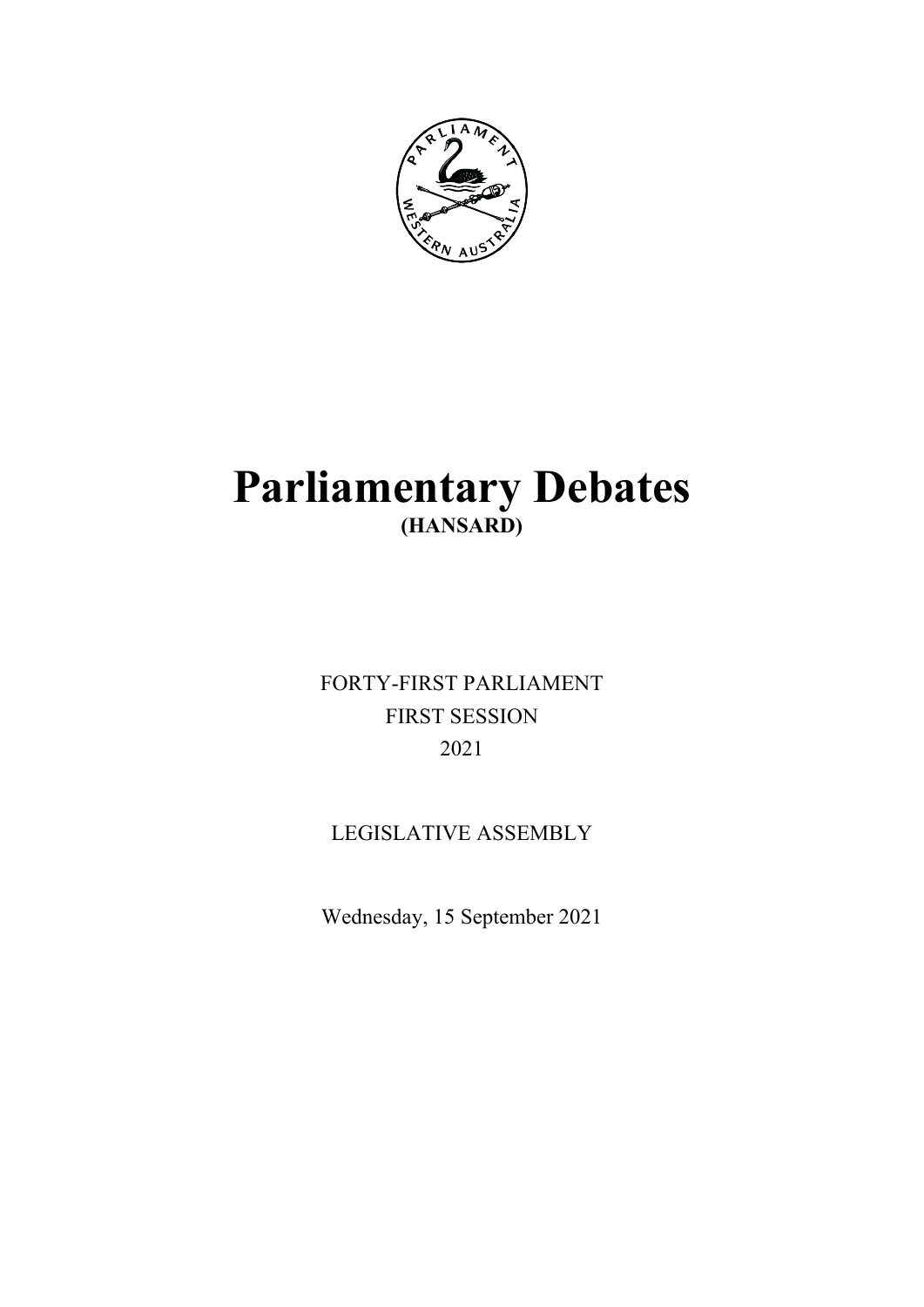### Legislative Assembly

Wednesday, 15 September 2021

l **THE SPEAKER (Mrs M.H. Roberts)** took the chair at 12 noon, acknowledged country and read prayers.

#### **ECONOMICS AND INDUSTRY STANDING COMMITTEE**

*First Report — Turning to India: Investing in our future — Speaker's Response — Tabling — Statement by Speaker*

**THE SPEAKER (Mrs M.H. Roberts)** [12.03 pm]: I table the Speaker's response to the first report of the Economics and Industry Standing Committee titled *Turning to India: Investing in our future*.

[See paper [499.](https://www.parliament.wa.gov.au/publications/tabledpapers.nsf/displaypaper/4110499a56bdc60439e9378e4825875100168393/$file/tp+499.pdf)]

#### **PAPERS TABLED**

Papers were tabled and ordered to lie upon the table of the house.

#### **CONSTITUTIONAL AND ELECTORAL LEGISLATION AMENDMENT (ELECTORAL EQUALITY) BILL 2021**

*Notice of Motion to Introduce*

Notice of motion given by **Mr J.R. Quigley (Minister for Electoral Affairs)**.

#### **HEALTH AND DISABILITY SERVICES COMPLAINTS OFFICE — TWENTY-FIFTH ANNIVERSARY**

*Statement by Minister for Health*

**MR R.H. COOK (Kwinana — Minister for Health)** [12.05 pm]: I rise to inform the house that 16 September 2021 marks the twenty-fifth anniversary of the inception of the Health and Disability Services Complaints Office. Originally called the Office of Health Review, the office was established under landmark legislation, the Health Services (Conciliation and Review) Act 1995, on 16 September 1996. The Health Services (Conciliation and Review) Act was developed to improve the quality and accountability of the Western Australian health system and provided a new way of handling health complaints. It recognised the importance for all parties to be involved in the resolution process and allowed deficiencies in the health delivery system to be identified, and improvements and changes implemented. Since its inception, its remit has expanded. In 1999, the office took on responsibility for handling complaints about disability services. In 2014, mental health complaints were added to its scope, and now, with the implementation of the Voluntary Assisted Dying Act 2019, it can receive complaints about the VAD process one of the important safeguards in that legislation. Following a review of the act in 2003, the revised Health and Disability Services (Complaints) Act 1995 came into effect in 2010. This resulted in the office having access to negotiated settlement as a resolution option, as well as a name change for the agency to what it is now known, the Health and Disability Services Complaints Office. In the first year of operation, it employed 13 people and received 671 complaints. Today, HADSCO operates with a team of 17 and receives over 2 800 complaints a year. Since its inception, the office has received over 50 000 complaints. This state is making great strides in continually improving health services. Complaints are a valuable tool in helping achieve this. On behalf of the house, I would like to say thank you to all HADSCO staff, past and present.

#### **WA COUNTRY HEALTH SERVICE — MIDWIVES — MIDWEST**

*Statement by Minister for Health*

**MR R.H. COOK (Kwinana — Minister for Health)** [12.08 pm]: Yesterday, WA Country Health Service midwives began transitioning their high-calibre maternity skills back to Geraldton Health Campus after their services were temporarily relocated as part of WACHS' COVID-19 response. The transition of all maternity services is to be completed by the end of the month. Midwifery teams from Geraldton Health Campus were relocated to St John of God Geraldton Hospital as a protective measure and to allow for additional capacity in case of a surge in patients related to the COVID-19 pandemic. This decision was made during the stressful and unpredictable early stages of the pandemic. It was important that the hospital had capacity to respond to large numbers of COVID-positive patients. Staff from both sites worked quickly to make this happen in a way that did not disrupt or interrupt patient care. Expectant families should be assured that they will be closely supported throughout the transition. Services reverting to Geraldton Health Campus will have no impact on the exceptional care provided by WACHS Midwest midwives. Our wonderful world-class clinicians are excited to be once again safely delivering midwest bubs back home at Geraldton Health Campus.

Although this pandemic has created many challenges over the past year, it has also provided us all with an opportunity to think outside the box. I believe this partnership has been a great demonstration of a public and private collaboration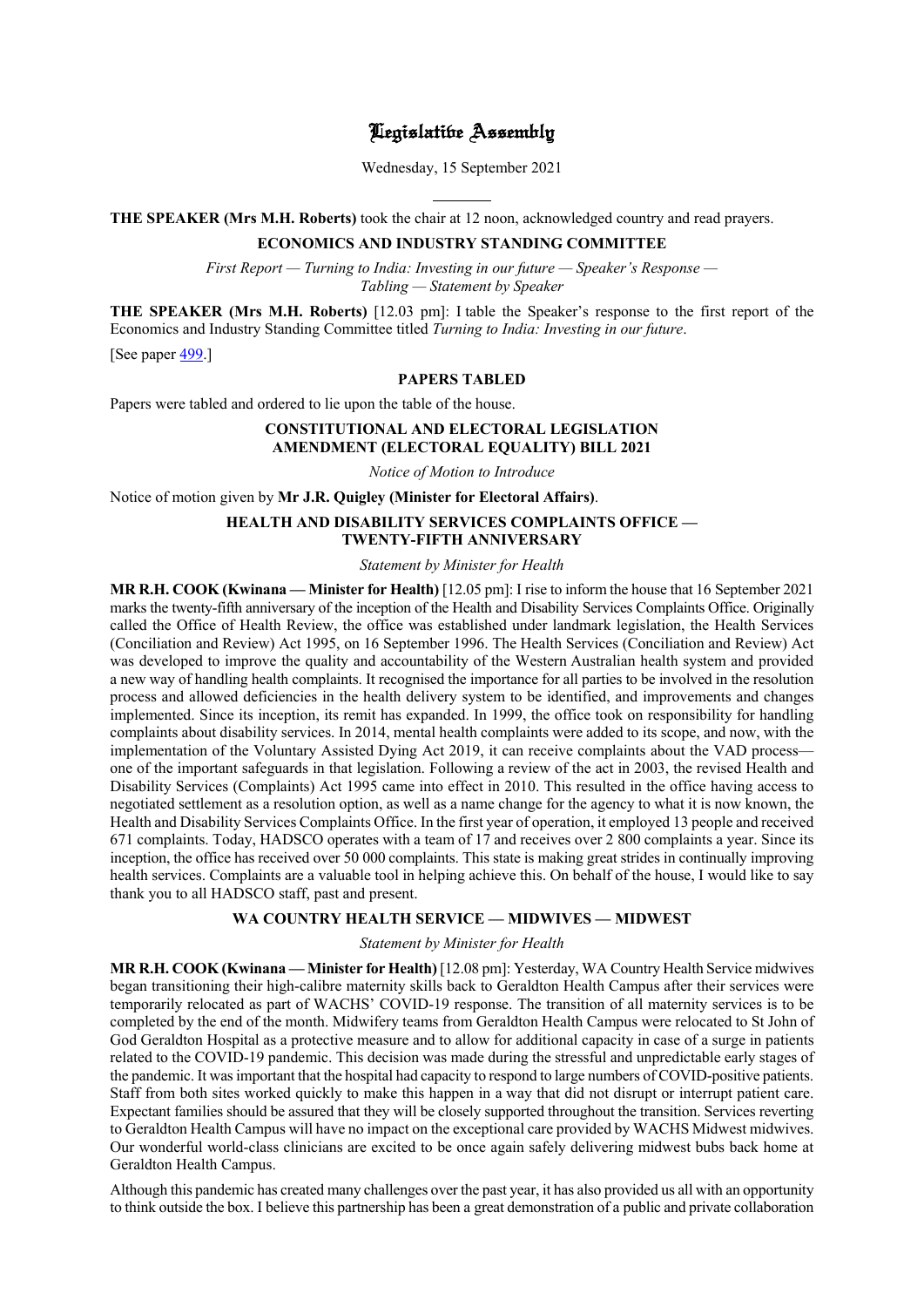to meet community need. I would like to acknowledge the entire team at St John of God Geraldton Hospital and thank them for their support in these challenging circumstances. WACHS Midwest and St John of God Geraldton Hospital will continue to work closely together on opportunities that deliver benefits to the midwest community.

#### *MINISTERIAL EXPERT COMMITTEE ON ELECTORAL REFORM: FINAL REPORT*

#### *Statement by Minister for Electoral Affairs*

**MR J.R. QUIGLEY (Butler — Minister for Electoral Affairs)** [12.10 pm]: On 28 April 2021, I appointed the Ministerial Expert Committee on Electoral Reform. The committee's terms of reference were, firstly, to make recommendations as to how electoral equality might be achieved for all citizens entitled to vote for the Legislative Council and, secondly, to make recommendations for the distribution of preferences in the Legislative Council's proportional representation system.

The committee was chaired by Mr Malcolm McCusker, AC, CVO, QC, who is well known to all members as Western Australia's thirty-first Governor. The rest of the committee was constituted by Professor John Phillimore, Professor Sarah Murray and Associate Professor Martin Drum. Professor Phillimore is a former Rhodes scholar who has been the executive director of the John Curtin Institute of Public Policy since 2007. Over the past 30 years, Professor Phillimore has advised and conducted research and consultancy projects for numerous international, Australian, state and local agencies. Professor Murray is an expert in constitutional law, electoral law and court innovation at the law school of the University of Western Australia. Professor Murray has published widely in Australia and internationally, and was recently elected to the Australian Academy of Law. Associate Professor Drum is director of public policy and associate professor of politics and international relations at the University of Notre Dame Australia. Associate Professor Drum is a member of the Australasian Study of Parliament Group and has participated in a range of commonwealth and Western Australian parliamentary government inquiries.

The committee published a discussion paper on 14 May 2021, and received 184 submissions from interested members of the public and organisations. The committee also consulted the Western Australian, South Australian and New South Wales electoral commissioners, and election analyst Mr Antony Green, AO. I would like to thank the chair and each of the members of the committee for their work. They have done an exceptional job. I now table the committee's final report, and commend the report to the house.

[See paper [536.](https://www.parliament.wa.gov.au/publications/tabledpapers.nsf/displaypaper/4110536a65e94a017debc109482587520002ac3c/$file/tp+536.pdf)]

#### *INDEPENDENT REVIEW INTO THE DEPARTMENT OF COMMUNITIES' POLICIES AND PRACTICES IN THE PLACEMENT OF CHILDREN WITH HARMFUL SEXUAL BEHAVIOURS IN RESIDENTIAL CARE SETTINGS*

#### *Statement by Minister for Child Protection*

**MS S.F. McGURK (Fremantle — Minister for Child Protection)** [12.13 pm]: I rise to speak regarding the *Independent review into the Department of Communities' policies and practices in the placement of children with harmful sexual behaviours in residential care settings* report, tabled this afternoon on behalf of the Commissioner for Children and Young People.

When I first became aware of the case of "Macie" and "Lee"—not their real names—last year, I was deeply concerned about what had occurred. The then Department for Child Protection and Family Support, now the Department of Communities, made the decision to put these two young people together in a residential group home, and that simply should not have happened. Soon after the case was brought to my attention, I asked the Commissioner for Children and Young People to immediately undertake an independent review of issues arising from the case that could be addressed to safeguard children and young people in WA's residential care homes.

I would like to thank everyone involved in the preparation of this report. I would also like to acknowledge the young woman at the centre of the report, who wanted her voice to be heard to improve safety for young people in out-of-home care. This process has no doubt been difficult for "Macie", who has since turned 18 and aged out of care. I want to reassure members that she continues to be offered support, including counselling, to help get her through this challenging period.

Since these events in 2017, significant changes have occurred to strengthen practice and safety planning for children in residential care. This includes additional training for residential care workers in identifying, understanding and responding to harmful sexual behaviours displayed by young people, the development of a child-friendly complaints policy, and resources to support young people to speak up when they feel uncomfortable or unsafe. The McGowan government is resolute in its commitment to responding to the findings of the landmark Royal Commission into Institutional Responses to Child Sexual Abuse, and has committed significant funding and resources to implement its recommendations. It is noteworthy that the royal commission specifically addressed issues canvassed in this review, including the challenges, but necessity, of providing a safe and therapeutic environment for children and young people in residential care, as well as responding to children and young people with harmful sexual behaviours.

I reiterate that, as a government, we have committed to implementing all the relevant recommendations from the royal commission. As part of this report addresses the issue of harmful sexual behaviours in children, I want to emphasise that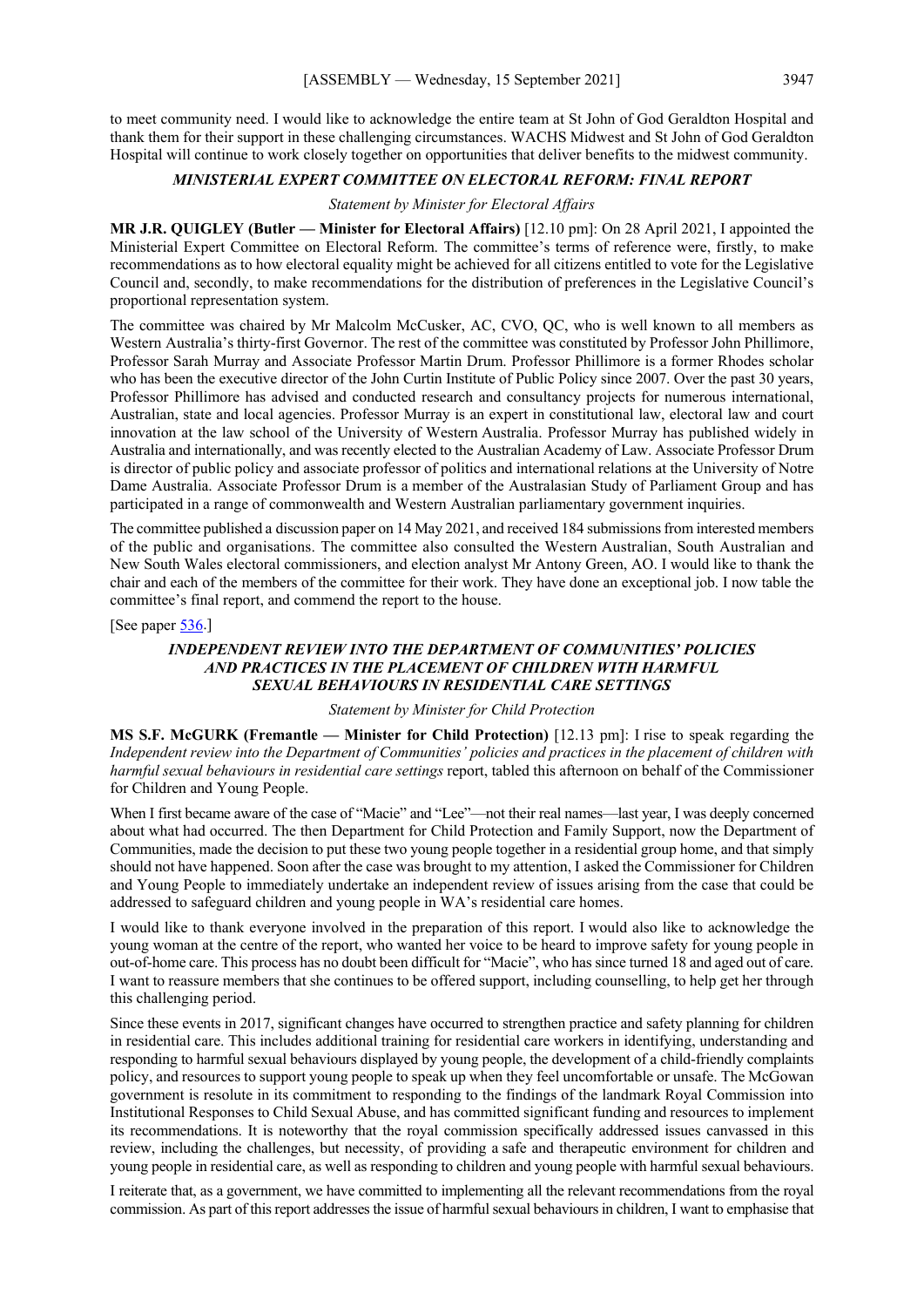this is an emerging area of research and practice that no individual, state, jurisdiction or country has fully tackled or resolved. In our own efforts to build better knowledge and practice in this area, the McGowan government has invested \$2 million over two years to the WA Centre for the Pursuit of Excellence in Responding to Child Abuse and Neglect, and \$2.3 million over five years to contribute towards the National Centre for the Prevention of Child Sexual Abuse.

It is a reality of child protection work that we care for children who display inappropriate or harmful sexual behaviours, and a small number who are reportable offenders, as was the case in this situation. I can confirm that there are no children or young people who are reportable offenders residing in the department's residential care homes with other children. I can also now advise the house that the Department of Communities will not knowingly place reportable offenders in a residential care setting with other children. I thank the commissioner for tabling this report today, and everyone involved in this important review to ensure young people in Western Australia feel safe and protected.

#### **INNOVATOR OF THE YEAR**

*Statement by Minister for Innovation and ICT*

**MR D.T. PUNCH (Bunbury — Minister for Innovation and ICT)** [12.16 pm]: It is with great pleasure that I stand today to talk about the WA Innovator of the Year program. The WA Innovator of the Year program is the state's flagship innovation program, which was created in 2006 by the Carpenter Labor government. The Innovator of the Year program is part of the McGowan Labor government's plan to support innovators and entrepreneurs while promoting job creation and economic diversification in Western Australia.

The WA Innovator of the Year program has showcased innovative and entrepreneurial individuals, businesses and creative minds for nearly 15 years. The major aim of the program is to acknowledge and reward exceptional innovators in Western Australia who have developed an outstanding innovative product, technology or service that is at the emerging innovation or growth phase of development. The WA Innovator of the Year program is consistently discovering remarkable innovation in our state. The Innovator of the Year program has been funded under the new industries fund since 2017. So far, 17 businesses have received \$480 000 in funding, and 48 businesses have received extensive commercialisation training and networking opportunities.

Since winning three awards in 2019, TENSA Equipment has raised \$5 million from Blackbird Ventures to fund its innovation, Roborigger—a device that improves crane lifting safety and efficiency by keeping personnel away from under the crane load, where they might be injured. The team has grown from five to 15 employees since receiving its awards. Since completing the program in 2018, overall innovator of the year, uDrew, has established new patent agreements for Australia and New Zealand. In addition, it has leveraged \$750 000 from investors, \$508 000 from the accelerating commercialisation grant, \$25 000 from the SPUR location grant, and has created 11 full-time jobs. uDrew provides tools for home owners and contractors to enable them, without any technical skill or experience, to instantly design, engineer, manage and approve their own custom building project from start to finish.

As Minister for Innovation and ICT, I am focused on ensuring that this program and other initiatives of the McGowan state government's new industries fund provide strong, practical help for our homegrown innovators. The jobs of tomorrow are being dreamt up today, and the Innovator of the Year program ensures that those ideas become a reality.

#### **FISHABILITY — MV** *FISHABILITY*

#### *Statement by Minister for Fisheries*

**MR D.T. PUNCH (Bunbury — Minister for Fisheries)** [12.19 pm]: On Friday, 27 August, a new wheelchairaccessible vessel was launched by Fishability at the Mandurah Offshore Fishing and Sailing Club. The members for Mandurah and Dawesville, who are great supporters of the organisation, both attended the event. Fishability is a not-for-profit organisation that promotes inclusive and active participation by people of all abilities in recreational fishing opportunities. Since 2003, it has delivered fishing experiences for people requiring support and provided advice on universally accessible fishing locations and facilities to help make fishing an accessible pastime for all Western Australians.

The MV *Fishability* is the third vessel in the fleet, with two others based at the Royal Perth Yacht Club and the Princess Royal Sailing Club in Albany. The new vessel will provide estuary fishing trips to six participants and their carers once a week, and marks the next step in Fishability's capacity to provide quality accessible fishing experiences to members of the community of all abilities. Over the 2020–21 season, the Mandurah Fishability program catered for 1 020 participants and 776 carers, and involved 2 794 hours of volunteering, making this program a huge asset for the community. The new vessel was funded by contributions from the McGowan government as well as the commonwealth government, local governments and the local community. Putting fishing licence fees to work through the recreational fishing initiatives fund, the WA government contributed \$52 000 to this project. The WA government proudly provides regular funding to Fishability to ensure the continuation of its important work and contribution to the recreational fishing experience in Western Australia—all at no cost to participants.

The efforts of the dedicated volunteers and supporters in working together to allow many people who might not otherwise have the chance to experience the joy of a day out fishing have built a highly respected and valued organisation, and I commend their efforts.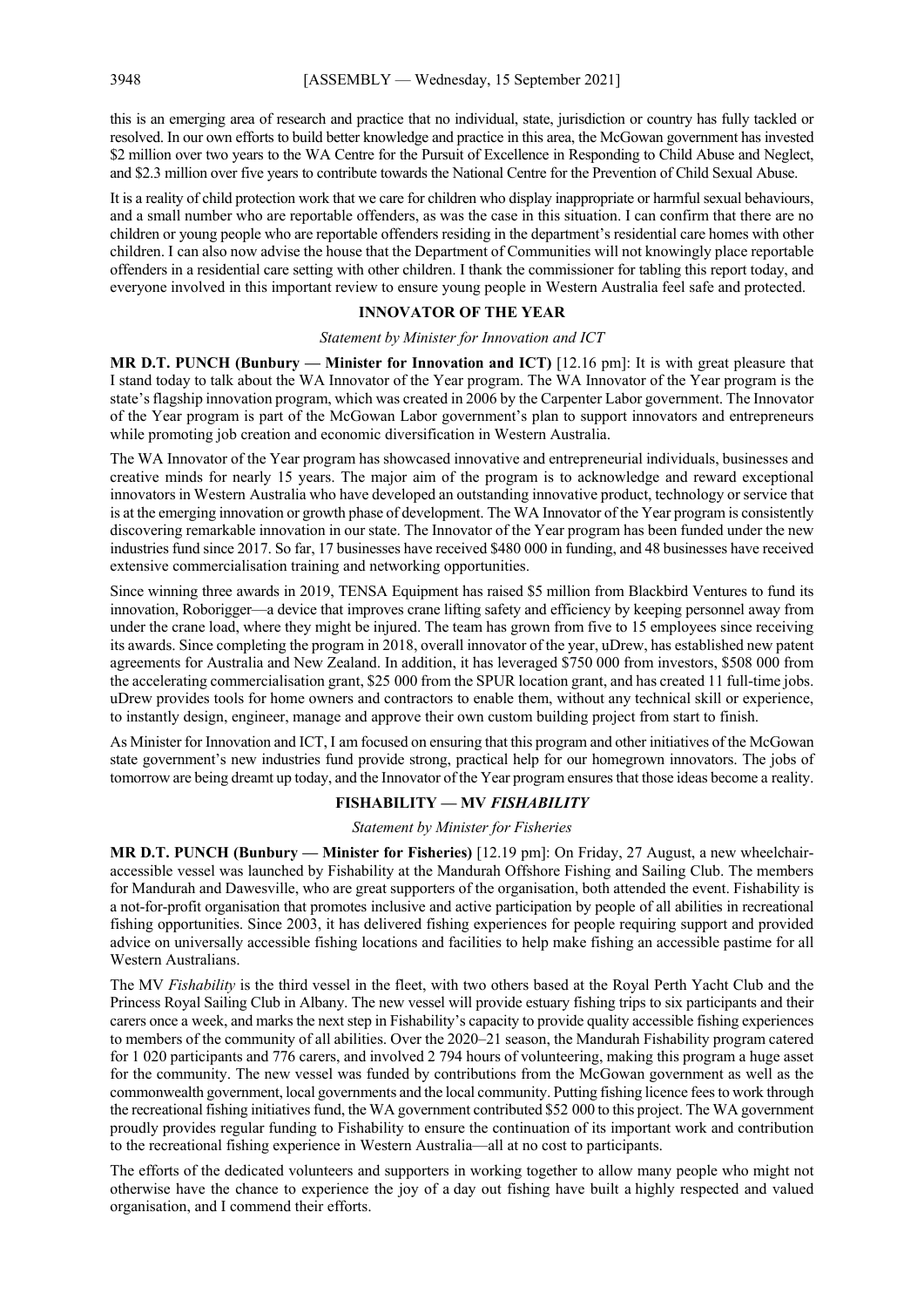#### **BUSINESS OF THE HOUSE — PRIVATE MEMBERS' BUSINESS**

*Standing Orders Suspension — Motion*

#### **MR D.R. MICHAEL (Balcatta — Parliamentary Secretary)** [12.21 pm]: I move —

That so much of standing orders be suspended as is necessary to enable private members' business to have priority from 4.00 to 6.00 pm on Wednesday, 15 September 2021.

Obviously, with this week being budget speech week, the suspension of standing orders will give precedence to private members' business for two hours this afternoon. We will then have a dinner break, with budget speeches to recommence at 7.00 pm.

Question put and passed.

#### **BUSINESS OF THE HOUSE — DINNER SUSPENSION**

*Statement by Acting Speaker*

**THE ACTING SPEAKER (Mr D.A.E. Scaife)** [12.22 pm]: I inform the house that consequent upon the motion that has just been carried, there will be a dinner break between 6.00 and 7.00 pm this evening.

#### **POSEIDON NICKEL AGREEMENT AMENDMENT (TERMINATION) BILL 2021**

#### *Introduction and First Reading*

Bill introduced, on motion by **Mr R.H. Cook (Minister for State Development, Jobs and Trade)**, and read a first time.

Explanatory memorandum presented by the minister.

#### *Second Reading*

#### **MR R.H. COOK (Kwinana — Minister for State Development, Jobs and Trade)** [12.23 pm]: I move —

That the bill be now read a second time.

The purpose of this bill is to ratify an agreement made on 4 August 2021 between the state and Poseidon Nickel Ltd, which I will refer to as the termination agreement. This bill is necessary in order to amend the Poseidon Nickel Agreement Act 1971 to provide for the ratification of the termination agreement, which will terminate the Poseidon Nickel Agreement, a state agreement that was entered into on 27 July 1971. A key purpose of the termination agreement is to provide Poseidon with greater flexibility to progress the development of its projects under the general laws of the state, which has the potential to create jobs in the goldfields region.

To put this termination agreement in context, I will provide some background on the state agreement. Nickel was first discovered at Mt Windarra, about 18 kilometres north-west of Laverton, in 1969, heralding the start of the Western Australian nickel boom. The purpose of the state agreement was for the development of a nickel mining and treatment project at Mt Windarra. A second nickel mine commenced at South Windarra in 1974. Collectively, the two mines are referred to as the Windarra nickel project, or WNP. Western Mining Corporation Ltd, or WMC, took 100 per cent ownership of the WNP in 1983.

Between 1981 and 1984, nickel mining volumes at Mt Windarra and South Windarra varied. To ensure full concentrator capacity, incidental to the primary nickel purpose of the state agreement, gold ore from the nearby Lancefield and Beasley Creek tenures was treated at Mt Windarra in a modified nickel circuit. Mining at Mt Windarra ceased in 1990 and at South Windarra in 1991. Processing of nickel sulphide ores from WMC operations at Leinster continued at Mt Windarra until 1993, and processing of gold ore continued until 1994.

In December 2005, BHP Billiton Nickel West Pty Ltd, previously WMC, sold its interest in the WNP and assigned its interests to Niagara Mining Ltd, which later became Poseidon Nickel Ltd. In 2007, the state agreement was varied to require that Poseidon submit development proposals and commence construction by certain fixed dates and provide reasonable evidence of its financial and marketing capacities to fulfil and implement proposals approved under the state agreement. These changes meant that the state agreement, and the tenure held pursuant to it, would cease and determine should Poseidon not be able to meet the deadline dates.

Since that time, the cyclical conditions in the nickel market have been such that Poseidon has been unable to develop the project as required under the state agreement. Poseidon formally requested the termination of the state agreement to enable it to pursue alternative business options. Parliamentary ratification of the termination agreement will provide greater flexibility for Poseidon to progress the development of its projects at the WNP under the general laws of the state, which has potential to both create jobs in the goldfields region and for the retreatment of nickel tailings to extract gold.

I now turn to the provisions of the bill and the variation agreement outlined in the explanatory memorandum. The provisions of the bill essentially set out to terminate the state agreement by ratifying, authorising and attaching the termination agreement, otherwise referred to as schedule 3, to the Poseidon Nickel Agreement Act 1971. The key provisions of the variation agreement are as follows. The first is the continuation of the mining lease under the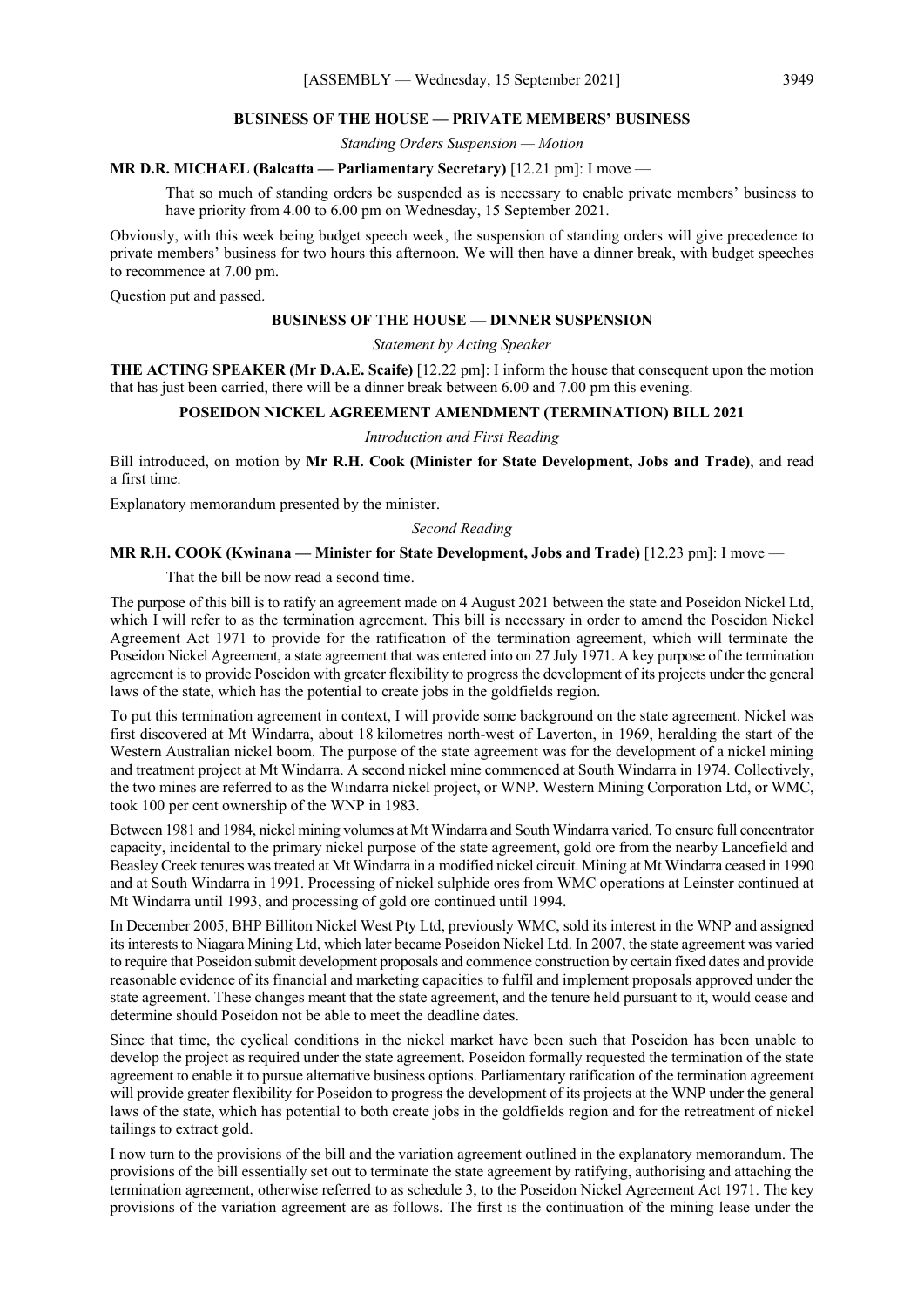Mining Act 1978, the continuous authorisation of mining operations upon the termination of the state agreement, and the application of the Mining Rehabilitation Fund Act 2012 to the mining lease, under clause 4(4). The second key provision is that the company will indemnify and keep the state and its agents indemnified in relation to its operations under the state agreement, and that this indemnity shall remain in force for a period of 20 years from the date of cessation of all operations originally established pursuant to the state agreement or a period agreed between the state and the company. This comes under clause 4(6) and (7).

The third is the cessation of the bank guarantee, held under the deed of covenant, and for the unbroken provision of a mining security under the Mining Act in the amount of \$3.5 million as an unconditional performance bond applicable to the mining lease, which is under clause 5. The fourth is the release of the company from its obligations, under clauses 3.2(a) and 3.2(b) of the deed of covenant for implementation of the 2005 mine closure plan, and completion of closure finalisation works, which is under clause 4(2). The fifth is that Poseidon will remain liable for its activities and its indemnities under the state agreement and the deed of covenant, which is under clause 4(3).

Ratification of this bill by Parliament will have a positive impact on the local economy and will facilitate the development of the resources sector in the goldfields region. It will enable Poseidon to progress its development strategies focusing on nickel and gold with greater certainty and commercial flexibility with the near-term prospect of creating over 50 regional jobs.

I earlier tabled the explanatory memorandum, which contains a description of the provisions of the bill and termination agreement, for the consideration of members.

I commend the bill to the house.

**The ACTING SPEAKER (Mr D.A.E. Scaife)**: I thank the minister for that erudite contribution.

A member interjected.

**The ACTING SPEAKER**: I know they do.

Debate adjourned, on motion by **Dr D.J. Honey (Leader of the Liberal Party).**

#### **APPROPRIATION (RECURRENT 2021–22) BILL 2021 APPROPRIATION (CAPITAL 2021–22) BILL 2021**

*Second Reading — Cognate Debate*

Resumed from 14 September.

**DR D.J. HONEY (Cottesloe — Leader of the Liberal Party)** [12.31 pm]: I rise to contribute to this debate, but before I get into the substance of my contribution, can I say what a sad day it is for Western Australia and what a tawdry effort we have seen from this government manifested today in the presentation of the *Ministerial Expert Committee on Electoral Reform: Final report* to the Parliament. Here we have a Premier sitting opposite who denied seven times before the election that electoral reform was on the agenda, yet we see a report before this Parliament that will, if its recommendations are enacted, gut regional representation in Western Australia. It is an absolute disgrace, and an absolute betrayal of regional Western Australia. If ever there was a time for regional Labor members to stand up, now is it—stand up and reject this destruction of regional voting in Western Australia.

Several members interjected.

**Dr D.J. HONEY**: I now move on to my substantive reply to the budget. The budget presented by the Treasurer last Thursday is both a lucky budget and a lazy budget. It is lucky because of the massive surplus. In addition, the retention again in the budget of dividends inside the government trading enterprises is due entirely to windfall royalty revenues and the GST fix delivered by the federal Liberal government. It is lazy because outside a firehose of cash to put out self-created crises in health, education and housing, the budget completely misses the opportunity to prepare our economy for the inevitable downturn that will follow the current resources boom. In essence, this government believes that managing the COVID-19 pandemic has been its only requirement over the last four years. Managing COVID has been important; however, it does not excuse the complete mismanagement of nearly every other sector of the economy.

In a normal time, health, law and order and education are the top priorities for any government. All these important sectors are in crisis. In addition, the government has completely mismanaged the public housing sector, directly leading to a homelessness crisis that is now contributing to the loss of people's lives. One area in particular is an unforgivable failure in this budget and that is the complete lack of any economic vision for the state of Western Australia. It does nothing to deal with the headwinds facing Western Australia in the short and longer terms, such as a reduction in commodity prices, ongoing trade tensions and the global unwinding of the fiscal stimulus packages that have been implemented because of COVID.

This budget needed a WA plan for economic diversification, but there is nothing of substance in the budget that shows any serious effort to achieve this outcome. We have seen a massive income growth. We have seen an enormous amount of self-congratulatory commentary from the Premier; Treasurer about the outstanding fiscal management that has led to the current operating surplus. Yesterday in question time, in answer to a question from his own side,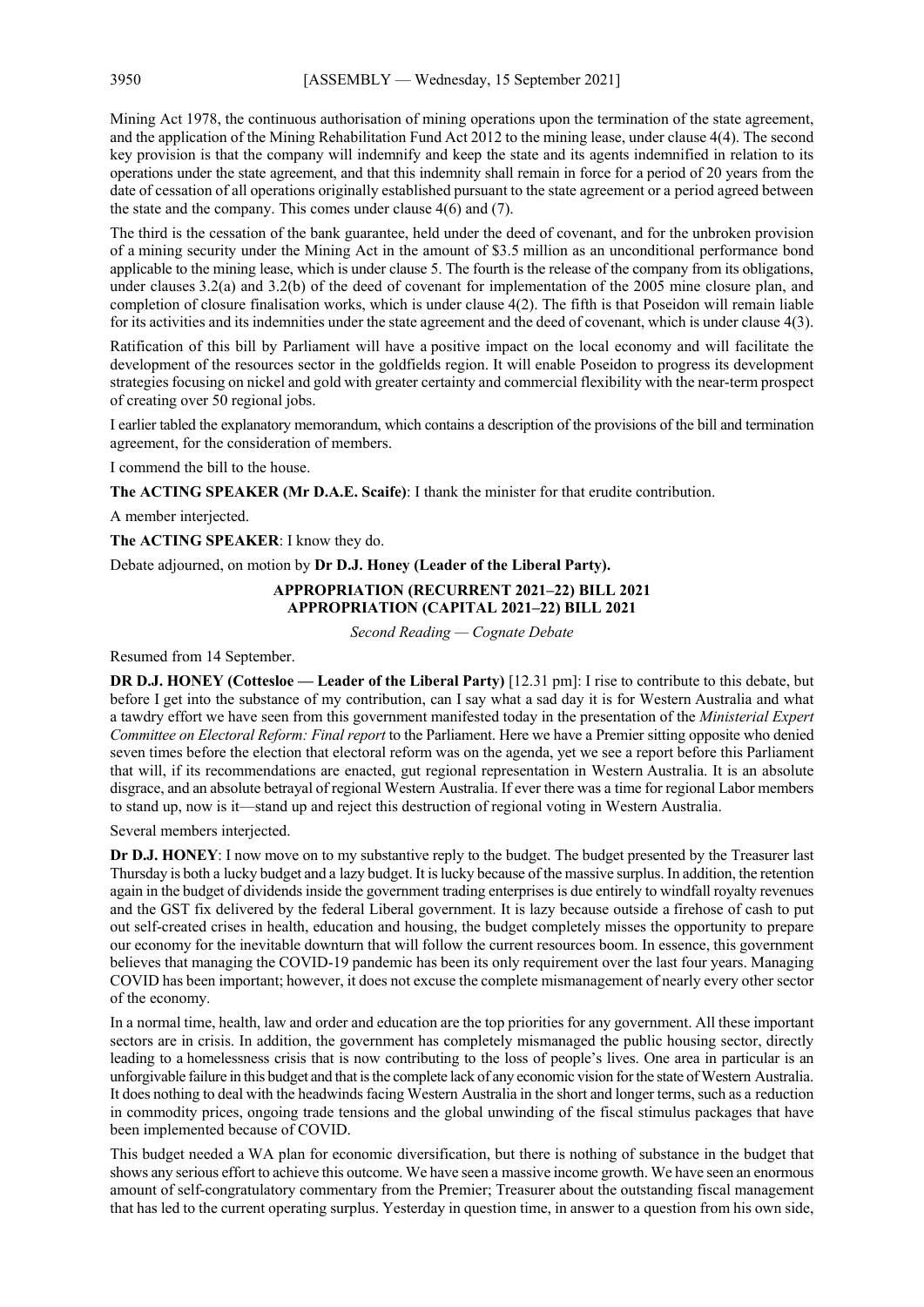we heard the Premier lambasting the previous Liberal–National government for its economic failures and praising himself for his outstanding effort in restoring the budget surplus. In fact, the surplus has occurred despite this Labor government, not because of it.

Let us have a quick examination of the difference between forecast and actual government revenue leading into this period and from the previous government. We have seen with this government just in the last year unprecedented revenue growth of 25 per cent alone. Over the four years, this government has enjoyed a 60 per cent unbudgeted increase in revenue due to GST and iron ore royalty revenue. If we look at the final estimates of 2016–17, we see that the total revenue estimated out to four years from that estimate was \$25.299 billion. What did we actually see? We saw revenue, which this government had nothing to do with—it had nothing to do with a single thing that this government did of \$40.175 billion. That is an eye-watering 58.8 per cent increase in revenue. That is the only thing that has contributed to this outcome. It has nothing whatsoever to do with the performance of this government. If we look at health —

#### **Ms C.M. Rowe** interjected.

**Dr D.J. HONEY**: One thing the member should do is actually read the budget papers and not rely on the press releases of her own Premier. The press releases of her own Premier, firstly, cannot be trusted and, secondly, put spin on this topic.

The single most important and concerning item in this budget is expenditure on health. The Treasurer has boasted of an additional \$1.9 billion to deal with WA Labor's health crisis. The public of Western Australia is being led to believe that \$1.9 billion more will be spent on health over last year's expenditure—that is, a cumulative total over the next four years. In fact, this total can be derived only by comparing it with forecast expenditure from the 2020–21 budget. This budget allocates only around \$150 million above the 2020–21 actual expenditure. The Treasurer is saying that he is adding \$1.9 billion over the next four years to what he initially planned to spend last year. However, as we have seen with the dreadful health outcomes in WA over the last four years, the amount he initially planned for the WA health budget last year was woefully inadequate. Members may cast their minds back to 2018 when the Premier, the Treasurer and the Minister for Health at the time were boasting that they had cut health expenditure. Look at the consequence we have seen of that—all the crises that face our state now.

#### **Ms C.M. Rowe** interjected.

#### **The ACTING SPEAKER**: Member for Belmont!

**Dr D.J. HONEY**: The actual expenditure from the 2020–21 budget was obviously impacted by the response to the COVID-19 pandemic, as the member raised. That required additional medical personnel in quarantine facilities, vaccination centres and COVID testing centres. The assumption underpinning this budget is clearly based on the assumption that these resources can be diverted to dealing with the crisis facing our health system—record ambulance ramping, staff shortages, the utter exhaustion of frontline health workers, delays in critical surgeries and inadequate maternity services. In fact, this budget only allocated money for the COVID crisis going out two years. After that, there is no particular allocation for that. My great concern is that the assumption that somehow that additional expenditure that was allocated to COVID will suddenly be converted into additional resources in general medical services is completely unrealistic.

#### **Ms C.M. Rowe** interjected.

#### **The ACTING SPEAKER**: Member for Belmont!

**Dr D.J. HONEY**: That is completely unrealistic. In particular—I think this is a major concern and should be a major concern for everyone in this chamber—the assumption that we will not need an ongoing increase in the number of health workers to deal with the COVID epidemic is completely unrealistic.

#### **Ms C.M. Rowe** interjected.

#### **The ACTING SPEAKER**: Member!

**Dr D.J. HONEY**: Expert health professionals have made it abundantly clear that COVID-19 will be present as an ongoing risk to our community for decades—not months; not a couple of years. Despite vaccinations, COVID-19 will continue to mutate and spread around the world. Vaccinations will reduce the rate of infection and the severity of COVID symptoms. Vaccinations will reduce the rate of disease spread in an open society; however, they will not prevent the spread of the disease. Some people who have been vaccinated will catch COVID, and, tragically, some people who catch COVID will become seriously ill and some will die, despite being vaccinated. By its nature, a highly infectious disease like COVID-19 will require a larger amount of medical resource than most other illnesses; hence, once we return to more normal border controls, our health system will face an inevitable increase in workload from ongoing COVID-related illness. The budget appears to completely ignore this risk. I am absolutely fascinated to know what modelling the government carried out to underpin its budget assumptions, particularly its assumption that it could effectively eliminate additional COVID expenditure and turn that into general health expenditure. What additional medical resources and services will be required to manage the increased workload on our health system due to COVID-19? What additional resources will be required to deal with our current medical crises in addition to these COVID-related illnesses?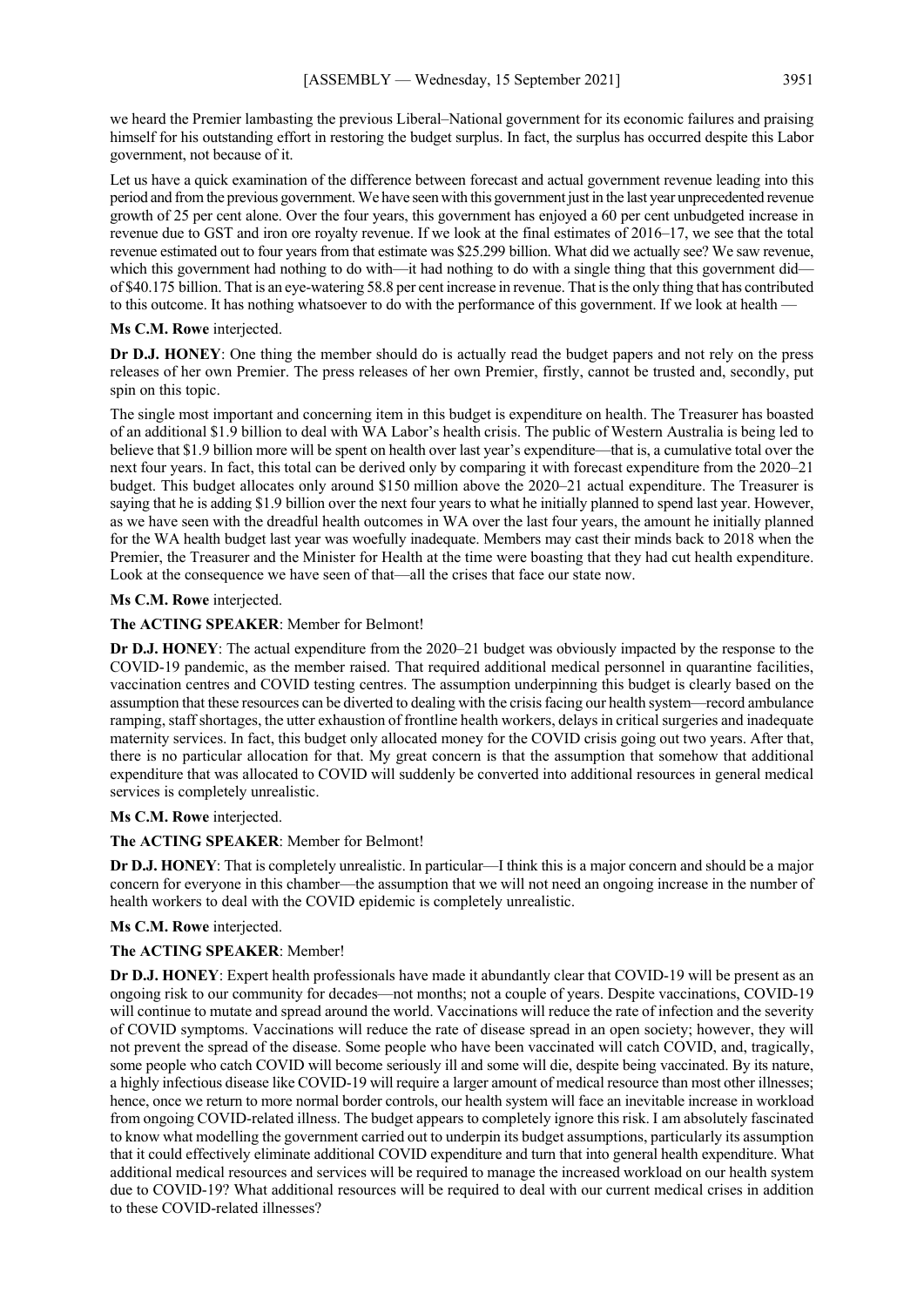My suspicion and concern is that the health system will require an ongoing substantial investment simply to cope with the increased workload due to COVID-19-related illnesses. If that is the case, how is the government intending to fund the additional health workers and resources needed for the ongoing management of COVID-19? Even with the significant funding injection in 2021, Western Australians under a Labor government still had record ambulance ramping, regular code yellow internal disasters in hospitals and cancelled elective surgeries, and had a burnt-out and stressed workforce. The truth is that this Labor government has continually underspent on health over the past four and a half years. If we compare health expenditure in 2016–17 with the projected expenditure in 2024–25, expenditure has only increased by around 2.5 per cent a year. What the budget actually shows is that total health expenditure, including the COVID response, only increases by around \$140 million in 2021–22 above the 2020–21 actual. If the "COVID-19 response" line item is removed from the total underlying health expenditure, then, in this financial year, the increase is \$322 million, which is 3.2 per cent; in 2022–23, the increase is in fact less than one per cent, that is \$90 million; in 2023–24, the increase is \$269 million, around 2.7 per cent; and in 2024–25, the budget shows an increase of \$418 million, which is four per cent. Over four years, the budget total only increases by 11.3 per cent. Many members in this place will know that health professionals believe that the cost of health services has a growth rate of around four per cent a year. Current expenditure is substantially below the required level. As I said, the expected growth over four years at four per cent is around 17 per cent, hence there is a 5.7 per cent gap between the budget forecast increases in expenditure and the likely increases of around \$555 million. If that estimate of a four per cent increase is correct, then the gap between that and the expenditure over that four-year period is quite eye-watering. In fact, over this budget and the next three years, the cumulative gap between what the government has planned to do and that four per cent level is \$1.54 billion. Members, that is the problem that we have seen over the last four and a half years—the government believing that it could simply reduce health expenditure by telling health bureaucrats that it was cutting its budget, and us ending up with a chronically underfunded health system.

It may be possible to achieve that if the government had any stated plans to improve the efficient delivery of medical services. However, we have not heard one thing from the Minister for Health or the Treasurer, or seen one thing in this budget, that shows any effort whatsoever to improve the efficient delivery of service. Furthermore, this Labor government has shown a complete incapacity to improve the efficiency of any services. Remember the wasted \$300 million investment to reduce the public service by 3 000 people? What did this government do? It spent the \$300 million. The public service went up by 7 000 before COVID. It was reduced by 3 000 and went up by 7 000, a net difference of 10 000, and the government spent the \$300 million, so a number of public servants got handsome payouts. The government actually increased the public service. It has shown no capacity to increase the efficiency of our health services.

Members may philosophically think that is a good thing to increase public service; I am not going to debate that matter right now. What I am saying is that the typical growth in health expense is at least four per cent per annum. That has been true for an enormous period of time. Treasury uses two inflation figures for cost—one for health and one for everything else. Health is always greater. This government's increase in expenditure does not go anywhere near that. What I am predicting out of this budget in the next three and a half years of this government is an ongoing and worsening health crisis in this state. The government has underestimated the effort that is going to be required to manage COVID in this state and has significantly underestimated the effort that is required to cope with just the normal growth in the cost of health services facing this state, and that is exactly why we have a health crisis now.

**Ms C.M. Rowe** interjected.

**Dr D.J. HONEY**: Member, that is exactly why we have a health crisis now.

**Ms C.M. Rowe** interjected.

**The ACTING SPEAKER**: Member for Belmont!

**Dr D.J. HONEY**: The government has not done this properly; it has not done the work. The minister has not done the work. This budget is inadequate.

I will go on. I ask: how is the government going to cope? At the moment, we see that the government copes by having people left sitting in ambulances. The really egregious thing is that we saw this contribution to the health —

**Ms C.M. Rowe** interjected.

**The ACTING SPEAKER (Mr D.A.E. Scaife)**: Member for Belmont, I call you to order for the first time.

**Dr D.J. HONEY**: What we see now is a direct consequence of this government mismanaging the health services of Western Australia. Who pays the price? This government runs around slapping itself on the back saying what a wonderful job it has done with COVID.

**Ms C.M. Rowe** interjected.

**The ACTING SPEAKER**: Member for Belmont, you have been called to order once. I suggest you take that seriously.

[Member's time extended.]

**Dr D.J. HONEY**: Thank you very much.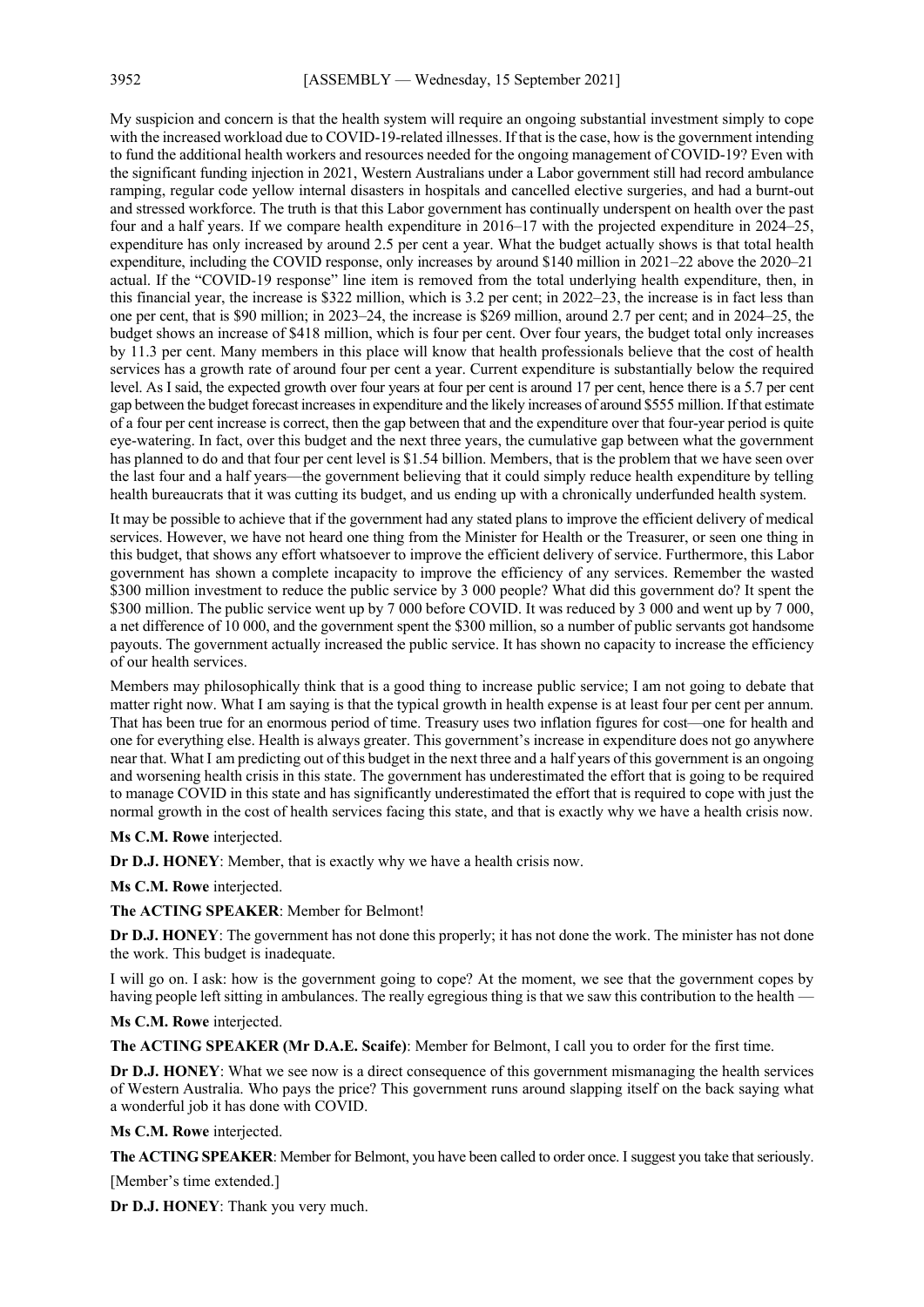We are seeing seriously ill people sitting in ambulances; that is now up above 6 000 hours a month. We are seeing people who cannot get critical surgery. I have spoken to people who require surgery but are stuck in their houses. They literally cannot get out of their house because they are elderly and immobile.

**Ms S. Winton** interjected.

**The ACTING SPEAKER**: Member for Wanneroo!

**Dr D.J. HONEY**: They cannot access scheduled surgery. They have waited two or three years for this surgery; now they are being told they cannot have it. This is making their life a misery. How the member can interject on that point is utterly beyond me. She clearly does not care about those people.

Let us move on to the flagship project of this government, Metronet. At the 2017 election, WA Labor costed its flagship Metronet project at \$2.945 billion.

#### **Mr W.J. Johnston** interjected.

**Dr D.J. HONEY**: Because of the COVID crisis, many Western Australians would be unaware that this budget reveals that under WA Labor, if we include the moneys that have already been spent, Metronet has more than doubled in price to at least \$7.365 billion.

**Mr W.J. Johnston** interjected.

**Dr D.J. HONEY**: I can tell the minister that I have been through that detail and taken all of that in. He can cut this any way he likes, but the cost of the original stated project has more than doubled. The Minister for Mines and Petroleum is a man who likes detail. The cost has more than doubled for the original scoped project. The minister can try to weasel his way out of it and he can try to say that federal money  $\cdot$ 

**Mr W.J. Johnston** interjected.

**The ACTING SPEAKER**: Minister for Mines and Petroleum, the Leader of the Liberal Party has the call. I would encourage the Leader of the Liberal Party to direct his remarks to the chair, and also the minister to cease interjecting.

**Dr D.J. HONEY**: Thank you very much, Acting Speaker, and I will do so.

That budget has more than doubled for the original scope. The Treasurer and the Minister for Transport have overseen the largest cost blowout of any capital project in the history of this state. Only one thing has been coming out of that project. Have we seen an inch of line laid under the proposed Metronet project that was not commenced by the previous government? We have not seen one inch, but there have been plenty of announcements. Is there one station that people can go to and say, "Yep, I'm getting on a train." We are four and a half years in, and there is not one station that they can walk into.

**Ms S. Winton** interjected.

**The ACTING SPEAKER**: Member for Wanneroo!

**Dr D.J. HONEY**: The Ellenbrook rail line is not done. We see all this work —

Several members interjected.

**The ACTING SPEAKER**: Members!

Several members interjected.

**The ACTING SPEAKER**: Member for Belmont, member for Victoria Park and member for Wanneroo! I really do want to impress on members that yesterday, speeches on the budget were largely heard in an orderly fashion.

**Ms J.J. Shaw** interjected.

**The ACTING SPEAKER**: I will not be interrupted, member for Swan Hills. I call you to order for the first time.

Government members of this place should also be aware of the numbers in this place and therefore give the Leader of the Liberal Party an opportunity to speak. I will not be interrupted while I am on my feet.

**Dr D.J. HONEY**: Thank you very much, Acting Speaker.

Here we are in the fifth year of the Labor government and none of that has been delivered for the people of Western Australia. The Minister for Transport, as Minister for Planning, has been so focused on removing any community input into planning decisions that she has completely lost focus on managing the Metronet project and budget.

Again, this is a secretive government. It has not articulated any of the detail of the cost of this project, the cost blowouts of this project or the scope of this project. This is something that is invisible to the people of Western Australia. It is the hallmark of an obsessively secretive government. We on this side of the chamber are seeing that increasingly. Whether it is through requests for information or through questions, particularly in the Legislative Council, we are seeing a government that progressively refuses to provide information to us and to the public of Western Australia.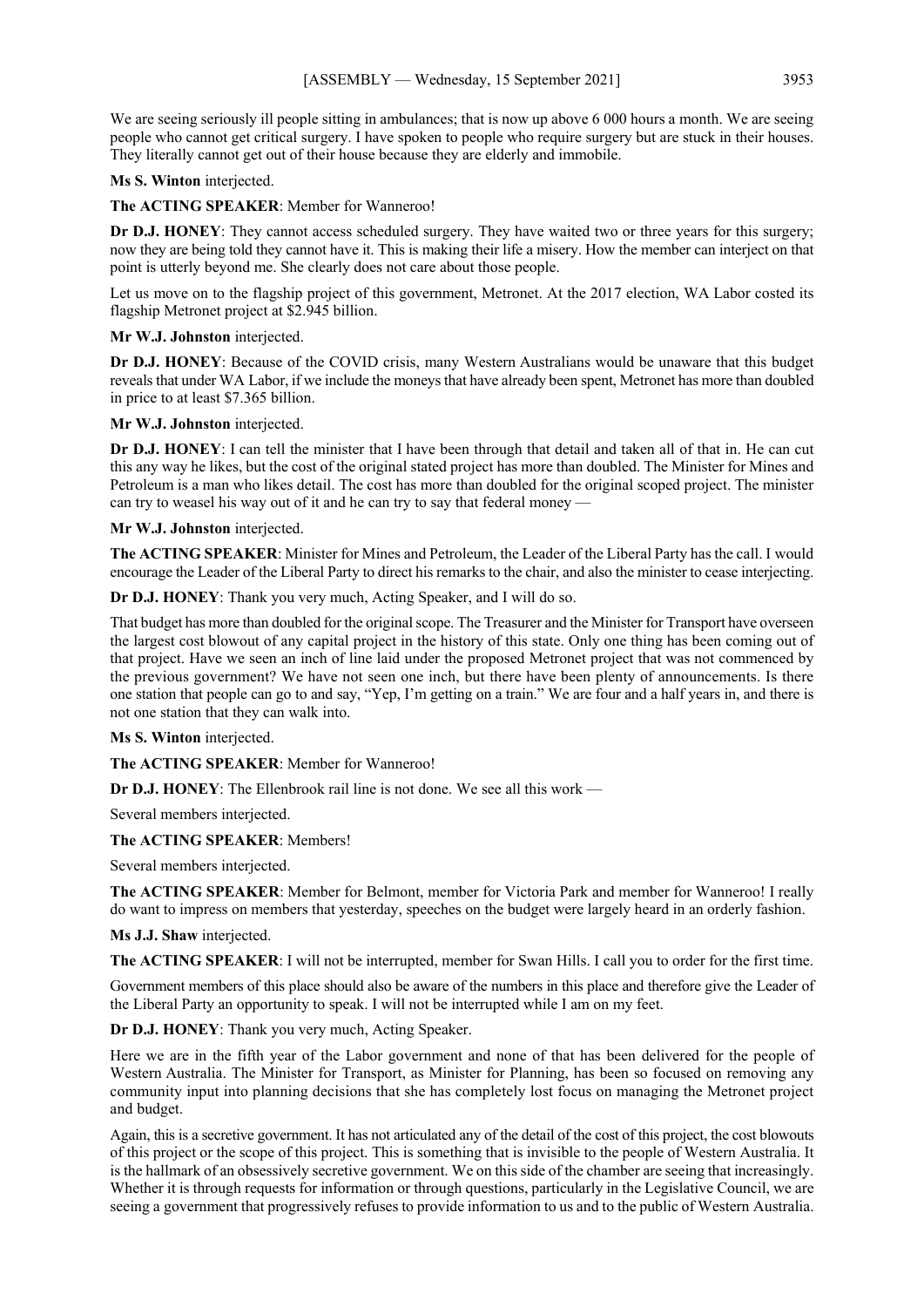This government has no economic plan for the future of Western Australia. It did not take any economic road map to the recent state election and it has not delivered any economic reforms or visions in this budget. There is no plan in this budget or under this Labor Treasurer to diversify our state economy and open up new international markets, given our current over-reliance on the iron ore industry. Now we are seeing a dramatic reduction in the price of iron ore, which I suspect is due to action by the Chinese government around the winter Olympics. It is also a portent of things to come. We can anticipate that there will be a substantial reduction in the price of iron ore, and that has been predicted by a number of forecasters.

We have also seen enormous damage to international and interstate tourism businesses. Education, hospitality and services in certain sectors of that market have been decimated by COVID. Other sectors have been hit by interstate trade restrictions and border controls, which are stopping even vaccinated Western Australians from coming home. It is clear that this Treasurer does not have the capacity, or maybe the will, to deliver meaningful economic vision. There are numerous economic headwinds facing Western Australia that we need to be prepared for. As I have said, iron ore revenue will be impacted by a significant fall in the price of iron ore. We have a chronic skills shortage in the housing, construction, agriculture, mining and hospitality sectors that is not being addressed, and the WA Labor Treasurer is unable or unwilling to find solutions. What we needed in this state budget was an urgent and significant focus on economic diversification, including building the new global industries of the future, such as the international advantage that our midwest region has for future jobs in hydrogen and renewable energy, critical rare earth minerals, new manufacturing industries and value-adding services.

I want to dwell on that a little bit. Yesterday in response to some questions, the Premier and others referred to the investment of \$60 million into the hydrogen industry. The government is making an investment of \$60 million. What do we see in terms of a substantive commitment by this government to initiate and build new industries in the midwest of Western Australia? We see a roundabout to nowhere. The only budget commitment for Oakajee, which the government has said is going to be the epicentre of a new hydrogen-based industry in Western Australia, is \$7.5 million for a roundabout to nowhere.

**Ms J.J. Shaw** interjected.

**The ACTING SPEAKER**: Member for Swan Hills!

**Dr D.J. HONEY**: I will tell the member what that roundabout will do.

**Ms J.J. Shaw** interjected.

**The ACTING SPEAKER**: Member for Swan Hills, the Leader of the Liberal Party has the call.

**Dr D.J. HONEY**: Thank you very much, Acting Speaker; I know that you care.

That \$7.5 million roundabout to nowhere will not do one thing to encourage one single business to set up in the Oakajee estate. I am certain that the Minister for Mines and Petroleum would have seen—he must have had some representation from BP—that BP did a detailed study of whether it could establish in that area.

**Mr W.J. Johnston** interjected.

**Dr D.J. HONEY**: BP said that, yes, there was an economic case for developing hydrogen-based ammonia and other downstream processing at that site, but that it could not do it without the enabling infrastructure in place. I have spoken to a large range of businesses —

**Mr W.J. Johnston**: No, you haven't.

**Dr D.J. HONEY**: I have spoken to a large range of businesses —

**Mr W.J. Johnston**: That's untrue.

**Dr D.J. HONEY**: — that are considering building facilities in that area and I can tell the Minister for Mines and Petroleum that those industries, to an industry, have all said that the lack of enabling infrastructure at Oakajee will prevent them from developing at that port. As a consequence, we see projects announced at Kwinana and Karratha, but we will not see —

**Mr W.J. Johnston** interjected.

**The ACTING SPEAKER**: Minister for Mines and Petroleum!

**Dr D.J. HONEY**: We will not see any significant development in that estate during the term of this government. That is what the government will not see, because it does not have the 330-kilovolt tie-in, it does not have the roads and it does not have the water or other infrastructure that that estate needs to go ahead.

**Mr W.J. Johnston** interjected.

**The ACTING SPEAKER**: Minister for Mines and Petroleum!

**Dr D.J. HONEY**: The minister can interject all he likes; the proof of the pudding will be in the eating. He will achieve nothing and that is the simple truth of it.

**Mr W.J. Johnston**: You have no idea what you're talking about.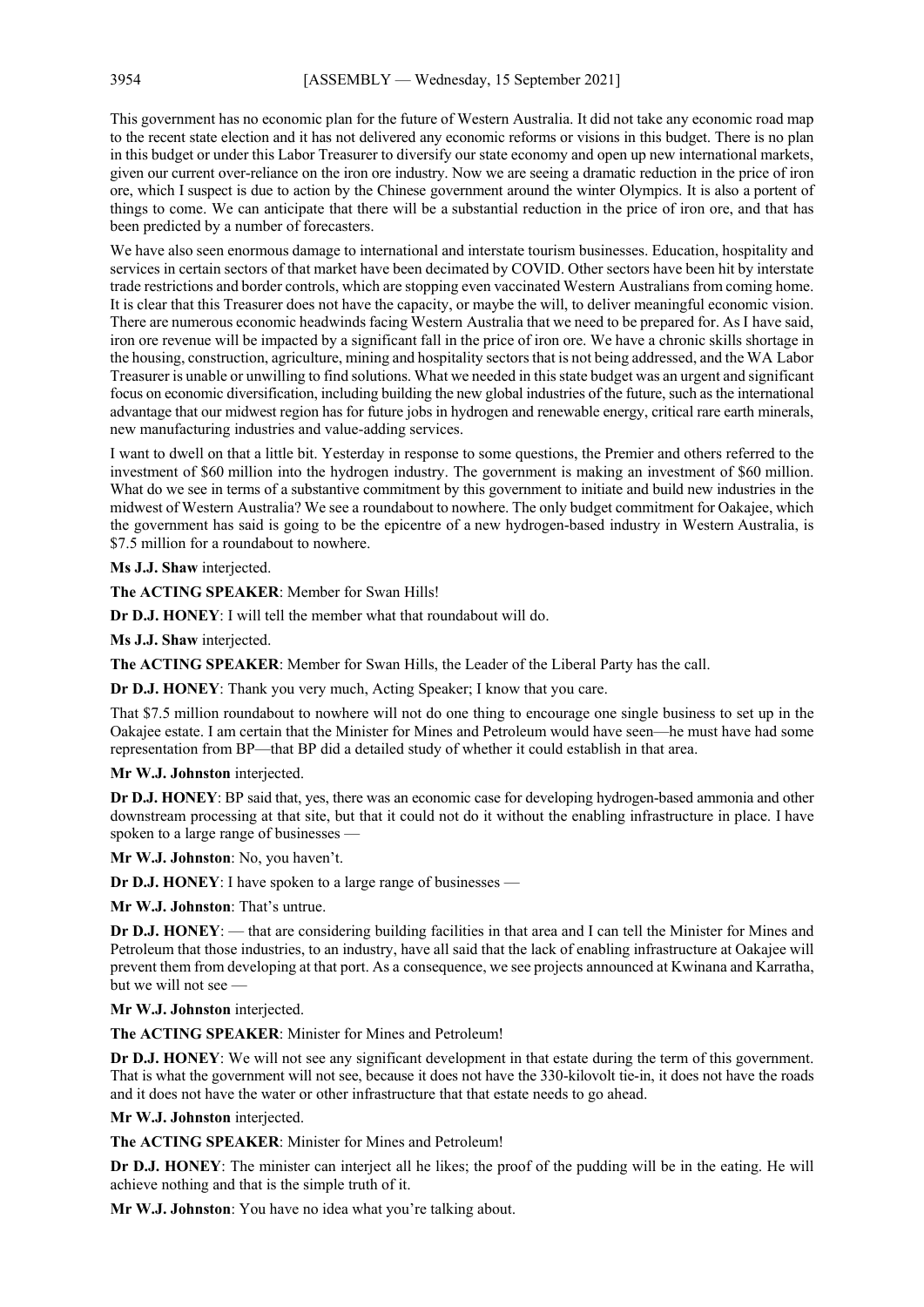**Dr D.J. HONEY**: I will tell the minister what.

**Mr W.J. Johnston** interjected.

**Dr D.J. HONEY**: I have four minutes to go, minister, and I want to get on to the rest of my speech. There will be no person in this house —

**Mr W.J. Johnston** interjected.

**Dr D.J. HONEY**: Acting Speaker, please?

**The ACTING SPEAKER**: Minister for Mines and Petroleum! If there was an actual contribution to be made between the two speakers, I might entertain interjections, but it does not seem like there is. I think the point has been made. The Leader of the Liberal Party to conclude his contribution.

**Dr D.J. HONEY**: Thank you very much, Mr Acting Speaker.

There will be no person in this Parliament happier than I if we see substantive development on that site. Unfortunately, I believe that that is simply a wish. It will not happen because this government has not made the contribution it should be making in that industrial estate and other areas. A few million dollars thrown around for cooperative resources centres and projects is not what industry needs to commence and make a major contribution in that area. Mining companies will, of their own volition, commence energy projects, but downstream manufacturing at Oakajee is a pipedream at the moment. The government is focused on an outer harbour where we already have a harbour. It is planning to invest billions of dollars on that harbour when those billions of dollars could be spent to create tens of thousands of new jobs and exciting new industries for Western Australia.

I referred to state debt at the start of my contribution. This government has received around \$15 billion of additional windfall revenue, which is effectively \$15 000 for every single household in Western Australia. What is that money being used for? Where has it gone? How has it helped to put Western Australia ahead? Where is that social dividend investment? I remember when Labor talked about the debt monster. That was outlined by the Leader of the Opposition yesterday. Labor was going to pay debt down like a mortgage, but what do we see? We see that across the four years of this budget, debt is going up again. Those eye-watering windfall gains have not gone into debt reduction. We have heard nonsense in this place about the debt that was carried over by the former Liberal–National government, but the simple truth is that the debt forecasts were based on a substantially reduced income stream for the government at that time. This government talks about smoothing capital projects—we heard this nonsense yesterday. There is only one reason that it talks about smoothing capital projects and that is because it is completely unable to execute them. When we look at what has happened over the past four years and compare the Labor government's planned capital spend with its actual spend, there is a \$4.2 billion gap between what it said it would do and spend and what it has delivered. This government is incapable of delivering on its own stated capital projects and that will be the case in this budget.

This budget fails the people of Western Australia. Essentially, nothing in the budget deals with violent crime. On the issue of homelessness, the government has re-announced an \$800 million spend from last year, yet we know that it will build only 2 000 homes. This government has failed to deliver for the people of Western Australia.

**MS K.E. GIDDENS (Bateman)** [1.02 pm]: I am very pleased to stand today to make my contribution to the Appropriation (Capital 2021–22) Bill 2021 and the Appropriation (Recurrent 2021–22) Bill 2021. This is the first budget that has been handed down since I became a new member of the forty-first Parliament of Western Australia. Like so much about this forty-first Parliament, this state budget will be remembered in history. Some key points about the budget include the \$5.6 billion operating surplus, economic growth of 5.6 per cent since the start of the pandemic and the lowest unemployment rate in the state's history. Moreover, Western Australia is the only state whose economy did not contract in 2019–20; indeed, it has one of the strongest economies anywhere in the world. We just heard the member for Cottesloe's contribution directly before me in which he referred to "revenue this government had nothing to do with"! Forgive me if my economic credentials are missing the point, but I make the obvious suggestion that the revenue received by the government is a direct result of economic activity that has been driven by business confidence; indeed, Western Australia has the highest confidence rating of any state in Australia. It is the kind of confidence and revenue that has not been enjoyed by New South Wales, Victoria and the federal government. In claiming that the state's revenue has nothing to do with this government, the member for Cottesloe continues to miss the point and demonstrates the tin ear of the Liberal opposition. The people of Western Australia are happy that they have jobs. They are happy that they can go out and spend their earnings on renovating their house, buying a television, a car or a caravan to wander out yonder and enjoy all the great things that this state has to offer. This is a remarkable budget, and it is made even more remarkable by the fact that it was forged in the shadow of a global pandemic.

In my inaugural speech in March this year, I said that we should not be in the service of the economy; rather, the economy should be in the service of us. Budgets are not just economic documents; they articulate the values and priorities of the government. This budget reflects the key Labor values of fairness and equality, with a commitment to core areas of service delivery. For example, an additional \$875 million will be spent on social housing, bringing the total spend on social housing in the budget to more than \$2.1 billion. The budget provides a massive \$1.9 billion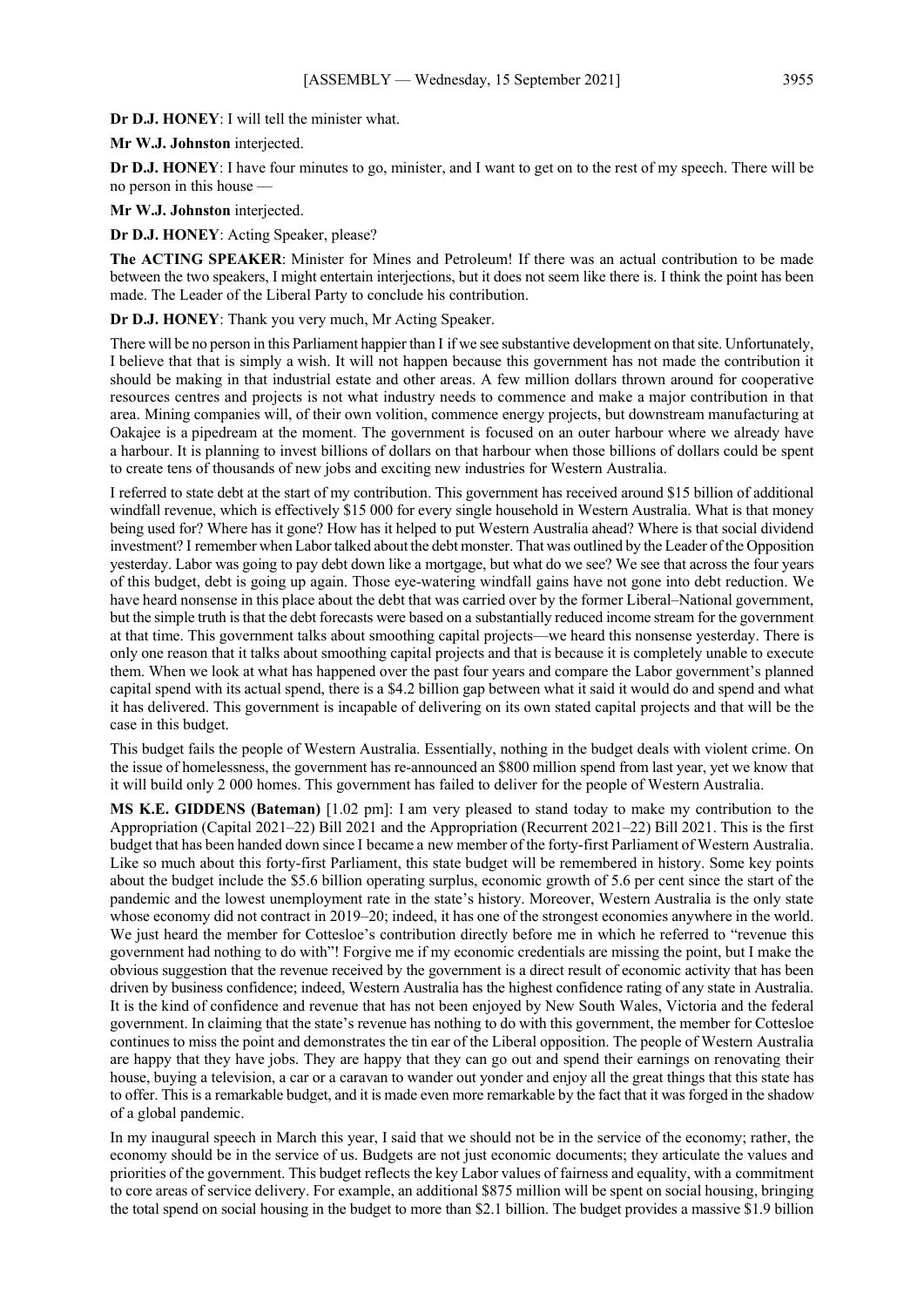boost in spending on health and mental health. It also provides investment in education, training and workforce development, and police, including refurbished and expanded police stations and additional resources to support the record 950 additional police officers that will be delivered by this McGowan Labor government. Good governance and good budgets have a clear eye to the future and investment initiatives that bring about the kind of state and community that we want for ourselves and future generations. I will expand on this later, but I will start closer to home by unpacking some of what this budget means for my community in the electorate of Bateman. Before doing so, I note and acknowledge that this week marks six months since my election as the member for Bateman. The last six months have been an immense privilege and I take a lot of pride in representing my community. I would like to thank the people of Bateman for being so welcoming of me in this new role. I already knew that I was a member of a special community, but visiting schools, community groups, constituents, sporting clubs and other community organisations over the past six months has demonstrated just how amazing the people in my community are. Some of the highlights of the last six months include delivering on most of my election commitments. The only exceptions are those currently going through building or planning approvals, and I look forward to delivering them all as quickly as possible.

I was able to bring to the people of Bateman the Premier and cabinet ministers in the form of a community cabinet. It was a wonderful opportunity for the Premier and cabinet ministers to hear directly from the people in my community. The community cabinet was a packed two days. I shared this with my colleague the member for Bicton. We held forums on women in sport, healthy rivers and seniors and safety. We had a volunteers' lunch and a small business breakfast. It was a fantastic opportunity for the people of my electorate, and I hope the Premier enjoyed his visit to the wonderful electorate of Bateman.

**Mr M. McGowan**: It was great —

**Ms K.E. GIDDENS**: We enjoyed it.

**Mr M. McGowan**: — especially the breakfast!

**Ms K.E. GIDDENS**: Breakfast was good.

I have also had the pleasure of supporting different community initiatives, including the Melville Men's Shed, which I supported through a petition. I thank the community for putting its support behind this great initiative. I also extend my thanks to the City of Melville for committing to purchase a building to host a men's shed in Melville in my electorate of Bateman. This has been a long time coming—about 12 years of effort—and it is fabulous to finally see it coming to fruition. I am proud to have been a part of that in some small way.

Another highlight of my first six months in Parliament has been the opportunity to support our really important community groups through provision of a first aid course, which I ran in my electorate office. It is one of those simple things I can do for people who give their time in our community. The cost of a first aid course can be prohibitive. It is another thing that people have to organise and arrange in their busy schedules. I was really pleased to arrange to deliver that course. I could fit only 13 community members into my office. I will run it again as a result of the demand. If people missed out, I ask them to please rest assured as I will get around to ensuring they have the opportunity to attend the first aid course.

I mentioned the local election commitments. Those 13 commitments relate directly to local initiatives in my community, ranging from the \$200 000 committed to the Tompkins Park nature playground upgrade, canoes for the Bateman Winthrop Scout Group and a spectator marquee for the Palmyra Rugby Union Club. I am particularly proud to support netball in my community. Netball is a really huge participation sport, particularly for young girls and women. The facilities do not keep up with demand. I made two commitments. The first was to members of the Kardinya Netball Club, who train on old bitumen courts that get slippery, which can be dangerous. I am really pleased to be delivering, in partnership with the City of Melville, upgraded netball courts. I look forward to that work taking place soon. Hopefully, it will be in place for next season. The other commitment to support netball in my area is to the Tingara Netball Club. That is a shared commitment with Brentwood Primary School. This will greatly benefit students by allowing them to enjoy new and upgraded facilities and support the netball club at the same time. When I visited Brentwood Primary School recently, a group of year 4 students came running up to me, asking, "Aren't you that person we saw on the signs?" I said, "Yes, that's right. I'm the member for Bateman." They said, "Didn't you make a commitment to get us new basketball courts?" I said that was right. They asked when they were getting them. I promised them that we are working on it very hard. Those school students will keep me accountable to that commitment. I promise them that I am going as fast as I can to meet that commitment. I would like to give a shout-out to the principal and the administration staff at Brentwood Primary School for working so sensitively and listening so carefully to the needs of Tingara Netball Club to ensure they get the best outcome for the school, the students and the club. I appreciate their efforts. They are just some of the commitments we made.

I turn now to the funding announced in this budget. As a former teacher, it may figure that one of my great passions is quality education. That is why I am really excited that \$486 million will be invested in new education infrastructure, with a focus on science, technology, engineering and mathematics education, over the next five years. Some of the schools in my electorate that have benefited from this include Kardinya Primary School. I will be at that school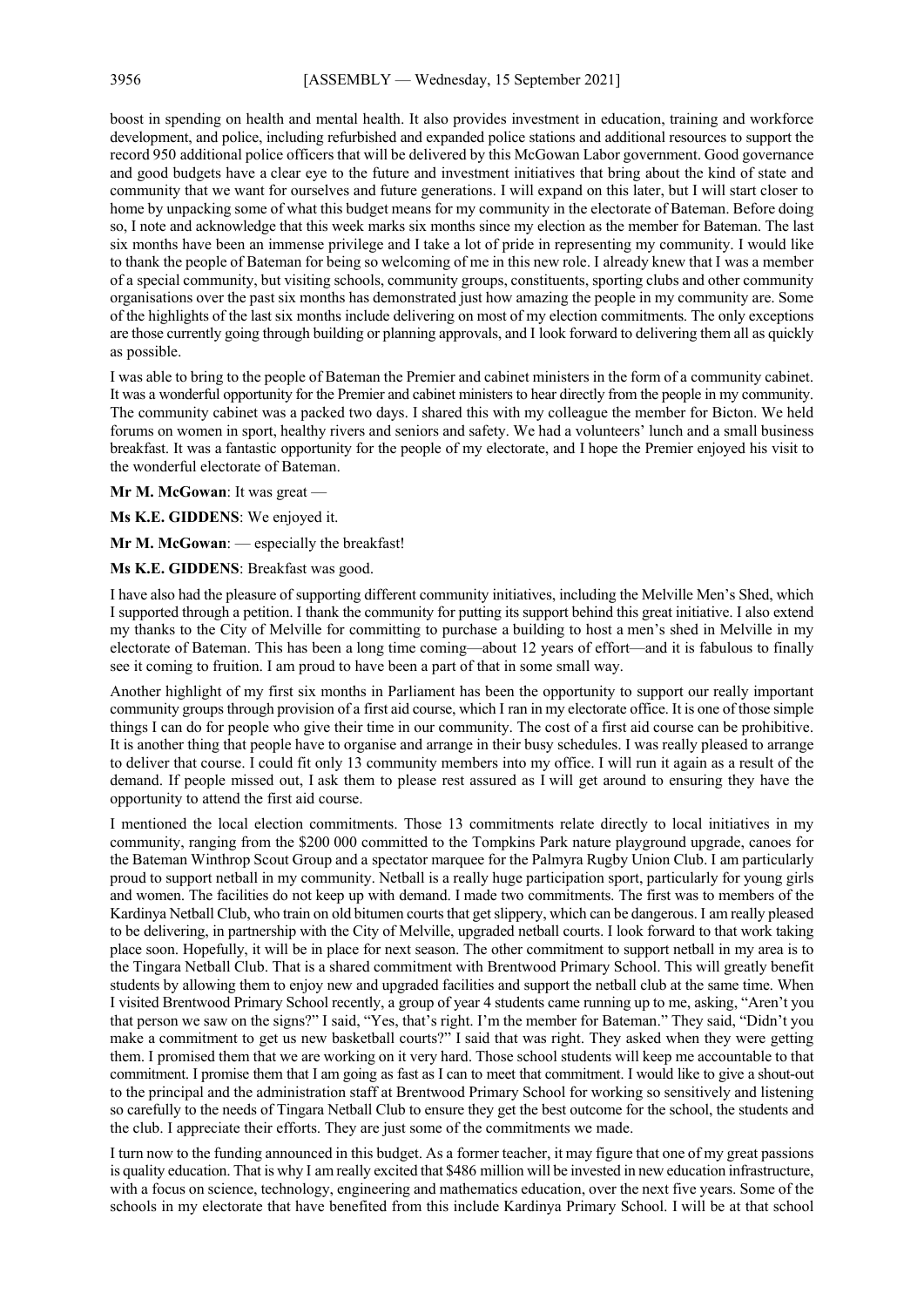later this evening for its open night, which I look forward to. I attended an assembly to announce that about \$25 000 will be allocated to Kardinya Primary School. The students jumped for joy; it was really exciting to see their enthusiasm. Likewise, Winthrop Primary School will be receiving \$25 000. Ardross Primary School will benefit from \$40 000, which will support not only new science equipment, but an upgraded or refurbished science classroom. Bateman Primary School will receive \$40 000. Brentwood Primary School, which I already mentioned when I spoke about the election commitment for upgraded netball courts and playing surfaces, will receive \$25 000. That money is on top of funding that has already been delivered to many schools in my electorate in the last term of government.

An initiative of direct interest to my electorate is the \$400 million investment in strategic land acquisition for priority industrial lots and road corridors for Westport. Western Australia is a trading state within a trading nation. A modern, efficient port is essential infrastructure to support the future growth of our state's economy, and thus will benefit all Western Australians. Westport is important to my electorate for another reason. The development of a new outer harbour in Kwinana will remove the majority of trucks that currently reach the port of Fremantle via Leach Highway.

I would like to put on record the following in relation to Leach Highway. In its first term, the McGowan Labor government increased freight on rail, taking well in excess of 100 000 truck movements off Leach Highway every year. Construction of the High Street–Stirling Highway intersection is well and truly underway. I visited that site with the Premier, Minister Saffioti and the member for Bicton during the community cabinet. A huge and significant amount of work is taking place at that intersection. It will go a long way towards improving the flow of traffic, in particular truck traffic at that intersection.

The government has invested in several new intersection upgrades along Leach Highway. As I use that highway with my family every day, I can speak to the improved traffic flow that has resulted from those upgrades. The new Fremantle Traffic Bridge and new rail bridge will create even more capacity for freight on rail, taking more trucks off our roads. The real long-term solution to Leach Highway is to build a genuine east–west freight connection through our industrial heartland to a modern port. Not only will this \$400 million investment to progress Westport signal the McGowan government's serious commitment to delivering on the outer harbour, but also it eclipses the \$135 million that the Liberals allocated in their pre-election budget to build Roe 8. I will say that again: the Liberals committed \$135 million in their pre-election budget to one of their core commitments—a project with a price tag rounding up to \$2 billion. Even taking into account the contribution of the federal government, that would have left a shortfall of \$565 million to this key commitment that the Liberals made during the 2020–21 election campaign. I know where I will be putting my trust when it comes to deciding who will decide on key infrastructure projects for this state.

In my inaugural speech, I spoke about three key themes—economic diversification, trade with Asia and climate change. I am thrilled that this budget contains a raft of initiatives, including \$100 million for an investment, attraction and new industries fund; \$105 million to build a new state-of-the-art film studio in Fremantle; \$120 million to streamline Western Australia's approvals system, and in doing so, unlock billions of dollars' worth of new projects; and a \$750 climate action fund.

Our world is currently grappling with two emergencies: the COVID-19 pandemic and climate change. On the first, the world has responded quickly, relatively speaking. Who would have thought they would have seen scenes of city streets largely empty, planes on tarmacs and entire industries shut down or that we could respond to this threat with a number of vaccines within a year of the first outbreak? Yet this is exactly how large parts of the world responded to COVID-19. On climate change, action has not been nearly so fast. There have been five mass extinction events on earth: one, 450 million years ago, in which 86 per cent of all species died; 380 million years ago, 75 per cent of species died; 255 million years ago, 96 per cent died; 205 million years ago, 80 per cent died; and 70 million years ago, 75 per cent of all species were wiped out. All but one of those extinction events involved climate change produced by greenhouse gas. Of the one 250 million years ago, the earth warmed by five degrees Celsius and 96 per cent of life on earth perished. Estimates suggest that we are currently adding carbon to the atmosphere at least 10 times faster than during this mass extinction event. As if that were not sobering enough, I would like to quote David Wallace-Wells in the grimly titled—it is a grim read too, by the way—*The uninhabitable earth: The story of the future*. I quote —

Many people perceive global warming as a sort of moral and economic debt, accumulated since the beginning of the Industrial Revolution and now come due after several centuries. In fact, more than half of the carbon exhaled into the atmosphere by the burning of fossil fuels has been emitted in just the past three decades.

We cannot let the inaction of other jurisdictions be the doona under which we comfort ourselves over our own failure to act. The time for leadership is now. That is why I am proud of the McGowan Labor government's climate action fund.

#### [Member's time extended.]

**Ms K.E. GIDDENS**: This \$750 million investment includes ending logging of our native forests from 2024; investing \$350 million over 10 years in softwood plantations, sequestering at least 7.9 million tonnes of carbon; \$50 million for renewable projects, including standalone power systems and wind turbine manufacturing; \$50 million to support the development of the renewable hydrogen industry; and \$144 million in climate response measures, such as addressing coastal erosion and capacity for future initiatives.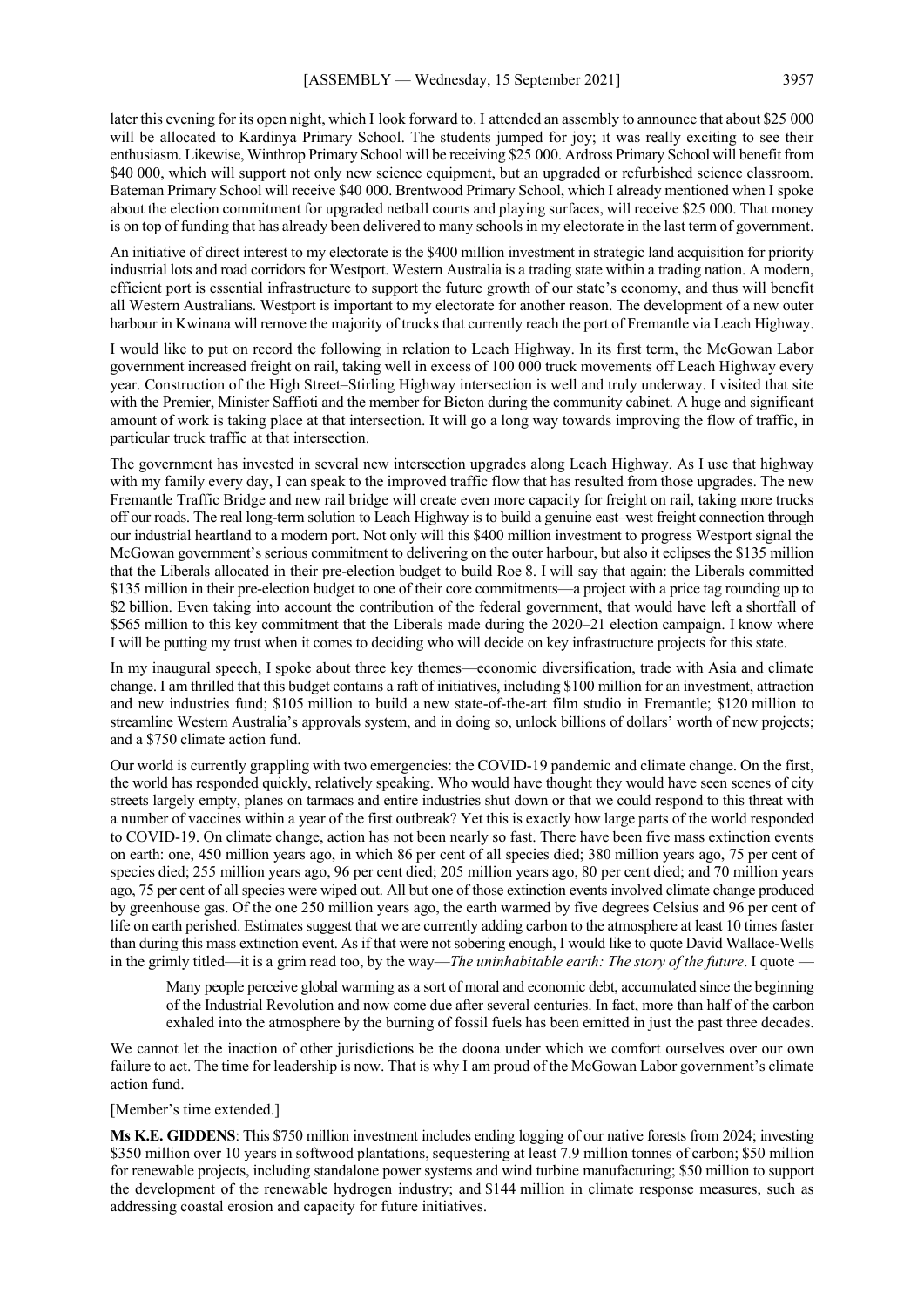I believe that we have the technological solutions to address the challenge of climate change and, in doing so, securing not only our environmental future but also our social and economic one. If COVID-19 has shown us anything, it is that Western Australians care about each other, our community, our state, our nation and our world. We are not driven by self-interest; rather, we are prepared to make personal sacrifices for the common good. We have everything we need to meet the challenges of our time, and I look forward to getting on with the job as part of the McGowan Labor government. I commend the budget to the house.

**MS D.G. D'ANNA (Kimberley)** [1.21 pm]: I rise to speak on the McGowan Labor government budget that is delivering on our commitments for the Kimberley. This budget delivers a strong surplus, which enables us to deliver major investment, including infrastructure, hospital and mental health services, social housing and climate action initiatives. This budget funds our plan for the Kimberley. Whether it is the expansion of the eligibility criteria to access the patient assisted travel scheme, improving our roads or upgrading our schools, communities in the Kimberley will benefit from this budget.

After being elected this March, this is the first budget for me as the member for Kimberley. Therefore, I will talk about some of the particular budget items of this government that will benefit the Kimberley. As all members know, the electorate of Kimberley is very big; it is around the size of two Victorias. It is home to many remote Aboriginal communities, small towns and the most beautiful country in this nation, in my biased opinion! The Kimberley is where I have always lived, and it is my home. I am so pleased to see that through this budget we will invest billions to create quality local jobs, fund a pipeline of infrastructure works and deliver key services like health and education.

Speaking of health, throughout the coronavirus pandemic we are so lucky in the Kimberley to be essentially untouched by the virus. But this is not luck. It is the result of this government's action to keep our borders shut and our remote communities shut, and it is all of us in WA and the Kimberley working together, following the rules and keeping our community safe and our economy strong. As I mentioned, the Kimberley is home to many small and large remote Aboriginal communities. We know that Aboriginal and other vulnerable people can be at higher risk in any public health emergency, and this one is no different. Aboriginal people living in remote communities are at greater risk of COVID because of higher rates of other health issues; it is harder to access health care; overcrowding in houses; and the remoteness of some locations. All these reasons are why the vaccine rollout is so important for my electorate of Kimberley.

The Minister for Health came up to the Kimberley last week to deliver the budget. He delivered the budget in a public forum and talked about the incredible \$1.9 billion boost for health and mental health funding across the state, and visited local health services. The minister and I also took the opportunity to visit Bidyadanga community. He referred to Bidyadanga this week in Parliament. We promoted and encouraged all the local mob to roll up their sleeves to get the COVID-19 vaccination to keep themselves and the community safe, with the WA Country Health Service working with the local Aboriginal Medical Services and other services. It has been inspiring to see the Aboriginal health workers across the Kimberley rolling out the vaccination to our mob. There is a real spirit of cooperation and a shared sense of purpose amongst all the health services. It is hard to explain how complicated it is for these services to coordinate the logistics. Things such as lots of planes flying around and doing hundreds and thousands of kilometres to deliver precious eskies or mobile fridges of vaccines to teams that will go from house to house to vaccinate families. We are tackling misinformation, complacency and hesitancy with passion and hard work.

I take this opportunity to shout out to all the awesome health workers from Kimberley Aboriginal Medical Service, Royal Flying Doctor Service and WACHS for their ongoing work travelling to our remote communities to administer vaccinations. In this budget, we are funding the Royal Flying Doctor Service \$10.9 million to upgrade aircraft engines. The service is extremely important for people living in the Kimberley. It is an absolutely essential service for our regional area. I have spoken in this place previously about the great works of RFDS and I cannot sing its praises more. It recently saved the life of one of my family members.

Another announcement in this budget that hits close to home is the allocation of \$19.7 million towards expanding the eligibility criteria and a boost for accommodation payments in the patient assisted travel scheme. The accommodation allowance will be increased from \$60 a night to \$100 a night, which will make an incredible difference for those who access the service from my community. When this was announced, I received messages of gratitude and requests for more details, so I know it was well received in the community. The eligibility will be expanded to patient support escorts for patients from vulnerable or disadvantaged groups as well as maternity patients.

This budget puts regional Western Australians at its front and centre, with a record \$9.1 billion infrastructure investment over the next four years. The Kimberley is such a remote part of our state, and infrastructure investment is key to unlocking opportunities for not only the employment of local people, but also better services closer to home, and to make sure that people are getting the same opportunities as those who live down south. The roads are key to our lives in the Kimberley. If members have ever travelled around the Kimberley electorate, they will know how important the roads are for our community to access services and industries to thrive. It is awesome to see \$4.5 billion in this budget for major job-creating road projects and safety programs across regional WA.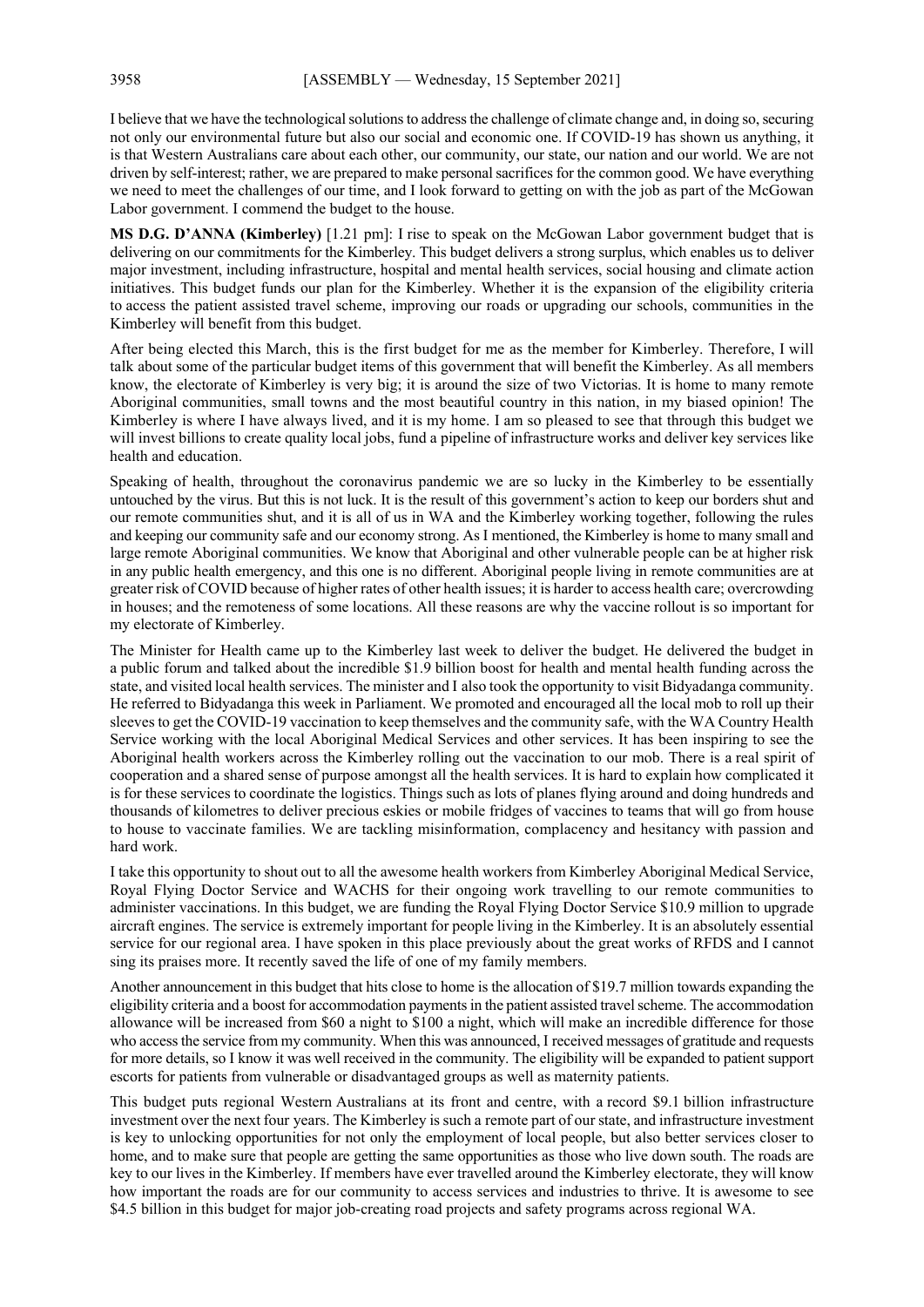We will see over \$39 million invested through the regional road safety program to upgrade more than 2 600 kilometres of Kimberley roads with road safety treatments. This includes shoulder sealing and audible edge and centre lines. We will also see \$98 million for upgrades to Great Northern Highway at Ord River in the East Kimberley. This upgrade is very important for the section of Great Northern Highway between Halls Creek and the Victoria Highway turn-off. Previous network assessments carried out in the Kimberley region identified this section of the Great Northern Highway as substandard. Its narrow road width and excessive edge width meant that traffic needed to pass with minimal separation and forced vehicles onto the unsealed road shoulder when passing. This upgrade will make it safer for many people who drive this stretch of road, and provide employment for local people and businesses.

I recently had the pleasure of touring East and West Kimberley with Minister Saffioti, Minister for Transport, to visit local people in those jobs in the communities. Not only are local people being employed as road traffic controllers, but the small local businesses that own civil works—who employ people with tickets to drive water trucks and graders—expressed appreciation for the ongoing work. The quality of the road is fantastic now. I have driven on those roads my whole life and some of those roads were terrible.

The Kimberley is a stunning and unique region and one of its biggest industries is tourism. We are lucky to have so many cultures and such a vast country in the Kimberley. I have had countless conversations with locals this dry season about how busy tourist destinations are across the Kimberley. It is great for business and for our local community. Aboriginal culture is an integral part of Western Australia's history and it should be celebrated and promoted. That is why I am proud to say that this budget is funding \$12.1 million towards regional Aboriginal tourism initiatives. Tourism represents a significant opportunity for Aboriginal people to secure sustainable economic, social and job outcomes.

This budget funds a range of tourism initiatives based on our election commitments in the Kimberley that include \$4.5 million for facilities and upgrades in the Yawuru conservation estate, \$1.75 million for a boat docking station in Danggu Geikie Gorge National Park, \$850 000 to develop a long-distance trek through the Wunaamin Miliwundi Ranges and \$400 000 for a visitor plan for the Dampier Peninsula and Buccaneer Archipelago, which comes after this government's massive investment into the sealing of the Broome Cape Leveque Road on the Dampier Peninsula. Tourism represents a significant opportunity for Aboriginal people to secure sustainable economic, social and job outcomes—whoops, I think I repeated that! There is something for everyone who comes to the Kimberley for an experience. I promise everyone that the sights, sounds, tastes and traditions of local culture will encourage people even more to wander out yonder and experience the uniqueness of the oldest living culture.

One of the other exciting election commitments that this budget funds is the Broome Aboriginal-led specialist family violence court that will address the recommendations of the *Enhancing family and domestic violence laws: Final report*, which was prepared by the Law Reform Commission of Western Australia. This will meet our election commitment to improve family and domestic violence outcomes. It will provide a family violence intervention service offering support to Aboriginal women who have experienced family violence, and their partners or ex-partners who have been referred to the court. This court is based on a similar specialist family violence court in Geraldton called the Barndimalgu Court. The Broome court will be co-designed with the involvement of the local community.

This budget recognises the importance of education. This budget is about education and includes \$1.5 billion to be spent each year to provide regional students with a quality education. It is an incredible investment in Aboriginal communities, for our children are our future. This is in addition to \$427.5 million over the next four years for refurbishments, upgrades and new builds for regional primary and secondary schools. Halls Creek District High School will receive \$10 million for new classroom blocks and a new food and textile classroom. Broome Senior High School will receive \$4.4 million for canteen and STEM upgrades. I am also excited that \$3.7 million will go towards the solar schools initiative that includes installing solar panels on 18 schools across the Kimberley.

Lately, in my visits around the Kimberley, there has been a lot of talk about crime, particularly youth crime. Community safety is important. However, this is a systemic issue that we are not going to fix overnight. These issues come from entrenched disadvantage, intergenerational trauma and historical events such as the forced removal of children, ongoing displacement, drug and alcohol abuse, and family and domestic violence. There are a lot of complex issues to unpack in this area. We need our services to work collaboratively with each other, whether at a state or federal level, or from the not-for-profit or business community. We all need to work together to address this issue.

I have spoken to many ministers in this place about the concerns that the community and I have. I thank these ministers for always giving me the time of day to hear about my community's concerns and their creative and innovative ideas on how to address these concerns. I would also like to take this opportunity to thank Minister Johnston for listening to the representations from the Kimberley community and me, and for his commitment in this budget to put an additional \$5.1 million towards the Kimberley juvenile justice strategy. This further investment will contribute to the continuation of existing night patrols and structured safe-place activities, the establishment of a night patrol in Fitzroy Crossing and the co-design to develop options for a scoping document on the location, functionality requirements and operating models for a safe-place residential facility. It will also provide for a dedicated staff member to coordinate the co-design process for new priority initiatives, because we have all said that we will always work with the community and take advice from it on how to best address this issue. Local place-based solutions are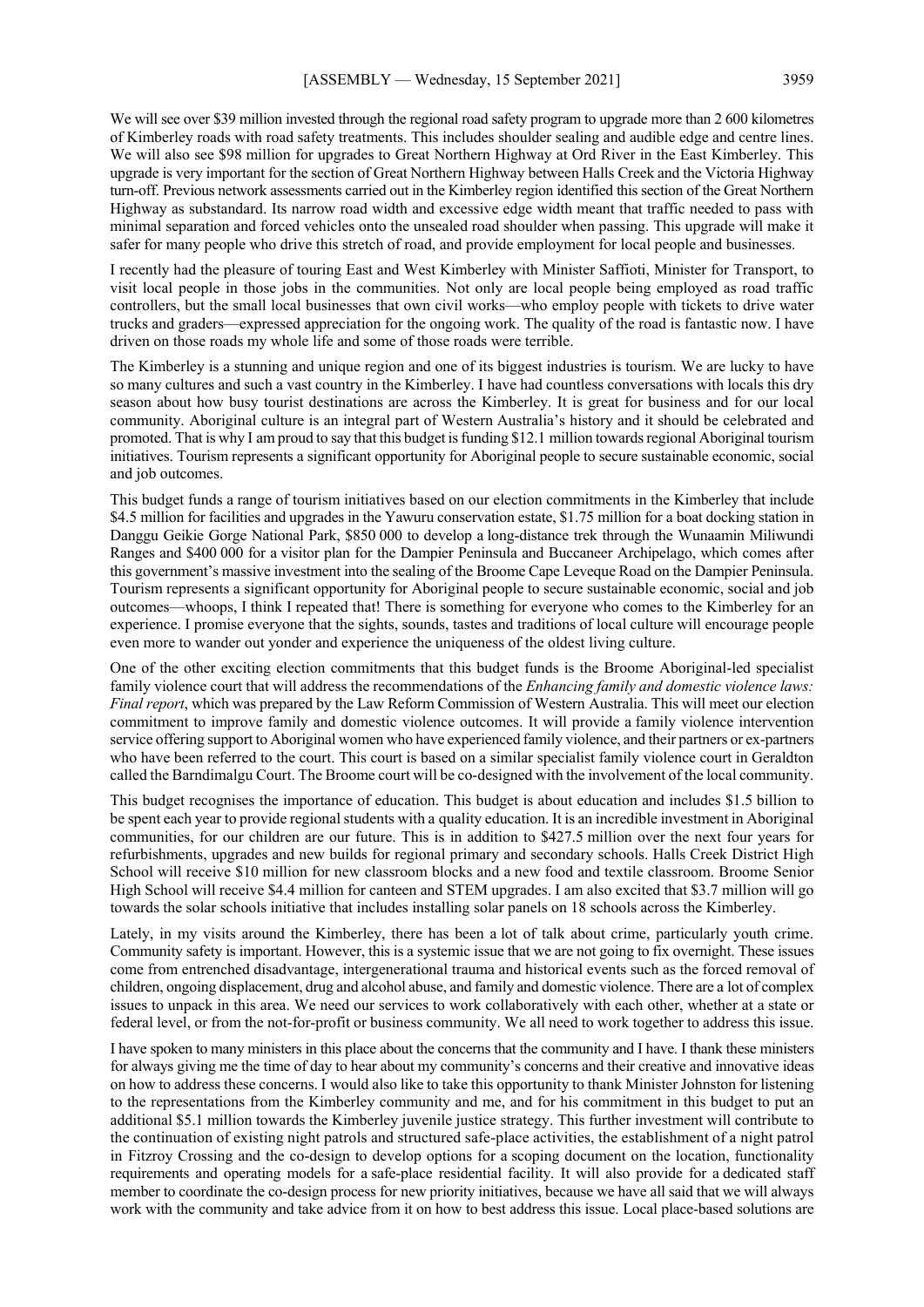always best. As I have said before, I am very passionate about the children of the Kimberley and sending these kids to Banksia Hill Detention Centre is definitely not the solution. We need holistic approaches and I look forward to continuing to fight like a Chihuahua for the Kimberley region.

**Mr J.N. Carey**: Like a "chi-chuana"!

#### **Ms D.G. D'ANNA**: Yes, a "chi-chuana"!

It is not all doom and gloom for the youth of the Kimberley. Last week I had the privilege of going to a Kimberley theatre show. This is one of the positive stories of youth doing great things in our communities. After a long day here last week, I flew home and attended a few engagements around the community, so the last thing that I wanted to do was to go to a 6.30 show at night to show support. But I took my granddaughter and my son along and I am so glad that I went because I was absolutely blown away by the quality of the theatrics, the acrobats and the energy that that show produced. I would like to acknowledge Theatre Kimberley, all the young ones from the Beagle Bay school who participated in the outreach program and contributed to the show, all the backstage lighting crew, and the teachers who took the time to train everyone and put this show together, including making the props. I really wanted to mention that because the quality of theatre performances in the regions is something special. I am glad that this government has also committed to regional arts and theatres.

In conclusion, this government is delivering on election commitments—creating local jobs, investing in infrastructure works and community safety, and supporting vital services like health and education. I am proud to be part of this government that is continuing to build strong and resilient regional communities such as those in the Kimberley. I commend this bill to the house.

**MR K.J.J. MICHEL (Pilbara)** [1.39 pm]: I rise today to support the Appropriation (Recurrent 2021–22) Bill 2021 and the Appropriation (Capital 2021–22) Bill 2021 and what this means for the Pilbara economy and local communities. I must commend the Premier on delivering his first state budget as Treasurer and for his strong leadership as Premier during the COVID-19 pandemic. As a former owner–operator of a small business, I am proud to be part of the McGowan Labor government that has demonstrated sound financial management to get the state's finances back on track. I congratulate the Treasurer for delivering this budget. Thanks to the Minister for Mental Health; Aboriginal Affairs; Industrial Relations, Hon Stephen Dawson, MLC, for coming to Port Hedland last week, and the Minister for Regional Development; Hydrogen Industry; Agriculture and Food, Hon Alannah MacTiernan, who presented the 2021–22 budget in Karratha. The Pilbara is the engine room of Australia, and I am proud that the McGowan government recognises that in this budget with its huge investments in jobs, health, education, training, roads and other services across our region.

One policy I would like to discuss on behalf of my constituents is the \$19.8 million regional airfares zone cap to begin next year that was announced as part of this budget. This policy will change the lives of many Pilbara residents who simply cannot avoid to travel to and from Perth. I thank the Minister for Transport for working with regional members and communities since 2017 to deliver on a promise that Pilbara residents have wanted for many years. In 2017, after eight and a half years of no action, no funding and no hope from the Liberal–National government, our government got into action and undertook a parliamentary inquiry into regional airfares. Since then, Qantas, Virgin and Rex Airlines have delivered affordable residential community fares. These include routes across the state, but in the Pilbara we worked with BHP and Alliance Airlines to launch \$299 community airfares into Port Hedland and Newman, representing over 15 000 affordable seats for locals every year.

Airlines increased the frequency of happy hour sales with discount tickets. Prior to the COVID-19 pandemic, we worked with Qantas to cap return airfares for Pilbara residents at \$800. Over the past four years, the hard work we have done to reduce airfare costs has resulted in great outcomes for our Pilbara communities. But we go further with this policy to cap prices for all regional locations for local residents. Airfares will be capped at \$199 one way for locations within 1 000 kilometres of Perth, and at \$299 one way for locations outside that range. This policy will ease a huge burden on local Pilbara residents and I look forward to seeing this roll out next year. I thank again the Minister for Transport and the McGowan government for working with me on this issue that is close to the hearts of many Pilbara residents.

There is a range of investment into many areas in this budget. I will now focus on Pilbara health. The \$1.9 billion investment to improve services throughout Western Australia and to ensure more doctors and nurses in the regions is very welcome news to the Pilbara community. The lack of doctors in the regions is no new issue, and the supply and retention of GPs is primarily a federal government responsibility. However, it is fantastic to see that the McGowan government is responding to this challenge within its capability. The \$14.8 million investment to construct a step-up, step-down facility in South Hedland is also welcomed, and works on the Karratha facility are still in progress.

#### *Visitors — Beaconsfield Primary School*

**The ACTING SPEAKER (Ms M.M. Quirk)**: Member, can I interrupt you briefly to welcome the Beaconsfield Primary School students. I hope they have had an enlightening visit to Parliament, including hearing from the member for Pilbara.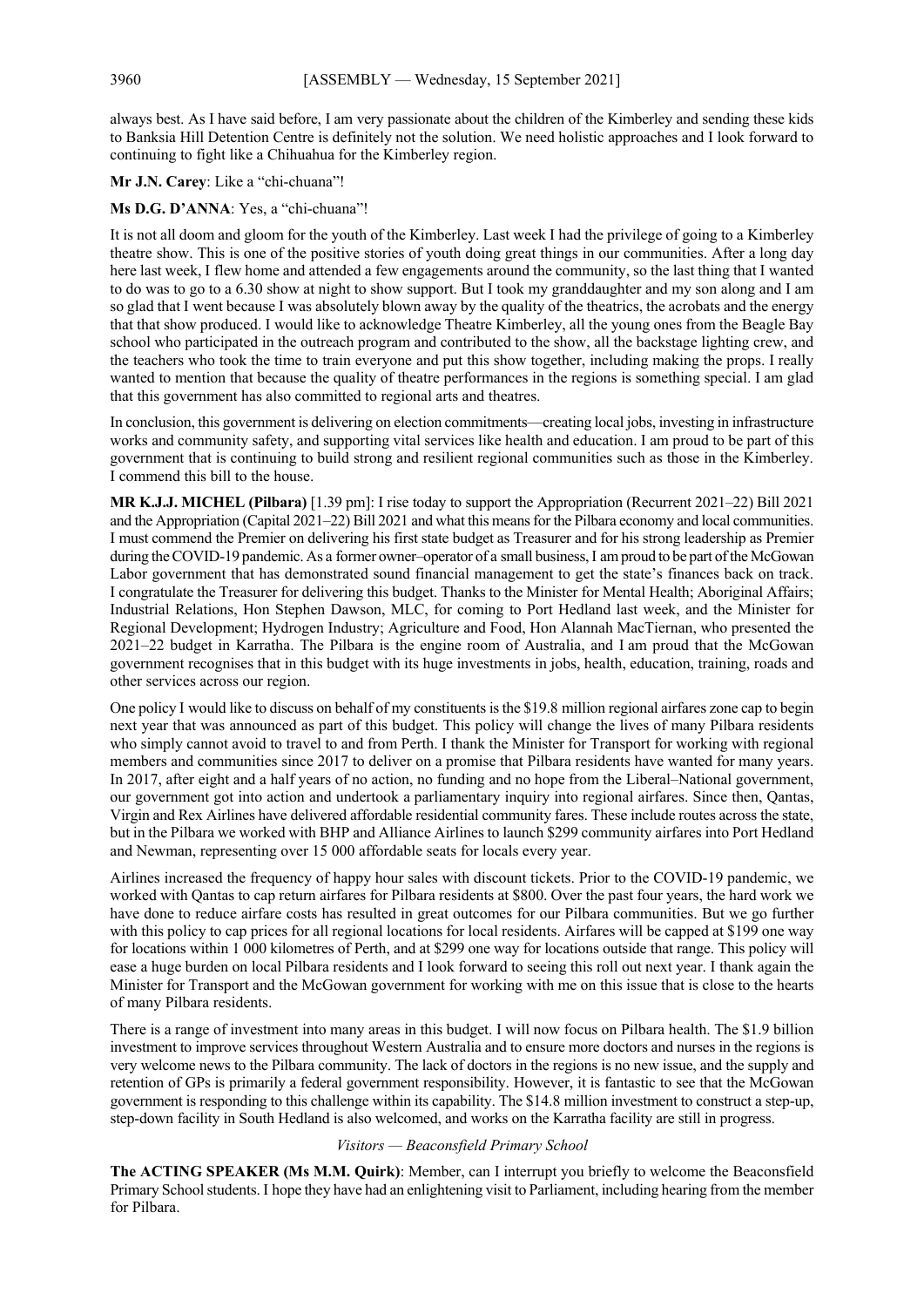#### *Debate Resumed*

#### **Mr K.J.J. MICHEL**: Thank you, Madam Acting Speaker.

The \$19.7 million investment in the patient assisted travel scheme is also fantastic. Local residents often speak to me as a member of Parliament about the need to expand the eligibility of patient support escorts and maternity patients, so this expansion is very welcome news to a lot of residents. It is also fantastic that accommodation subsidies for PATS will be raised from \$60 a night to \$100 a night. Our state government will also invest \$10.9 million to upgrade Royal Flying Doctor Service aircraft, which is vital for the Pilbara communities. At the Fortescue Festival in Newman recently, I spoke with some of the excellent St John Ambulance volunteers who were very pleased there would be an additional three full-time paramedics in town.

#### **Mrs L.A. Munday**: Great people.

**Mr K.J.J. MICHEL**: Thank you; I know the member for Dawesville is also a paramedic and would be happy about that. St John volunteers in Karratha will also welcome the extra allocation of 2.5 paid paramedics. These volunteers do an amazing job every day to service our community, and this announcement of additional paramedics will be a massive boost to the work they do.

I would also like to discuss the investment into making our Pilbara communities stronger and safer. The budget includes a \$1.78 billion investment into the Western Australia Police Force—an investment that will put more police on the streets and support the WA Police Force with new equipment. Our government will also invest an additional \$17 million into regional youth justice services in the Pilbara and Kimberley. This program was established in 2011 to help divert young people from custody by providing bail support services, case management and supervising young people on community-based supervision orders. Our government is working hard to help divert young people in the Pilbara and Kimberley away from the justice system to try to get youth on a positive path away from crime. Investing in our youth by creating future employment opportunities within the Pilbara, ensuring wraparound services are available for troubled youth, and investing in education is how we can create safer communities in the Pilbara for local families.

I am proud that our government is investing in quality education for young people in the Pilbara. I will go through some of the commitments that are funded in this budget. The commitments include \$5.5 million for a new classroom block at Baynton West Primary School in Karratha; a \$3.5 million expansion of Baler Primary School in South Hedland; \$4.5 million for a new classroom block at Cassia Primary School in South Hedland; \$1 million to upgrade air conditioning and refurbish the music hall at Dampier Primary School; \$750 000 for upgrades at Tambrey Primary School in Karratha; \$700 000 to transform a classroom into a science, technology, engineering and mathematics classroom at Newman Senior High School; and \$876 000 for the Solar Schools initiative that includes the installation of solar panels on 10 schools across the Pilbara.

The Solar Schools initiative is something that I am particularly proud of advocating for in our region. The Minister for Education and Training launched this program late last year with me at Port Hedland Primary School. According to Horizon Power, this initiative will reduce school energy bills by around 27 per cent, which is a huge deal for schools in the Pilbara. Schools in the north are forced to have their air conditioning systems working overtime to keep students cool. In the Pilbara, we need to keep our air conditioners running for almost three-quarters of the year. The results of having their systems running constantly means higher electricity bills and maintenance costs. As someone who had an air conditioning business and used to be an air conditioning technician before being elected, I understand more than most that those maintenance costs can get out of hand very quickly. Since I was elected, I have advocated for this initiative in our schools up north—to have solar panels installed, to reduce the cost of electricity. The schools that will benefit from this initiative include Baler Primary School, Cassia Primary School, Hedland Senior High School, Port Hedland Primary School, South Hedland Primary School, Karratha Primary School, Karratha Senior High School, Millars Well Primary School, Pegs Creek Primary School and Tambrey Primary School. This really is a fantastic initiative for our Pilbara, and I want to thank the Minister for Education and Training for working on it with me.

The government is also investing in science resources for primary school students across the Pilbara, including remote community schools, and an additional \$1 million over five years in the successful Better Beginnings program, which will expand this award-winning State Library of Western Australia initiative to the Pilbara, including remote communities. These commitments show the McGowan government's dedication to setting our Pilbara classrooms up for the future. They come on top of the near \$17 million investment in Hedland Senior High School; \$42 million to redevelop Roebourne District High School; and \$27 million for building new workshops and classrooms at the South Hedland and Roebourne TAFEs.

On the topic of our TAFE sector, it is great to see the lower fees, local skills program continuing. I am pleased to report to the house that this year the program has seen an increase in enrolments in the Pilbara of 31 per cent. Our government is investing \$25 million in new state-of-the-art TAFE equipment, \$29.8 million to provide 8 000 additional vocational education and training places in schools across WA, \$19.2 million in a VET career taster program for year 9 students and \$37 million towards the employer incentive scheme in regional WA.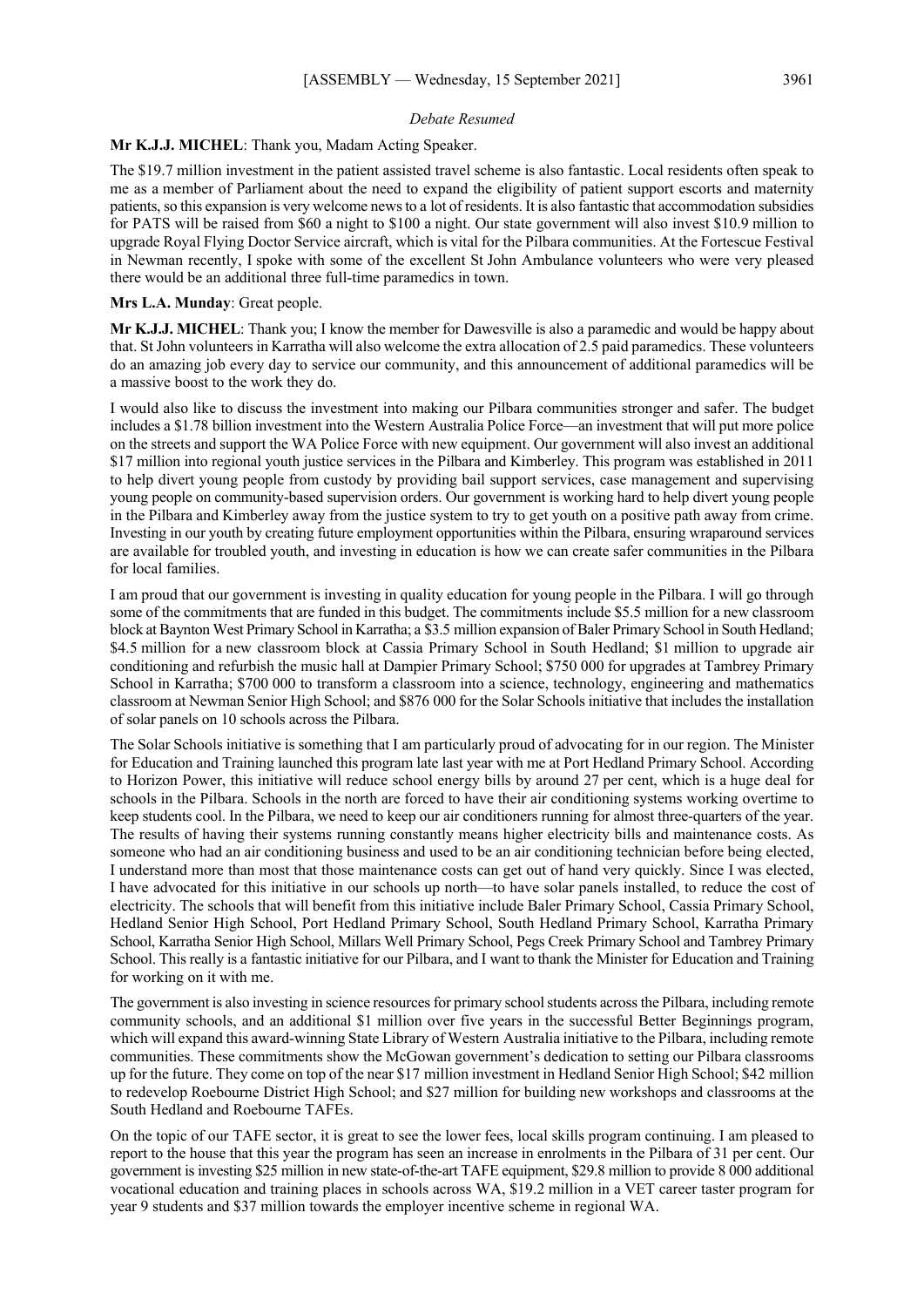I have heard a lot of positive feedback from local Pilbara businesses about the employer incentive scheme, which is an excellent financial incentive for employing apprentices or new-entrant trainees. As a former owner and operator of a small business during the boom, I know that finding and paying to employ apprentices was very difficult, and I think this incentive scheme is a fantastic boost for local jobs, our local economy and skills for our kids in the future.

Our government has also committed in this budget to continuing the fantastic regional economic development grants program. I am proud to report to the house that since 2018, the RED grants program has invested more than \$2.3 million in 28 projects in the Pilbara, creating more than 325 local jobs. The RED grants have helped some fantastic projects in the Pilbara, including a brewery, a magnesium plant, an Aboriginal–owned and managed green waste company, a local engineering firm, and a marine tour and charter business, amongst many other projects. I get many emails from businesses and locals wanting to know when the RED grants rounds open; we are currently in round 4, with applications closing on 21 October. I look forward to seeing how this round of RED grants will help diversify our Pilbara economy and build the sustainability of our communities.

Our government is delivering the projects that Pilbara locals have wanted to see for a very long time, including the Port Hedland Spoilbank Marina and Newman Hospital. The government, in this budget, has now also committed to completing stage 4 of the Manuwarra Red Dog Highway, connecting Karratha with Tom Price, which will complete this \$380 million highway. We are also investing \$49 million, through the regional road safety program, to upgrade more than 720 kilometres of roads across the Pilbara to keep our roads safe and create local jobs. As someone who needs to drive around a large electorate, often for six hours at a time, this is fantastic news, and I know that many residents—particularly those in the East Pilbara—will appreciate these safety upgrades. There will also be an investment of \$120 million to upgrade and seal 100 kilometres of Marble Bar Road, and \$36 million for the Port Hedland Airport deviation. These are fantastic projects that continue our government's record investment in regional roads.

There are many other commitments in this budget, including more than \$360 million for the Pilbara Ports Authority's asset improvement program, \$10 million towards the Port Hedland sporting and community hub, \$5 million for improvements to visitor facilities at Conzinc Bay in Murujuga National Park, \$16 million to improve visitor facilities within Karijini National Park, \$45 million to expand the Aboriginal ranger program, \$10 million for the new Club Night Lights program for floodlighting at community facilities, \$12 million for seniors' safety and security rebates, and much more that will help keep our regional economy growing while delivering on our election commitments for the local community.

I am proud to say that the Pilbara community is happy to see a McGowan government that is financially responsible and has secured a budget surplus for our state's future. I would like to congratulate the Premier; Treasurer and ministers for delivering a budget that is keeping the Pilbara strong and vibrant, as well as setting our region up for the future. On behalf of the Pilbara community, I commend the bills to the house.

**MRS L.A. MUNDAY (Dawesville)** [1.56 pm]: I rise to speak to the Appropriation (Recurrent 2021–22) Bill 2021 and the Appropriation (Capital 2021–22) Bill 2021. I want to thank the McGowan Labor government for delivering this milestone budget with record investment for people all over Western Australia—particularly regional areas, like my electorate of Dawesville. With rapid population growth for more than a decade, and growing economic and tourism opportunities, there is a huge amount of potential for our area. As a result, we have seen an increase in demand for services and funding. This state budget has met demand from regional areas. We have seen record investments in areas such as health and mental health, community safety, education and training, infrastructure and more. This budget shows our strength as a state and also shows that we are using our success to deliver for our future. I absolutely support this budget, delivered by Mark McGowan, particularly for its focus on the Peel region. I thank the Premier for his strong, persistent and decisive leadership during this pandemic period.

I became the member for Dawesville six months ago. After nearly 20 years as an ambulance paramedic, and recently qualifying as a registered psychologist, my experiences in the areas of health, mental health and improving patient outcomes in our community were the reasons for my decision to enter politics. The McGowan Labor government has in this budget made a massive investment of \$1.9 billion in our healthcare system and mental health services across Western Australia. This package of funding will deliver more doctors and nurses to the regions, hundreds of new hospital beds and new, expanded services for patients right across our state. This will include a range of important projects in regional WA as part of the 2021–22 state budget. This is an area that is incredibly important to me, and it will have a huge impact on the people of Dawesville, with increasing demand on the healthcare system.

Our government is committed more than ever to putting patients first in regional WA. What does this mean for Dawesville residents? It means quality health care, closer to home. Over the last four years, the McGowan Labor government has invested \$265 million in regional healthcare infrastructure. A key part of this ongoing investment is \$152 million towards the redevelopment and expansion of Peel Health Campus. This will end the privatisation of services, which means that the health campus will be brought back into public hands. Redevelopment will deliver such things as 63 additional inpatient beds, 12 chemotherapy places, 20 mental health inpatient beds, one additional operating theatre, at least 15 palliative care hospice beds, more outpatient services, a new building for medical imaging services and the introduction of a 10-bed mental health care emergency centre. This is a massive win for both the electorate of Dawesville and for the entire Peel region.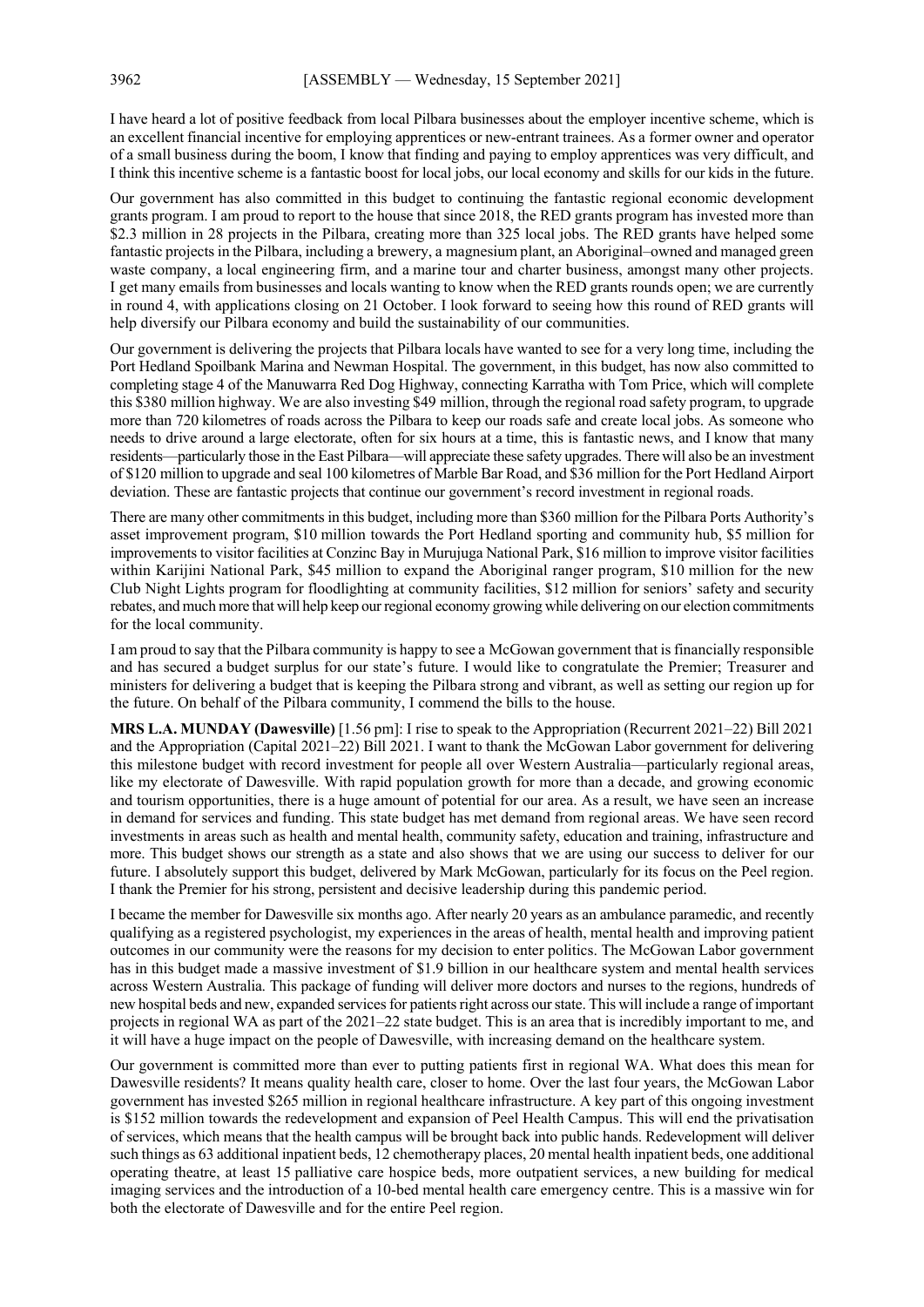Dawesville's ageing population faces more complex health issues and this commitment will greatly benefit my electorate and address the high demand for an expansion of health services in the area, something I have experienced firsthand as a paramedic. Another commitment to healthcare services for regional patients is \$2.2 million towards a women's community health service in the Peel region. This will connect women with health and support services and be a place where they can receive information on types of early intervention. This will provide a less intimidating option for women to get help if they are experiencing mental health illness, family or domestic violence, sexual violence, or have suffered from child sex abuse.

The McGowan government will fund all its mental health election commitments through the boost of a record \$495 million towards the Mental Health Commission in the 2021–22 state budget that will see the delivery of community beds and support. The provision of these mental health services for the community will mean that people can find appropriate care close to where they live and near families and support networks.

Investment in community infrastructure is something that has been needed in Dawesville and as the first Labor person in Dawesville since the electorate's inception, it has been a very long time coming for us. My electorate has experienced rapid growth over the last 15 years, which has put demand on the need for new social infrastructure, community facilities and services. Our population of 9 153 is expected to grow by 49 per cent by 2036. The McGowan Labor government has invested \$3 million towards the Dawesville Community Centre, a local multipurpose centre that will create a hub for community activity. It will include spaces for health services, community meetings, outreach services, recreational space and much more. This is a massive project specific to Dawesville and I know it will provide benefits for a long time to come.

Debate interrupted, pursuant to standing orders.

[Continued on page 3999.]

#### **QUESTIONS WITHOUT NOTICE**

#### ELECTORAL REFORM AND NATIVE FORESTRY — REGIONS

#### **523. Ms M.J. DAVIES to the Premier:**

I refer to the release of *Ministerial Expert Committee on Electoral Reform: Final report* and the legislation about to be debated in this Parliament and the decision last week to shut down the native forestry sector. Given the Premier raised neither of these issues before the election and outright denied multiple times that electoral reform was on the agenda, what other attacks on regional communities can we expect from his government over the next three years?

#### **Mr M. McGOWAN replied:**

Just to address the question: we handed down the budget last week—\$9 billion of infrastructure will be spent in regional WA, the biggest road-building program in history across regional WA. Hospitals are being built all over regional WA. There is funding for an upgrade to the patient assisted travel scheme to provide people from the regions with additional resources to come to the city. More permanent full-time paramedics will be employed in regional WA, more full-time firefighters will be employed in regional WA and we will retain the royalties for regions scheme in regional WA. All those things are part of regional WA and on top of that there is a \$400 million package for softwood timber planting; part of that is a \$50 million transition plan out of native hardwood forest.

To address the forest issue, the forest management plan comes up every 10 years or so. We provided two years' notice of our intentions on the forest management plan and consulted people across the board in June this year. The overwhelming feedback was that people did not want us to log native forests anymore. From the questions asked by the Leader of the Liberal Party and the Leader of the National Party, they do want to log native forests again. They want to keep logging native forests. I will tell the people of Cottesloe that is the Leader of the Liberal Party's plan. I will tell the people of Vasse that the Liberal Party wants to continue to log these ancient and beautiful forests, and that is its plan.

We are investing heavily in regional WA. We will preserve native forests. We will invest \$350 million in new softwood plantations and, as the Minister for Forestry pointed out the other day, during the term in office of members opposite, in some years they did not plant a single tree. What does that mean? It means that in future years admittedly very few of us will still be in this chamber at that time—there would be no supply. That is what that means. They did not put in place the effort to fund it, so we have used the state's good economic and financial management to fund that important program.

This government has many regional members in this chamber and in the upper house of state Parliament and we will continue to do the right thing by the people of regional WA.

#### ELECTORAL REFORM AND NATIVE FORESTRY — REGIONS

#### **524. Ms M.J. DAVIES to the Premier:**

I have a supplementary question. Why did the Premier not raise these important issues before the election and give the people of Western Australia a chance to have their say? Are these two decisions not just an example of the massive and arrogant overreach of this McGowan Labor government?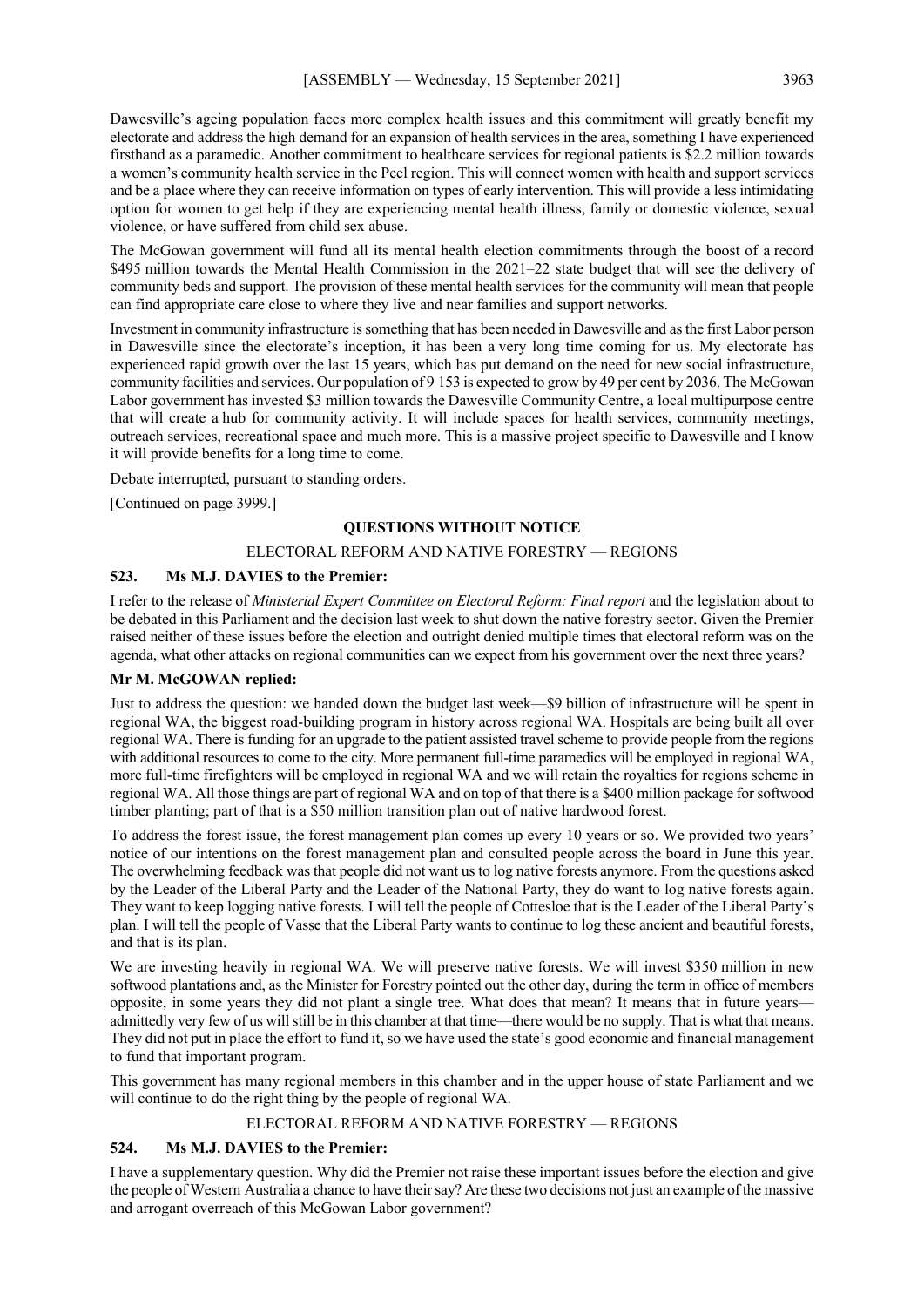#### **Mr M. McGOWAN replied:**

The answer is clearly no. I want to explain to the member how things work. At the 2017 election, we did not take a policy of voluntary assisted dying to it—we did not, but it is an issue, so we addressed it. We put in place a select committee. Actually, Malcolm McCusker, QC, AC, did a review; a select committee worked on it and we passed voluntary assisted dying laws. We did not take a policy to the 2017 —

**Ms M.J. Davies** interjected.

**Mr M. McGOWAN**: The Leader of the Opposition asked a question, will she let me answer the question?

We did not take a policy to the state election for overarching planning reform in 2017. But obviously COVID hit and we needed activity and we put in place planning reforms, which created activity in Western Australia. We did not take industrial manslaughter laws to the 2017 election. Obviously, there were numerous cases of people in the workplace dying horrible deaths—terrible things—and we reviewed the laws and brought in industrial manslaughter laws. We took none of them to the 2017 election. Do members opposite think that we took to the 2017 election laws to deal with COVID? No, we did not; but COVID hit and we dealt with the situation.

**Ms M.J. Davies** interjected.

**Mr M. McGOWAN**: The Leader of the Opposition asked me the question; will she let me answer it, please?

**The SPEAKER**: Order, please, members of the opposition.

**Mr M. McGOWAN**: We did not know at the 2021 election that someone from the Daylight Saving Party would be elected with 98 votes. I did not have a crystal ball and know that was going to occur. One Liberal Party candidate apparently got 27 000 votes and was not elected, yet Mr Tucker from the Daylight Saving Party got 98 votes and was elected. Obviously, that situation needs to be dealt with. We had an overarching review of the electoral system in the upper house and it came up with some great democratic, fair recommendations to improve the upper house and stop the rorting and the undemocratic practices up there. What has been going on in the upper house is a complete rort of the will of the people, a rort of democracy and an undermining of democratic practices that are out of place in the western world. The committee has called it out and we are going to reform it!

STATE BUDGET 2021–22 — REGIONS

#### **525. Mr K.J.J. MICHEL to the Premier:**

I refer to the McGowan Labor government's strong financial management that is delivering record investment in the future of regional Western Australia. Can the Premier outline to the house how this government is using its strong budget surplus to invest in job-creating infrastructure to support the community to deliver quality frontline services and secure royalties for regions?

#### **Mr M. McGOWAN replied:**

I thank the member for Pilbara for the question and I congratulate him on his outstanding success at the state election. I congratulate him once again, because I think it needs to be said, on the 2017 result when he defeated Brendon Grylls. What an outstanding outcome!

The budget delivers a record investment in regional Western Australia. There is \$9.1 billion for infrastructure specifically in regional WA and \$4.2 billion for royalties for regions. The two only slightly overlap, so there is a massive infrastructure and services spend across regional WA. Then there are billions in statewide programs for regional and metropolitan that we cannot separate out, but countless billions of dollars will be spent in regional WA on infrastructure and services. It is actually a record spend in regional WA.

Regional roads are getting \$4.5 billion. We are supporting the freight industry, with \$200 million for agricultural supply chain roads throughout the wheatbelt, midwest, great southern and goldfields. The minister has put in place the road safety program to save lives in regional WA, which is being copied all over Australia. There is \$36.3 million for a new boating facility in Broome. There is \$45 million to expand the Aboriginal ranger program around Western Australia. I congratulate the member for Kimberley on her outstanding speech before. There is also the renewable hydrogen hub, with \$7.5 million to put in place common-user infrastructure at Oakajee, and a whole range of other industry programs.

In terms of the community, there is \$370 million a year for spending on services by police in regional WA; there will be an additional 36 country firefighters in Albany, Kalgoorlie and Geraldton; and there is \$18 million for police and community youth centres around the state, particularly in the regions. I opened the new one in Carnarvon the other day. It was wonderful. The great thing was that the local member was not there!

In terms of health, the budget outlined that \$2.1 billion a year will go to health services specifically in regional WA. We are employing an additional 25 full-time paramedics in regional WA and there is \$48.5 million for the new Meekatharra health service. This government is putting in place a new hospital for Meekatharra. There is \$19.7 million for the patient assisted travel scheme to increase the accommodation subsidy from \$60 a night to \$100 a night, and pregnant women will be able to bring their partners with them now. This is a massive improvement for regional people accessing health services in the city.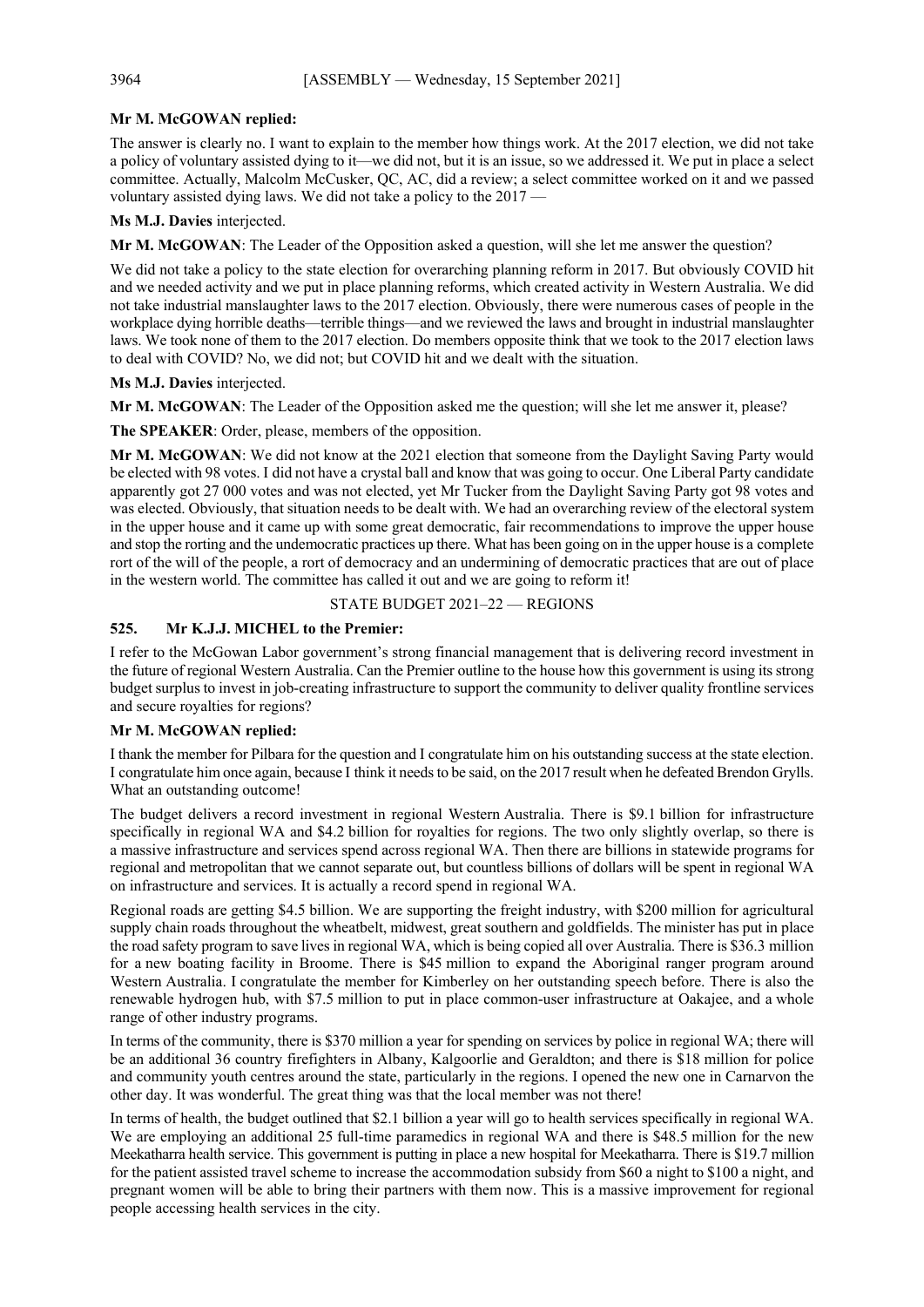In relation to royalties for regions, we are delivering \$4.2 billion and we are responsible for it and it goes through proper budget processes. I note what Hon Dr Steve Thomas—he is the gift that keeps on giving!—said on ABC in the south west in February 2018. He said —

The Langoulant Report points out quite clearly that Cabinet failed to take proper account of a lot of that Royalties for Regions expenditure and that Treasury didn't have proper oversight of that and that's why we had some of the outcomes that we had.

There were some very bad ones that resulted, probably, in the wastage of billions of dollars not just in Royalties for Regions but across the entirety of government.

That is what Steve Thomas, your leader in the upper house, said about you in office, my friends. He was correct in what he had to say about these things back then.

We will continue to invest heavily in regional WA. We have some outstanding regional members. We have ensured that royalties for regions is sustainable and we will continue to ensure that both regional and city Western Australians get proper representation and great services and infrastructure.

#### *Visitors — Beaconsfield Primary School*

**The SPEAKER**: Just before I give the next question, on behalf of the member for Fremantle, I would like to welcome to the gallery the students and staff from Beaconsfield Primary School. Welcome to Parliament today.

#### PERTH CHILDREN'S HOSPITAL — AISHWARYA ASWATH

#### **526. Ms L. METTAM to the Minister for Health:**

The Minister for Health stated that it would take 10 weeks for an inquiry to report back on the tragic death of Aishwarya Aswath, and when he missed his own deadline, he said that the report would be finalised in mid-September. Given that it is now mid-September, where is the report into this tragic event?

#### **Mr R.H. COOK replied:**

I noted the venom from the member for Cottesloe earlier in his speech on the budget. Such was his anger that he would not even turn to the issue of the budget. He spewed forth about electoral reform in Western Australia and the outrage that a government would want to contemplate restoring democracy to this state, yet I find that members opposite have got just one question on the issue that we would think is the most important of the day. It is extraordinary.

The member for Vasse has asked about an important issue, which, if she had approached me outside this chamber, I would have been very happy to reply to because this is a very sensitive issue. As I explained last time, there are delays in relation to the investigation into the death of Aishwarya, and that is because of the border arrangements between different states. Our team has been working very quickly both in quarantine by utilising virtual communication services and now on the ground, and it is considering its reports. I think the team is coming to some early conclusions, but it would be mid to late September before we get an actual formal report from it.

We will make sure, obviously, that Aishwarya's family receive that report first and foremost, and we will give them time to consider that report and speak with the investigators so that they can continue to make sense of the untold heartache that they must be feeling in relation to this. This is a sensitive issue. It is not one that we will rush. It is one that we will step through carefully and sensitively and with compassion.

#### PERTH CHILDREN'S HOSPITAL — AISHWARYA ASWATH

#### **527. Ms L. METTAM to the Minister for Health:**

I have a supplementary question. Given that important business has been managed during the pandemic with the outstanding border arrangements, my understanding is that Zoom meetings have been undertaken, so I wonder why it is taking so long. How can the minister expect to fix the health crisis in Perth Children's Hospital if he cannot even deliver on this very important promise of a timely investigation into this tragedy?

#### **Mr R.H. COOK replied:**

I have come across second reading speeches that were shorter than that supplementary! I will just say that I am not going to put pressure on the investigators to come to conclusions ahead of the good and proper investigation into a very serious issue.

#### TRANSPORT INFRASTRUCTURE — REGIONS

#### **528. Ms D.G. D'ANNA to the Minister for Transport:**

I refer to the McGowan Labor government's commitment to using its strong and responsible financial management to support regional Western Australians.

- (1) Can the minister outline to the house how the state budget is delivering a record investment in regional transport infrastructure and helping make airfares more affordable for those living in the regions?
- (2) Can the minister outline to the house how this compares with the record of the Nationals and Liberals?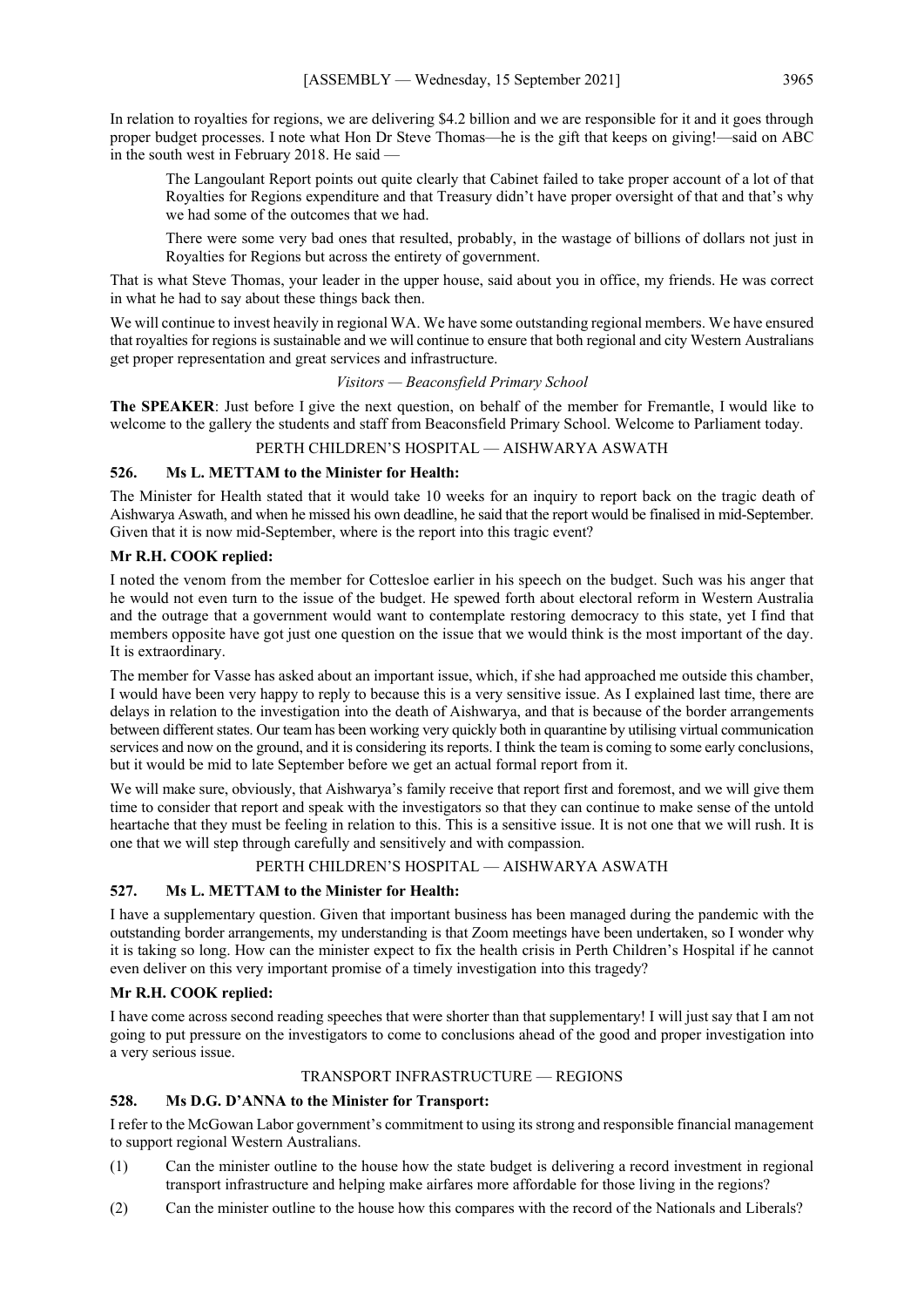#### **Ms R. SAFFIOTI replied:**

(1)–(2) I thank the member for Kimberley for that question. What an excellent member for Kimberley she is. She is absolutely incredible. Of course, this budget has recorded some more records, members. There is record spending on transport infrastructure in regional WA. As the Premier outlined, there is a \$4.5 billion spend on regional infrastructure. There is a lot going on around the state. Work continues on the delivery of the Bunbury Outer Ring Road and, of course, the Albany ring-road. There is \$278 million, member for Pilbara, for the Manuwarra Red Dog Highway. Of course, funding continues to roll out for the Outback Way, which is very much about local Aboriginal employment, as well as building this vital new east–west link. The member for Kimberley and I have been driving along Great Northern Highway a bit recently and she has been telling me about some of her past concerns about the risks along that road and how we are going to address that by replacing the single-lane bridges with proper bridges to make it safer for everyone in the community. There is \$120 million for Marble Bar Road and millions for Great Eastern Highway. Member for Dawesville, there is \$110 million for the new Mandurah Estuary Bridge, and the list goes on. There is record spending on regional road safety, with \$217 million in this year alone. Another 3 000 kilometres will be improved, with wider shoulders and safer roads throughout regional WA.

There is funding on maritime projects, like the Spoilbank Marina, the Bunbury waterfront and the Broome boating facility, for which we are seeking further funding from the commonwealth, but I am sure that we will be able to get on with that project as soon as possible. There is funding for the Carnarvon fascine and the jetty. There are millions of dollars for other grants, such as grants, member for Albany, to address coastal erosion around Emu Point and other areas.

Of course, when it comes to aviation, the funding in the budget will deliver our commitment on the new two-zone airfares for residents of regional WA. There is either a \$199 fare or a \$299 fare, depending on where people live in regional WA. Since the election, we have partnered to start introducing new fares for example, the new \$199 community airfare between Perth and Kalgoorlie, the new airfare between Port Hedland and Newman and also the new airfare from Onslow.

As members can see, we are delivering for regional Western Australia. We do not need slogans or bumper stickers to understand that regional WA deserves its fair share, and that is what we are doing. I compare and contrast this with the approach taken when the Liberal–National government was in power. It was very good on signage and bumper stickers, but it did not deliver on the ground. It purposely avoided funding roads in regional WA. There is so much catch-up out there because for eight years, those regional roads were neglected under the Liberal–National government. The Premier acknowledged the former leader of the National Party, Hon Brendon Grylls, who in 2013 said, "You can take a billion dollars and spend it on regional roads and say that we're done. We won't be doing that." In 2017, Brendon Grylls, the former leader of the National Party said, "We haven't spent a lot of money on roads." As a result, there is a lot of catch-up to do and we are spending a record amount of money. We are engaging local communities and local businesses and there is a record amount of Aboriginal employment, particularly through the Kimberley. We will continue to invest because we know that only a Labor government delivers to regional Western Australia.

#### WOMEN'S AND BABIES' HOSPITAL

#### **529. Ms L. METTAM to the Minister for Health:**

I refer to an allocation in the budget that provides \$5.4 million over two years from 2021–22 to the women's and newborns' service relocation project.

- (1) Given that the study is commissioned for two years, when will the minister actually break ground on the project?
- (2) How many years will it be until the minister expects the hospital to be operational given we have a crisis now; and, will it be within the next five years?

#### **Mr R.H. COOK replied:**

 $(1)$ – $(2)$  The one group I will not be lectured by on the opening of hospital infrastructure is yours! Really, member? I can tell the member for Vasse what will not happen. It will not be years overdue. It will not sit idle while we try to work out what is happening with the asbestos in it and what is happening with the lead in the water.

**Mr M. McGowan**: The doors wouldn't fit.

**Mr R.H. COOK**: That is right. The doors would not fit.

The fact of the matter is that the building of a new women's and newborns' hospital at the cost of \$1.8 billion, which will be invested by this government, will be a complex project, and one that will require a good deal of planning and careful stepping through in terms of the business case. As the member would be aware, it is very early days yet. At the moment, investigations are going on to determine the best site for the hospital. Obviously, we need to sit down and carefully plan, with the clinical teams at King Edward Memorial Hospital for Women, what we need to do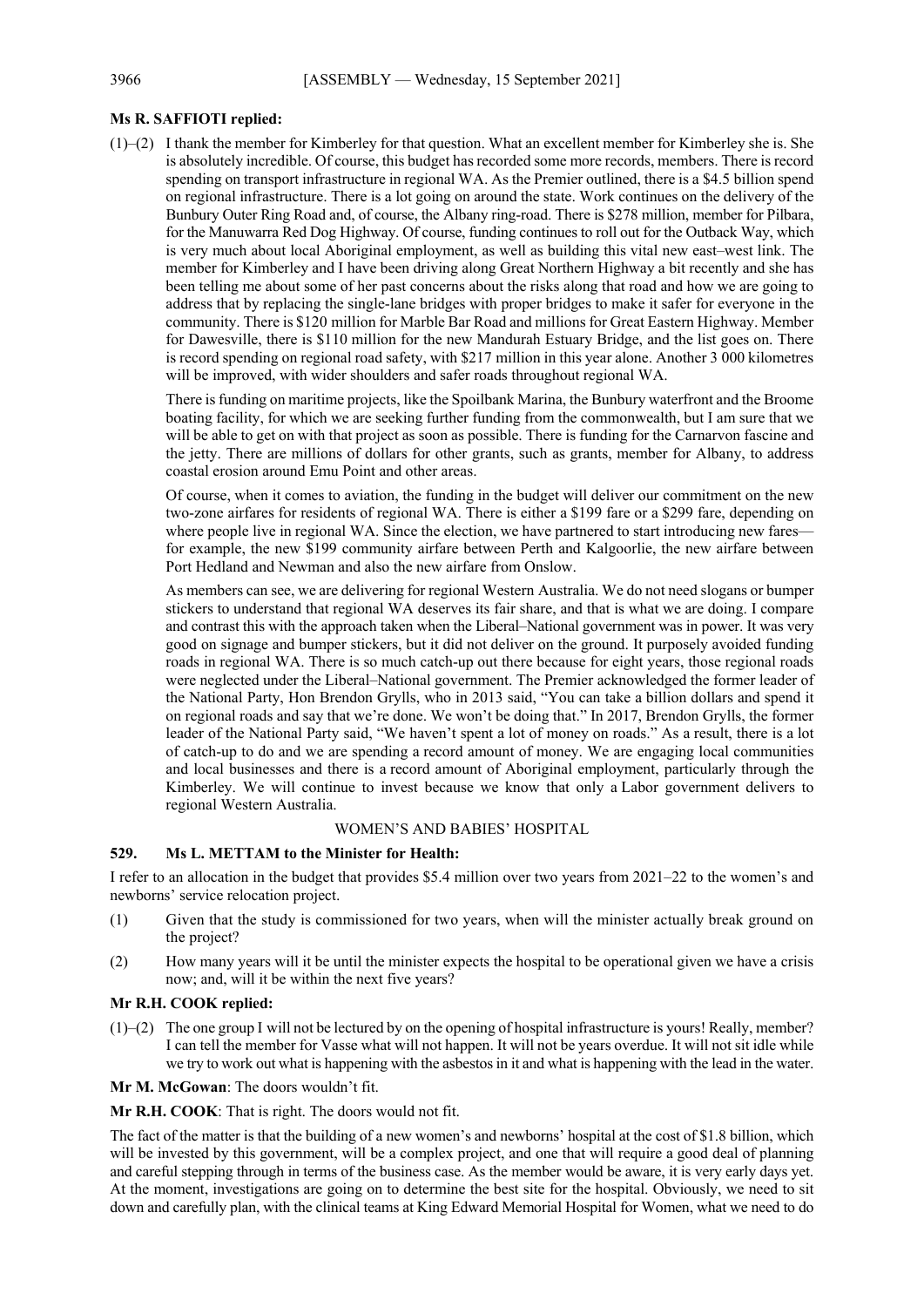to make sure that we have a facility that is futureproof, unlike what the former Liberal–National government did at Perth Children's Hospital. We must actually listen to the clinical staff and put things in there in a manner that makes sense to them, unlike what the former Liberal–National government did at Fiona Stanley Hospital. Fundamentally, and most importantly, we must make sure that it is a hospital that will provide world-class health care to women and babies in the future.

#### WOMEN'S AND BABIES' HOSPITAL

#### **530. Ms L. METTAM to the Minister for Health:**

I have a supplementary question. Given that maternity bypasses are the Labor government's new standard of care for birthing mums, and given that this project is now years away, how does the minister expect to address the crisis facing our health system right now?

**The SPEAKER**: It might be timely for me to remind people on both sides that, firstly, a supplementary question should be a single question and should not contain a preamble; and, secondly, in terms of the ministerial responses, I anticipate a brief response that is shorter than the first answer. Thank you.

#### **Mr R.H. COOK replied:**

But the last one was so short, Madam Speaker!

**The SPEAKER**: You have a time limit of under a minute.

**Mr R.H. COOK**: The way we resolve the challenges in health is to continue to have strong financial management so that we can have strong investment in health services, which is exactly what is going on. We employed 750 qualified nurses in the WA health system between January and June this year. We are making the investment decisions and we are making sure that we put things in place to continue to provide world-class health care for the people of Western Australia.

**The SPEAKER**: Well done!

#### CLIMATE ACTION FUND

#### **531. Ms C.M. ROWE to the Minister for Climate Action:**

I refer to the McGowan Labor government's investment in WA's future, including the establishment of a \$750 million climate action fund. Can the minister outline to the house how this fund will help address the threat of climate change and support industry in creating sustainable jobs?

#### **Ms A. SANDERSON replied:**

I thank the member for Belmont for her question and strong advocacy on this issue. Members on this side of the house, and most on that side, understand that climate change is real and it is a pressing issue that is the front of mind of our community. Any member who spends any time talking to the community understands how important this is for the community. A big international climate change conference is happening in Glasgow at the end of October, early November. We are not waiting for the federal government to catch-up and wake up to the science that climate change is real and the urgency of the situation. All subnational governments around the country are acting on climate change. They are all setting pathways to net zero emissions. United Nations member countries are being asked to come forward with ambitious 2030 emissions reduction targets that align with reaching net zero by mid-century and keeping the rate of warming at 1.5 degrees. According to the Bureau of Meteorology, Australia has already reached an increase of 1.44 degrees on average. We have to act now. To deliver these targets, governments need to do a range of things, including curtailed deforestation, speed up the switch to electric vehicles and encourage investment in renewable energy. We are curtailing deforestation in Western Australia by protecting our native south-west timber from commercial logging and continuing to protect old-growth forests while we restructure the industry to grow and be more sustainable with a \$350 million package for softwood plantation. That will support jobs in not only the timber industry, but also the construction industry. We are encouraging the take-up of electric vehicles with this fund, announcing that 90 new electric fast-charging stations will be rolled in 45 locations around regional Western Australia to encourage the uptake of EVs. We are encouraging investment in renewable technology, something that I know the Minister for Energy is very passionate about, and supporting the emerging technology around green hydrogen. We can be a global leader in decarbonising the global economy, particularly in our region. This budget commitment shows that we are showing leadership in this area. Climate change is not only an environmental issue, but also a state development issue. That is why we are working together as a cabinet to make sure that we have in place the future of Western Australia and the global climate at the centre of everything that we do.

#### ELECTORAL REFORM — REPRESENTATION — REGIONS

#### **532. Dr D.J. HONEY to the Premier:**

Given that the Premier denied that electoral reform was on his agenda seven times before the last election, how can he possibly consider introducing legislation to reduce regional representation without going back to the people of Western Australia with a referendum on this question?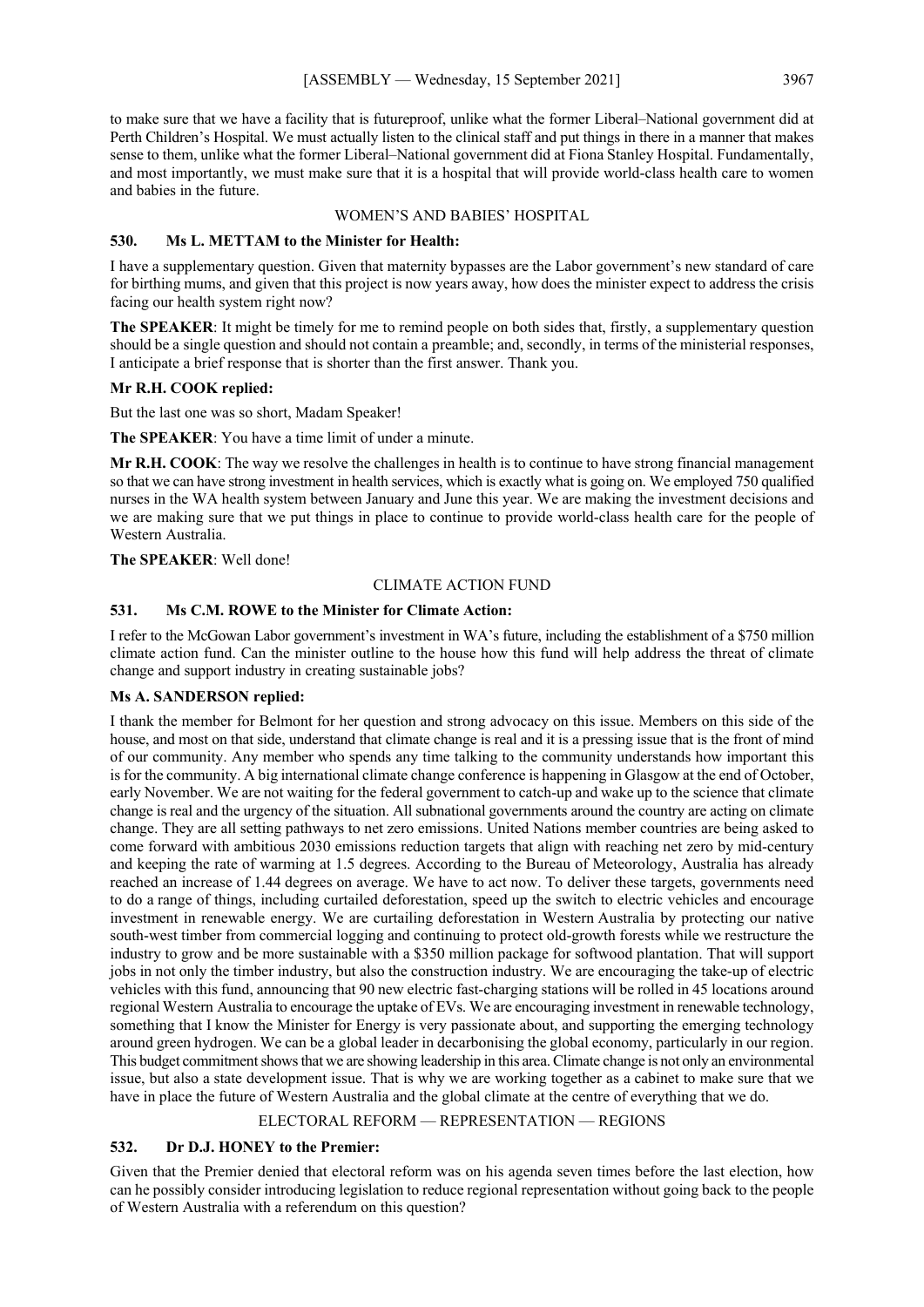#### **Mr M. McGOWAN replied:**

I have a few things to say about this, but I welcome the first question from the Leader of the Liberal Party in four months; he has broken a record.

I have a few things to say. I will explain it again. At the state election, Mr Wilson Tucker was elected in the Mining and Pastoral Region with 98 votes. The Nationals WA received 4 795 votes in the Mining and Pastoral Region but did not get a member elected. The National Party got hundreds of times the votes that Mr Tucker received but it did not get a member elected. That is a failed system that needs to be reformed. We took the issue to Mr McCusker and asked him to review the system as it stood. Obviously, like most Australians, we are in favour of equality and fairness. That is what we stand for. Australians believe in equality and fairness. The system in the upper house as it currently stands allows for some people's votes to be worth six times other people's votes—six times. The vote of someone in my electorate is worth one-sixth of the vote of someone in the electorate of North West Central, for instance. They have one-sixth the voting power. In effect, they have six votes and someone in the city has one vote. The anomalies do not stop there. The anomalies are extraordinary. I was not aware that someone in Kalgoorlie has one and a half times the vote of someone in Esperance. Esperance is further from the city, without direct flights, yet someone in Kalgoorlie has one and a half times the vote of someone in Esperance. Someone in Wundowie, which is eight and a half kilometres from Wooroloo, has four times the voting power. Someone in Northam, which is 95 kilometres from the city, has 2.4 times the voting power of someone in Denmark, which is 416 kilometres from the city. How does that make sense to anyone? As I said, the vote of somebody in the electorate of North West Central is worth six times the vote of someone in the Leader of the Liberal Party's electorate of Cottesloe. Back in the 1990s, when he was President of the Liberal Party, he was on the record as supporting one vote, one value. Admittedly, he is not quite as recognisable now as he was then, but that was his view. He is on record in the federal Parliament as supporting one vote, one value. Now he says something completely different.

The other argument I have heard expressed by people is that somehow the change would result in a loss of regional representation. That is not true. We will go from six upper house members to 37 upper house members representing the regions. That is what the new system will do. Wherever people live around the state, they will go from six upper house members to 37 upper house members representing them. That is what will happen under this new system. I heard an argument expressed by some people that electorate officers and resources will go to the city. I want to explain to them what happened under the old system. A member of this house was once a member for the Agricultural Region in the upper house. That was the Leader of the Opposition, Hon Mia Davies. This is a picture of her electorate office when she was a member for the Agricultural Region in the state Parliament. This electorate office and all of her resources were in Parliament Place across the road from the state Parliament. There it is. Not only that, she was on the first floor of the building. Her constituents in the Agricultural Region had to come to the centre of Perth to access their resources and then get through security and into the secure lift to get upstairs to see her staff. That is the commitment that these people have. Hon Steve Martin is a member for the Agricultural Region, a Liberal Party member. His office is at 31 Ord Street, West Perth. There it is. I can go through a great many Liberal and the Nationals WA MPs who had their offices over the road from Parliament when representing regional WA. What do they put in their offices? That is where their electorate staff go and that is where their resources are.

As we know, a great many of the Liberal and National regional MPs live in the heart of the city. That is a fact. This idea that somehow the old system was providing additional resources out there is untrue because you, Leader of the Opposition, had your office in the heart of the city when you represented the Agricultural Region.

#### ELECTORAL REFORM — REPRESENTATION — REGIONS

#### **533. Dr D.J. HONEY to the Premier:**

I have a supplementary question. Why did the Premier deliberately mislead the people of Western Australia —

#### *Withdrawal of Remark*

**Mr W.J. JOHNSTON**: Under standing order 92, there can be no imputation of improper motives or personal reflections on any member of this house. To say "deliberate" is a personal imputation.

**The SPEAKER**: I do believe that the minister has a point. Perhaps you could remove the word "deliberate".

#### *Questions without Notice Resumed*

**Dr D.J. HONEY**: Thank you very much, Madam Speaker.

Why did the Premier mislead the people of Western Australia on his intentions to reduce regional representation in the Parliament of Western Australia?

#### **Mr M. McGOWAN replied:**

There has been no reduction in regional representation. Someone living in Kalgoorlie today is represented by six upper house MPs. Under these reforms, 37 upper house MPs will represent them. That is the new system that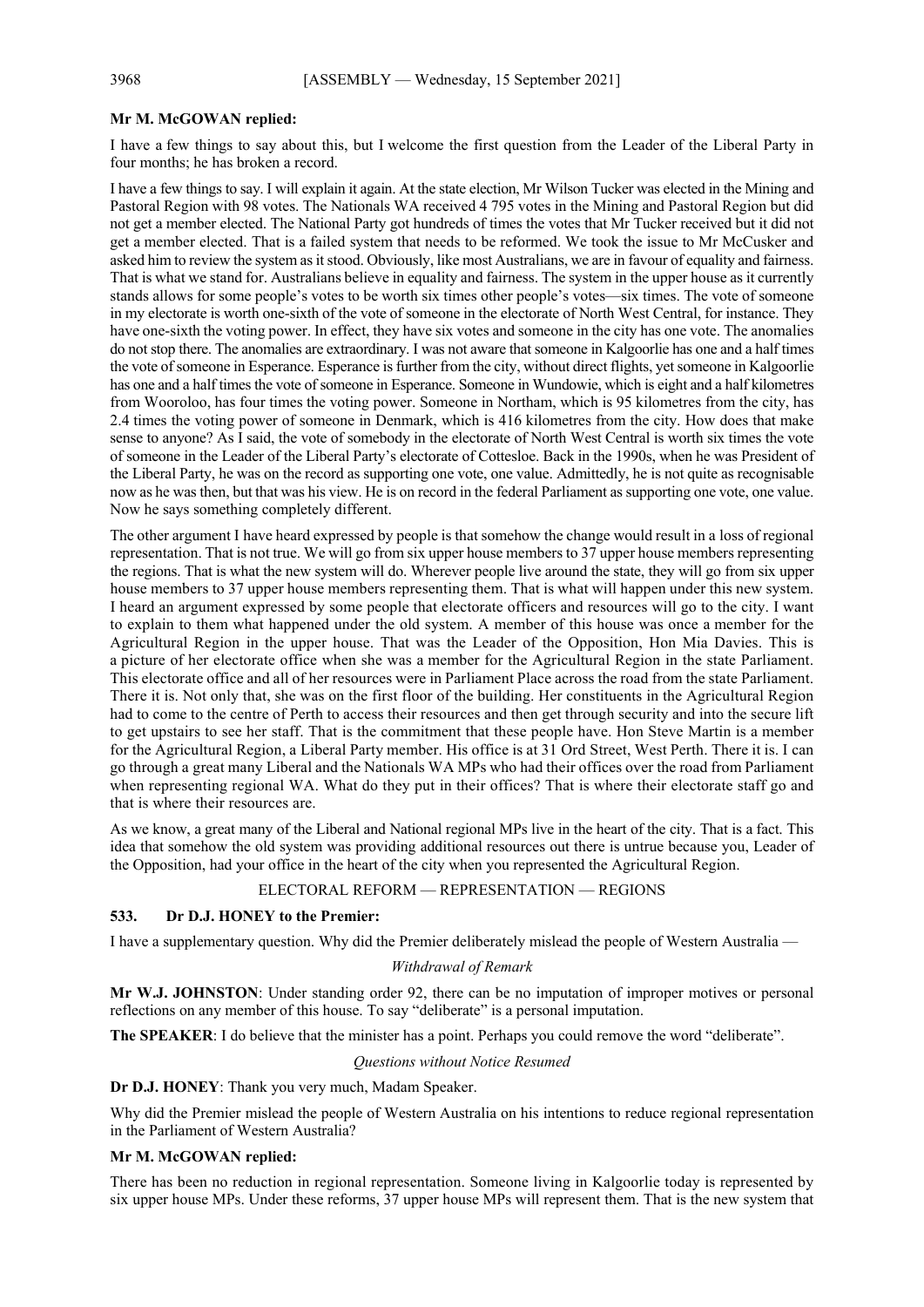we will introduce. It is based upon something that the Leader of the Liberal Party is on the record as supporting. That is one vote, one value. You are on the record as supporting it. Maybe you can provide advice about why you have changed your position.

The system that we are putting in place is fair, democratic, reasonable and easily understood. It will mean that we avoid some of those terrible situations whereby people with 98 votes get elected to Parliament whereas people with 25 000 votes do not. It will ensure that everyone's vote is equal in the upper house. That is a good system. That is democracy. As a country, we hold ourselves out to the world as a democratic place, yet the upper house of state Parliament in Western Australia is currently completely and utterly undemocratic, and it needs to change.

**Mr D.J. Kelly** interjected.

**The SPEAKER**: Minister for Water.

#### RENEWABLE ENERGY

#### **534. Mr D.R. MICHAEL to the Minister for Energy:**

I refer to the McGowan Labor government's \$750 million investment in supporting communities to become climate resilient and set WA up for a strong low-carbon future.

- (1) Can the minister outline to the house how this investment will help create local jobs, develop new industries and ensure the state has a secure and reliable energy supply into the future?
- (2) Can the minister advise the house whether he is aware of anyone who opposes these efforts?

#### **Mr W.J. JOHNSTON replied:**

(1)–(2) I am very pleased to answer that question from the member for Balcatta. I know of his interest in creating jobs in Western Australia. As the Minister for Climate Action has outlined, the government has this fund that will support climate action in Western Australia. She outlined a number of projects that are being funded out of that fund. I also want to let members know about projects in my portfolio that are being supported out of that fund. One of those is a commitment to deploy 1 000 standalone power systems over the next five years. All those will be manufactured here in Western Australia, including by Boundary Power, a joint venture with Horizon Power. We have clean energy technology trials for the virtual power plants in schools; the net zero emissions mining challenge being led by the Minerals Research Institute of Western Australia, looking at green steel projects; and the household energy efficiency scheme, a really innovative scheme to help people in hardship increase the energy efficiency to their homes, thereby reducing their household bills.

A similar project existed under the Gallop and Carpenter governments but was cancelled by the former Liberal government. We are continuing to implement the energy transformation strategy. Over the first four years of the McGowan government, large-scale renewable energy in Western Australia doubled. Compared with the national electricity market, we have about one-third more large-scale renewable energy projects in Western Australia than the east coast. I also remind members that we use one-third less coal in our system here in Western Australia. Household solar is now the major source of energy, with 1 800 megawatts of capacity in the south west interconnected system. Just as an example, in one interval in March this year, 79 per cent of all the electricity used in the south west system came from household rooftop solar.

Horizon Power has many projects across the state that are assisting the decarbonisation effort, including the Denham hydrogen project and, of course, the world's first microgrid project in Onslow, which is run on 100 per cent renewables. I note that there are some challenges. The Leader of the Liberal Party continues to oppose our work and continues to spruik his failed agenda of this new energy plan that was released during the election campaign, which was opposed by the shadow Minister for Environment and the shadow Treasurer but is still supported by the Leader of the Liberal Party.

I was interested to read the Liberal Party's 2021 election review. This is the Liberal Party's comments on that policy. To quote from the report, it referred to the explanation of the project at their costings launch and states

The problem was that shortfalls were exposed on the costing of each and could not be explained …

The report goes on —

It wasn't a good look for the Liberal Party and gave every indication of ineffective presentation and the lack of a coherent set of policies.

Anybody who reads that policy can see it lacks coherence. Page 20 of the report states —

Perhaps the media saw no policies worth reporting, no Shadow Ministers who had done their jobs or who looked competent.

Indeed, the Liberal Party's report outlines polling commissioned by the Liberal Party.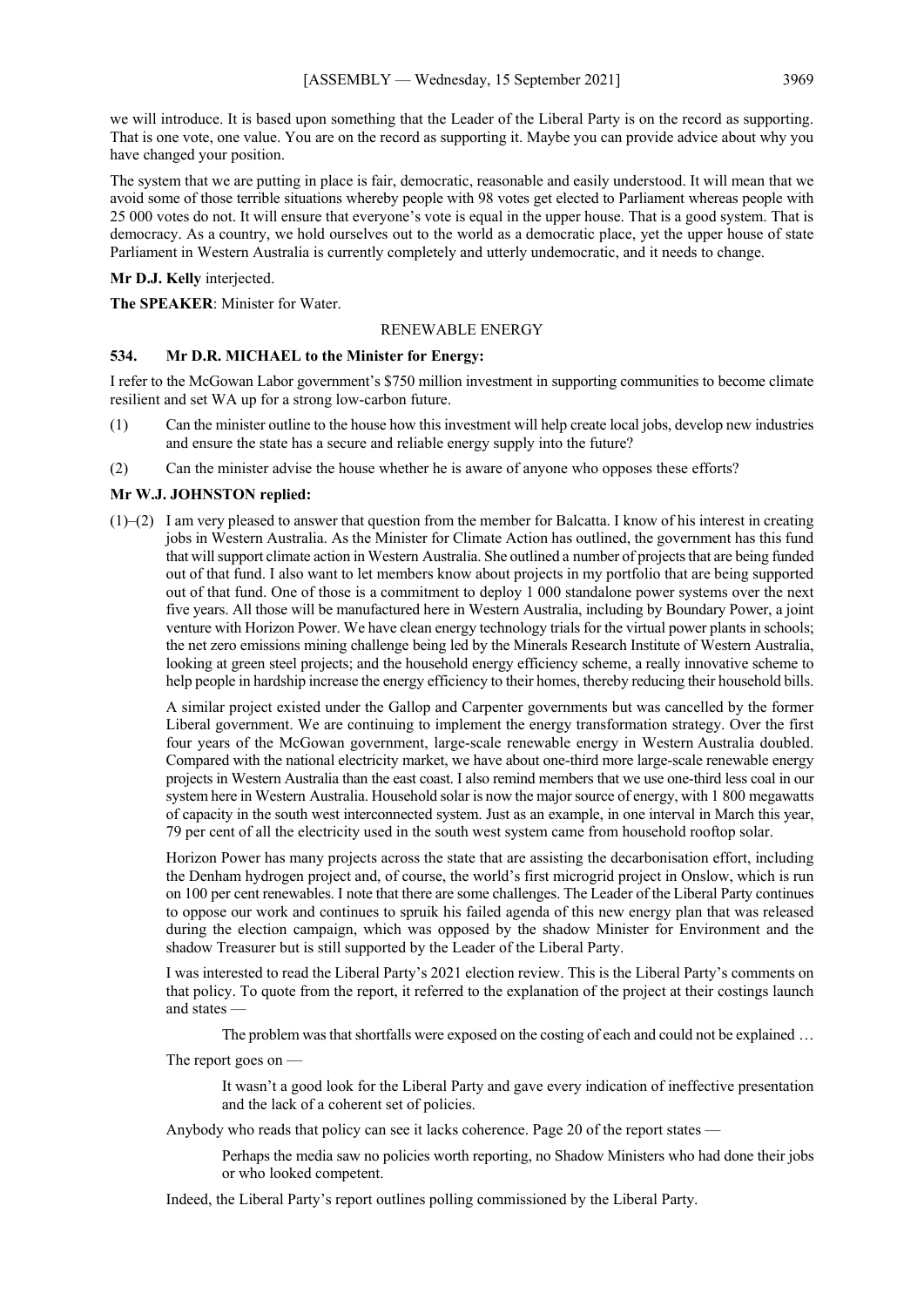#### *Point of Order*

**Dr D.J. HONEY**: Under standing order 78, an answer must be relevant to the question.

Several members interjected.

**The SPEAKER**: A lot of other people would like to contribute here, obviously. I am not accepting that point of order, but I will point out to the minister that he is due to bring his answer to a close.

#### *Questions without Notice Resumed*

**Mr W.J. JOHNSTON**: Absolutely. I would have finished by now if I had not been interrupted. Thank you very much, Madam Speaker.

I point out that in the polling commissioned by the Liberal Party, the third-largest reason for it losing was the lack of performance of the Liberal Party over the previous four years.

#### NATIVE FOREST — LOGGING — PARKSIDE GROUP

#### **535. Mr P.J. RUNDLE to the Minister for Forestry:**

I note the announcement by the Premier last week about ending native logging in the south west. The minister stood shoulder to shoulder with Parkside Group in Nannup in 2019 celebrating its multimillion-dollar investment in the industry. Did the minister notify Parkside of this announcement ahead of last week or was it and its employees blindsided like the rest of the south west?

#### **Mr D.J. KELLY replied:**

I am glad that the member has asked me a question about this issue. It is true that there were two mills. A substantial part of the native forest industry was on the verge of disappearing in 2019, and had it not been for Parkside Group purchasing those two mills in 2019, the bulk of the industry would have finished then. When Parkside advised the government—we did not court it—that it would buy those mills and continue those jobs, we naturally welcomed that decision. That was some time ago. We simply know more about the industry than we do now —

#### **Dr D.J. Honey**: What more? You're a joke.

**Mr D.J. KELLY**: If the member for Cottesloe listens, he may learn something. Parkside came to the government in August this year—2021. Parkside gave us a presentation, only a few weeks ago, in which it sought a \$25.8 million grant from the government to ensure that its business was viable. It advised us, and I read from its presentation —

The \$25.8 million grant from the Western Australian Government will make Stage 1 and 2 of the project operationally viable.

That is some expansion plans. It continues —

Without the grant investment, Parkside Group mills will be forced into closure by 31 December 2021.

I do not know what the member for Roe's understanding of the industry is, but Parkside came to the government seeking a \$25 million grant in August this year —

#### **Dr D.J. Honey** interjected.

**The SPEAKER**: I would like the member for Cottesloe not to continuously interject. This question has been asked by the member for Roe, and I will accept minimal interjections from him, but if the member for Cottesloe would like to ask a question on this topic, perhaps ask it separately.

**Mr D.J. KELLY**: Parkside asked for a \$25 million grant; otherwise, it advised us, its mills would close at the end of this year. That did not drive our decision. Obviously, we do not have \$25 million. We were not going to give them \$25 million, but the science around the yield drove us. But that was Parkside's position to us. Before the member starts talking about Parkside, he should get his facts right. We are building a sustainable forestry industry here in Western Australia. We are committing \$350 million to expand the softwood plantation estate. We point out that when members opposite were in government, they did nothing to support softwood. The Leader of the Opposition last week in private members' business, on 8 September, identified that she gave responsibility of the portfolio to the member for North West Central. Anyone who knows anything about who is competent and who is not would know that for the Leader of the Opposition to give this industry to him is clearly a disaster, but she said —

My colleague the member for North West Central was my parliamentary secretary. He was directly responsible for the portfolio when we were in government …

The member for North West Central the same day said about the softwood industry —

Anyone knows that it takes at least 25 years to grow a bit of pine. Everyone knows that there is a shortage of pine. Everyone knows that there is a lot of pine over in New South Wales; that is what we were trying to negotiate for when we were in government.

There we are. The previous government for some years did not plant a single tree. It was trying to build jobs in New South Wales, and it did nothing. The Leader of the Opposition is shaking her head. That was a quote from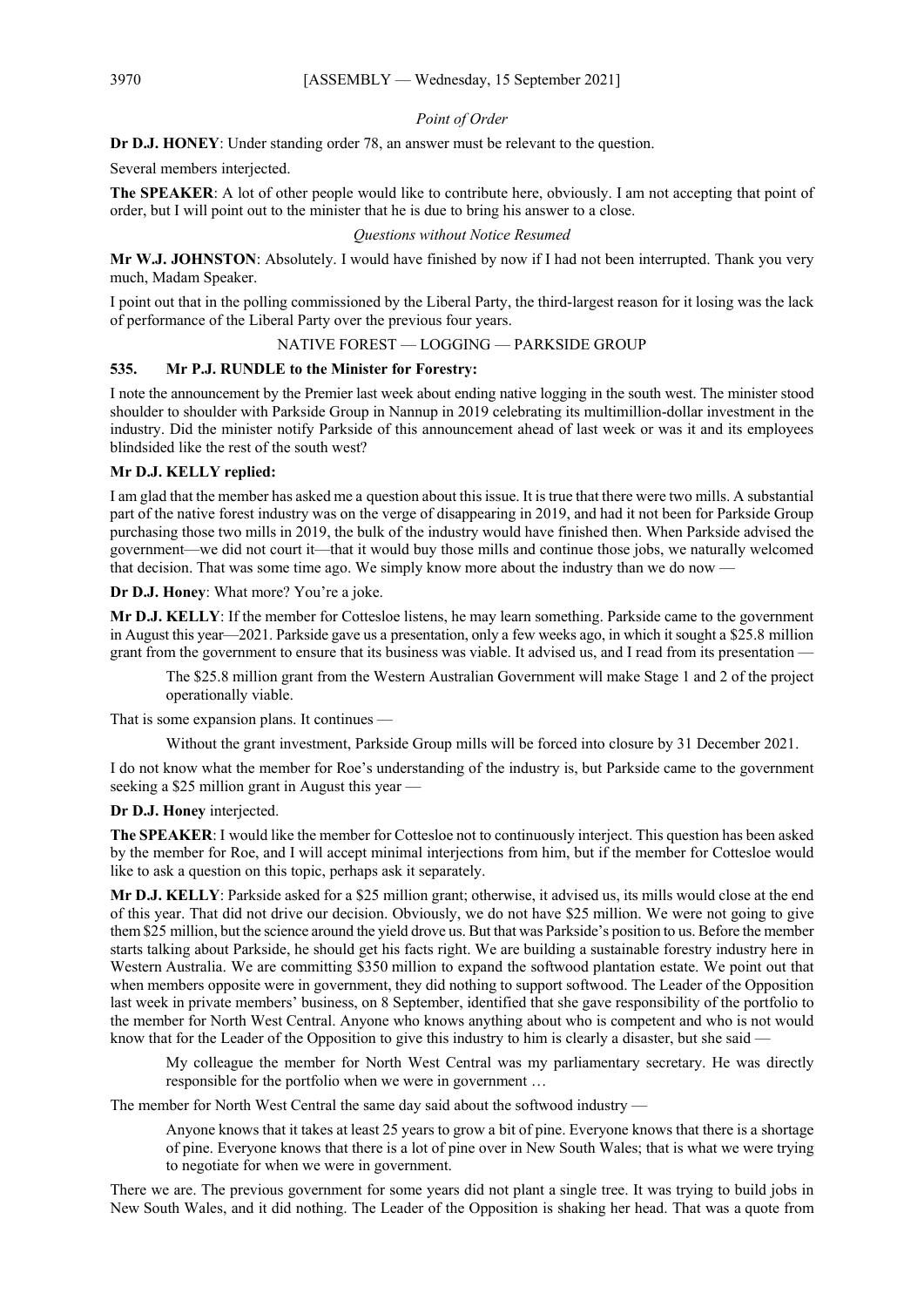*Hansard* from the person whom the Leader of the Opposition put in charge of the portfolio when she was the Minister for Forestry. He said that the previous government was looking to New South Wales to provide pine to support the construction industry here in Western Australia. We have a coherent plan to build the forestry industry here in Western Australia. The Nationals WA's history in this portfolio is woeful. We will build and secure sustainable jobs for the people of the south west. That is what we intend to do.

#### NATIVE FOREST — LOGGING — PARKSIDE GROUP

#### **536. Mr P.J. RUNDLE to the Minister for Forestry:**

I have a supplementary question. What economic modelling, if any, was undertaken to map the impact of this snap decision upon regional WA, and will the minister table it?

#### **Mr D.J. KELLY replied:**

AsI have just gone through, the biggest player in the industry advised us that unless we provided a significant subsidy, it was considering closing its mills by the end of the year. That is its own analysis. That is not our analysis. We estimated that over 150 jobs would be created through the expansion of the softwood industry. As the member for Roe should know, the native logging industry is less than 10 per cent of forestry in Western Australia. From the taxpayers' point of view, we can look at the Forest Product Commission's annual reports and see that since the last forest management plan it has operated at a loss compared with the softwood industry, which operated at a substantial profit.

We understand that this decision will cause some concerns for some of the workers impacted, and we estimate 300-plus workers' jobs may change or be in question because of this decision. We on this side of the house understand that. That is why we are putting together a \$50 million package. I have had discussions already with the industry about how that will work. I have already with met with the unions to talk about how workers in that industry can be directly involved and how that money will be spent. We are painfully aware that these decisions can cause some families and some communities discomfort, but we know that if we want a long-term sustainable industry, the future is in plantations, and that is the decision we have made.

#### OUT-OF-HOME CARE — INDEPENDENT LIVING

#### **537. Ms C.M. TONKIN to the Minister for Child Protection:**

I refer to the McGowan Labor government's commitment to supporting vulnerable young Western Australians. Can the minister update the house on how this government is supporting more young Western Australians transition from out-of-home care to independent living?

#### **Ms S.F. McGURK replied:**

I am very pleased to talk about this election commitment that has been backed up by a real dollar allocation in this year's state budget—that is, the announcement that the McGowan government will provide \$37.2 million to support young people in the child protection system so that they will have supports for three more years from the ages of 18 to 21 years. It really is quite significant and I think has the potential to be life changing for hundreds of young people across our state.

This has been important work and we recognised this early on. This is why the Department of Communities funded a \$444 000 pilot in the last government to look at how we could properly integrate the supports for people in out-of-home care as they aged after 18 years. We have been working with Anglicare WA and some young people who were previously in the care of the department to model that work. That has been very positively received.

It is important to know that it is not just us that thinks that this is a good idea. I thought that the house might want to hear some of the acknowledgements that we have had from the sector. I quote Anglicare CEO, Mark Glasson -

What a great result for extended care in WA. Informed by genuine co-design with young people ... This is a game changer for young people in WA.

The Western Australian Council of Social Service's CEO, Louise Giolitto, stated —

"Extending foster-care services up to the age of 21 is a great example of preventative policy that works and will ultimately change the lives of young people for the better …

These are significant reforms and I am very proud of them. That builds on the work we are already doing in child protection, firstly, in legislative reform. A bill has now passed through this house and is currently being debated in the upper house to make sure that we have better cultural supports for Aboriginal children in care. Secondly, it responds to the recommendations of the Royal Commission into Institutional Responses to Child Sex Abuse, particularly by extending mandatory reporting, but also by adopting all the relevant recommendations from the royal commission. Of course, we have also invested significantly in early intervention.

I am very proud, as I have reported to this house before, that those investments and that level of reform and attention to detail is starting to bear fruit. For the first time in 25 years, we have seen a reduction in the number of young people coming into care—25 years!—including Aboriginal young people coming into care. As a government, we are very proud of that, but as a community we should also be very proud of that.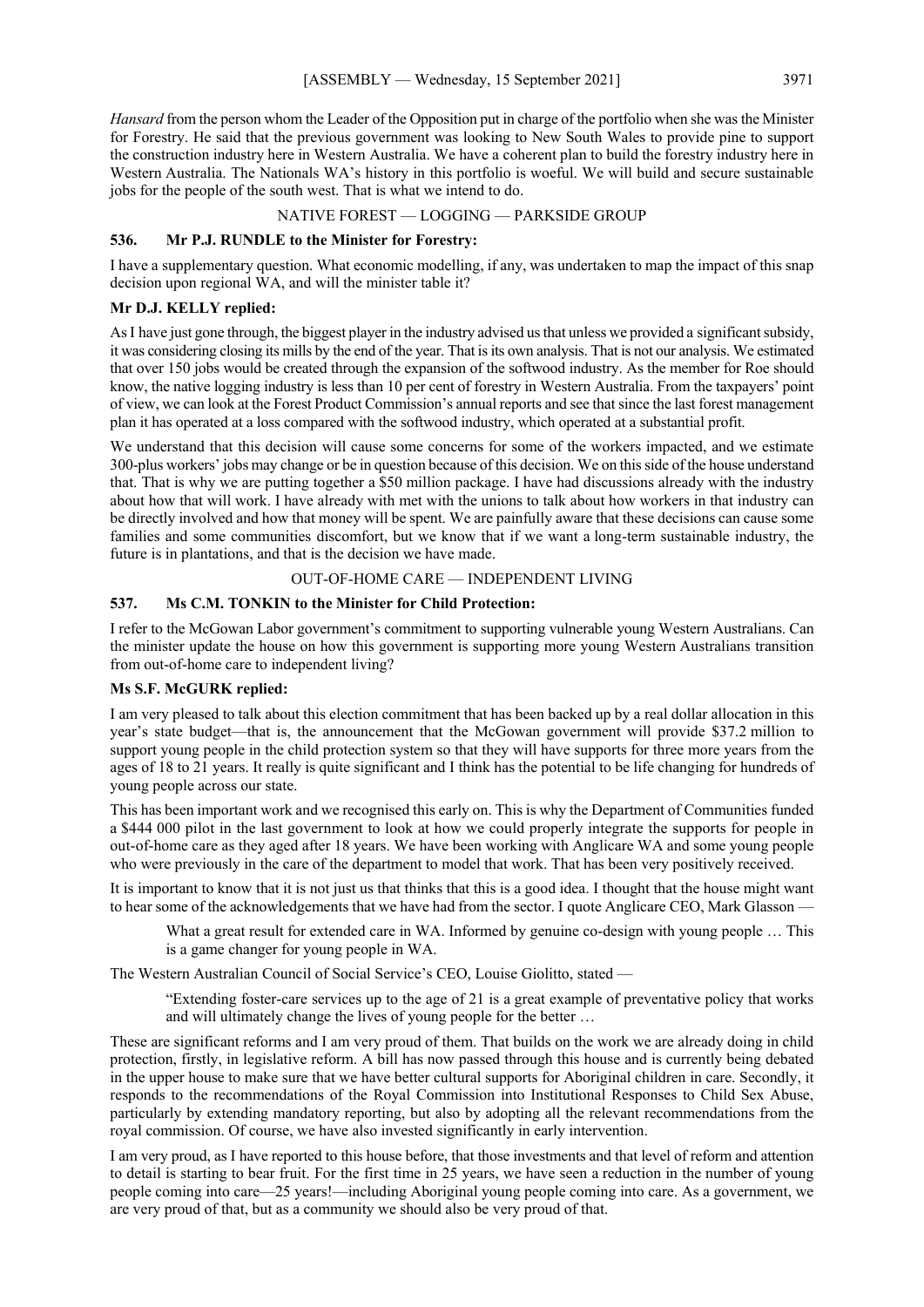I talked about the Home Stretch commitment with \$37.2 million in funding. In addition, we were able to secure in this year's budget \$93 million of extra funding in child protection services over the forward estimates. We are not only providing significant extra resources, but also investing in evidence-based approaches, which we know will support some of the most vulnerable in our community and I am very proud of that work.

#### WATER CORPORATION — COUNTRY WATER PRICING SUBSIDY

#### **538. Mr R.S. LOVE to the Premier:**

I refer to the royalties for regions program outlined in 2021–22 budget paper No 3 in which funding is allocated to the Water Corporation for the country water pricing subsidy and note that the total funding for this has been reduced to reflect increased royalties for regions funding for Labor's "regional election commitments and other initiatives".

- (1) What is the justification for royalties for regions paying for any of the country water pricing subsidy?
- (2) Will the election commitments allocated to royalties for regions all have business cases prepared and approved before funding is released?

#### **Mr M. McGOWAN replied:**

(1)–(2) In the budget, we have kept the royalties for regions program at \$4.2 billion, which is a little over a billion dollars each year. A range of programs, infrastructure and projects are allocated to that, which I do not have in front of me, but it is in the hundreds of programs and projects all over regional Western Australia. Members might recall that prior to the 2017 election, the Nationals WA said that the program was going to be abolished. It has not been abolished; it has gone from strength to strength. That is what has actually happened. Members might also recall that they tried to scare people in the country by saying that the Country Age Pension Fuel Card would be abolished. It has not been abolished. They put out all those ads and they were all wrong—all 100 per cent wrong. On an annual basis, the state provides a subsidy to particularly the more remote regions when it comes to both electricity and water. From memory, it is around \$2 billion or thereabouts. We want to make sure that that is secure. We want to make sure that people around regional WA are not forced to pay higher prices for electricity and water than those in the city. The last time that that was undermined was by Colin Barnett when he was a minister back in 1999. He and Hendy may have been part of it —

#### **Ms R. Saffioti** interjected.

**Mr M. McGOWAN**: To be fair, Hendy and Colin were not the best of friends. The hostility between those two, indeed a range of people in that government, was there for all to see. There was something about Colin—he just made people angry. We want to make sure they are secure. We want to make sure that people in regional WA do not pay more for water or electricity. It is a great project and it is a part of the Western Australian way that we are fair, that we believe in equality and that we believe in everyone being treated well and, as far as we can, equally. That is the Western Australian way and that is what that program does. I do not recall the second part of the member's question but I am sure that he will ask it in a moment.

#### WATER CORPORATION — COUNTRY WATER PRICING SUBSIDY

#### **539. Mr R.S. LOVE to the Premier:**

I have a supplementary question. The second part of the question was: will those election commitments allocated to royalties for regions have business cases prepared and approved before the funding is released? I remind the Premier that his own Langoulant report was commissioned —

**The SPEAKER**: There is no opportunity for reminding.

#### **Mr M. McGOWAN replied:**

Proper processes will be followed.

**The SPEAKER**: Members, that concludes question time.

#### **ELECTORAL REFORM — REPRESENTATION — REGIONS**

#### *Matter of Public Interest*

**THE SPEAKER (Mrs M.H. Roberts)** [2.55 pm]: Today, I received within the prescribed time a letter from the Leader of the Opposition in the following terms -

Dear Speaker

#### **Matter of Public Interest**

I give notice that I will move as a Matter of Public Interest:

*That this House condemns the Premier and his arrogant government for maintaining a sneaky agenda on electoral reform, cutting regional representation, and failing to take this critical issue to the 2021 State Election.*

The matter appears —

**Mr D.J. Kelly** interjected.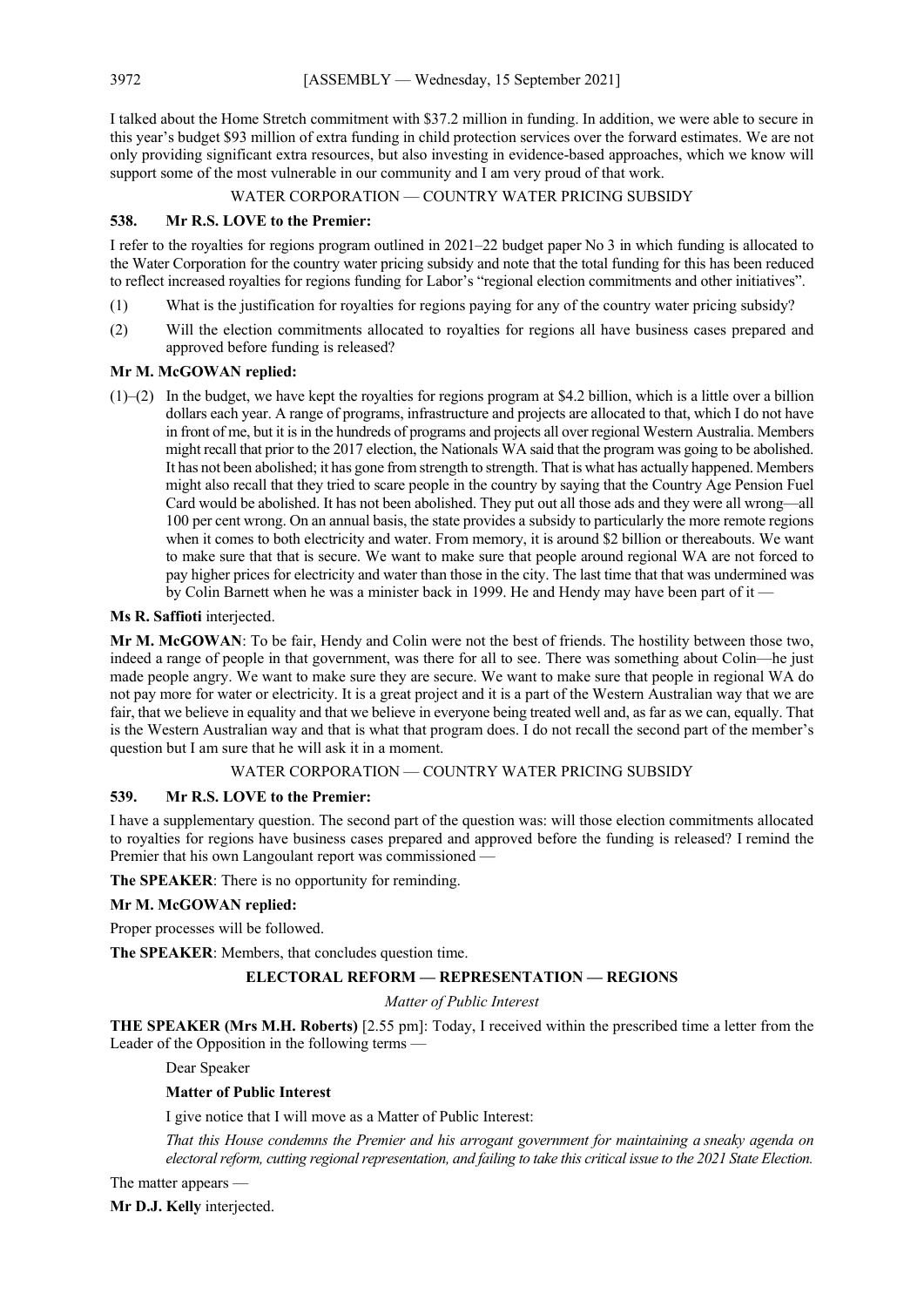**The SPEAKER**: Sorry, Minister for Water! It is highly disorderly to interject whilst the Speaker is speaking.

The matter appears to me to be in order. If at least five members stand in support of the matter being discussed —

[At least five members rose in their places.]

**The SPEAKER**: — and there are—the matter can proceed.

**MS M.J. DAVIES (Central Wheatbelt — Leader of the Opposition)** [2.56 pm]: I move —

That this house condemns the Premier and his arrogant government for maintaining a sneaky agenda on electoral reform, cutting regional representation, and failing to take this critical issue to the 2021 state election.

Several members interjected.

**The SPEAKER**: Order, please, members! I do not know how Hansard can hear the Leader of the Opposition because I cannot hear what she is saying. Please cease the interjections so that Hansard can record the proceedings and everyone in here can hear what is being said.

**Ms M.J. DAVIES**: Thank you, Madam Speaker. I will read it out again. I move —

That this house condemns the Premier and his arrogant government for maintaining a sneaky agenda on electoral reform, cutting regional representation, and failing to take this critical issue to the 2021 state election.

Today, on the back of the shock announcement that the Premier—in fact, I think it was the Attorney General—after the election, advised everyone that the government was going to pursue electoral reform, we have had it confirmed that this government will continue to attack regional representation in this Parliament, just like its predecessors did in the Carpenter–Gallop governments, to further reduce the voice of the people of Western Australia in this state's Parliament.

The report released today, titled *Ministerial Expert Committee on Electoral Reform: Final report*, and the notice that legislation will be read into this Parliament to enact the majority of the report's recommendations, puts the final nail in the coffin of any semblance of a view that this government has to look after regional Western Australia and make sure that it has a voice in this Parliament going forward. In 2008, the Labor government successfully ripped out of state Parliament six country seats and put them into the metropolitan area. It has doggedly pursued this reform and, because of the numbers in this place that it has been afforded by the public of Western Australia, it has now seen an opportunity, but it does not have a mandate because the Premier denied it again and again in the lead-up to the election. It is not as though he was not asked about it before the election. It is not as though the matter was not put to him: "Premier, are you going to pursue electoral reform?" He was asked multiple times. The Premier was given the opportunity to put this on the agenda. Do members think that he actually responded in an appropriate way? My answer to that is no.

His response was, "It is not on our agenda." It was not in relation to group voting tickets that the Premier was asked that question; it was specifically in relation to a reduction of regional representatives in the state Parliament. The journalists and opposition members who asked those questions prior to the election were very, very clear because they knew that if the Labor Party had control of both houses of Parliament, the Premier would pursue this. That is why it is on the record and that is why it is so very disappointing. Now the government has been afforded this enormous majority, not once, but twice, and I can think of at least four times it has used that majority. I do not think anyone in Western Australia thought that they would see it being used for the purposes of pursuing an ideological argument that is based on a mathematical —

Several members interjected.

**The DEPUTY SPEAKER**: Members!

*Point of Order*

**Mr R.S. LOVE**: I cannot hear the Leader of the Opposition.

**The DEPUTY SPEAKER**: Neither can I, deputy leader. Members, silence, please. Carry on, Leader of the Opposition.

#### *Debate Resumed*

**Ms M.J. DAVIES**: It is an ideological argument that is basically formed out of a mathematical notion of equality. Several members interjected.

**Ms M.J. DAVIES**: That is what it is. This issue was debated back in 2008.

**Mr T. Healy** interjected.

**The DEPUTY SPEAKER**: Member for Southern River!

**Ms M.J. DAVIES**: Deputy Speaker, I am fine to take interjections because I would like the people of regional Western Australia to see just how seriously members opposite take this. They cannot argue the merits of it, so they choose to argue and point out issues like the Premier raised in question time instead.

Several members interjected.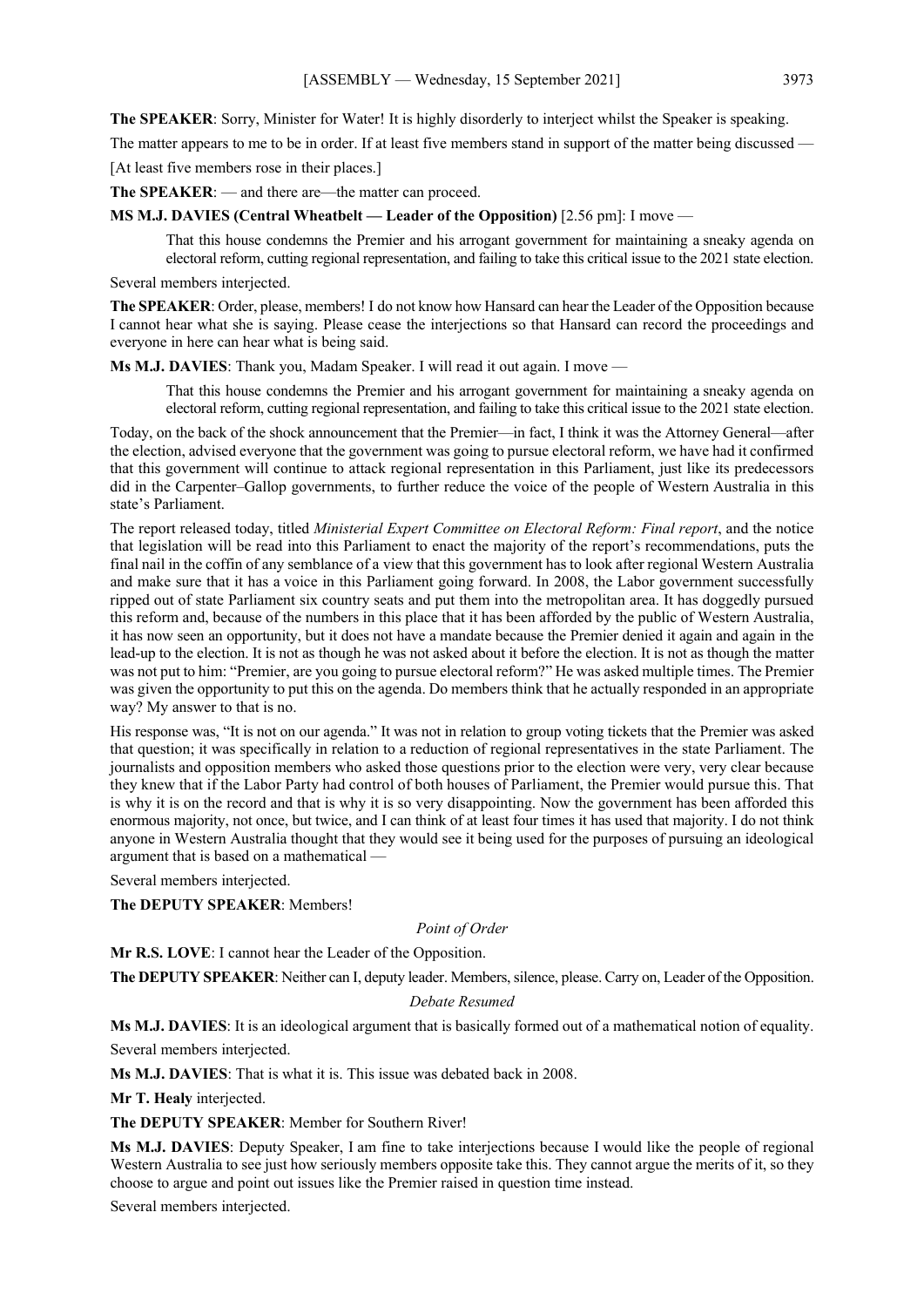**Ms M.J. DAVIES**: By all means get it on the record so that everyone can see just how arrogant you are when you come into this place without a mandate! Your own Premier denied that it was going to be an issue, and the Minister for Forestry is sitting there smiling. I can tell you that not only did he try to attack the forestry industry and is now bringing that to its knees, but he had a go at the rock lobster industry. None of that was taken to the people of the south west, was it?

Several members interjected.

#### **The DEPUTY SPEAKER**: Ministers!

**Ms M.J. DAVIES**: Do members opposite think the member for Warren–Blackwood was walking around the streets of her electorate telling everyone that the forestry industry was going to be on its knees if they voted for the Labor Party? The government has done exactly the same with this report. It has no mandate for it.

At the briefing from the expert panel that the opposition got at 10 o'clock this morning, which was just hours before notice was given that the legislation would be introduced, it was made very clear to us by the expert panel that it was given very narrow terms of reference. It was not allowed to consider the multiple submissions put in during the consultation period that supported the retention of the system as it is. It was simply unable to do that. Its instructions, as explained to us, were very clear. Its riding instructions from the government were that it must be equality at any cost.

**Ms J.J. Shaw**: That is disrespectful to the panel members.

**Ms M.J. DAVIES**: Let us talk about the panel members. I do not think it is disrespectful; they were given very, very narrow terms of reference. But before we get to the narrow terms of reference so that the government got the outcome it wanted, we will talk about the people who were on the panel. They are all on record prior to the election with a very particular view about one vote, one value and the issues that are canvassed in this report.

**Mr D.J. Kelly** interjected.

**The DEPUTY SPEAKER**: Minister!

**Ms M.J. DAVIES**: Really, the government has done nothing but pull together a number of people who already had a view that aligned to its view to deliver a report so that it could get an outcome with the veneer of consultation. It was anything but! The government has betrayed every regional Western Australian. It is going to reduce the number of people in this house. That is what has happened in other jurisdictions where this has been introduced: there has been a reduction of people who, with a particular interest, look at regional issues. That will be to the detriment of the whole state. The way the Legislative Assembly and Legislative Council operate were never, ever, in any jurisdiction in the Westminster system, designed to be the same. That is a fact. We now have this government pursuing one vote, one value and what it calls equality, which will be to the detriment of the ability of people to bring those issues from regional Western Australia to be advocated for, to be dealt with when we are dealing with legislation —

Several members interjected.

**Ms M.J. DAVIES**: Mr Deputy Speaker.

**The DEPUTY SPEAKER**: Members! Minister! Member for Southern River!

**Ms M.J. DAVIES**: Thank you, Deputy Speaker.

I cannot imagine why this is a priority when we are dealing with so many challenging issues in this state. When our health system is on its knees, our housing sector is in a crisis, we have a crisis of skills and labour shortages across the state, and there is a global pandemic impacting our state, our nation and the world, why is the government pursuing this as its number one issue? That is what it was. That is what was introduced the moment when members opposite got to government and realised they had the numbers to do it. As I said when I stood up, the Labor government has form for ripping regional representation from the Parliament. It did it ahead of the 2008 election.

**Ms S. Winton** interjected.

**Ms M.J. DAVIES**: It does not matter who represents them, member. There will be fewer people representing regional areas.

Several members interjected.

**The DEPUTY SPEAKER**: Members!

*Point of Order*

**Mr R.S. LOVE**: The Leader of the Opposition has the floor and I believe that she should be heard in silence.

A government member: That's not a point of order.

**The DEPUTY SPEAKER**: Member, I will make that call, thank you very much. The leader did invite those interjections then. Leader, talk to the chair.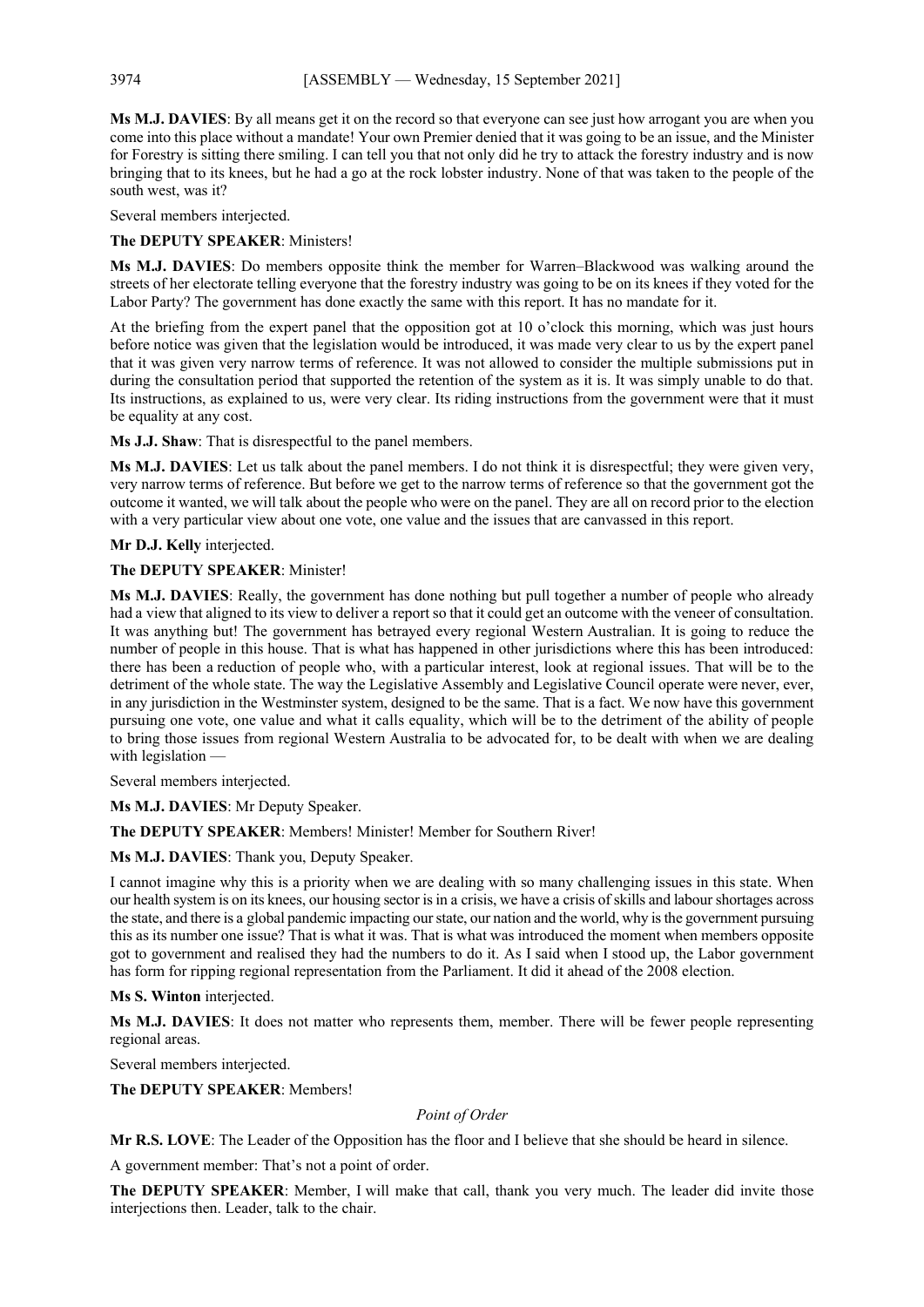#### *Debate Resumed*

**Ms M.J. DAVIES**: I did. AsI said before, Deputy Speaker, I am not only happy to hear the views of the backbenchers from the metropolitan area, but also very interested in the views of those Labor members who represent regional areas.

**Mr R.S. Love**: They're pretty quiet.

**Ms M.J. DAVIES**: They are very quiet. I am interested in how they are going to go out to their electorates and explain why their government thinks it is the right thing to do to reduce the number of regional representatives in this Parliament. Anyone who believes that there will be more need only look at what happened pre-2008 when six seats in regional Western Australia were ripped from the bush and added to the metropolitan area. This Labor Party has form for taking a regional representative and putting them into the metropolitan area. It will have long-lasting ramifications for the state, disenfranchising people in this state who are the furthest, most remote and disadvantaged because they will not be able to access the people who are supposed to advocate on their behalf.

**Ms S. Winton** interjected.

**The DEPUTY SPEAKER**: Member for Wanneroo!

**Ms M.J. DAVIES**: It is quite simply appalling. If members opposite had a shred of decency, as the Leader of the Liberal Party said, they would either take it to a referendum or they would wait and take it to the next election and just see how the people of Western Australia respond. However, we know they will not do that because they are now drunk on power with the numbers in both houses, determined to push through whatever agenda pops into the Premier's head, it would appear—whatever pops into his head at whatever time: "We don't need a mandate, we don't need election promises, we can do whatever we like"! That is what the Premier said today in question time when he answered the question about why it was not taken to the election and, worse, why he actually denied it. That is a question that every regional member in their electorate should put to their community: why did the Premier deny that and why are government members now all going to vote to reduce regional representation in this state Parliament?

**MR R.S. LOVE (Moore — Deputy Leader of the Opposition)** [3.08 pm]: I support the motion moved by the Leader of the Opposition —

That this house condemns the Premier and his arrogant government for maintaining a sneaky agenda on electoral reform, cutting regional representation, and failing to take this critical issue to the 2021 state election.

As we know, the Premier is on record before the last election. In a report of an interview by ABC news, with a photo of the former member for Albany standing behind him, the Premier repeatedly said that changes to regional representation were not on the agenda. The report states —

"It's not on our agenda—I've answered this question many times," Mr McGowan said.

"We care deeply about country WA and the issues of jobs, health, education, important infrastructure are the sorts of things we will implement.

"This is just another smokescreen by the Liberals and Nationals."

Mr McGowan said he supported "enhanced regional representation" …

I would like to know how he supports enhanced regional representation when the group that he commissioned to do the report has come up with a system in which there will be no regional representation. This is the report that has been used to form the basis of the legislation —

Several members interjected.

**The DEPUTY SPEAKER**: Member for Mount Lawley! Member for Moore, talk to the chair, please. You are inviting interjections. If you do not want interjections, talk to me; if you do want them, carry on the way you are going.

**Mr R.S. LOVE**: I will talk to you, Deputy Speaker. You make much more sense than the mob behind me!

This is the report that the legislation was based on. I turn to page 22 and read a direct quote from it. It states —

To achieve electoral equality, section 16H of the Act would have to be amended so that the metropolitan boundary and land use definitions of the regions are removed.

In other words, the regions will be gone from the act altogether. There will be no regional representation. The Premier was not telling the truth when he said he supported enhanced regional representation. He knows that once we remove the regional boundaries, and the Perth metropolitan boundary, it will also affect the distribution of lower house seats. We will see an attack on regional representation, not only in the upper house, but also in the lower house, through normal electoral redistribution processes that will not face the barrier of the Perth metropolitan boundary that currently exists in the act. If I am wrong on that, I will be pleased to hear about it from the Attorney General. But if that is, indeed, what he is planning to do—that is what it says in this report—then we will see that the enhanced regional representation that the Premier spoke about will not happen, and we will see a complete lack of representation for country voters going forward.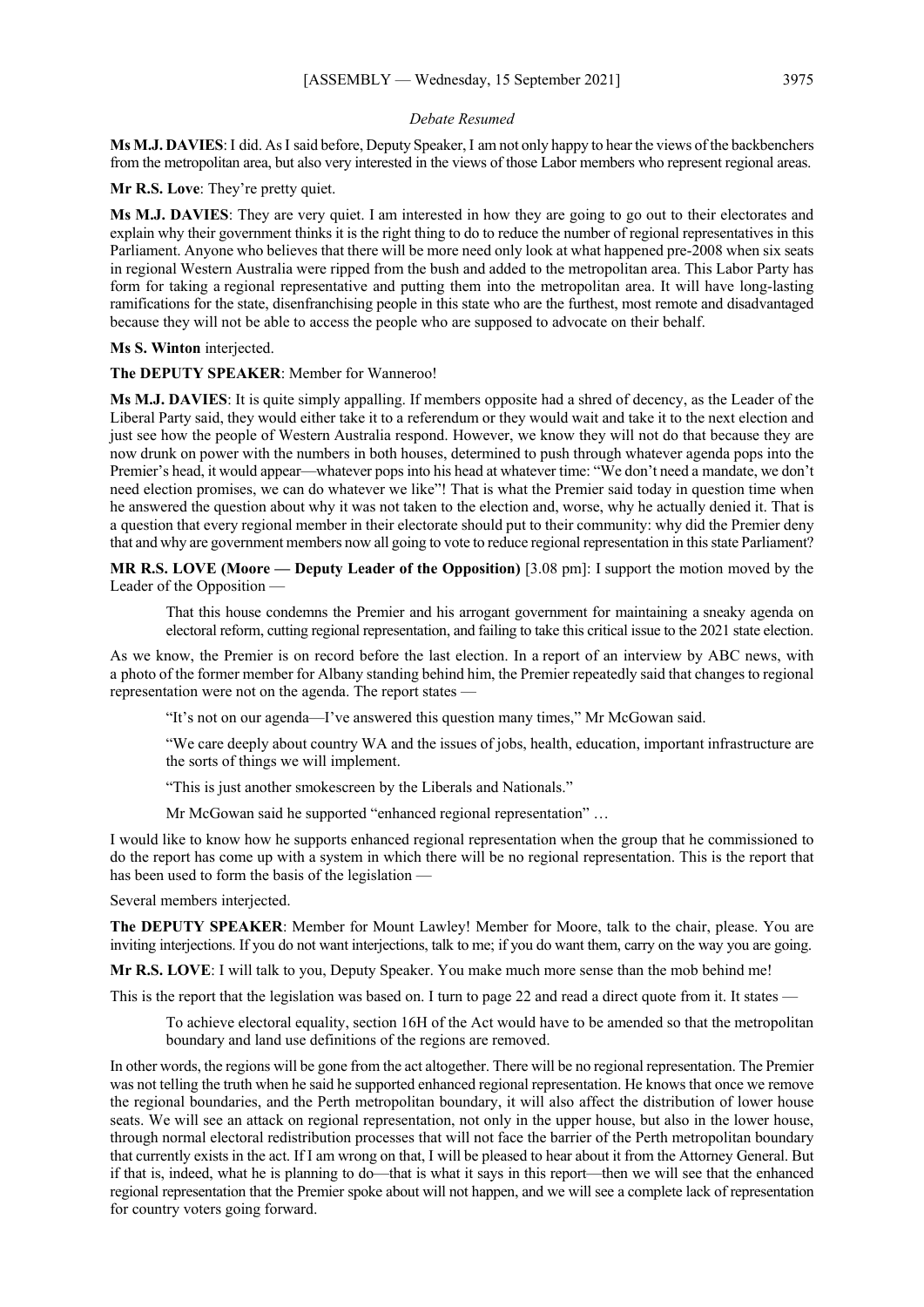We also heard that there will be representation from 36 members of Parliament instead of the 18 members that currently represent regional areas. This will be achieved by members being representative of the whole state. Constituents will not have access to those MPs. There will be 36 members who they do not know and who will never bother going out to their areas. How on earth are they going to have a relationship with those people? They will not be representing electorates; they will be representing political parties in the house. They will not be representing an electorate or voters. They will be elected by the whole of the state, on the basis of their party preselecting them. That is how they will be selected. It will have nothing to do with their situation within the region, and nothing to do with their performance in their electorate. It will not be representation of the regions and it will not be representation of country people. Members will be representing the best interests of their own party. No doubt the government has plenty of people who are ready to fill those places; that is probably why we are not hearing anything from the government's regional representatives. Did any of the government's regional representatives go out before the election and tell people that they hoped to enact legislation to reduce regional representation? No; none of them did. Are any of them going to actively support the Liberal Party, the Nationals WA and all the other parties when we oppose these so-called reforms? No, they are not, because we heard the Premier say that he will not give them the democratic right to have a say. He is going to bar them from the right of a conscience vote. The government talks about enhancing democracy through this process; it is actually divorcing people from their representatives by creating a large group of faceless representatives who people will never have access to and never see. We know that they will never go out into the regions.

When we asked committee members today if they had bothered to go to the regions to listen to the people there, they said it was pointless to do so. They said they would not bother, because it was pointless. No doubt, in future, members of Parliament will think it is pointless to go to the regions. They will not go out there to seek the views of regional people; it will be pointless to do so, because there will be more votes in the city. Why would they waste their time driving all the way to Kununurra if they can just go down the street to Carine and talk to 15 times as many people? This is where the government is going, and it has done so in a way that was deceitful in the first place, because it said that it would not put this on the agenda. But as soon as it had a majority in the other place, it worked its way through this ruthless, well-planned attack on democracy.

**Mr M. McGowan**: It's democracy.

**Mr R.S. LOVE**: No, it is an attack on democracy; it is not democracy. The Premier said one thing and he is doing another. That is not democracy. If you felt the need to protect democracy, you would put this to the people again, through an election, a referendum or plebiscite on this matter. You would give people a choice. You are not doing that, because you know that this is a once-in-a-lifetime opportunity. You have grasped the golden ball and you are going to run with it. The government is getting what the Labor Party has always wanted; it has been in its policy manual for years. We all know that. We all know that the Premier was not telling the truth when he said that this was not on his agenda. It is very much on the agenda of the ALP and always has been. Electoral reform is there, in black and white. Everyone knows what the Labor Party had on its agenda, except the people of Western Australia, to whom the government deceitfully said before the election that it did not have this on its agenda.

Further to the ruthless carriage of this matter, there is also the way the government has treated the house of review already. We have seen the reduction in its standing orders. A house of review is supposed to be able to go through legislation in some detail. The government has forced through rules and standing orders for that place that will result in it having less opportunity to debate issues than we do in this place. In fact, under the standing orders that are now in place, government ministers can rule a matter as urgent and virtually guillotine debate on any issue. They will not have to justify that in any way; they will just have to declare something as urgent and off they go. That is the process the government has put in place for a house of review. That is shameless.

I was not really surprised to see a lot of what was included in the *Ministerial Expert Committee on Electoral Reform: Final report*, because there was a previous report written by three of the academics involved in this report, plus one other. It was published in an edition of the *Australasian Parliamentary Review*, and has virtually all of the ministerial expert committee's report in it. If we wanted to know what was going to be in the committee's final report, we could have just read the first report. The government put a committee in place, but it knew the answer before it had begun the process.

**MR P.J. RUNDLE (Roe)** [3.16 pm]: I rise to support the Leader of the Opposition's motion that this house condemns the Premier and his arrogant government for maintaining a sneaky agenda on electoral reform, cutting regional representation, and failing to take this critical issue to the 2021 state election. What a disgrace. The Premier and the Attorney General came into this place one day after the opening of the forty-first Parliament and put this matter on the agenda, after they had accompanied the former member for Albany, Peter Watson, and the current member for Albany to tell Dan Mercer from *The West Australian* —

"It's not on our agenda…

…

"This is just another smokescreen by the Liberals and Nationals."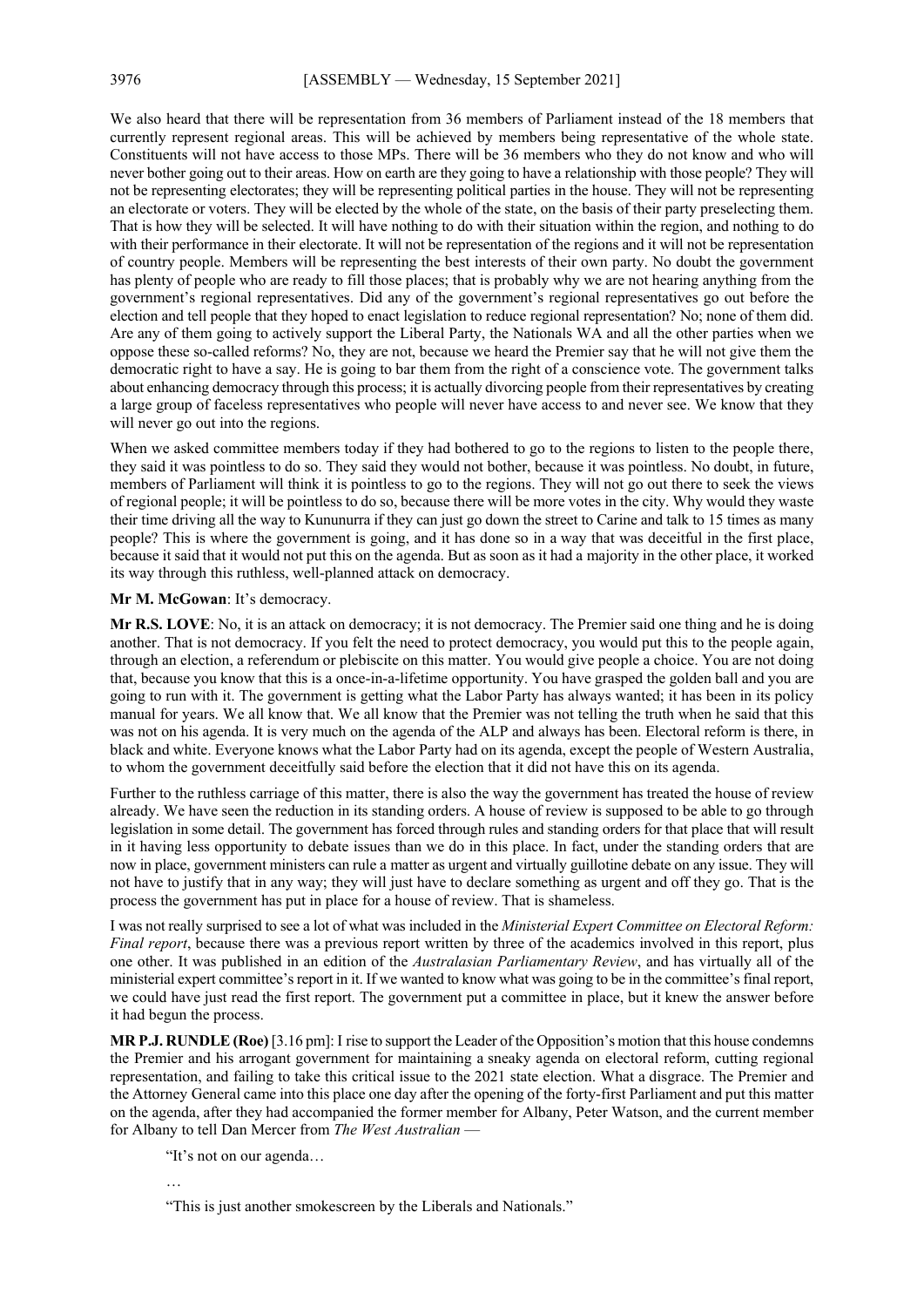Lo and behold, here we are. The government appointed the eminent Malcolm McCusker as chair of the committee and used him as a smokescreen for the three academics on the committee who had already decided the fate of regional representation. We know that they had previously published papers on this issue, and it has been going on for years. This was decided before the committee even came into being. This morning Mr McCusker gave us a briefing and confirmed that the committee was given a mandate to achieve electoral equality. Therefore, the committee could not take into account a lot of submissions from people in the regions who wrote in to say how the wealth of the state comes from the regions and that they needed representation because of the distances involved. None of those things was taken into account. I cannot believe that.

The biggest problem, for me, is with Indigenous remote communities. It is so difficult to service those communities as it is —

Several members interjected.

**Mr P.J. RUNDLE**: We will see Labor members settle in to their West Perth offices; they will not be out there.

Several members interjected.

**Mr P.J. RUNDLE**: We have already seen several regional members slip out of the chamber. Any regional member of this —

Several members interjected.

**The DEPUTY SPEAKER**: Member for Wanneroo, are you finished? Thank you. Members, can we hear the member in silence, please?

**Mr P.J. RUNDLE**: For any regional member in this chamber who votes against this legislation it is career limiting. We know that; it is career limiting. They have to fall into line. We have seen it develop—agricultural workers, forestry, the rock lobster industry. Now the government is abandoning regional WA in the Legislative Council. There were the Schools of the Air and Moora Residential College. Need I say more? I am really disappointed. I cannot say enough how disappointed we are not to have regional representation in the Legislative Council. It is deceitful; it is a disgrace. It was not on the agenda, but, funnily enough, on the first day of Parliament, in it came.

**DR D.J. HONEY (Cottesloe — Leader of the Liberal Party)** [3.20 pm]: I rise to strongly support this motion. It was just fascinating to listen to the debate in this chamber and the Premier's answers to the Dorothy Dixers today in question time. We have a Premier, an Attorney General and a Labor Party in this state trying to justify the unjustifiable. I have never heard so much nonsense in my life in the responses that the Premier gave today. He talked about ticket voting. The Premier said that the reason we got this legislation is ticket voting. We have heard the Attorney General conflating the same argument before. So, the government wants to get rid of ticket voting and that translates effectively to getting rid of regional representation in the upper house of the state of Western Australia. What a load of rubbish! The government knows that Alison Xamon tried to introduce a private member's bill on that topic some years ago. The Labor Party did not support that legislation then. The simple truth is that the government knows this matter was trivial to deal with. For the Premier to say that he was not aware of what was going on is a nonsense. For someone who has been in this chamber for 25 years—is that it, Premier?—and in this Parliament at the heart of politics for all that time to say he was unaware of the factors behind our voting system and unaware of the probability that someone who had a small number of votes could get up on ticket voting is a load of rubbish. We know, every member in this house knows, that that is a trivial matter to deal with. The Senate has already dealt with it, and we could have already dealt with it. To say that this legislation to reduce regional representation has anything to do with ticket voting is absolute nonsense. The government knows that on this side of the house we supported getting rid of ticket voting in that chamber.

Then, the lack of consultation, the lack of taking this to the people of Western Australia, was compared with the Voluntary Assisted Dying Bill and the industrial manslaughter bill. They were important bills, but do not compare a fundamental gutting of regional representation in the state of Western Australia with those bills that went through this Parliament, one of which was a conscience vote bill and the other supported by this side. The government knew that we would never, ever support this bill. The government is only doing it, the bill is only coming in here, because now it has the numbers.

I saw the Premier sitting on the other side of the chamber laughing and smirking while the Leader of the Opposition was giving a fantastic, impassioned speech about this matter, because he thinks this is a joke. He has the numbers and he can do what he likes. This is an utterly dishonest bill to bring before this house, because the Premier denied that he had any intention of doing this before the election. The members for Albany, Bunbury, Geraldton and the government's upper house members know that a good majority of them would not have been elected if this issue had been taken to the election. The government dishonestly did not take it to the election, but now the government has brought it up.

What is the contention I am hearing in this house? The contention I am hearing in this house is that of one vote, one value. It is the government's contention, it is this Premier's contention and it is this Attorney General's contention that we should reduce Senate representation in this state. I tell members what: we get 12 senators in Western Australia.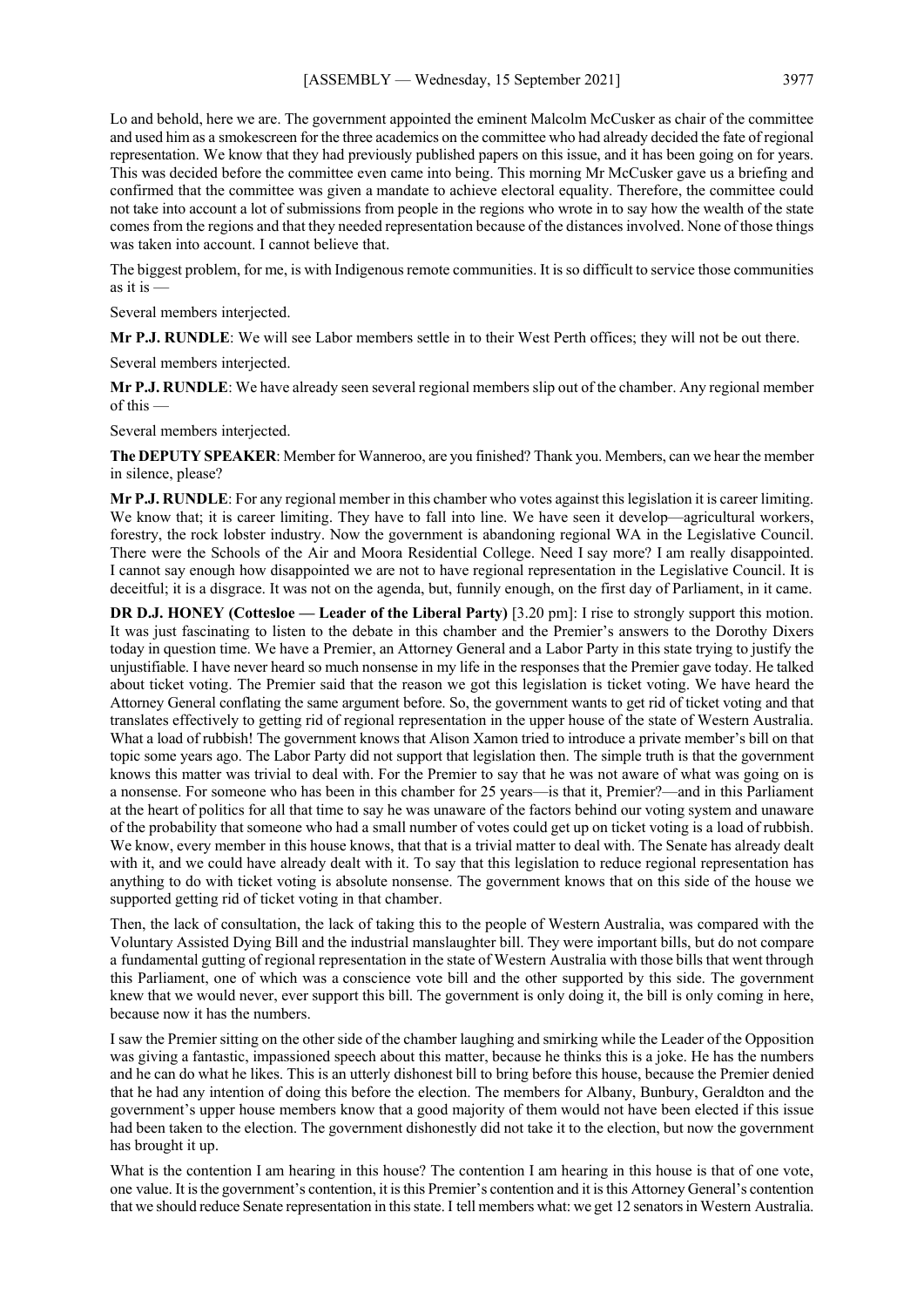Do members know what we should get on a proportional basis? We should get eight senators. Is that the government's proposition? Government members are all shouting that they want one vote, one value. What are they doing? That will be the government's next campaign: to reduce the Senate representation we get in this state. What an absolute disgrace.

As was pointed out by the Leader of the Opposition, this was a completely dishonest approach all along. We were told there was consultation with the community and we were told that the committee was considering our electoral system, but, in fact, the only thing that committee was allowed to consider was a reduction in regional representation. Why? It is because the first term of reference was for "recommendations as to how electoral equality might be achieved for all citizens". There was nothing about equity—nothing about true equity for people who live in the regions. Equity is about access; that is what it is about—people being able to access members specifically chosen for their region. The debate was outlined excellently by members on this side; that is, upper house members are identified as representing a particular region and that is what they will do. We know what will happen with a statewide electorate and that is that those members will be driven to the metropolitan area and out of the regions. That is what will happen for the great majority of those people.

Equally, I heard the argument today from the other side that the Labor Party cares about the regions because it is spending a fistful of bucks; that is what the government members say. They say that caring is about spending a fistful of bucks. I pity their personal relationships if that is their approach to life.

Several members interjected.

#### **The DEPUTY SPEAKER**: Members!

**Dr D.J. HONEY**: The role of a member of Parliament is about access and support. It is about people being able to go to their regional representative and bring issues to them. When people are having problems with Western Power or the Water Corporation, they go to their regional representatives. To conflate that the government cares about regional Western Australia with dollars is absolute rubbish, and the government knows it. It does not.

Several members interjected.

**The DEPUTY SPEAKER**: Member for Balcatta! Member for Murray–Wellington!

**Dr D.J. HONEY**: People in the regions will not have equitable access. We had a kangaroo court. We had a panel selected primarily—in fact, I would say exclusively—because the Attorney General knew the members agreed exactly with his view. There was a predetermined outcome from this review, and the terms of reference meant that there was no other alternative for that committee. It did not even visit the regions. If nothing else condemns the output of that committee, it is that it did not even visit the regions. It did not even have the decency to go out there and talk to the people in Kununurra, Halls Creek, Fitzroy Crossing, Esperance and other remote regions in the state and in the Aboriginal communities. People on this side deeply care about the disadvantage that people in Aboriginal communities experience in this state.

Several members interjected.

#### **The DEPUTY SPEAKER**: Members!

**Dr D.J. HONEY**: Government members can shout all they like, but that is the truth.

**Ms A. Sanderson** interjected.

#### **The DEPUTY SPEAKER**: Minister!

**Dr D.J. HONEY**: The government does not want that representation. It does not want those people to have fair, equitable access to representatives in this place. There are only two decent things the government can do in relation to this. The government should have the guts to put this to a referendum—it will lose—or take it to the next election. Go to the people of Western Australia because there was not a person in Western Australia who believed the government was going to do this. This Premier was not direct with the people of Western Australia about his intentions and this Attorney General was not direct with the people of Western Australia. You should be collectively ashamed of this; it is a disgrace!

**MR M. McGOWAN (Rockingham — Premier)** [3.27 pm]: I begin by saying how much respect I have for Hon Malcolm McCusker, AC, QC, a great Australian, highly respected across the community. He has done a wonderful job in preparing this report and chairing this committee. That is why it is so incredibly awful that the Leader of the Liberal Party would impugn his integrity just now. What a shocking thing you have done, Leader of the Liberal Party, using the Parliament to impugn Malcolm McCusker's integrity. That is what you have just done.

**Dr D.J. Honey**: What did I say?

**Mr M. McGOWAN**: I did not interject on you, Leader of the Liberal Party, please show me the same courtesy.

**Dr D.J. Honey** interjected.

**The DEPUTY SPEAKER**: Leader!

**Mr M. McGOWAN**: The Leader of the Liberal Party impugned his integrity just now. That is point 1.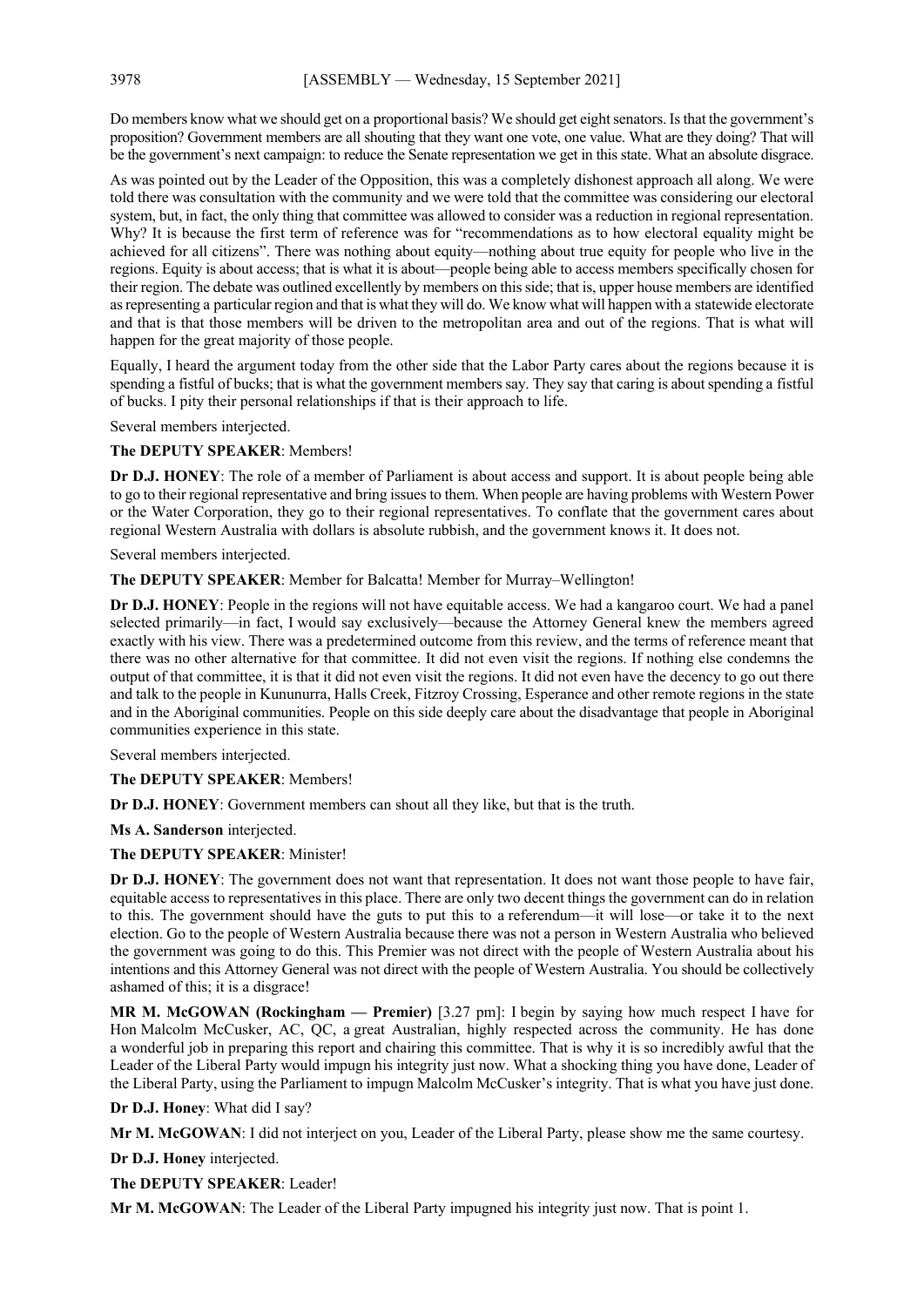Point 2 is that the upper house electoral system is broken. It does not work, it is undemocratic, it is unfair and it results in perverse outcomes. That is the reality of what we are dealing with. When we went to the state election in March, Mr Wilson Tucker was elected for the Daylight Saving Party with 98 votes. That is not a trivial issue, despite what the Liberal Party might say. Being elected with 98 votes while other people got tens of thousands of votes and were not elected is undemocratic. The system was gamed by Mr Glenn Druery and his friends who organise payments. He is paid \$50 000 if he can organise the preferences to get someone elected. That is rotten. That is a perversion of democracy, yet that is the system as it currently stands. That is what got Mr Wilson Tucker elected with 98 votes in the upper house although the National Party got nearly 5 000 votes in the same zone and was not elected. The Liberal Party got 27 000 votes in the North Metropolitan Region and a Liberal member was not elected. That is what happened. That is a perversion of democracy and it needs to be repaired.

Mr McCusker has undertaken a review. He is a fine Western Australian, despite what the Liberal Party says about him. The review came up with a range of measures to reform the state's upper house, which the state government has endorsed. First of all, there should be a whole-of-state electorate rather than regional-based electorates. I will come back to this issue in just a moment. Secondly, the government has decided to go from 36 to 37 members of Parliament so we do not have a deadlock situation in the upper house. The side that secures the most votes will have a majority. It makes total sense to have an odd number of members in the upper house, like we do here, so a majority can be won. It makes absolute sense; it is staring us all in the face. Thirdly, the review says to abolish the group voting ticket system and put in place operational preferential voting. That will resolve the matter surrounding the system that allowed the Daylight Saving Party to get 98 votes and be elected. It will reflect the will of the people rather than the will of the preference whisperer. Preference whisperers and those who rort the system will not decide who gets elected; the people will decide who gets elected by putting in place operational preferential voting. Fourthly, the registration of parties will require parties, if they want to get above the line on the ticket, to have been registered for 12 months prior to the issue of the writ and have a number of members. If they want to nominate, they have to pay a fee that they get back if they secure a certain proportion of the vote. It is designed to stop the ballot paper filling up with spurious candidates like Mr Palmer's people and all the people who get on the ballot paper who have little chance of being elected, but are there just to disrupt democracy. We will have a system to manage that, like they have in other states. Putting in place those measures will ensure the system can work and not be disrupted by the Liberal–National Parties' friend Clive Palmer. If a group of independents wants to get above the line together, a range of other measures will ensure there is a system in place that is sensible in the upper house.

The system was broken. Just so we all understand, Mr Tucker, the Daylight Saving MP, was elected to represent the Mining and Pastoral Region. Guess where his office is? It is in West Perth. His electorate office and his staff are in West Perth. Mr Tucker's election was a mistake but I have nothing against him personally. Rather than place his office in his electorate, he has placed it in West Perth with his two staff. He is not alone in that because a succession of conservative MPs has done it over the years, who represented regional Western Australia. I want to take members through them.

Mr Steve Martin represents the Agricultural Region. His office is in West Perth. Mr Jim Chown, who represented the Agricultural Region, had an office in West Perth for years. Mr Colin Tincknell of Pauline Hanson's One Nation represented the South West Region. His office was in West Perth. Mr Rick Mazza of the Shooters, Fishers and Farmers Party represented the Agricultural Region. His office was in West Perth with his staff and all his resources. Mr Mark Lewis represented the Mining and Pastoral Region for the Liberal Party. His office was in West Perth. Mr Martin Aldridge, in the thirty-ninth Parliament, represented the Agricultural Region. His office was in West Perth. Mr Norman Moore represented the Mining and Pastoral Region for a long time. His office was in West Perth with his staff and resources. Of course, Mr Anthony Fels of the Liberal Party represented the Agricultural Region. His office was in West Perth. Mr Bruce Donaldson represented the Agricultural Region for the Liberal Party. His office was in West Perth. Over the last few terms, large numbers of conservative MPs, rather than having their staff, availability and offices in their electorates, chose to place their offices over the road from Parliament here in West Perth.

When I hear the argument put by Liberal and National members that they believe that offices, staff and resources should be in regional Western Australia, it is complete hypocrisy because large numbers of their MPs, as I just outlined, had their offices in the city. They probably lived in the city and had very little connection to regional Western Australia. That is the truth of it. There is one other, whom I mentioned in question time and I will mention again now. That is the current Leader of the Opposition, Hon Mia Davies. When she was elected to represent the Agricultural Region, representing the people of that region, she placed her office on the first floor of Stirling House, 8 Parliament Place, West Perth, WA, 6005. It was on the first floor, no less. As members know, when your office is on the first floor, it is very hard for a constituent to get in to see you. Not only that, it was 100 kilometres away from her electorate, in the heart of the city. I have a photo of it here; I will use it again. It is of the actual office. Stirling House is very plush! It is not the sort of thing you see in regional Western Australia so much. It is a very plush, modern office, right in the heart of town. It is all glass, all shiny and new, right in the heart of town, over the road from Parliament—as far from her electorate as she could get when she was in the upper house. The argument put by opposition members that somehow they have represented regional Western Australia—the hypocrisy of it is breathtaking. It is breathtaking that they would say such a thing.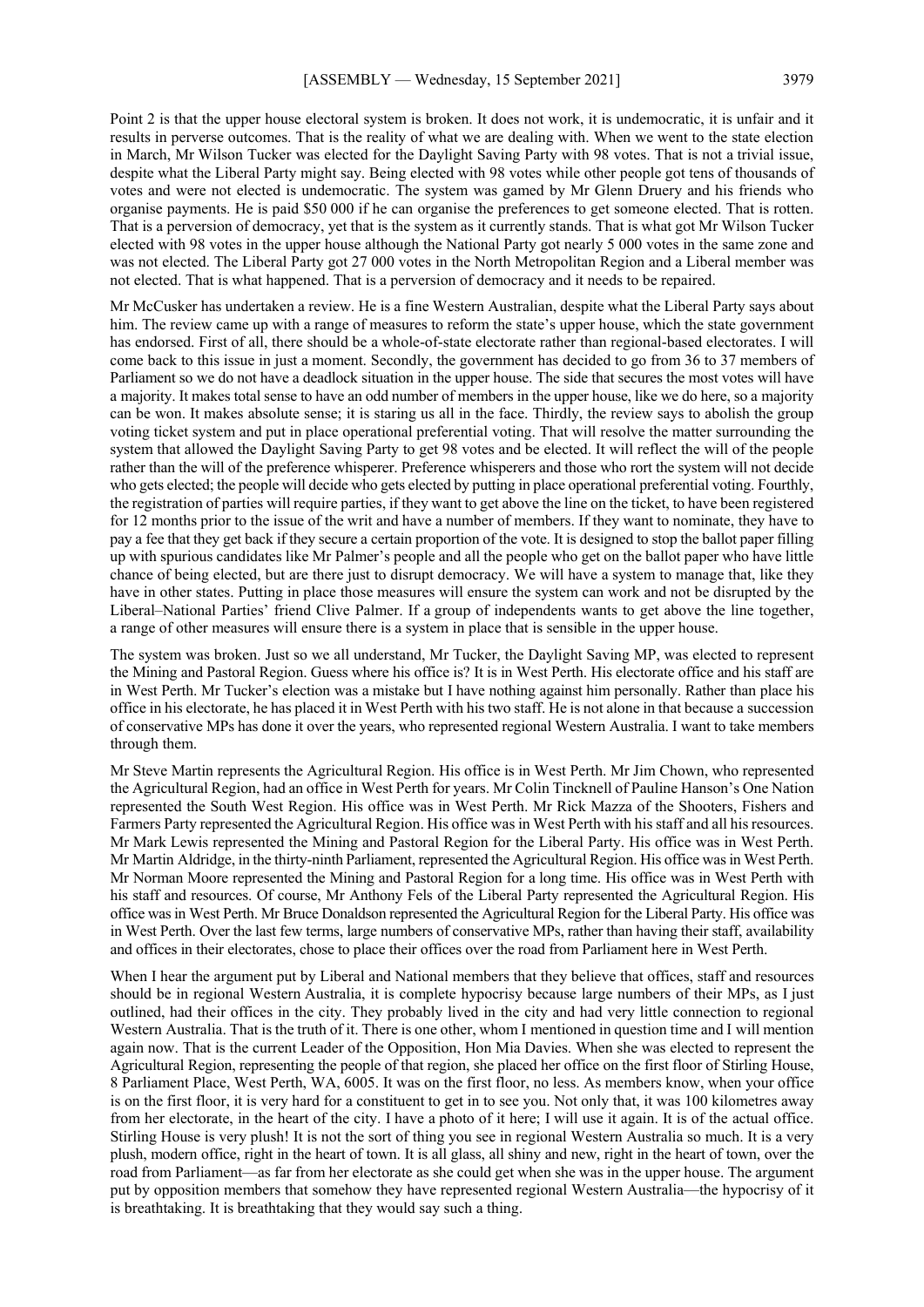Obviously, a system that allows for some people's votes to be worth six times the amount of other people's votes is wrong. It is wrong and it cannot be defended. I have outlined to the house and will continue to outline the anomalies involved. The vote of a person in Northam, less than 100 kilometres from the General Post Office in the heart of the city, is worth 2.4 times the vote of someone in Denmark, which is 416 kilometres from Perth. How can that be justified? Who can justify that? What possible argument is there around that? Members can get to the city from Northam in about an hour—I know because I have done it a few times recently. You get there in about the same time as you do from my house. The drive from Denmark is five or six hours to the city. Somehow, the vote of someone in Northam is worth 2.4 times that of someone in Denmark. The vote of someone in Kalgoorlie, which is connected by the Great Eastern Highway, train and plane—a major regional city—is worth 1.5 times the vote of someone in Esperance, which is four hours south. How does that work? How is that justifiable? How can anyone say that is a fair system? The vote of someone in Toodyay, which is about the same distance from the city as Northam, is worth 2.4 times that of someone in Busselton, in the member for Vasse's electorate. How is it right that the vote of someone who lives three and a half hours from the city is worth less than half—nearly one-third—of the vote of someone who lives an hour from the city? If the rationale of the opposition is that somehow distance should equal more votes, the system does not reflect that. The only way to get a system that is sensible, fair, explainable, reasonable and logical is to have a whole-of-state model, in which everyone's vote is equal, no matter where they live, and there are not these distinctions that are not explainable and not justifiable. We have allowances and support for airfares and the like for members who are based in the regions and have their electorate offices in the regions. We also have this furphy that the Liberals and the Nationals WA have put in place, whereby they represent a regional electorate, but they base their office and their staff in the heart of the city over the road from Parliament. It is a furphy. It is a deception. This is the only fair and reasonable model, and that is what Mr McCusker has found.

It is actually more than that. It is actually just. The basis of our society is justice—it is justice. It is just that everyone's vote is equal; that our system is equal. A person's job, their wealth, their importance in the community, their age, their property holding, their sex, their gender, their disability, or whatever it is, does not matter. The basis of our society is that everyone's vote is equal. Everyone has an equal say about who governs them. That is the basis of our community. That is why we have put in place the system that was raised earlier, which ensures that the price of water and electricity in the regions is the same as that in the city. I pay the same price when I turn on the lights as a person who lives in Kununurra. It is about providing fairness and equity for everyone. That should be the basis of our community. I think that is eminently understandable. That is actually the understanding of the word "democracy" around the world and around Australia, and in the federal Parliament and the other state Parliaments for that matter.

Prior to the election, I did not know that Mr Tucker was going to get elected with 98 votes. I did not know that was going to happen; no-one did. Obviously, we have to deal with that. Prior to the election, every single adviser and every single pundit who has ever commented on these matters said that there was absolutely no prospect that that would happen; it was a mathematical impossibility for Labor to win a majority in the upper house. Therefore, it was not on our agenda, because there was absolutely no way that we could do it. Of course I said that.

There is enhanced regional representation in this house. This review is about the Legislative Council. It is about putting in place a fair system. No doubt the Liberals and the Nationals WA will stir up councils out there. My advice to those councils would be: do not participate in this. It is a ridiculous, offensive, rude and silly campaign. It has no justice in fact. It has no justice in logic. The best thing we can do is have democracy. Democracy was created in Athens in 500 BC or thereabouts.

#### **Mr S.A. Millman** interjected.

**Mr M. McGOWAN**: It was created in Athens in 431 BC. It has been the fundamental basis of good electoral systems and good systems of government around the world ever since that time—with some interruptions. All I would say is democracy is good. We should embrace it. If we win a majority of votes, we win government. If we win a majority of votes, we should also win the upper house. I think that is fair.

**MR J.R. QUIGLEY (Butler — Minister for Electoral Affairs)** [3.43 pm]: A lot of people have been commenting on the Western Australian electoral system, especially the electoral system in the Legislative Council of Western Australia. These people whom I turn to now are not members of the Western Australian Labor Party or the Australian Labor Party. I will go first to the well-known commentator Mr Antony Green, AO, who wrote in his blog on 6 March 2021 -

… the WA Legislative Council's electoral system is the worst in the country.

I turn next to *The West Australian* opinion writer Paul Murray, who after the 2017 state election wrote in a column in *The West Australian* of 1 April 2017 —

WA's Legislative Council has a long and inglorious history as the most undemocratically elected parliamentary chamber in Australia.

The malapportionment between country and city electorates has always been the worst in the nation ...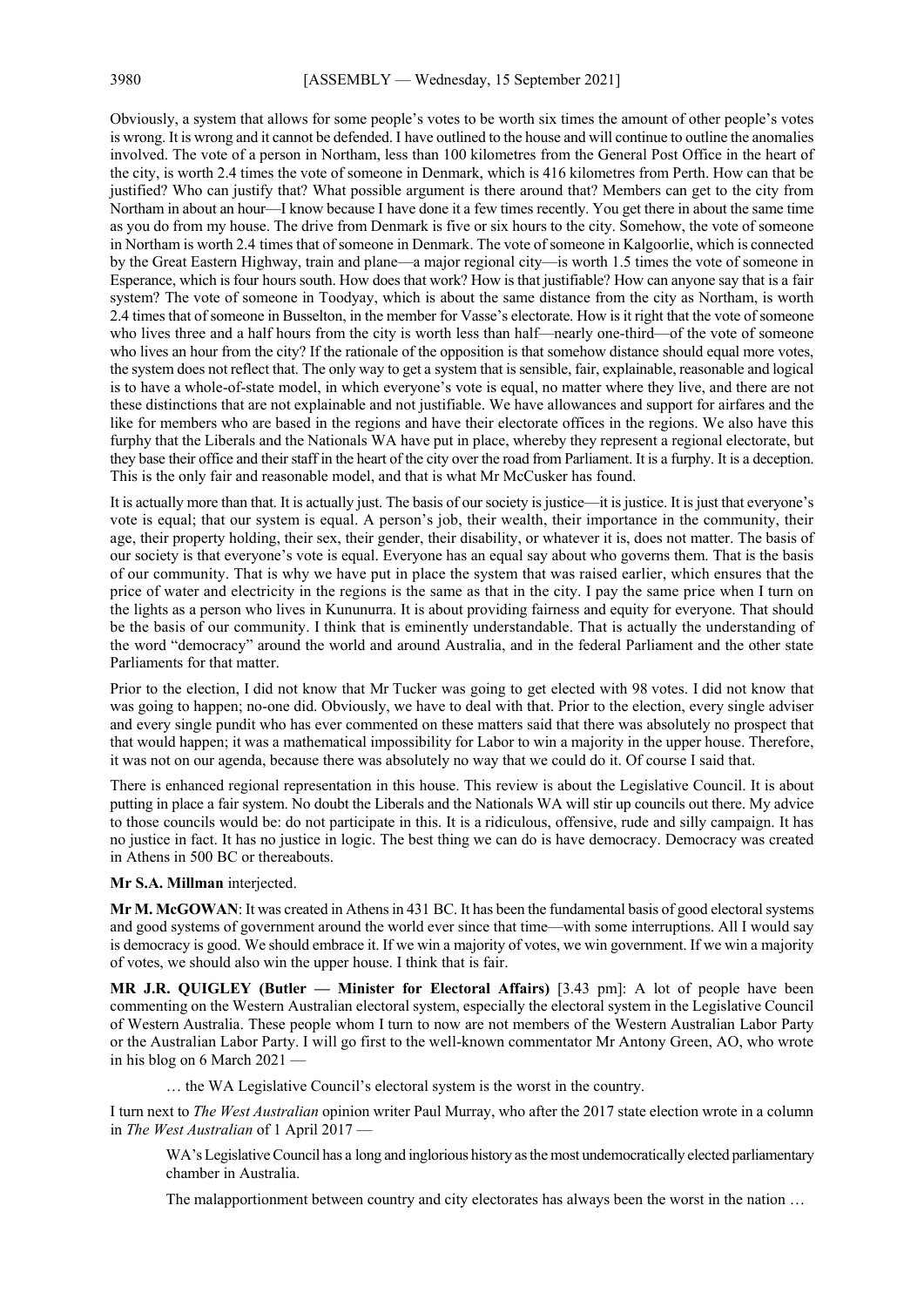When we hear the numbers read out by the Premier a while ago about the disparity even between the regions—not between the city and the regions, but between the regions themselves—it speaks for itself that the system is broken. We talk about democracy. Democracy means that everyone has an equal say in the government that makes the laws that govern their lives.

**Dr D.J. Honey**: Then why don't you have a referendum?

**Mr J.R. QUIGLEY**: I will come to that in a moment, member for Cottesloe. Why should not every person have an equal vote in the Parliament that sets the laws that govern their lives and the lives of their families? It speaks for itself.

This misbegotten motion states that the Premier and his arrogant government should be condemned for maintaining a sneaky agenda. A sneaky agenda! For decades and decades, the Australian Labor Party's policy was to abolish the upper house. This goes back nearly 130 years. The Australian Labor Party gave up on that part of its platform, because it was impossible to do that, so it fell from its agenda to abolish that chamber. But it has always been in the minds of everybody—the commentators and everyone in the Labor Party—how unfair and unequal people's votes are.

The member for Cottesloe said, "What about a referendum?" We have had this debate in this Parliament in the last month. The member for Cottesloe should think for one moment about this. If we were to put to the populace the referendum question, "Do you think your vote should be equal with everybody else's vote?"—which would be the referendum question that I would set—the answer would overwhelmingly be, "I want my vote to be equal with everybody else's vote."

I turn now to the hypocrisy of all this. As I said in that previous debate, when Sir Charles Court substantially changed the Constitution Act back in 1978, did he take that to a referendum? No, he did not. Did he take it to the people? No, he did not. He controlled this chamber, and he controlled the other chamber. He knew that he would control that chamber for ever, or during the life of his government, so he did have to worry about a referendum. He did not take it to the people. He just changed our Constitution, and he entrenched provisions that required that any further entrenchment by a referendum must have a referendum itself. He really tangled it up. When he had changed the Constitution Act, he locked the door behind him as he left the Parliament so that no-one else could come up with the measures that he had gone to.

The motion that is before the chamber this afternoon is totally misbegotten. It refers to a sneaky agenda. As the Premier detailed, and as Mr McCusker detailed in his report, the McCusker inquiry advertised the terms of reference, and asked for public submissions. That is hardly a —

**Ms S.F. McGurk**: Clandestine.

**Mr J.R. QUIGLEY**: That is hardly a clandestine operation; thank you, minister.

This motion is absolutely misleading and wrong. I want to help the chamber this afternoon by moving an amendment to the motion.

### *Amendment to Motion*

### **Mr J.R. QUIGLEY**: I move —

That all words after "house" be deleted and insert —

thanks Malcolm McCusker and the independent ministerial expert committee on its report on electoral reform and endorses reforms that ensure the Legislative Council is fair, democratic and equal for all Western Australians.

**The DEPUTY SPEAKER**: If you would like to continue, you can.

**Mr J.R. QUIGLEY**: As I said, Mr McCusker and the committee advertised and called for submissions, spent months poring over those submissions, put out a discussion paper before calling for submissions and came up with recommendations for this Parliament. Accordingly, I move the amendment that I signed and handed to the clerks.

**MR D.T. PUNCH (Bunbury — Minister for Disability Services)** [3.51 pm]: I listened to the member for Roe express his disappointment and I was a little shocked and surprised because it was an expression of disappointment that we were going to address something that is fundamentally unfair and inequitable.

**Dr D.J. Honey**: Would you've taken it to the election?

**Mr D.T. PUNCH**: I will speak about the election shortly, member for Cottesloe. The member for Cottesloe is a very good interjector, but he does not make a lot of sense.

I want to go back to what the Premier said and the reason the system is so fundamentally inequitable, and it is worth repeating this ad nauseam. A vote in Kalgoorlie is worth three times the vote in Bunbury. How does that work in the upper house? A vote in Kalgoorlie is worth three and a half times a vote in Albany. A vote in Kalgoorlie is worth one and a half times a vote in Esperance. It does not make sense. A vote in Wundowie is worth four times more than the value of a vote in Wooroloo. I bet the people in Wooroloo do not realise that. A vote in Gingin is worth 4.1 times more than the value of a vote in Two Rocks. A vote in Madora Bay is worth 1.84 times more than the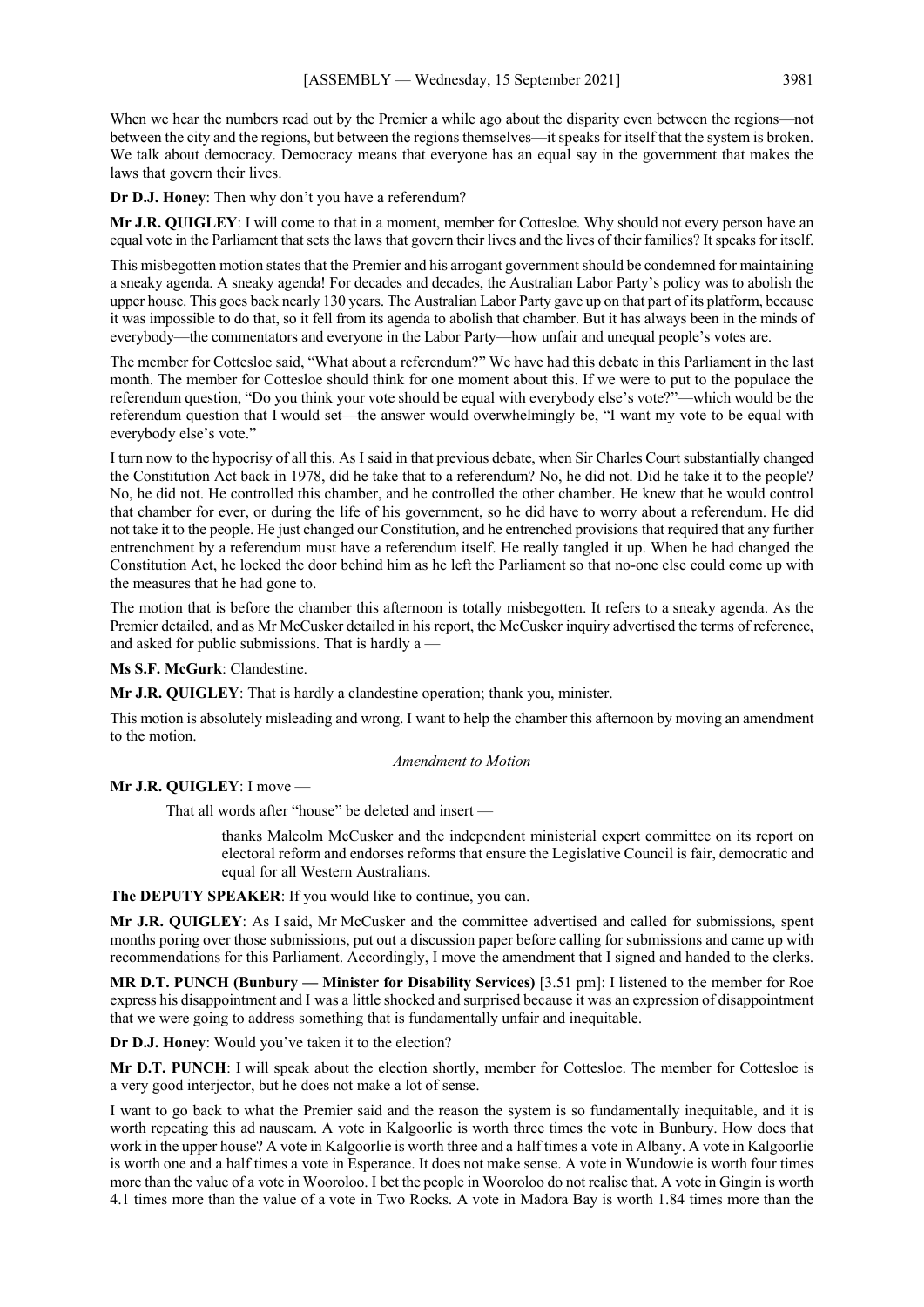value of a vote in Singleton. It goes on. A vote in Kalbarri is worth 1.48 times more than a vote in Geraldton. A vote in Northam is worth 4.34 times more than the value of a vote in Jandakot. A vote in Broome is worth 6.1 times more than a vote in Burns Beach. I do not know how the member for Roe can express disappointment in the face of those figures.

I have worked in regional Western Australia for nearly 40 years. I have worked at the cutting edge of regional development and in both the community services and regional development sectors. I have worked virtually in every region within Western Australia. One thing I do know is that people within regional Western Australia know that the government is formed in the lower house and that they vote primarily for people in this place because they vote for a government, and they overwhelming voted at the last election for a McGowan government.

I can remember the posters that were going out at the time in that moment of panic when both the Nationals WA and the Liberal Party realised that it might be a difficult election for them. The message changed. Their leader, Zak Kirkup, was saying, "Don't give them too much power." I remember that. Who amongst members remembers that?

Government members: Yes.

**Mr D.T. PUNCH**: What did the electorate do? They voted overwhelming for a McGowan government, and they knew that it was going to be formed in the lower house. Upper house members, certainly in my electorate, were all trying to ride on the back of lower house members. Nobody really knew who they were voting for in the upper house. It was not a person-oriented thing. It might have been a party-oriented thing, but nobody really knew their candidates—this notion of candidates representing their area. They were voting in the lower house and by default upper house parties creamed off some of that vote.

**Mr W.J. Johnston**: Ticked above the line—97 per cent.

**Mr D.T. PUNCH**: Yes; exactly.

The important distinction is that the upper house is a house of review and the lower house is where the business of government is formed. The people of Western Australia know that and, as the Premier mentioned, the issues around regional representation in the lower house will remain unchanged. The big difference is that in the upper house, people will have 37 members who represent their interests—not just six people in a local area, but 37 people who will have to work hard to earn their vote and work hard to understand the issues and go out there and represent them positively.

It is worth commenting on some of the alarm that was expressed on 18 March 2021. The first piece of alarm was from Hon Sophia Moermond who was definitely shocked when she realised that she would be the first and only MP in a party that was less than five months' old. Does that not point to an issue somewhere?

**Mrs R.M.J. Clarke**: And with an office in West Perth.

**Mr D.T. PUNCH**: Yes, member for Murray–Wellington; an office in West Perth.

Then Hon James Hayward said —

… a Perth resident representing the people of the south west was a "complete scam" and it was time to change to the Federal system.

I seem to recall that the federal system does not have regional boundaries for the upper house. He continued —

"What happens is the preference whisperers come along and they work out a bit of a plan to add everybody's votes up," he said.

"I think the people who are in the Greens Party would be horrified … that their votes have gone there.

"There are other parties as well like Shooters and Fishers, and it was their votes that seem to have got those guys elected.

Hon James Hayward was calling for upper house reform. The reason members opposite are so offended is that they want upper house reform but they want their upper house reform. They want to maintain the status quo that has seen conservative occupancy of the upper house benches for the majority of the Western Australian parliamentary terms. That is what it is about. Suddenly, they are being forced to work harder. I heard the complaints earlier about the changes to the standing orders. The biggest complaint I got in the last term of Parliament was about filibustering in the upper house. Wasting time and not getting on with the business of government is what was upsetting regional people. Time and again regional people would come to me and say, "We know you guys are working hard in the lower house, but we don't have a clue what is happening with the opposition in the upper house. Why aren't they doing their job of proper upper house review, proper review of legislation, and doing that in an efficient and effective manner?"

My view is that in moving to this new reform—I welcome Hon Malcolm McCusker and the ministerial expert committee's report—that with 37 people representing the whole of the state, they will have to suddenly work out how the state functions as a whole, what is important to Western Australia as a whole, and what is important in the Kimberley and in Esperance.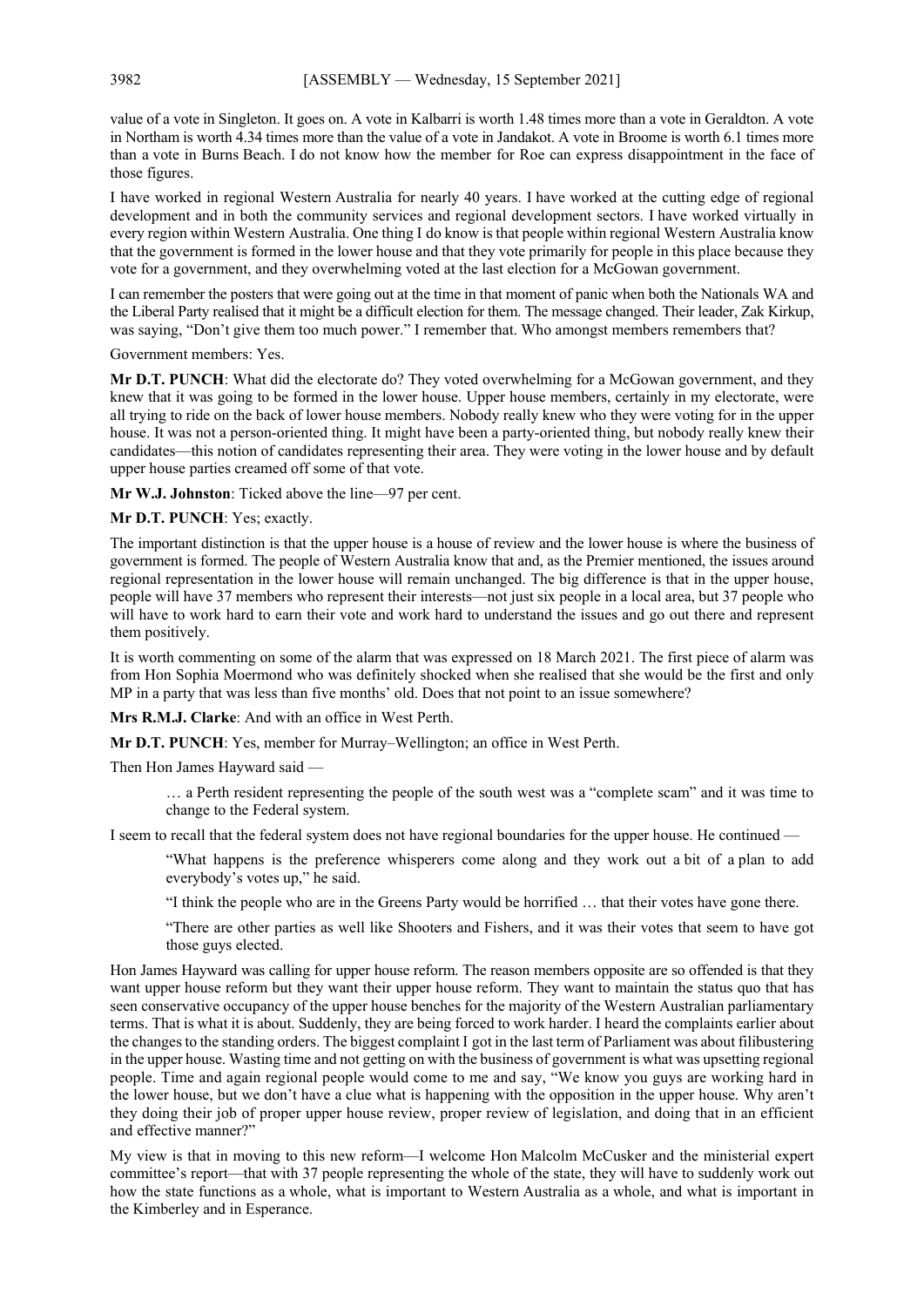### *Division*

Amendment (deletion of words) put and a division taken, the Deputy Speaker casting his vote with the ayes, with the following result —

#### Ayes (43)

Mr S.N. Aubrey Ms E.L. Hamilton Mr D.R. Michael Ms J.J. Shaw<br>Mr G. Baker Ms M.J. Hammat Mr K.J.J. Michel Ms R.S. Step Mr G. Baker Ms M.J. Hammat Mr K.J.J. Michel Ms R.S. Stephens Dr A.D. Buti Mr M. Hughes Mr M. Hughes Mr M. A. Munday Mr J.N. Carev Mr W.J. Johnston Mrs L.M. O'Malley Mrs R.M.J. Clarke Mr D.J. Kelly Mr S.J. Price Mr P.C. Tinley Ms C.M. Collins Ms E.J. Kelsbie Mr D.T. Punch Ms C.M. Tonkin<br>Mr R.H. Cook Dr J. Krishnan Mr J.R. Quigley Mr R.R. Whitby Mr R.H. Cook Dr J. Krishnan Mr J.R. Quigley Mr R.R. Whitby<br>
Ms D.G. D'Anna Mr P. Lilburne Ms M.M. Ouirk Ms S.E. Winton Ms M.M. Quirk Mr M.J. Folkard Mr M. McGowan Ms A. Sanderson Ms C.M. Rowe *(Teller)* Ms K.E. Giddens Ms S.F. McGurk Mr D.A.E. Scaife

Ms H.M. Beazley Mr T.J. Healy Mr S.A. Millman Mrs J.M.C. Stojkovski<br>
Dr A.D. Buti Mr M. Hughes Mr M. Hughes Ms L.A. Munday Dr K. Stratton Mr C.J. Tallentire

Noes (5)

Ms M.J. Davies Mr R.S. Love Mr P.J. Rundle *(Teller)*<br>Dr D.J. Honey Ms L. Mettam Ms L. Mettam

Amendment (deletion of words) thus passed.

Debate interrupted, pursuant to standing orders.

[Continued on page 3998.]

### **McGOWAN GOVERNMENT — PERFORMANCE**

### *Motion*

**MR R.S. LOVE (Moore — Deputy Leader of the Opposition)** [4.04 pm]: On behalf of the Leader of the Opposition, I move —

That this house condemns the Treasurer and the Labor government for delivering a budget that abandons our local communities while failing to rectify the ongoing health, housing and skills challenges plaguing our state.

It is my intention to speak today about some of the issues that I see in my electorate that have not been addressed.

Several members interjected.

**The DEPUTY SPEAKER**: Order! Members, if you want to have a conversation, take it outside.

### **Mr R.S. LOVE**: Thank you.

It is my intention to talk today about some of the issues that affect regional Western Australia and my electorate in particular as a result of the failure of the current government to address many of these issues. This is especially the case given that the government is sitting on a large surplus of \$5.6 billion. That money could be applied to rectify many issues that are yet to be cured in the electorate of Moore and elsewhere. It is because of the failure of this government to deliver for those local communities that we are forced to speak today.

As we know, we have heard a tranche of announcements throughout the last few weeks about programs that have been put forward by the government. The budget is probably the most heralded budget in the sense that many of the programs were out in the public arena before the budget was dropped. I think most people had a fair idea of what was in the budget before it was released.

In my own electorate of Moore, I have to start by talking about the most seriously impacted area in the electorate after the recent events of tropical cyclone Seroja that smashed through much of the electorate. The town of Kalbarri was within the electorate of Moore until March when the electoral boundary change meant that it moved into the North West Central electorate. The people in that electorate were fortunate that their local member, the member for North West Central, was in Kalbarri immediately after the cyclone and personally spent many, many days and weeks, I believe, working hard to assist the community of Kalbarri. He was on the ground and doing the hard yards by helping with the clean-up. Well done to him. That is a great example of a what a regional representative can achieve when they actually work for their community.

As I said, tropical cyclone Seroja did not stop at Kalbarri. It smashed through Northampton and affected the Shires of Chapman Valley, Mingenew, Carnamah, Coorow, Three Springs, Perenjori, Morawa, Dalwallinu, into the central wheatbelt and through the City of Greater Geraldton. I represent most of the geographic area of the City of Greater Geraldton. There was a tremendous amount of damage. As we know, there is an ongoing need in those areas. The event was declared a catastrophe for insurance purposes, but I am hearing on the ground that many of those claims still have not been resolved five months on from the disaster. People are displaced, anxious and facing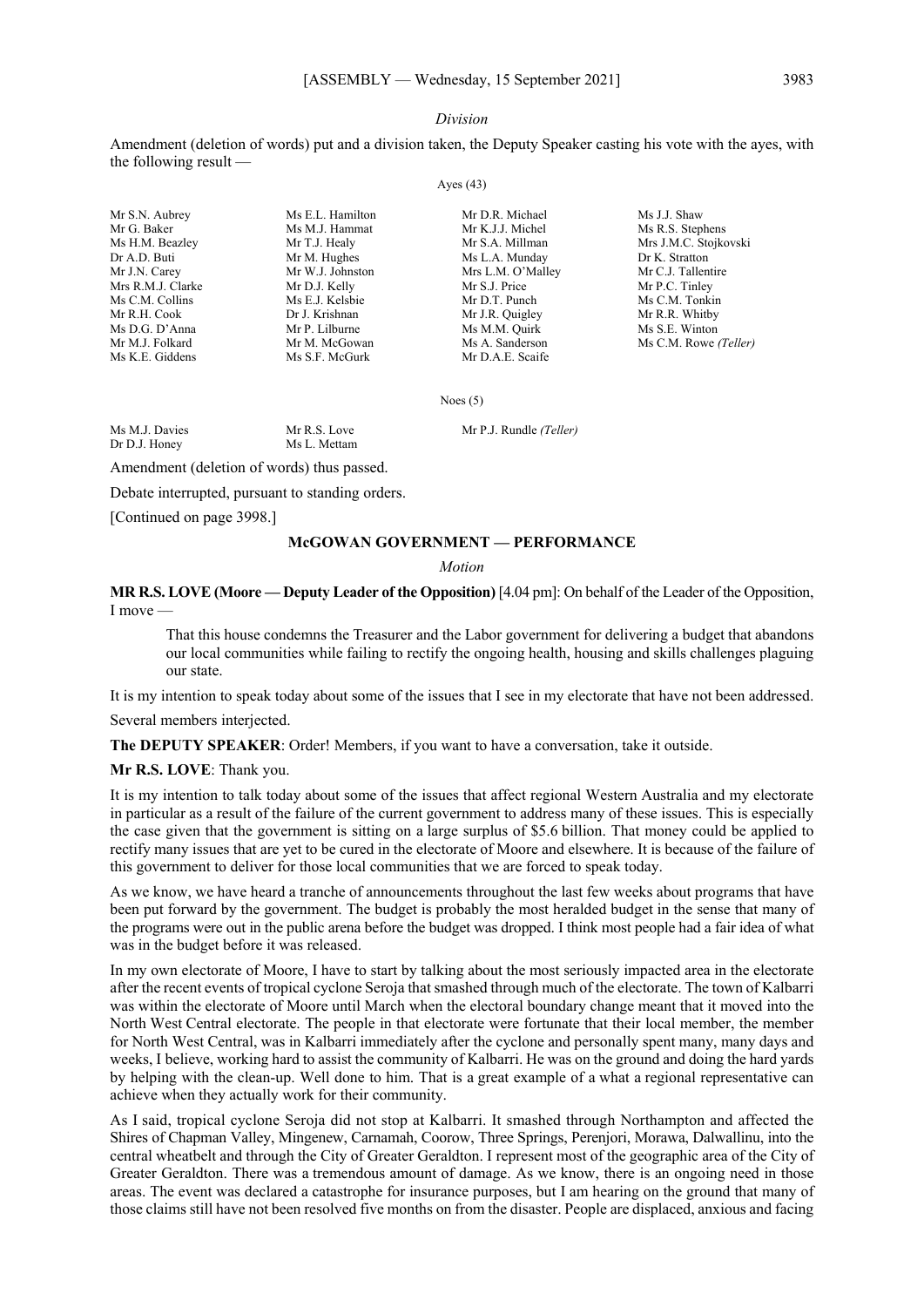financial uncertainty. They are financially stressed and cannot simply get on with their lives. We need to see mental health outreach provided and people touched by the services of government to enable the recovery program to proceed. I am pleased that the state government, along with the federal government, injected a large amount of money into the cyclone recovery effort. I put on the record that that has been a very important investment by the government. It is good to see that some action is being taken there, but, as the local member, I will, of course, monitor the situation to ensure that the program is being rolled out well and that the people are getting the help they need to get over the impact of the cyclone.

The Western Power network was severely affected throughout that whole area. Fortunately, the government's plans to close and sell the Mungarra power station did not go ahead, because that power station was able to be deployed. Enough of the network was put back on so that the City of Greater Geraldton at least had some power relatively quickly after the cyclone—a few days in. Power to other communities that are connected to Geraldton via the grid, such as Dongara, came on about a week later. That was very good, but other areas were without power for many weeks, if not months. That is a stark example of the fragility of the Western Power network in the midwest, which is an issue that I have raised for pretty well the entire period that I have been a member of Parliament. It is a very vulnerable and frail network. It is good to see that standalone power is being brought in for some farming areas as that will be a big help, but many communities need their power to be reinforced, with town site power also very much at risk. We need more local generation and more microgrid systems or standalone backup generators.

That followed in the aftermath of cyclone Seroja. I pay tribute to the many very hardworking volunteers who have been involved in helping others throughout this period, the staff of various government agencies who have assisted and also the local governments that have come to the fore in those areas and shown how important local government is at that level in connecting to the community. I am referring to the Shires of Northampton, Morawa, Perenjori and others—I do not want to single any out because I may leave some out, but I have mentioned all the local governments in previous debates. A great deal of work has been done by many of their CEOs, councillors and staff in assisting their communities. I give my thanks to all the local governments in the midwest area that have been involved.

That being said, many issues remain in the electorate, with one being coastal erosion. We know that coastal erosion hotspots exist up and down the state. It is good to see that the government has taken on board some of the Nationals' plan to properly fund action on coastal erosion around the state, but of course not with the amount of resources that we would have devoted to that cause in regional areas. It is important that local governments and local communities have somewhere to go to seek funding, so a fund has been established. There are dire threats and immediate issues from coastal erosion that need to be considered in places like Lancelin—for instance, an emergency services building is under threat. It is a situation that the local shire cannot manage on its own. As a local member, in the first term of government I was successful in arguing the case, with assistance from Hon Terry Redman and his office, to get funding for the Seabird seawall, which has protected the town of Seabird. Further protection is needed in coastal areas in my electorate, and considerably more investment is needed than we are seeing at the moment, notwithstanding the investments announced in the budget.

In terms of the health spend, I note that the budget documents outline some cost overruns in certain programs and that they are being addressed by trimming funding from other areas and projects. I am a bit concerned about what some of those other projects might be. I cannot find specific information anywhere in the budget documents about the development of the Mullewa health centre, which is an issue that I have raised many times in this place. There is funding for the primary health centres demonstration initiative, which is the program that it was being funded under, but there is no specific allocation or detailed information about that particular health centre. I am a bit worried about the line in the budget documents that says that funding is being repurposed away from certain projects to pick up cost overruns in others. Mullewa is very much in need of that expenditure. It is a matter I have raised directly with the Premier. I am looking forward to seeing something other than a sign appearing at Mullewa.

I raised a recent grievance in this place about the deplorable situation with the Jurien Bay marina. There was an excellent opportunity in this budget, with its \$5.6 billion surplus, for the Jurien Bay marina to gain funding from the state government. That marina is an environmental disaster. It is an ongoing issue. It is good that the Minister for Environment is in the chamber to listen to this debate, because I have outlined this situation to the Minister for Transport and she is aware of the issues. As the Minister for Environment will know, the marina is an enclave of the Jurien Bay Marine Park. Every year in Jurien Bay, the many hectares of the marina become a fish-kill site. Effectively, it is like dragging a huge net the size of the marina through the ocean and pulling fish out of the marine park and dropping them onto the beach and letting them rot. If the operations of a commercial trawler or someone else actually led to the killing of that quantity of marine life, there would be an outcry. I imagine that someone would get a jail sentence. The state government's asset is effectively acting as a fish trap. It has led to the entrapment of fish at least once a year over many years. The marine life goes into the harbour and then the mouth of the harbour becomes toxic because of a build-up of hydrogen sulphide from decaying weeds. This puts a cork on the harbour and no animals can leave. Slowly, the poison spreads throughout the harbour and kills everything. It is a brutal thing to see. It is distressing. It certainly should not be allowed to continue. The government has a large amount of money. This project has been designed after many years of study. A study group was put in place in about 2015 to look at developing the long-term information needed to formulate a fix to the marina. A report was released in July last year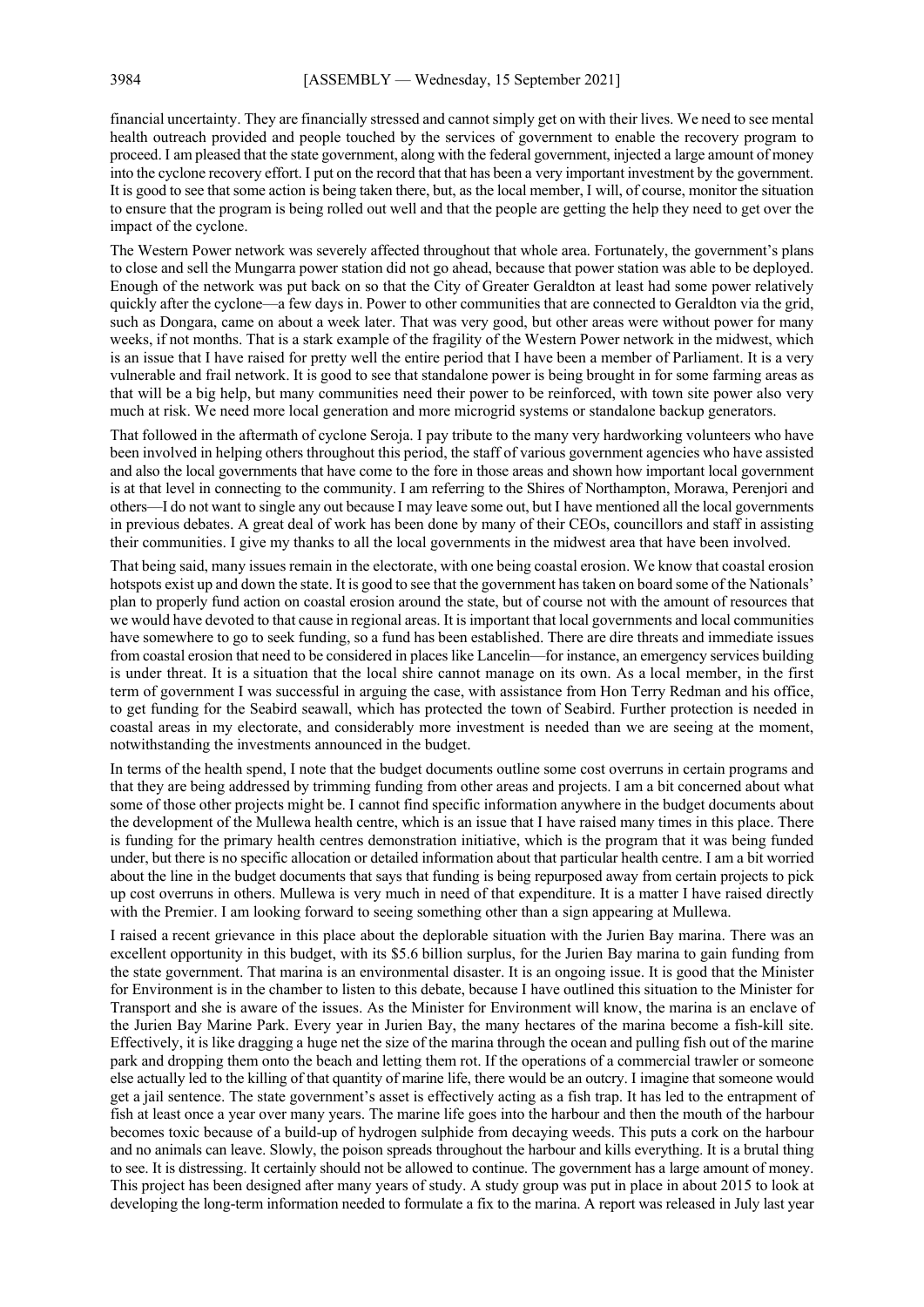by the Department of Transport. This project needs funding. When I raised this with the minister, she said that she would be looking for federal funding. I think it is more urgent than that. The federal government has already given huge amounts of money to the state government in infrastructure grants. Given the current election environment, I do not want the marina to again be treated as a political football. It needs to be fixed. There is an opportunity, a plan, a design and a costing—I got information back from the minister from a question on notice I asked last year, and we asked another question in the other place this year. We know what is needed to fix it, and it should just be fixed. It is one of those assets that needs to be addressed quickly.

Similarly, in terms of marine environments, Port Gregory is a very small community at the far end of my electorate, south of Kalbarri, that has a jetty that has been landlocked for the best part of eight or nine years. The Department of Transport has refused to look at fixing this situation, either by dredging, putting in place some sort of protection or extending the jetty. Some consideration needs to be given to that. Port Gregory has a great little natural harbour out of which commercial boats operate. It would be great to see some money spent there to enable the Port Gregory jetty to be functional. Port Gregory is one of those places, along with two or three other small towns in my electorate, where, especially in the coastal environment, it is very hard to get mobile, radio and other signals to travel across the limestone and sand country; it degrades the signal very quickly. In places like Port Gregory and Ledge Point, to name a couple, there are large mobile towers located not far from the towns; however, there is virtually no signal in those towns because the layout is such that the town is over the hill, behind a sand dune or a limestone ridge, and the radio and mobile signals do not travel to it. I would have thought that that would be a pretty simple fix, and I have raised this before. We could put a small tower inside the town to receive the signal from the larger tower and beam it around the town. That would be quite inexpensive and would solve the problem in towns like Port Gregory and Ledge Point.

Another issue in the Lancelin and Ledge Point area is the lime route heading out from Lancelin. Hundreds of thousands of tonnes of lime sand is mined at Lancelin each year and is then exported across the wheatbelt to cure acidity in wheatbelt soils. That is a very important program for the productivity of the wheatbelt. At the moment, the condition of the lime routes is constraining some of those trucks from being able to get through in a safe manner. Work has been done on those routes and I applaud that work. That was often done with the aid of the federal government, and I acknowledge the support of the Liberal–National federal coalition government and the many grants that it has provided for road and other infrastructure throughout regional Western Australia, which have supported the oftentimes more modest expenditure of the state government in those projects. A lot of these projects are funded 80 per cent by the federal government and 20 per cent by the state, so when the government claims that there is a \$200 million program for roads et cetera, we have to look more carefully at the underlying figures to see who is funding that. Quite often, we see that it is the federal Liberal–National government that is helping to fund the majority of these important projects.

One project I will highlight is the Cowalla Road Bridge over Moore River. It is a single-lane bridge on which drivers have to stop and give way to each other. That was probably okay back in the day, but now that this is a principal route for the exportation of hundreds of thousands of tonnes of lime sand, it is time that that bridge was addressed. Another bottleneck, if you like, that needs to be addressed very quickly is the situation at Northampton. A bypass is needed around that town. That project has been under discussion for decades and there have been multiple requests over the years for it to be prioritised. The situation is now more urgent, with Strandline Resources on track to truck 230 000 tonnes of mineral sand through the town in addition to all the other traffic that comes along the North West Coastal Highway. All the big gear that runs up the North West Coastal Highway to the west Pilbara is going smack bang through the centre of this historic village. It is a huge safety problem. It needs to be addressed as quickly as we possibly can. I am disappointed to see that there is nothing in the budget for that project and very little consideration of that whole midwest area and its needs for infrastructure. I will talk a bit more about some of those needs, because they touch on some other portfolios that I have, in my budget-in-reply speech.

I know that the Leader of the Liberal Party has raised the issue of Oakajee and electricity transmission through the midwest. Of course, Oakajee is in my electorate. It is very important to the future of employment in the midwest to have a more efficient port structure and an industrial area that is well-supported and can develop into the future. We know that there are exciting projects throughout the region for the development of renewable energy and the development and use of natural gas. All those projects depend on a bit of assistance from the government to not only help coordinate these things, but also be cooperative when the industries come calling and say that they need help to get infrastructure in place so that they can develop these projects and the rest of the area.

There are some tremendous projects that are looking to get off the ground in the area. I know of one by Strike Energy that is based in the area between Mingenew, Three Springs and Dongara. That company has a gas well there and is hoping to use that gas in the development of a urea industry, which will involve the replacement of imported fertilisers right through the wheatbelt of Western Australia. It will have a very positive impact on the carbon footprint of Western Australian farms, because a much lower amount of carbon will be needed to get a tonne of its fertiliser onto the ground in Western Australia than is needed to import the same product from China. At the moment, we know that the creation of urea is quite a dirty industry in some places. Strike Energy has an exciting project to do that in a much more carbon-friendly way, which has the potential to produce an exciting industry for the midwest and many benefits for the farms in the area.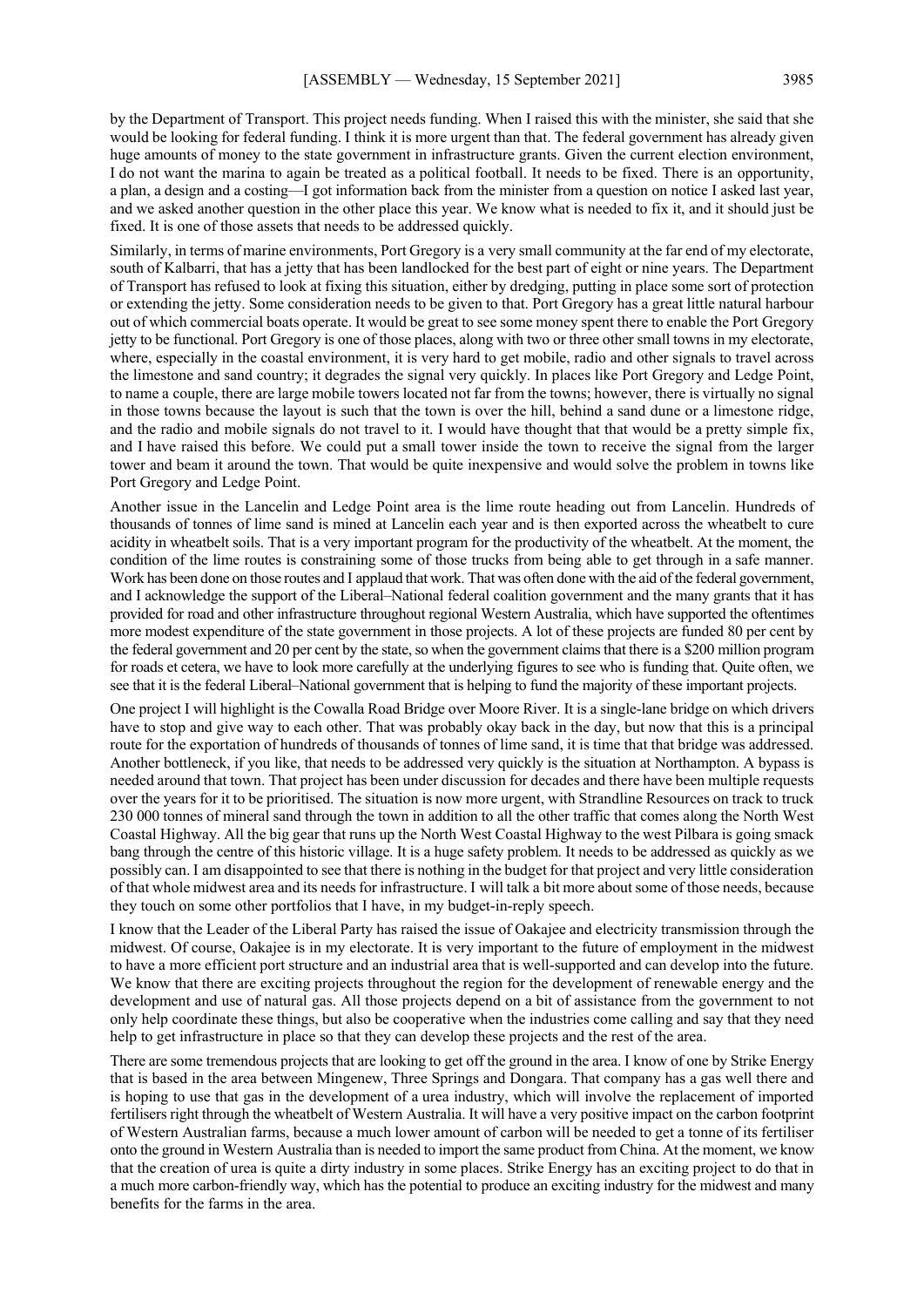There are many other issues that I could talk about, but I know that others wish to speak on this. I think that the Leader of the Liberal Party is standing by, ready to go.

**Dr D.J. Honey**: Champing at the bit!

**Mr R.S. LOVE**: At this point, I will conclude my discussions and allow him to outline some of his concerns about the failure of this government to actually take into account the needs of many of the communities of Western Australia.

**DR D.J. HONEY (Cottesloe — Leader of the Liberal Party)** [4.26 pm]: I rise to make a small contribution to this debate this evening. Firstly, I will focus on issues in my own electorate of Cottesloe. I think it is fair to say that when it comes to this budget, one could be forgiven for thinking that the electorate of Cottesloe does not exist at all. There is nothing of substance in this budget that will directly benefit the people of Cottesloe. There are some serious issues in my electorate, but I will just touch on an area of general concern that relates peripherally to the budget, which is the announcement by the Minister for Planning that she is considering extending the so-called COVID emergency planning powers and making those the norm. That is certainly of enormous concern to the people who live in my electorate. Despite enormous concern in the local community and an overwhelming number of submissions opposing a development that goes outside the local structure plan, the special panel that was put together to review the proposal for 120 Marine Parade has approved it. The panel did not even go back for consultation on that because there had been consultation on previously rejected proposals.

**Mrs J.M.C. Stojkovski**: It has been consulting for three months!

**Dr D.J. HONEY**: It did not consult anyone on the proposal that it approved—no-one. It said that it did not have to. This goes completely outside the local structure plan, which does in fact allow high-rise development along the foreshore at designated places. That plan was widely consulted with the community. In fact, there was broad concern about the heights that were adopted, but, at the time, the community accepted the proposition that there needed to be reasonable infill but said that it needed to be done in a way that did not destroy the character of the beachfront and suburb. That area is not just used by the people of Cottesloe. It is the most popular beach in metropolitan Perth and is used by people from right across the state. In fact, as someone who attends that beach quite regularly, I know that it is an iconic tourist beach that attracts people from all over the world. Unabated high-rise development will destroy the character of that area and have an effect on the beach.

The justification that the minister gave for extending those powers was no longer that we needed emergency stimulation of the economy, which was the original justification for taking away the rights of communities, but that it would encourage economic activity to make up for the economic activity that was going to disappear because of COVID. We know, in fact, that because this state was largely unaffected by the COVID-19 pandemic, there was no dip in economic activity; in fact, the return of expatriates from overseas gave a boost to the economy. We now see an enormous pump priming of the residential construction and apartment markets to the extent that people are being told that their houses will not be constructed for two or three years. It is a tragedy for young people paying rent and a mortgage on a block of land. Nevertheless, all of a sudden we are told that there is an argument that we need a pipeline of projects for the future. This is just a nonsense. It is a complete surrender to developers who are frustrated that they have to engage with local communities. Most reputable developers do not mind that engagement process, but some are frustrated. Can I say that developers were overwhelmingly donors to the Labor Party at the last state election and have been a considerable source of funds for Labor's elections. It seems now that the minister is simply currying favour with those developers to continue enjoying their support. Every member here should be concerned about this because those emergency powers essentially remove any input from the community. Now the agreed structure plan for an area is meaningless—it has no meaning. It will be simply up to a room of hand-picked people to choose what happens in their suburb.

Regarding other issues in my area, the beachfront redevelopment is a major issue. Cottesloe council is a small council and has only 8 000 residents; Mosman Park and Nedlands have about the same number. Claremont has about the same number but is increasing. It means they do not have the capacity to do the major works that larger councils such as Joondalup, Stirling and Wanneroo can do. Those councils can undertake very well thought out major development activity, but Cottesloe council and the other councils along the coast in my electorate do not have that opportunity. I think there is a need for a coordinated approach to development. There is also a need for government money to assist that.

Another area that is of really great concern to me personally and members of the electorate is level crossings. I congratulated the Minister for Transport in her role on the excellent work that is being done on public shared pathways. I have certainly welcomed that; I certainly championed it. The government has delivered on extending public shared pathways. The Victoria Street, North Fremantle section of those pathways will shortly be complete. I was interested to hear that the government has an extensive program of grade separation between the PSPs and road crossings and level crossings out to Armadale on the Armadale line and also on the Midland line, but not one single project to get grade separation on the Fremantle line. I am genuinely concerned. I have raised this matter in this place before. The PSPs are excellent. Cyclists get up a real head of steam on them. The fitter riders do 30 or 40 kilometres an hour. They ride along in the zone and my real concern is that there will be a serious injury or fatality at the crossings. Any member who goes to my electorate will know that there are limited opportunities to get from west to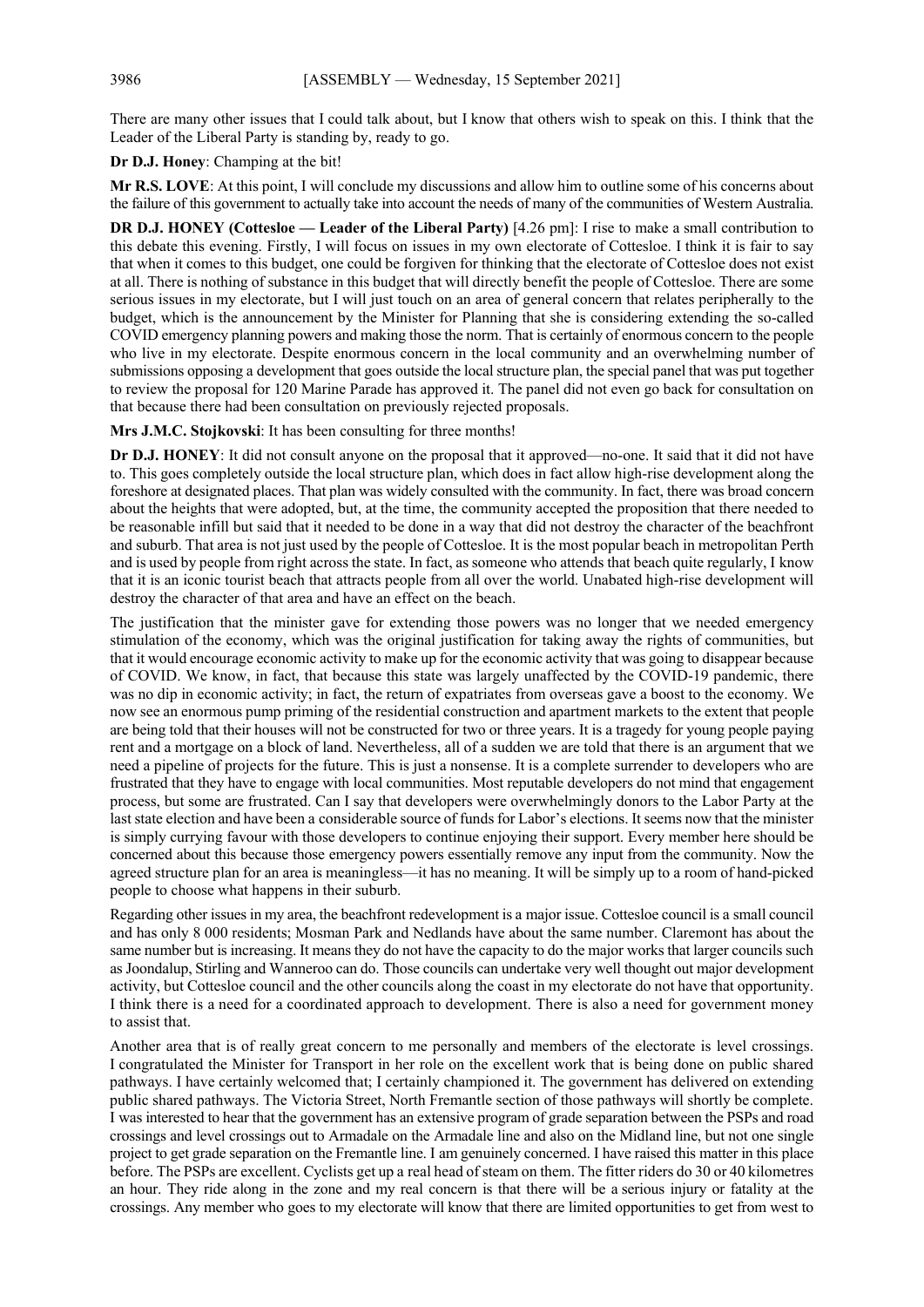east, from the beach side through to the hinterland and through to Stirling Highway. The level crossings are quite chaotic in the morning. In fact, people take real risks because given the train frequency and the lights on Stirling Highway, it is very hard for people to get across. Car drivers are not looking for cyclists when they cross and I am very concerned that, as I say, there could be an accident caused by that. I know there are near misses; I have seen them myself.

**Mr R.H. Cook**: You're getting major expansion of the PSPs in your electorate.

**Dr D.J. HONEY**: As I said, minister, I am very grateful for that and I have personally congratulated the minister for that. It is a continuing program with excellent support from the government. It is the level crossings where the roads cross the PSP and the railway line. It would be good to see in future budgets some focus on the Fremantle line for that grade separation continuing down the line. As I say, I genuinely believe it is a safety issue. I appreciate the minister's good intent on this but it would be good to see the work being done on the Midland and Armadale lines extended to the Fremantle line as well.

I will go on to some broader issues, but one issue that affects my electorate in particular is housing. Since the election, as I have said in here a few times—people are probably bored with me saying it—I have made a real effort to get out to communities right across the state from north to south and all points in between. I can honestly say that in every single community I have visited, certainly every one of the significant communities and many in between—whether it is Esperance, Halls Creek, Fitzroy Crossing, Broome and even down south to Albany, Mt Barker, Denmark and through to Kalgoorlie—the lack of housing has been a major issue. I would like to focus on two aspects to housing. Obviously, one is social housing. We have voiced our concerns in this house about the lack of social housing. It is a simple reality that this government has overseen a bit over a 1 300 reduction in the number of social housing places. We heard of an \$800 million announcement by the government before Christmas about a plan to tackle social housing, and there has been very limited progress on that. Another \$800 million-plus commitment has been made in this budget and I certainly have a concern that that will not deal with the problem. That is the issue of homelessness and I will talk about that a little more in a few minutes.

The area that is really substantially holding back economic development right across regional Western Australia is the absence of rental accommodation. I have seen nothing in this budget that will do anything about that rental accommodation crisis. I appreciate that this is not a trivial problem. I appreciate that to get rental housing we have to do something different but there is nothing different in this budget to encourage rental accommodation. Why is rental accommodation so important? It is important because for people to attract workers to a town, the workers have to have somewhere to live. Members will have seen that the vacancy rates in pretty well every significant regional community is close to zero. There are areas where, essentially, rental houses turn over in two or three days. Workers going into a community do not want to buy a house. Typically, if they go into an area that is unfamiliar to them, they want to rent. Once they have rented for a period and have become established in the community, they may buy or build a house, but initially they need to rent. I saw a direct example of a significant hotel chain in Albany that was struggling to get chefs. Again, in every regional area and even in the metropolitan area businesses are struggling to get chefs due to the restrictions on people coming from overseas. The hotel in Albany got a chef to come over from Queensland. He spent three days trying to find rental accommodation in Albany, but could not find any. He then went to South Australia because there is a nationwide shortage of chefs. In fact, we contacted a catering business in my own electorate the other day about providing a catering service, but it said that it was shutting up business because it could not get staff. It is a small business and will be shutting up because it cannot get staff to work in its catering business. People might say that is not a major problem in the metropolitan area, but in regional communities it really is a major problem. Those communities cannot get workers and cannot expand their economies because of the lack of workers. The lack of accommodation is the root cause of the inability to get workers in the area. I was talking to a number of company representatives at the Diggers and Dealers Mining Forum a little earlier this year. I was talking to a significant drilling contractor in that town and that drilling contractor said that the only thing that is preventing them from expanding their business is a lack of workers, and strongly linked to that is the lack of accommodation for people moving to the town. Yes, our economy is doing well at the moment and the price of iron ore is up, but a lot of businesses are being held up because there is no rental accommodation, and nothing in this budget has dealt with that.

I move to homelessness, because I am sure it causes everyone in this place distress. In the budget, we see essentially a commitment to build 2 000 more houses. The previous Liberal government had committed to 6 000 additional houses, but that program has just been reduced and cut. Members will know the outcome of that. There is obviously distress for people who cannot move into more permanent accommodation. There is a sharp edge to it, particularly for people doing it tough and having difficulties. About half the number of people seeking social housing support have very significant medical health issues. It is essentially impossible for those people to get accommodation in a competitive market. They depend on social housing to meet their housing needs, and 2 000 houses will not do it. People have challenged me and asked whether I would like more social housing in my community. Done properly, social housing is not disruptive to communities. There is a very large amount of social housing in my electorate. About 3.4 per cent of the people who live in my electorate live in social housing, particularly in the southern part of Mosman Park. A lot of that stock is old and run down. There is no intensity to it. It is old bungalow-style accommodation. It is not accommodation that many people would want to go to. There is a cycle here in that the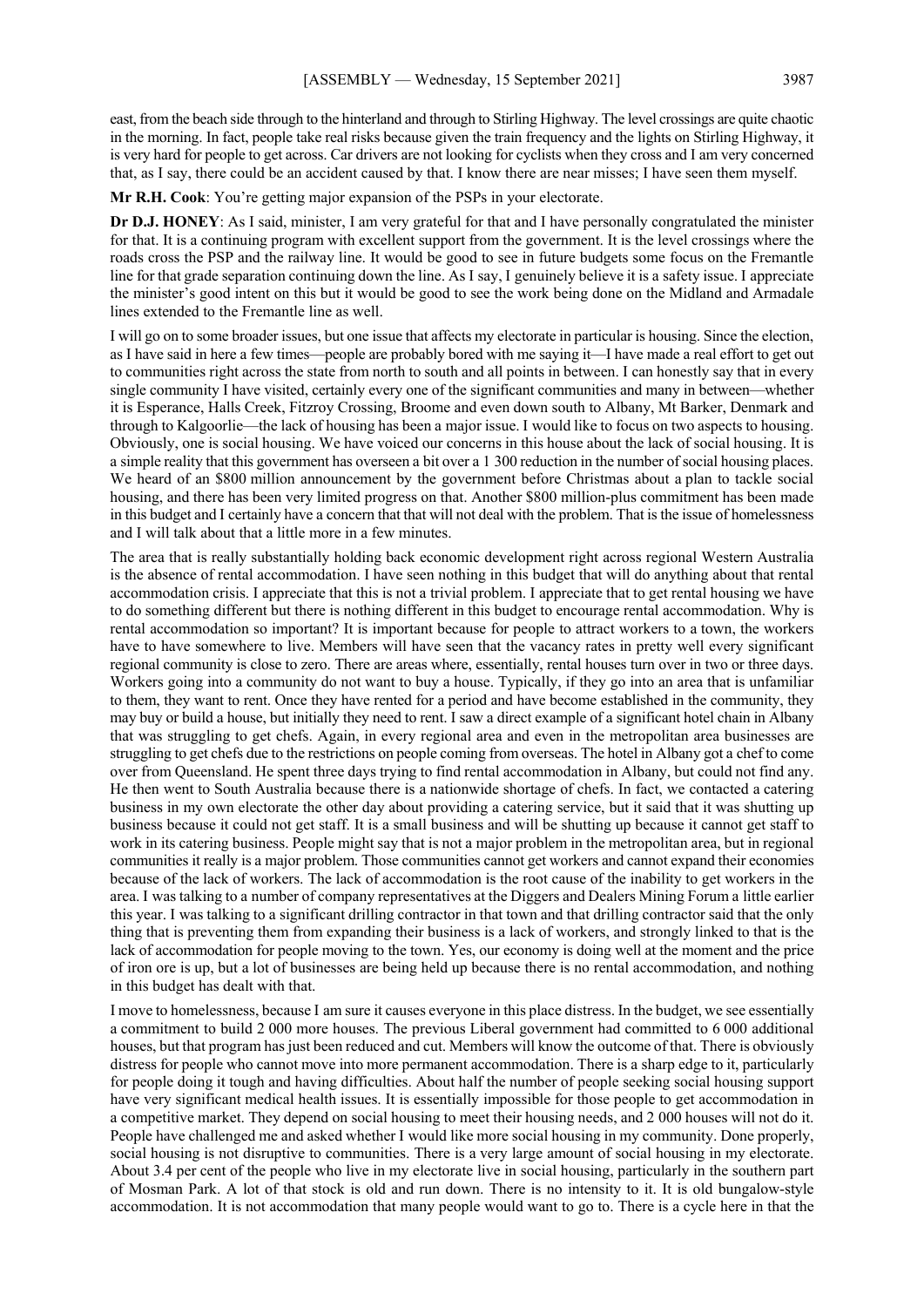lower the quality of accommodation, the fewer people want to move into it, so then people who do move into it may have more issues with antisocial behaviour and that spirals down. I have spoken to a number of developers about this. There are some very good people in the development community who are very passionate in this space. That stock could be redeveloped and more housing could be provided in those areas in my electorate. There would be better social outcomes. It would reduce antisocial behaviour. It would be a win–win if that was done. I have spoken personally to the minister about this. It is something I strongly encourage, but, again, I did not see anything in the budget about that. I think that renewal of social housing stock is really critical.

I have looked at the figures for social housing, and even for emergency accommodation. There was a facility at 100 Hampton Road contracted for 20 individuals for just six months, and that has now lapsed. There was another contract for just 20 people for a year. Then, there is the former Wellington Street Youth Hostel Association site, now known as Boorloo Bidee Mia. It was meant to house 100 people, but I understand it only has a fraction of that number at the moment, although I am happy to be educated on that. It really seems that there is not an adequate focus or action in this area. I know there is intent. I know the responsible ministers on the other side are not careless about this issue, I know they care about it, but we are not seeing effective action to deal with it, and it has to be a focus.

I will move to law and order. Law and order is one of those issues that has sort of gone under the radar. We heard that there was concern about domestic violence increasing because of the COVID epidemic and people perhaps being forced to live with someone they do not want to live with, or someone who is violent or abusive. There was an initial drop in domestic violence, but after a while it increased in the COVID period. We have seen a significant increase in domestic violence, and obviously the government has programs to try to respond to and deal with that. Just as a quick addendum to that issue, the absence of housing alternatives is exacerbating the problem. Women—in the great majority of cases it is women—are being forced to live with someone who is abusive because they have nowhere else to go. Housing issues directly relate to that. If we exclude domestic violence statistics—they are not excluded because the issue is not important; it is a critically important issue for me, the community and, I know, the ministers—violent crime against individuals is the worst it has ever been in the history of this state. There is effectively nothing in this budget to deal with that. If we look at the supposed increase in support, there is a very, very small increase in funding for the police, and then it goes down. Looking at the supposed numbers of police coming into the system, I cannot see how they are going to be provided with uniforms and protective equipment, because the budget simply does not allow it. Unless there is a magic pot of money, law and order will be a major issue facing this community.

**MS L. METTAM (Vasse — Deputy Leader of the Liberal Party)** [4.46 pm]: I also rise to speak to this motion that the house condemns the Treasurer and the Labor government for delivering a budget that abandons our local communities, while failing to rectify the ongoing health, housing and skills challenges plaguing our state. Like other members in this corner of the house, I rise to speak specifically to concerns in the electorate of Vasse. Although significant concerns were raised about this budget, which I will also raise, I want to put some positives on the record about what has been committed to and outlined for the electorate of Vasse in this year's budget. There is the expansion of and an additional \$10.9 million for the Royal Flying Doctor Service and increased accommodation subsidies under the patient assisted travel scheme, which is something we supported and advocated for. The \$9.5 million for the underwater observatory is something I also advocated for as the local member. It is a very good investment. There is an investment to redevelop classrooms into science, technology, engineering and mathematics classrooms at Busselton Senior High School and Cape Naturaliste College, as well as some general funding for additional school psychologists, which is obviously a very worthy investment.

Despite our state being in a very fortunate position, once again the electorate of Vasse has largely been ignored by the McGowan government, particularly in the critical areas of health, mental health and housing. We have heard much about what was first the \$4 billion headline and then the \$1.9 billion headline about the apparent investment in health in this budget, but on the ground we have seen something much more moderate. There will be a two per cent cut in operational expenditure in 2022–23, which will impact regional hospitals already under pressure. The Australian Medical Association of WA expects that demand for health services will continue to increase by over three per cent per annum. Across the state, but particularly in the regions, we are seeing that our hospitals are struggling to cope. The McGowan government has failed to make health a priority for the last four years and it is now realising that this underinvestment has led to a health system that is quite obviously in crisis. General maintenance work that was identified by the WA Country Health Service has been left for three years at Margaret River Hospital. It impacts the ability to provide the necessary health services in our regions and support for that community. The pressures we are seeing in our emergency departments are right across the board, which is impacting workplace environments as well. There is no clearer example of that than at Bunbury Hospital. There is a WorkSafe improvement notice at Bunbury Hospital after five months of investigation into what has been described as a toxic workplace culture. Bunbury's hospital director, Jeff Calver, said —

… pressure on the hospital and the state's health system in general had contributed to the issues.

They are the words of the hospital director himself about the pressure we are seeing as a result of the lack of investment and planning in our health system.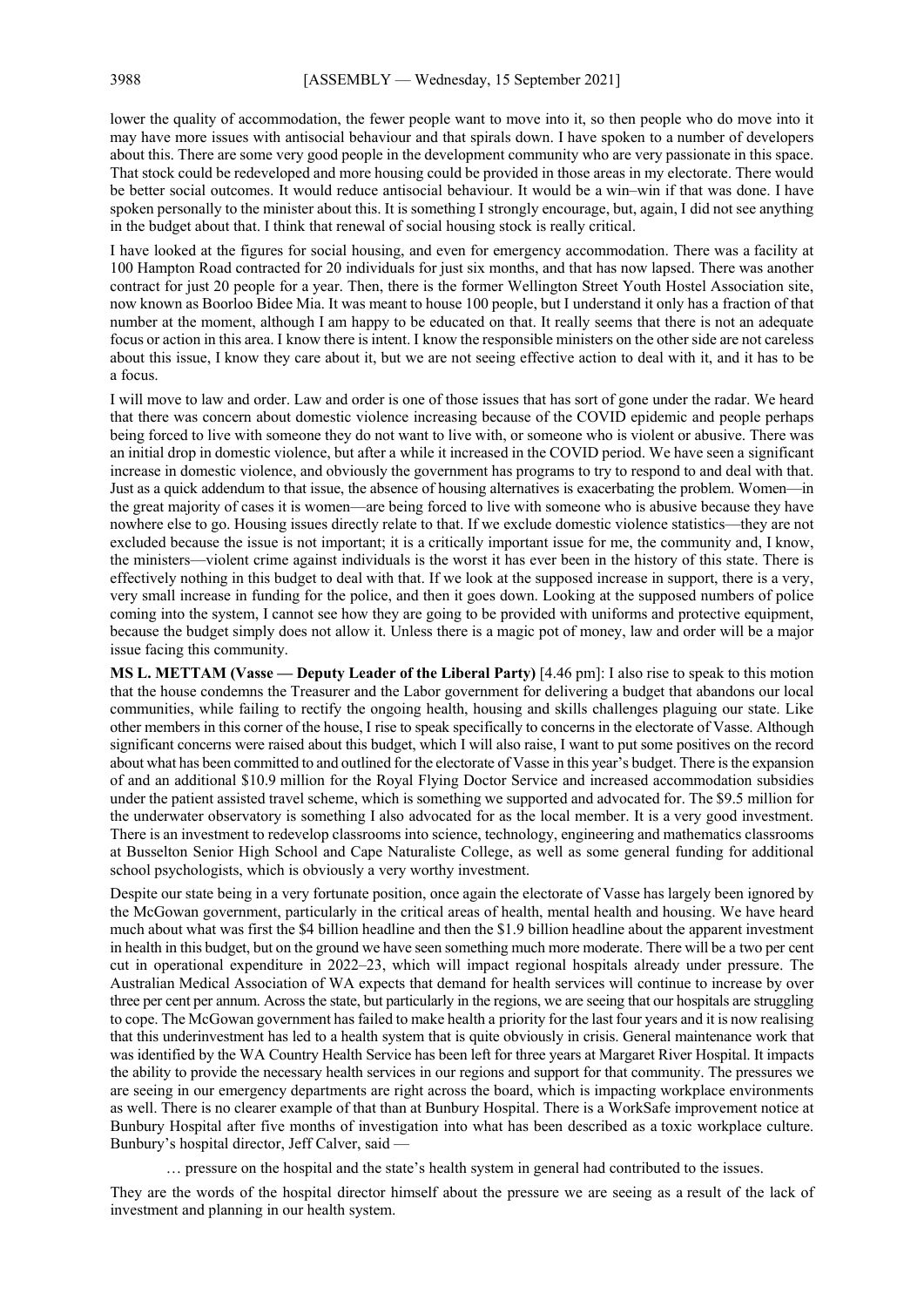AsI stated, these issues are right across the state, reflected also in the latest Your Voice in Health survey, which found that less than half the respondents—some 47 per cent—actually felt their organisation cared about their health and wellbeing or felt they were valued in the workplace.

Busselton Health Campus is feeling the impact as well. After years of campaigning with community stakeholders, it has a psychiatric liaison nurse who is now struggling to cope with the number of mental health presentations that we are seeing from a range of different age groups. This points to the issues we have had with mental health funding. Regarding the psychiatric liaison nurse, questions in Parliament revealed she had seen 454 patients in her very first year of operation, 85 of whom were under 18 years of age. They are extraordinary figures given that we are looking at the number of young people presenting to that very small emergency department. Key mental health stakeholders have overwhelming concerns regarding the obvious gap in support for what has been described as the missing middle—the early intervention support—as well as crisis support. The PLN is managing more than one referral a day, raising the question of how many more are slipping under the radar without the necessary support services available. The overwhelming feedback is about that gap on the ground. There has been an investment in that one person at Busselton Hospital, but the real issue is about what support there is in the community. What investment has there been in the community to ensure that we do not see so many of our young people present to emergency departments because they feel there is nowhere else to go? The Youth Advisory Council of Western Australia has commented on the underfunding in this area. In response to the budget, YACWA stated —

Unfortunately, investment continues to focus on costly crisis-based services and bed-based supports. Too often young people are unable to access supports early in the community and must become severely unwell before they receive the help they need.

This was reflected in a grievance that I presented earlier this year. We are hearing from parents who talk about the fact that sometimes their children are not sick enough to be able to get any level of support at emergency departments, which seems to be the only answer for many in the community. The scale of investment in prevention and community support is not growing at the necessary rate relative to hospital investments to change the trajectory and pattern of need being expressed, translating to pressure on our acute services. The fact that there is not enough investment in early intervention is obviously having, and will exponentially continue to have, an impact on our emergency departments and other health areas.

The *Better Choices. Better Lives: Western Australian mental health, alcohol and other drug service plan 2015–2025* had bipartisan support and I imagine, as a plan, continues to have support. It shows that mental health prevention and community supports are the most under-resourced parts of the mental health system. Unfortunately, this budget again fails to deliver on this. The optimal mix is that by 2025, six per cent of the mental health budget should be on prevention. This year, only 1.15 per cent is on prevention, which is well below the five per cent target that is in place for 2025 and also below the four per cent target that was meant to have been achieved last year. It represents a very slight increase from the 0.9 per cent allocation from last year's budget, but is still way off track compared with the proposed targets. This does impact our emergency departments and this lack of investment in early intervention for mental health support contributes to the revolving door of hospitalisations and what health workers are talking about being a tsunami of presentations. This is in not just our regional hospitals but also Perth Children's Hospital.

The Minister for Mental Health came down to provide a glimmer of hope to some stakeholders in the community. I was very grateful that Minister Dawson took the time to come down. He provided a glimmer of hope for many stakeholders. I will single out Jon Eddy as being very passionate after his own personal experiences centred around the tragic loss of his son, Alex. He attended a meeting with the minister and Jon voiced the region's concerns regarding the Bunbury-centric services failing to penetrate the wider south west community. I quote Jon Eddy -

More hours and more staff must be allocated, there must be more support given to schools and staff on the ground to deal with this crisis. The whole approach to mental health education at schools seems to be fragmented and uncoordinated. We must consolidate our approach to mental health education to achieve real results.

Mr Eddy said many of the services on offer were underfunded, at risk of collapse and Federal supports such as headspace struggled to retain workers.

Sadly, there has been a number of youth suicides in the electorate and more support is desperately needed for our youth. Since the election of the McGowan government in 2017, we have seen cruel cuts to valuable mental health support including to the Lamp Inc program, which provided an important service in supporting the homeless to achieve independent living. We also saw cruel cuts to community organisation GP down south, which provided valuable support in our local schools for our children to learn resilience and achieve better mental health outcomes. It is very disappointing that, following grievances and questions raised in this place, and following eight reviews and much advocacy on behalf of the sector, our children and youth in the capes region of the Vasse electorate are left wanting.

What we also know about early intervention support is that it can change lives. I urge the government, and I will continue in this place to urge the government, to reconsider its approach to mental health prevention and, in particular, how it will support people's mental health in the future.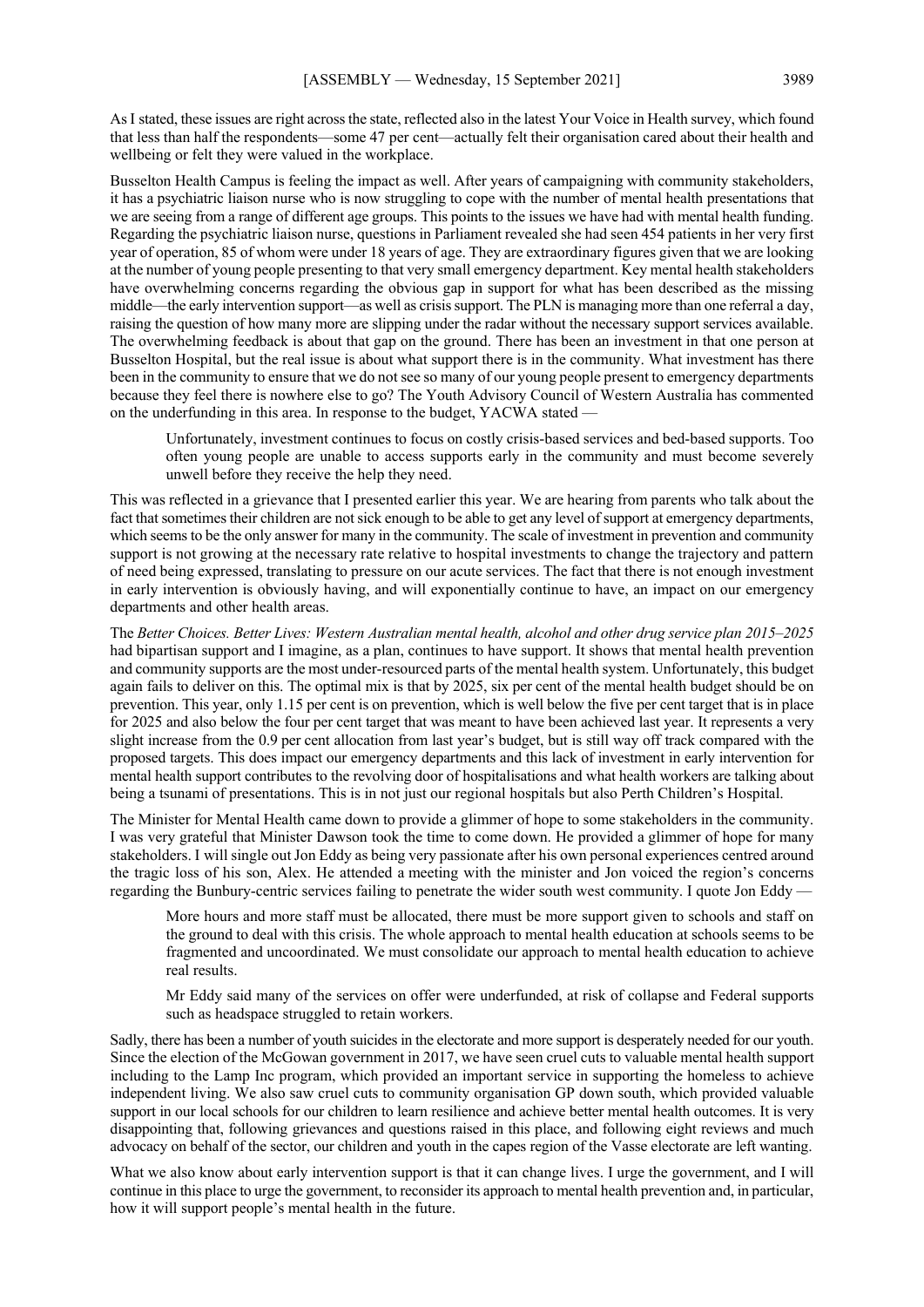In relation to housing, although this government has made a commitment for 2 000 new homes, the member for Cottesloe and Leader of the Liberal Party pointed to the commitment of the former Liberal government for 6 000 social housing properties. He also talked about the importance of supporting the vulnerable. Since this government has come to office, it has sold off 1 300 social housing properties. That loss to the state housing system over the past four years has meant that about 17 000 people are now on the public housing waitlist. That number has increased since the moratorium on rental evictions ended in March.

The city of Busselton in my electorate is at crisis point. The residential vacancy rate is effectively zero. Of great concern is the number of unoccupied state-owned homes in Busselton that are in need of repair. Those homes have the capacity to support families, but have not received the maintenance that they require. In July, there were 27 unoccupied homes in Busselton. I have touched on the cuts to the provision of independent housing for support groups in 2017 when the McGowan government first came to office. Priority must be given to maintenance funding to ensure that current stock that is sitting empty is made available as a matter of urgency, together with the necessary support services for our vulnerable.

A local constituent in the city of Busselton contacted me to highlight her experience. She states—I am reading from my notes —

*I just wanted to make you aware of how terrible the housing crisis is in the south west at the moment. I had an ordinary house for rent for \$500 a week in Cowaramup last Monday; within 3 days I had around fifty enquires and 10 offers to rent unseen. They were long term local families as well as people calling from over east.*

*Nearly all of those people who applied had children and all the local people said they would be homeless if they didn't get the house. I know from anecdotal talk, it was true. There was nothing wrong with the applicants I followed up on; they had jobs and perfectly good rental histories. They worked in local businesses and had children at local schools. It was so distressing to have to tell so many people they didn't get the house, several cried—this is an absolute crisis. The pressure was added by people calling from Sydney offering me hundreds more than I asked for rent (which I did not take)* …

[Member's time extended.]

### **Ms L. METTAM**: It continues —

*The impact of this is terrible disruption and disadvantage for families and young people; the local economy and communities.*

*There is a desperate need for immediate, secure affordable housing in our community and the long health and economic term effects on people will be significant if it is not urgently addressed* …

# It goes on.

The housing crisis is also having an impact on our small businesses. That is feeding into the skills shortage. We are well aware of that, and it has been articulated by other members in this place as well. The housing shortage is having an impact on the ability of hospitality and tourism venues and farmers to attract workers, because workers cannot find a place to live. As a consequence, many small businesses have to restrict their opening hours. A popular business in Busselton, Burger Bones, has made the difficult decision to close during the September school holidays, simply because it is unable to obtain staff. This is a major issue. There is no support for tourism operators who are doing it tough. I will read a quote from the Burger Bones business, as reported on the website busseltonmail.com.au. It states -

While the school holidays will be one of the busiest trade times of the year, the fallout from COVID-19 has seen many businesses in the tourist town struggling to hire staff limiting their ability to trade.

Burger Bones owner Cooper said while their situation wasn't unique, losing a key staff member in the current economic climate forced them to make the call.

"It is the nature of our (WA's) bubble," he said.

"Our chef, who we loved, had an opportunity to go up north and earn big bucks, so when we lost him we put out a call, ads and nothing.

"Everybody I know in the industry is facing the same problem, we are not a one-off, everybody is in the same boat.

"It is devastating …

This is not just an issue for our hospitality venues and tourism businesses. As has been raised in this place, it is obviously also an issue for our agricultural sector. That is why it was so disappointing to hear the Premier's comments just last week when these issues were raised. I am not sure whether the Premier was unaware of or just does not care about the opportunities lost in not taking up the commonwealth's offer to support additional seasonal workers from overseas at the quarantine facility in the Northern Territory.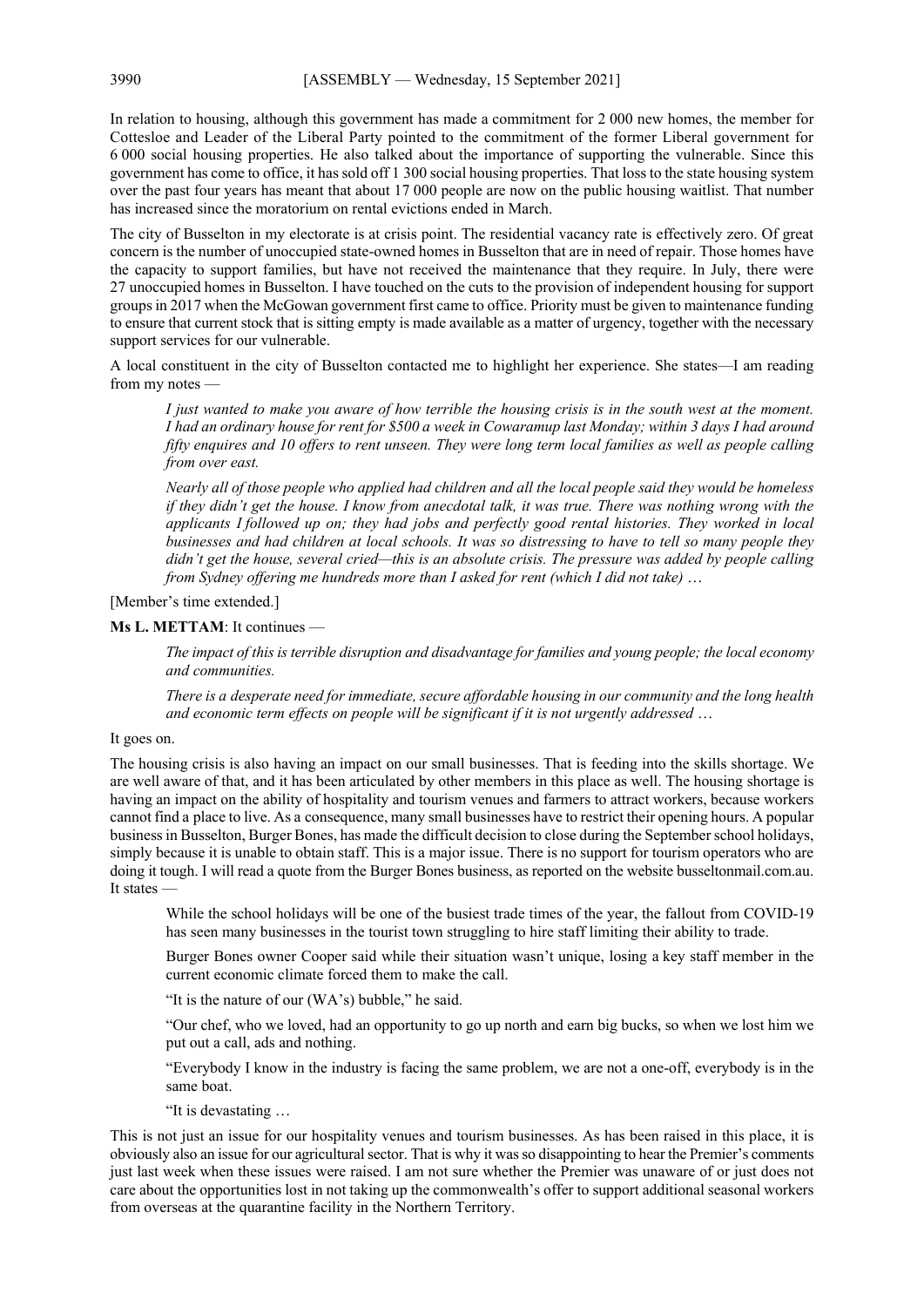In my electorate, infrastructure for sporting facilities continues to be an area of high demand. I appreciate that this is an area that local governments must largely prioritise. Sporting facilities are certainly under pressure in our growing region. We now have 257 basketball teams, 47 more than last season, and they have just four competition courts on which to play. This year, they will have to look at imposing a bye simply because they do not have the space to cater for this growing population. That needs to be prioritised. I appreciate that, importantly, it needs to be prioritised at the local level by the local government. I would also like to see that backed up by a strong commitment from the McGowan government by investing in these sporting facilities. That fits in with mental health issues. It is concerning to hear that people may be turned away from playing a sport that they love, or are interested in and potentially may be engaged in, because there is not enough court space. That is simply unacceptable.

Turning now to education, I have touched on the fact that I welcome the STEM funding for classrooms at Busselton Senior High School and Cape Naturaliste College. We also have some outstanding needs for our primary schools. Cowaramup is one of the fastest growing areas in my electorate. Cowaramup Primary School was built in 1923. The school still has no permanent early childhood education facilities; instead, it has four transportable classrooms. Dunsborough Primary School is the only school in my district that does not have an enclosed undercover area. That is a safety hazard. The canteen is no longer fit for purpose and does not meet local health standards. During the election, the government pledged just \$25 000 for that school, leaving a balance of \$875 000 needed to address some of these issues. The P&C has resorted to asking parents for a levy to pay for the gap.

We welcome the funding for school psychologists, but we would like to know where they will be, and some more specifics. What we are hearing from our child health nurses is that they are no longer providing only bandaids and fixing grazes; they are dealing with some pretty heavy and distressing concerns and challenges raised by our students as well.

Of course, in the area of tourism—I have touched on this—we welcome the investment in, and commitment to fund, the Underwater Observatory. This will back up the federal government's commitment of some time ago. It is concerning that a \$9.5 million commitment has been made at the expense of something else—that is, at the expense of the funding that was set aside for the Busselton Margaret River Airport terminal. It is concerning that significant investment in one thing comes at the expense of something else. I imagine, given the strong demand for fly-in fly-out flights from Busselton to the north, which will only continue to expand, Busselton airport will be in significant need of further investment. Given that the government has made every effort to cut corners on this important project, it is disappointing. The Busselton airport expansion project is a visionary project and was designed to cater for interstate flights going forward. It is disappointing that the government has tried to compromise that project since 2017. The former Minister for Tourism called the project a "pup". The Minister for Regional Development looked at ways "to unpick the project". Now we see that the government is ripping funds out of the terminal as well. Although I welcome the investment and commitment to support federal government funding for the Busselton Underwater Observatory project, I raise again why it needs to come at the cost of something else, particularly given that the two are interrelated. It is anticipated that a large underwater observatory will create a lot of interstate tourism interest and, hopefully, facilitate the way for interstate tourists to come to Busselton when it is safe to do so.

That is just a snapshot of the issues and concerns regarding my electorate. I am yet to give my contribution to the budget debate in my portfolio areas, but the budget has missed the opportunity to invest in one of the fastest growing regions in the state. This government is turning its back on some of our most vulnerable, and it is of great concern that the government is effectively turning its back on the youth of Busselton, Dunsborough, Yallingup and Cowaramup, and those in the capes region as well.

**MR P.J. RUNDLE (Roe)** [5.13 pm]: I also rise to take this opportunity to support the very good motion moved by the member for Moore that this house condemns the Treasurer and Labor government for delivering a budget that abandons our communities while failing to rectify the ongoing health, housing and skills challenges that plague our state. I look forward to briefly talking about some of the issues that have affected my communities.

As the member for Vasse said, we need to give credit where it is due. There are some good points in this budget. We do not want to be too negative, but there are certainly some things that we want to point out as well. What I want is equity in the regions in health, education, housing, telecommunications and industries like forestry. To be honest, as a member of the opposition, the last few days have been depressing after seeing what this government is doing with its climate package of \$750-odd million. The government's announcement that came out of nowhere will wipe out many communities that have been rebuilding so well for so long—the likes of Manjimup and Nannup. I am sure that the member for Warren–Blackwood is not enjoying it too much. She probably knows that her political future, unfortunately, will not be longer than three and a half years due to the fact that this government will basically wipe out the timber industry in her electorate. The government does not understand that land is needed to plant hundreds of thousands of trees. If the government expects that people will stump up farmland to plant softwood trees that might appear in 30 years' time, I am sorry, it is sadly mistaken.

There was a fantastic article in *The West Australian* today by Jenna Clarke. She made plain what the issues are in the likes of Manjimup, explained what happened previously and how this sucks the morale out of communities. We have heard from the shire presidents of Manjimup, Nannup and other communities express their discontent. They are the sorts of things that this government has done in its budget. But at the same time, and running parallel to that,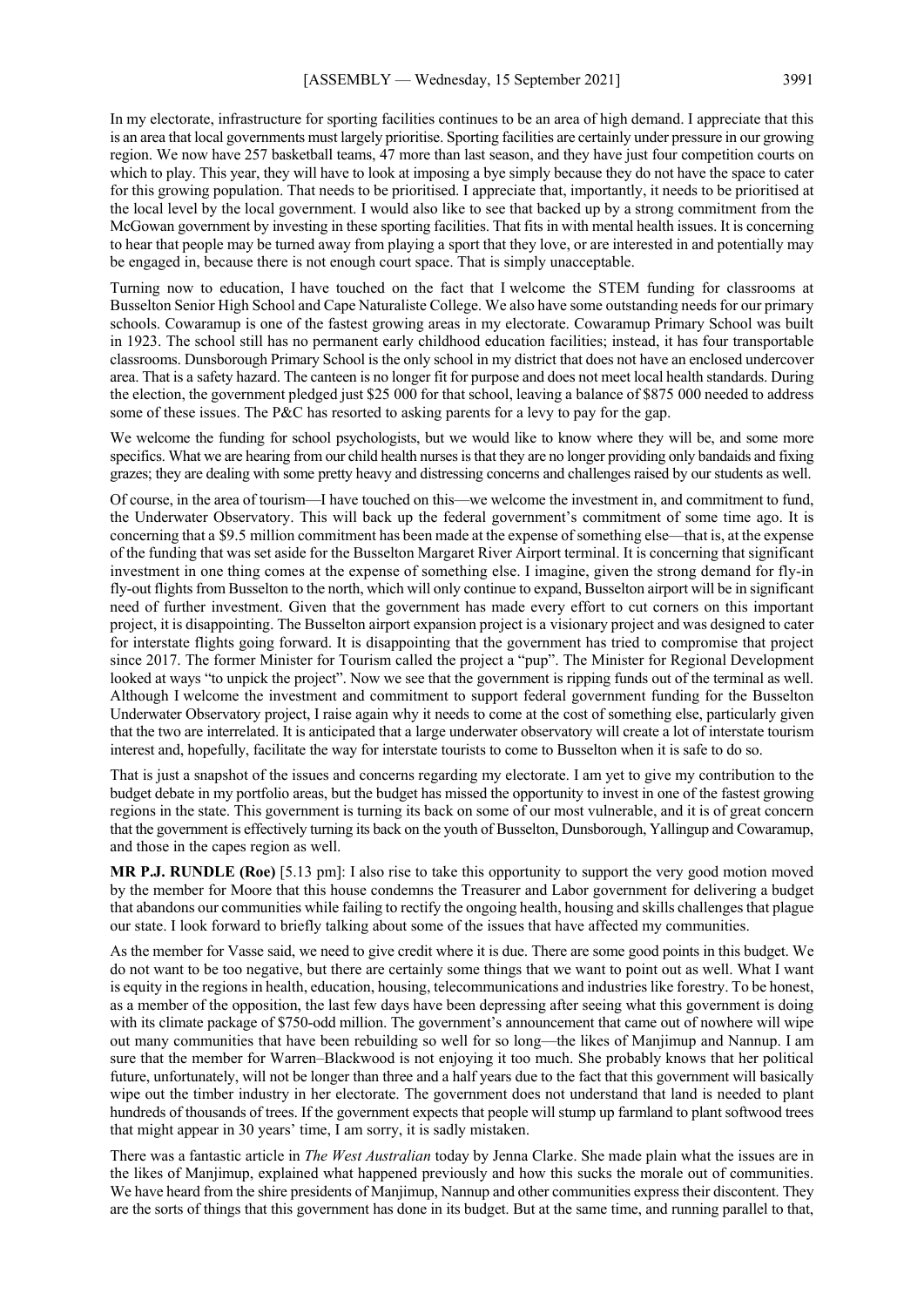it has thrown in this electoral reform scenario, which, as I said today, I still cannot believe has been the first order of business for this government when there are so many other pressing issues. The Minister for Health is working overtime because he has a health crisis on his hands. He also holds the portfolio of state development, jobs and trade and is responsible for Asian engagement. Asian communities are calling out for interaction with the Minister for State Development, Jobs and Trade. They look forward to the time when he can focus his attention away from health and on to other portfolios that are important for our state.

I still recall that when I first came in here in 2017 the Premier and Minister for Tourism would keep going on and on about how we needed to engage with China, India, Korea and the like. That was the theme every day; every day we heard about that. The government got rid of the portfolio of Asian engagement; it does not seem to feature very much now. I have heard from various people in those communities who are distraught about the lack of engagement with this government. I look forward to seeing some improvements made in that area. But, as I said, it is also about equity, health and education.

The Leader of the Opposition's budget reply, which was delivered yesterday, was interesting. She drew a lot of parallels to Labor governments of the early 2000s. What did we have then? We had a health crisis and a housing crisis. Lo and behold, electoral reform was also thrown in and they got rid of as many regional MPs as they could to try to centralise everything.

We always hear the Premier say, "You are trying to create a city versus regions divide." He and the Attorney General are doing a fantastic job to create a city versus regions divide, because electoral reform is exactly what we will be talking about when we take the wind out of the sails of regional constituents and regional members in the Legislative Council. They are out there working.

**Mr J.N. Carey**: Do you agree with Hon Steve Martin's office in West Perth?

**Mr P.J. RUNDLE**: That was a Department of the Premier and Cabinet thing. I believe that that will change. My understanding is that he will be taking his office into the regions.

**Mr J.N. Carey**: Do you support his office in West Perth? Answer the question.

**Mr P.J. RUNDLE**: I will come back to the member later. He certainly gave me a hard time yesterday in question time, but I will take that on the chin.

I want to take the opportunity while the Minister for Health is in the chamber to congratulate him on some aspects of the budget.

**Mr R.H. Cook**: Now you've got my attention!

**Mr P.J. RUNDLE**: It is important to recognise, especially the mental health side of it. That is a real focus. The minister identified it, as we all have, I think. I am really worried about that side of it with our schoolchildren, schoolteachers, health staff and the community in general. We have been fortunate in this state as far as lockdowns are concerned. I believe that we will see mental health issues rise in the eastern states. I am sure that most of the criminal activities that are happening out there at the moment are due to mental health issues. I heard on the radio this morning about Craig and his wife who were bashed unconscious at a train station by a group of youths, and the police—I would have said "unfortunately"—gave them a caution. The police are now relooking at that because it is the sort of thing that the community is starting to get pretty upset about. Certainly, I hope justice is done in that case.

I recognise what the Minister for Health is attempting to do. Others have said that this is a mess of the minister's own making. Maybe I will not be quite that harsh, but I think there was a little complacency over the last four and a half years. As I have said previously, funnily enough, the journalists did not identify that we had a health crisis on our hands until 14 March this year, the day after the election. I know that the Minister for Health is working overtime. He has had nurses and doctors on strike and many people from the Australian Medical Association and other places have come out strongly with their opinions about how to fix the health system. A couple of things that have brought this into focus for me include the case a few months ago when, rather unbelievably, fathers of newborn babies were allowed to be in the birthing suite but could not go down one floor to the ward where their wife and baby were. Somehow that was not okay. Some of the things that we have seen are rather bizarre. Unfortunately, we saw over the weekend that the three maternity hospitals had to direct people who had twins, and other patients, to other hospitals. Ambulances are being diverted from our regional hospitals because they do not have a doctor on call or there is a lack of staff. They are the types of issues in our regions that are affecting my constituents. One of the real concerns about elective surgeries is that a few months ago around 29 000 people were waiting for elective surgeries. I believe the figure is closer to 37 000 or something like that at the moment. The Minister for Health could probably correct me on that. I know that there certainly are a number of health issues in the elective surgery space that are starting to create issues for my constituents.

Another thing that I have heard anecdotally is that our graduate doctors are now carefully considering whether they would take the next step in their careers in the WA health system, because it seems to be low on their agenda. They are worried about the working conditions and what is in front of them in the WA health system. I know examples of people who are looking at going to the Northern Territory and the like. We have spent the last few years training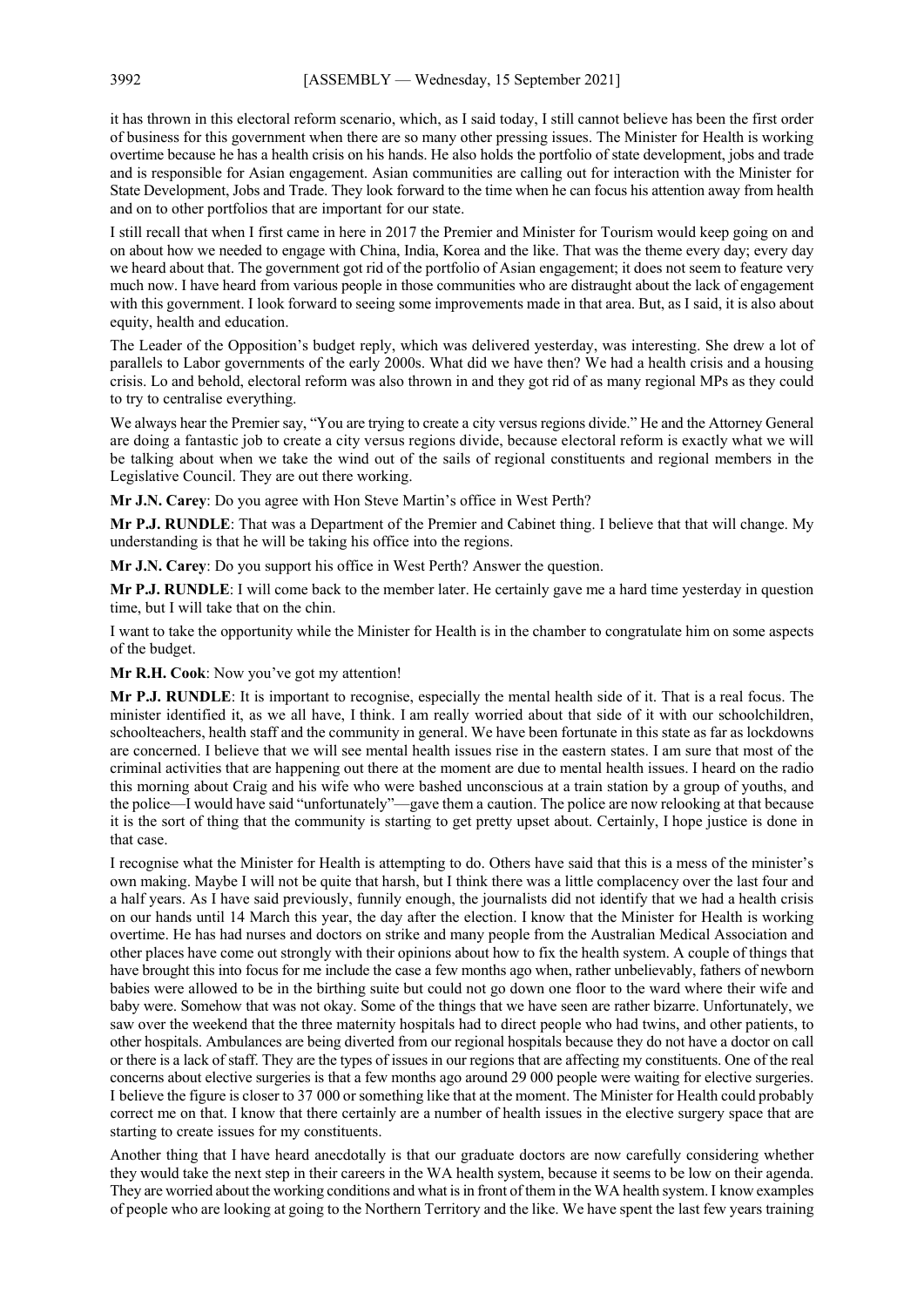them in WA and it is a real shame that we are seeing them heading out the door into other fields. As I said, I also want to express my concern, as I did today, about our remote Indigenous communities. We certainly need to focus on strategies to vaccinate them. I know the minister is putting in place some serious efforts, and I think that is important. There are stories about religious fanatics and the like out there. This is a real target for the WA health system. Hopefully, that issue is being addressed.

Another area I want to focus on is labour shortages. We saw last week the Minister for Agriculture and Food throwing her hands up in the air and saying, "We can't work it out." We have a \$7 billion crop out there. I cannot tell members how many hours of overtime my staff and I have put in to respond to the farmers out there. They have workers in New Zealand, Victoria, Queensland and the like who are ready to come over, but this government cannot seem to find a way for them to do that. The farmers have quarantine places on their farms and there have been all sorts of windows of opportunities. They did that last harvest, but we cannot seem to do it this harvest. We have a \$7 billion crop out there. As I said last week, our farmers are feeling like second-class citizens. That is a real challenge. We have a massive crop out there. The federal government made Bladin Village available, so we had that opportunity. This government just needed to work through the issues, provide a quarantine solution and employ those people. The minister said it would cost \$20 million. The government seems to have just delivered a budget with a \$5.6 billion surplus. Aside from that, we also have \$2.4 billion in dividends from our government trading enterprises that have been held back because I think this government was too embarrassed to add that to the surplus and end up with an \$8 billion surplus.

The government has held the dividends back. Let us bring them into the mix next year. Including the Water Corporation and the like, the dividends will bring in \$400 million or \$500 million next year, and that might boost things when we need it. The government has a \$5.6 billion surplus, and potentially an \$8 billion surplus, according to my calculations, but the government cannot find \$20 million. That was the minister's calculation. I reckon it would be \$5 million, \$6 million or \$8 million at the most. We cannot find that money to help the farmers in this state get their crop off. Time has nearly run out. As regional electorate staff and members, we are trying to help out our electorate, but we are really struggling. The ag minister is very wrapped up in carbon, hydrogen, climate change and regenerative ag. They are all commendable things, but right now the focus should be on getting the crop off. That is the number one priority. We can worry about the carbon footprint and those types of things after the harvest is in the silo. Once again, I urge the Minister for Agriculture and Food to have a good look at it and try to make sure that she gets her priorities right. Funnily enough, October, November and December every year is when we harvest our grain crop. As the member for Cottesloe knows—coming from Cranbrook, he is one of my constituents—every year we harvest our grain crop in October, November and December. I will tell members what: this year I think it will go through to January and February because, unfortunately, the ag minister cannot seem to find any workers to get out there and help. As I said, many of those farmers had those workers in during the COVID-19 situation last year. They have the solutions; they have cottages out the back of Grass Patch, Salmon Gums, Cranbrook, Gnowangerup, Kojonup and everywhere else. They are ringing me up and asking me to help them. They want to know what they can do. There is that side of it.

I have spoken about housing many times. There is the \$875 million package, but I am really concerned about Government Regional Officers' Housing for those people working in education. We are struggling to get relief teachers. Schools in small communities like Nyabing and Cranbrook try to bring in a principal, deputy principal or teacher and they either end up living in a caravan or local motel or they do not even come to the community. Another issue is that principals and others are being selected who do not necessarily fit in with those communities. Housing is a real key to that. I know that the Minister for Housing has made a start on the social housing side of it, but I would like him to focus on the other side, which is GROH.

On the subject of mental health, the State School Teachers' Union of WA has done many surveys and has identified that departmental staff and students are needing more and more resources in that space. The DETECT report that came out in the last year contained those numbers. That is a real issue that I think is coming up. It is similar to my worry about graduate doctors, as 25 per cent of our graduate teachers are leaving the sector by their fifth year. I believe that we are in front of an impending crisis in the education sector as well. The health crisis has already arrived. When the Minister for Health was in opposition back in 2016, he signalled that the situation in health was not good enough and that the level of ambulance ramping was no good. Ambulance ramping is now 530 per cent worse than it was when he complained about it in opposition! I believe that we have an impending crisis in the education sector as well, because 25 per cent of our graduate teachers are leaving the profession within five years of starting their teaching careers. I did not see anything in the budget to address that. That is a real worry for me.

I am glad that the school bus inquiry is happening. The minister said that it will be within budget parameters, so that does concern me. Nonetheless, it is a positive.

### [Member's time extended.]

**Mr P.J. RUNDLE**: I want to mention royalties for regions. The Premier said today that royalties for regions is still there. It is still there, in \$2 billion of cross-subsidisation of water and electricity charges, along with \$463 million for orange school buses. Royalties for regions was meant to be expenditure over and above the normal state budget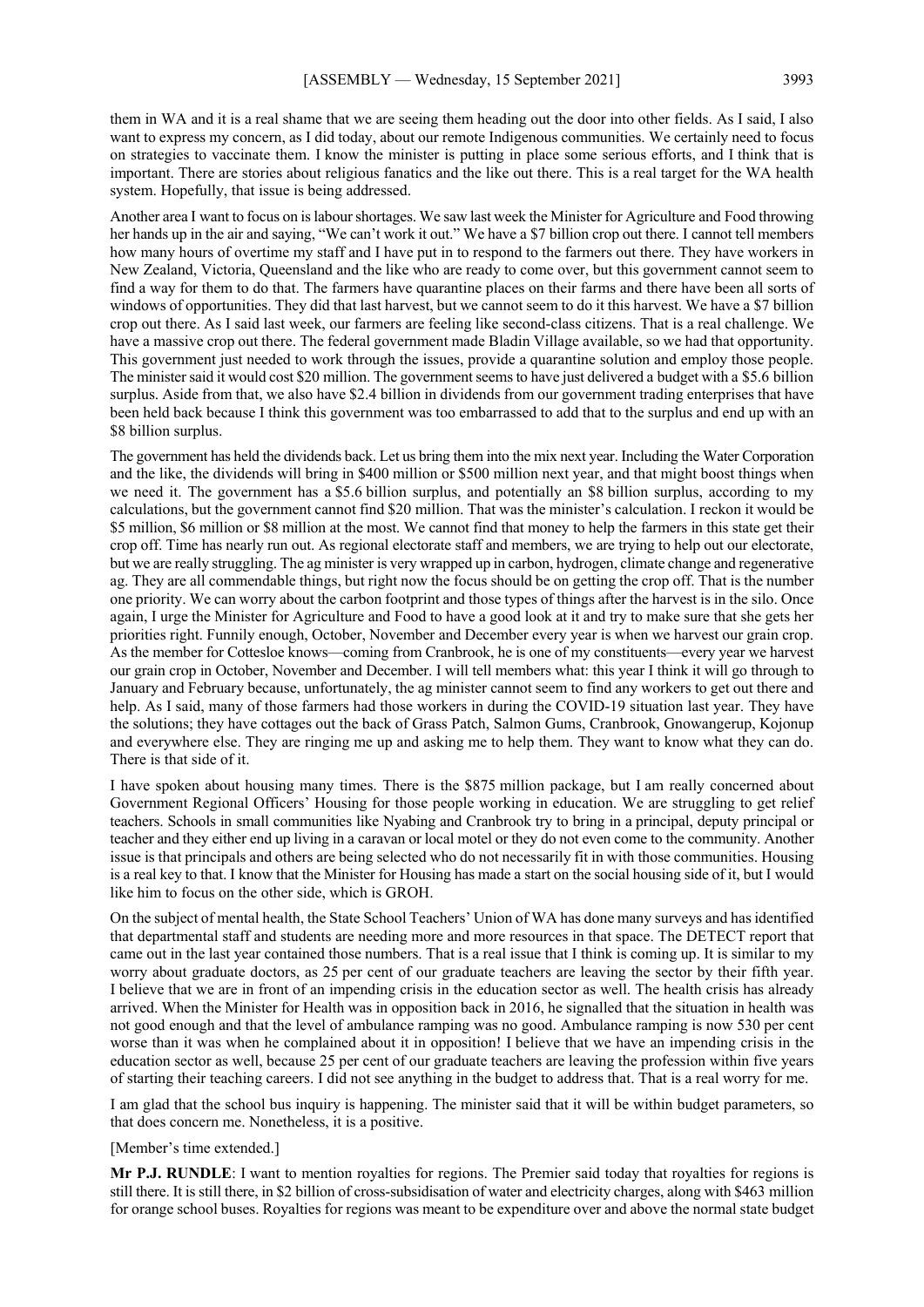to revitalise our regional communities. Unfortunately, this government has seen fit to use royalties for regions as a slush fund to cross-subsidise things that should come out of consolidated spending, such as water and electricity subsidies, funding for orange school buses and the like.

**Mr R.H. Cook**: You used it on buildings in the city, if I remember correctly.

**Mr P.J. RUNDLE**: We used it to revitalise our regional economies. I know the member for Bunbury was a very good advocate for the south west region; he was certainly right in there amongst it! We revitalised all those economies, from one end of the state to the other. There were nine development commissions that all worked autonomously and obviously wanted the best for their regions. The royalties for regions program put money into every electorate. It did not matter whether it was a Labor electorate such as the Kimberley or the Pilbara, money was put out there. It was about equity; it was about what was best for that region. Unfortunately, we are really struggling to find too much in the state budget for some of our inland electorates—the electorates that are not on the coastal strip. I did see that \$14.8 million will be spent on cladding one of our iron ore sheds in the port of Esperance. That was pretty well the big feature in the electorate of Roe. It was on maintenance.

**Dr D.J. Honey**: It might be for the homeless, perhaps.

**Mr P.J. RUNDLE**: Yes. A maintenance issue for the port of Esperance gets thrown in there as the big item for the electorate of Roe. From my perspective, that is disappointing.

The Minister for Housing was not in the chamber earlier when I congratulated him for his work on social housing. I would like to see a real focus on things like maintenance and getting those boarded-up houses back on track, because we have some big waiting lists in places like Narrogin and Esperance.

**Mr J.N. Carey**: But do you acknowledge that because of the state that some of those houses were left in by tenants, there is an opportunity cost between bringing them back into the system or saying it is too much?

**Mr P.J. RUNDLE**: I acknowledge that. I assume that people who leave houses in that state are put at the bottom of the waiting list. It is not good enough to trash a house and leave it and then ask for the next one. That is not good enough. I assume that the Minister for Housing will be all over that stuff and will make sure that people who trash houses cannot expect to walk straight into another one. I said when the minister was out of the chamber that Government Regional Officers' Housing for police, teachers and the like is a real focus for me and regional communities. This is a real opportunity for the next phase of funding, after social housing, to really focus on GROH and get good-quality employees out into the regions. I will leave it at that for the moment.

**MR R.H. COOK (Kwinana — Minister for Health)** [5.37 pm]: I want to reflect on the interjection from the member for Landsdale about the vibe, because we have not heard a coherent argument throughout the entire hour and 35 minutes that this motion has been debated so far. With the chamber's indulgence, I will refer to the motion as a way of perhaps guiding the debate, in complete contrast to what was undertaken by those on the other side. I want to speak briefly, because a number of people want to speak tonight.

Firstly, in relation to housing, because of the housing stimulus packages that the government put in place, we now have building approvals for 27 000 homes in Western Australia. That is going to have a significant impact on housing right across this state. The Bankwest Curtin Economics Centre predicts that 10 000 private rentals will come onto the market in the next 12 to 18 months. That will have a significant impact not only in the metropolitan area, but also right across the state as the stock available across the system expands. The Minister for Housing has an extensive program ready to go to expand our social housing package. The McGowan government will invest \$2.1 billion into social housing over the next four years, including \$870 million in new funds as part of the 2021–22 budget. Around 3 300 social houses will be funded. We are holding more than \$520 million to build new social housing homes from 2022–23. To give members an idea of what that will look like in the regions, they will see a record investment in social housing that will include funding to deliver 275 new homes by as early as mid-2022–23. They will also see \$80 million to deliver 150 new modular homes, which will be an immediate injection into the regional housing stock, and \$10 million for the spot purchase of 25 established homes. Through the careful guidance of the minister, we are seeing not only a long-term program to make sure that we build more sustainability in social housing, but also an immediate injection of funds to ensure that we get a refurbishment of existing stock, an injection of 150 modular homes and the spot purchase of 25 homes, which will have an immediate impact on the social housing stock. Significant work is going on in not only metropolitan but also regional Western Australia.

One thing that was not touched upon by the other side but that featured in its motion was the issue of skills in Western Australia. That is obviously a key aspect of our economy, which is straining at the bit at the moment because of the strong economic growth that we see in Western Australia—economic growth that is second only to China, if we took Western Australia as a sovereign nation, and sometimes we do—so it is not surprising that we are seeing pressures of skills and labour shortages. Of course, that is compounded by the COVID-19 situation. We have seen the McGowan government take some serious steps in relation to a skills strategy, including more than 130 government and industry leaders coming together at the skills summit in July, which was a resoundingly successful day.

We are also undertaking a really deliberate exercise to send the right signals to young people and mature members of the labour market to tell them to get their skills going and build up their skills and capabilities so that they can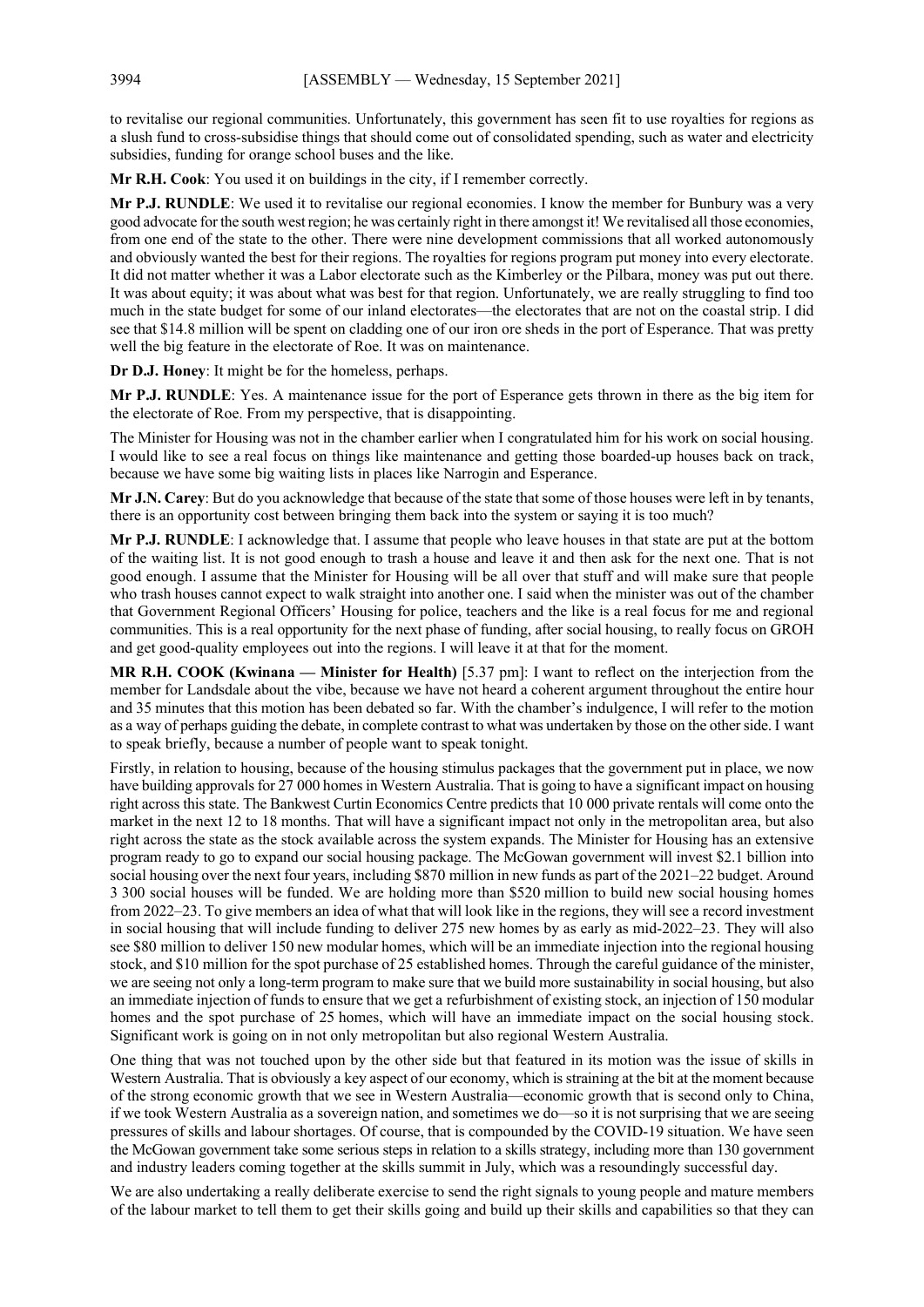take advantage of the great opportunities that our economic conditions present. We have slashed vocational education and training course fees by up to 72 per cent for 180 priority and in-demand courses. Leading up to the election, of course, we backed our commitment to TAFE by extending the fee-reduced courses and our fees freeze, pushing that out to 2025. We are sending a clear message to young people and those people looking to refresh their skills in Western Australia that this is the time to build their skills and their capacities so that they can participate in the great diversification of Western Australia's economy, making sure that we are making stuff in WA with Western Australians who are skilled and ready to go.

What has been the impact of that work? We have seen that enrolments in lower-fee courses are now up 27 per cent across all TAFE colleges. Across the board, there have been more than 78 000 students participating in publicly funded vocational education and training in Western Australia, and that is up almost 25 per cent on the 62 800 students recorded at the same time last year. Huge efforts are going into continuing to reskill Western Australians and build our labour base.

We have also undertaken a review of skills training and workforce development in Western Australia, which formed the basis of our \$229.2 million rebuilding of TAFEs plan, the largest single investment in TAFE in the state's history. We see a significant amount of investment to make sure that we continue to grow jobs for Western Australians into the future. Of course, we do not see this significant increase in the number of apprenticeships and traineeships only in the capital city. In regional Western Australia, we have seen a 24 per cent increase in the number of apprenticeships. That is a huge opportunity for Western Australians. In addition, there is a 41 per cent increase in the number of available traineeships, engaging young people right throughout the community. It is not surprising that we are seeing such a low level of unemployment in Western Australia. People are getting jobs that are available today, people are training in apprenticeships and traineeships to make sure that they can secure the jobs of the future, and we are creating those jobs of the future through strategic investments, particularly those undertaken by the Minister for Housing.

I turn briefly to the issues around health. We saw the opposition roam far and wide across the health policy landscape, but the member for Moore opened the batting with a significant pitch for issues in regional Western Australia. I will finalise my comments, because others wish to speak, on key investments in the 2021–22 budget in health in regional Western Australia. Those include \$1.8 million to employ a permanent GP to conduct cervical cancer screening and other women's primary health services at the Goldfields Women's Health Care Centre, \$2.2 million to establish a women's community health service in the Peel region, \$4.4 million to the WA Country Health Service to cover the shortfall in services in multipurpose sites, \$4.2 million to fund the operating costs of an adult public dental clinic at Narrogin Hospital, \$2.8 million to expand women's and communities' health services in the Kimberley, \$2 million for the WA Country Health Service to continue the regional renal support teams, \$2 million to undertake detailed planning and scoping of works for stage 2 of the redevelopment of Geraldton Health Campus, and \$785 000 for a 12-month women and newborn health service pilot program to be delivered by Karratha's Women's Place Inc.

Of course, this budget includes significant investment in infrastructure. I noticed that the Premier spoke today about the \$48.5 million investment into the new Meekatharra health service. We understand that that will not cover the full redevelopment of that hospital, but even one of the oldest hospitals in our system is getting love and attention from the McGowan government in the 2021–22 budget.

Mental health services are benefiting from our \$1.9 billion package in health and mental health care, which includes a significant number of services right across regional and metropolitan Western Australia. We know that if we can continue to fund mental health services in the community, we will get a better outcome for the community and a better outcome in people not needing to present to hospitals with acute conditions. That is why we need to make sure that we continue to invest in these things. Of course, we cannot invest in community mental health services unless we have the workforce to do it, which is the reason I am so proud of the investment in nurse graduates this year, which will see 2 000 nurse graduates come into our system, including specialised streams in mental health nursing. That is how we keep our young nurses interested in specialising in mental health care and increase our workforce and our opportunity to improve services.

This is a great budget that will benefit people throughout Western Australia. It is disappointing that those opposite cannot see the great work going into health, housing, and, of course, skills development in Western Australia, because it is all there in this budget for everyone to see.

**MR S.A. MILLMAN (Mount Lawley — Parliamentary Secretary)** [5.48 pm]: I rise to make a very brief contribution to this debate. I listened to the contributions that were made by members of the opposition and I must say that I actually thought they were quite thoughtful contributions, although there was no unifying theme that tied their contributions together. If I consider each of the contributions as being from somebody who is genuinely seeking to represent their community, I make no criticism. I was a bit disappointed when the member for Roe went off on a bit of a tangent about one vote, one value, without addressing the merits of the argument, but we will leave that to one side and I will come back later to the problem of royalties for regions under the administration of the previous government. I was impressed, though, I must say, that he identified the pernicious influence of religious fanatics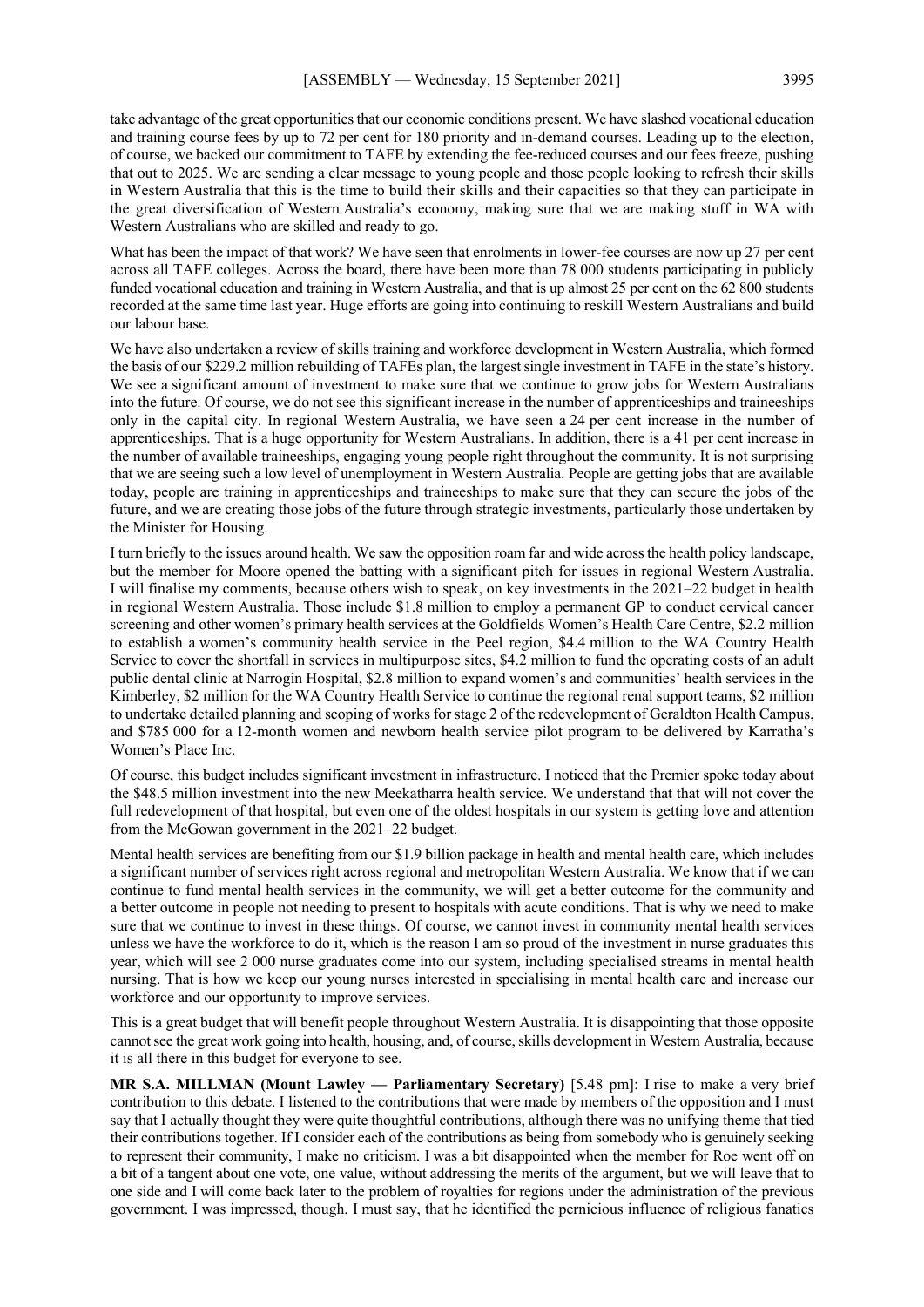and evangelical fundamentalists in discouraging vaccinations. I thought that was a very worthwhile contribution from the member for Roe. All the members of the opposition raised matters that we, as a Labor government, think are genuinely important. They raised issues about housing, homelessness, jobs and health. From my perspective, one of the most important issues they raised was mental health in schools.

I will come to each of those points in turn, butI want to start with the overall proposition that theMcGowan government's budget abandons local communities. This budget has been presented in the context of a global pandemic and on the back of the way in which the community of Western Australia has been tackling COVID-19. Great credit goes to the Minister for Health and the Premier for the leadership they have provided during the COVID pandemic. When we talk about our local communities, the one thing that I would like to say is that we have not abandoned our local communities. We respect and admire our local communities for having joined us in tackling the COVID pandemic. There is no way that we would be in the situation that we are in today were it not for the fact that our local communities stepped up when called upon by the Premier and the Minister for Health. They were called on to take difficult decisions. They were called on to make personal sacrifices. Yet, acting collectively as a community, we worked to tackle COVID-19.

Rather than abandoning our local communities, we have worked hand in hand with those local communities to make sure that we are facing down the threat of the coronavirus pandemic. It has meant that our economy is now better placed than many other economies around the world. Two of the issues that are addressed in the motion, housing and skills, are, as the Minister for Health has just said, tied directly to the fact that our economy is outperforming many other economies. These are, if you will, good problems to have. These are a testament to the fact that the economy is going well and is standing up. We know that we need to tackle these problems, and other speakers will talk about what we are doing to tackle the issues in housing and health.

When I am out doorknocking and speaking to people in the community of Mount Lawley, they tell me that they want to remain safe from COVID. They want a government that continues with the cautious, deliberate and health-influenced evidence-based policy that has served us so well so far. They want access to vaccines. The response from the over 60s in just the last couple of days to our announcement that Pfizer will be available has been incredible. People in our communities want access to quality education. People in our communities want access to health. People in our communities have not been abandoned. They want a plan that will protect our environment. People in our communities know that they have not been abandoned when we formulate a plan for community safety. The lazy interpretation of this budget is that we have benefited simply from iron ore royalties. Members must bear in mind that our mining industry would not have continued to operate were it not for the fact that the government and the community have been handling the pandemic in the way that they have.

**Dr D.J. Honey**: But the mining industry in every single state stayed open.

**Mr S.A. MILLMAN**: What about Brazil? How did Brazil go? The member is undermining our COVID response.

**Dr D.J. Honey**: Every other state kept its mining industry open.

**Mr S.A. MILLMAN**: The member is going to get himself into strife. The rivers of money that came from our iron ore mines have kept the Australian and Western Australian economies going. We would not be in anywhere near that position if we had allowed COVID into our state and it had infected our fly-in fly-out workforce and they were unable to continue their endeavours. The member was not here when I complemented him for his contribution. He is completely undermining what I said about the worthwhile way in which he contributed to this debate, notwithstanding that he lacked a coherent narrative. I want to be quick because there are other speakers and I am eating into their time with these ridiculous interjections.

This budget delivers those things. It delivers quality education. Look at the significant investment. Just in the seat of Mount Lawley, there is a \$15 million investment in Mount Lawley Senior High School. We are spending money on health. One of the great challenges of government is to identify the problems, issues and challenges that are coming and then to respond accordingly. One of the things that we have been able to do through studious and steady financial management is provide the capacity for us to fund the health system in the way it needs to be funded. A \$1.8 billion women's and babies' hospital could never have been paid for on the trajectory of debt and deficit that we were left by the Barnett government. I do not know what the Liberal Party stands for. In my five years in this place, I still do not know what it stands for, because it keeps chopping and changing. However, I do know what the Labor Party stands for.

One of the things I will return to in my speech on the budget later on is the way in which we have used our fiscal responsibility and discipline to provide us with the capacity to make the investments that are necessary to deliver all the things that the opposition members talked about—a healthy community, access to education, mental health in schools, a plan to protect our environment, and community safety. These are the things that this budget speaks to and that money is set aside to tackle. I acknowledge the contributions that members have made, but if they paid attention to what was going on and looked at what is contained in this budget, they would see that those matters are traversed and addressed, and the only reason we have the capacity to do that is our sound financial management up until this point.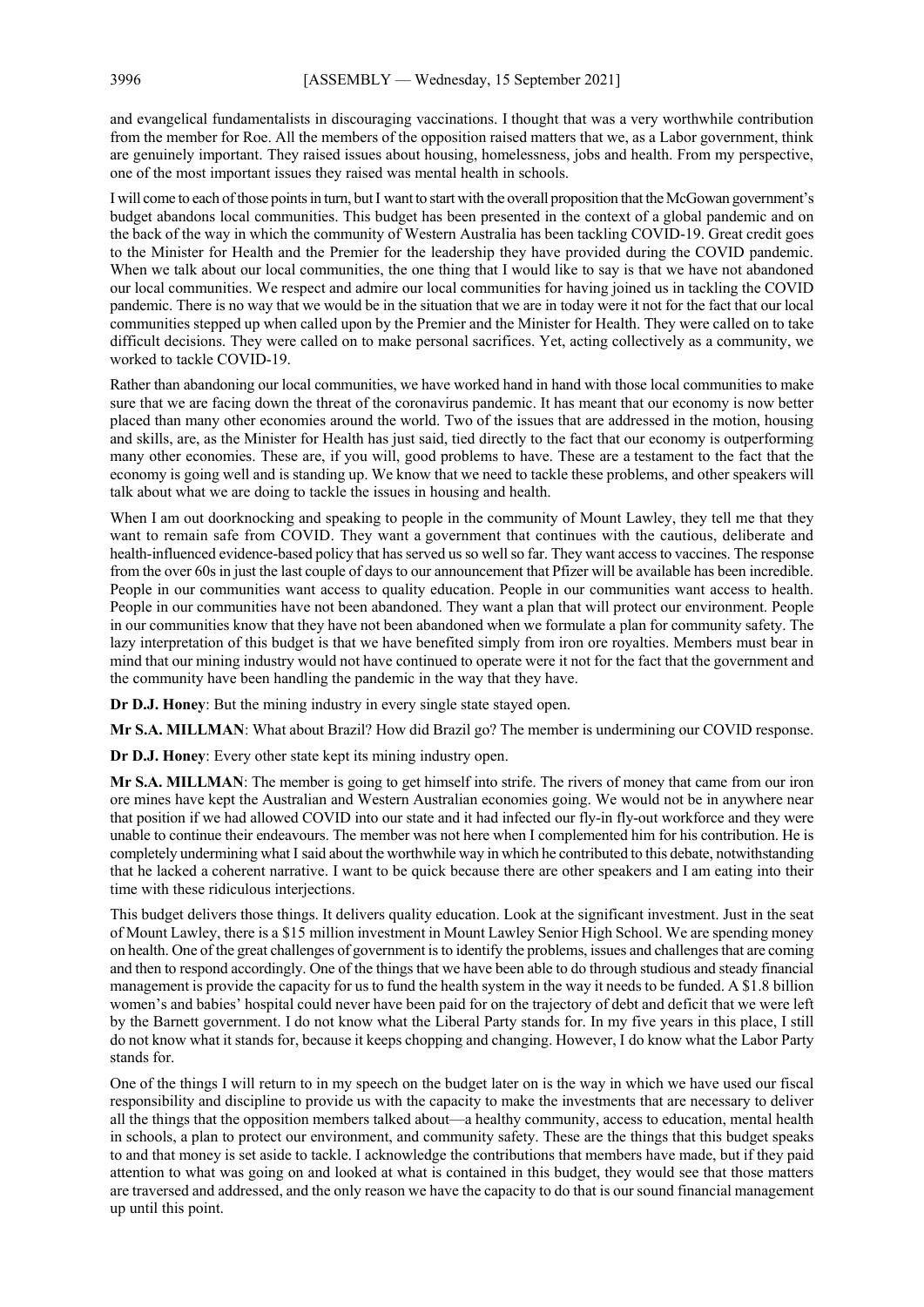**MRS J.M.C. STOJKOVSKI (Kingsley — Parliamentary Secretary)** [5.55 pm]: Wow; what a breathtakingly ridiculous motion this is! I empathise with the minister because the opposition's capacity, as a team or as individuals, to prosecute a cohesive argument is severely lacking. The member for Cottesloe could not even manage his own contribution time. "Contribution" is probably a bit generous—speech.

## **Dr D.J. Honey** interjected.

**Mrs J.M.C. STOJKOVSKI**: He forgot to ask for his extension. It is not surprising that members opposite could not manage a budget when they cannot even manage a speech!

If we compare this budget with the last budget of the Liberal government in 2016–17, we find that it had a deficit of \$3.9 billion following a deficit of \$2 billion in the previous year, and debt was estimated to be \$27.9 billion in 2016–17 and rising to \$40.2 billion by June 2020. I think it is pretty rich of them to stand and attempt to claim that this budget, which delivers on health, housing and skills, has abandoned the community. This word "abandon" is interesting. I would like to bring to the member for Moore's attention how he has abandoned his community and how his community is calling him out on it. Recently, there was a grievance in this house about the Jurien Bay marina. Yes, the member for Moore did the grievance, but it was on the back of a lot of hard work by Hon Sandra Carr, MLC, with the Minister for Transport, to whom I am the parliamentary secretary. It was a lot of her hard work that brought this to the attention —

**Mr R.S. Love** interjected.

**Mrs J.M.C. STOJKOVSKI**: I am not taking interjections, thanks.

**The ACTING SPEAKER (Mrs L.A. Munday)**: Member for Moore!

**Mr R.S. Love** interjected.

**The ACTING SPEAKER**: Member for Moore!

**Mrs J.M.C. STOJKOVSKI**: It was on the back of the hard work of Hon Sandra Carr, who brought this to the attention of the minister and fought for it.

**Mr R.S. Love** interjected.

**The ACTING SPEAKER**: Member for Moore!

**Mrs J.M.C. STOJKOVSKI**: The member for Moore's own community is calling him out. One comment on Facebook says —

Shane Love —

Their words, not mine —

put this in on the back of other peoples work, AFTER the budget was completed. Think about that for a second.

The member then bleated that it was his grievance.

## **Mr R.S. Love** interjected.

**Mrs J.M.C. STOJKOVSKI**: The member's grievance was submitted on the back of other people's work after the budget was completed.

**Mr R.S. Love** interjected.

**The ACTING SPEAKER**: Members!

**Mrs J.M.C. STOJKOVSKI**: If the member wants to talk about people abandoning their community, I suggest that he does not need to look across the chamber; he needs to look in a mirror!

I want to be very quick because I know the member for Cockburn wants to make some very valid points on housing. I want to make a very quick comment about the funding that is going to Joondalup Health Campus. There is \$256 million for major redevelopments and expansions at Joondalup Health Campus, including a new mental health building. This is in direct response to the hounding that the poor Minister for Health has had to endure over the last four years from me, the member for Joondalup, the member for Burns Beach, the member for Landsdale and the member for Wanneroo.

### **Mr R.H. Cook**: They're unrelenting!

**Mrs J.M.C. STOJKOVSKI**: Unrelenting hounding. In fact, I am sure that the member for Landsdale has been hounding ministers and shadow ministers for much longer than I have. We now have more members in our chamber to continue to hound the minister on this matter. We understand that we have a growing population in the northern suburbs and it needs to be serviced. Our minister has recognised this and he has put in place some funding for mental health, including 30 new acute mental health inpatient beds; 12 emergency department patient beds; a behavioural assessment urgent clinic; 90 inpatient beds; six new critical care beds; an increased number of parking bays, which I know is very close to our constituents' hearts as there is nowhere to park there; a new operating theatre; and a cardiac catheter laboratory. These things have come about because this government has listened to the members in this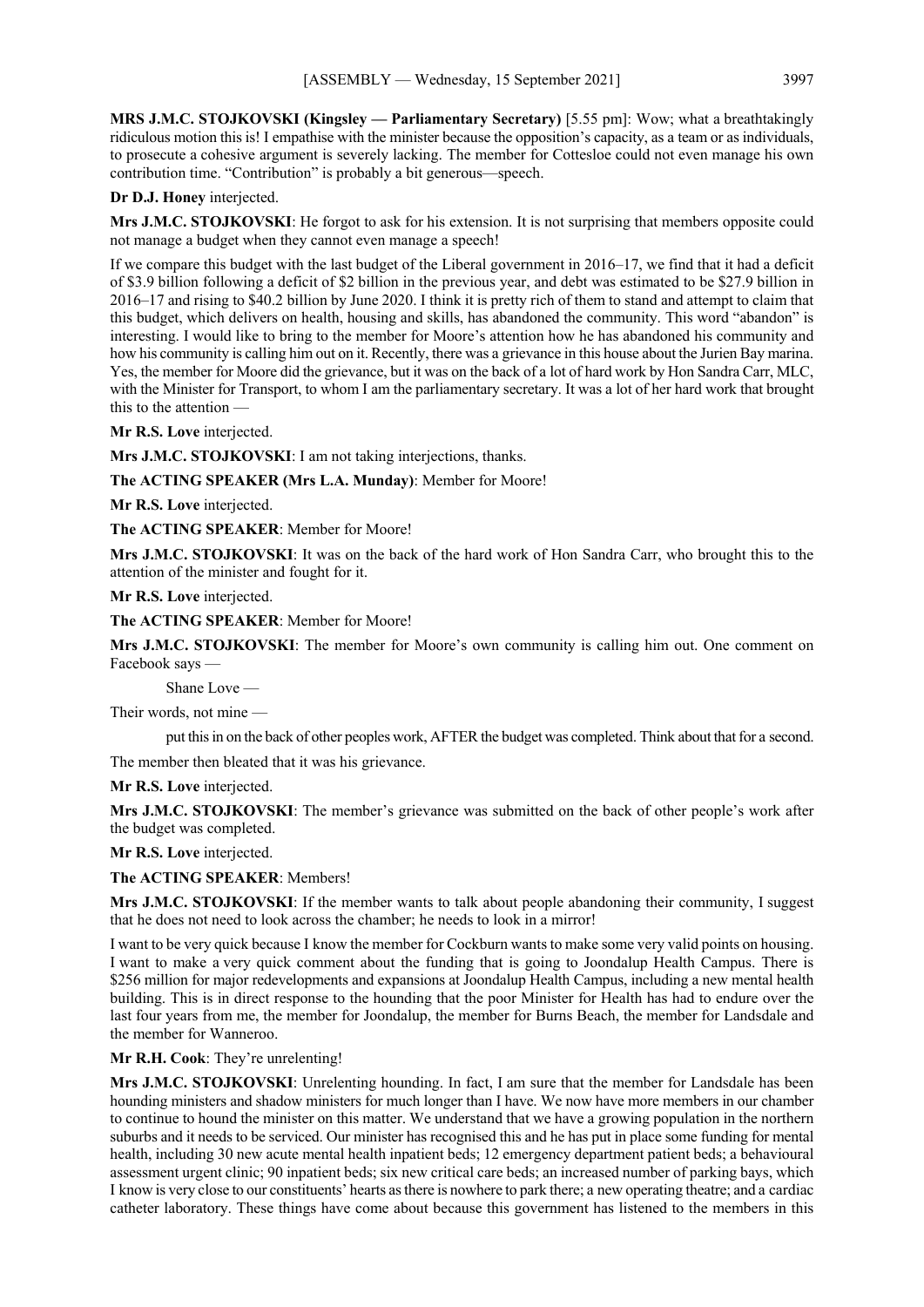house who represent the northern suburbs and their constituents. We have not abandoned our communities at all. We are the ones who are advocating for them. We are the ones who are getting the funding for them. We understand that it is partly funded by the commonwealth; none of us has ever claimed that it was not. This is not a funding stream that became apparent only in 2017. This is a funding stream that was available to members opposite when they were in government; they just chose not to use it. They did not have the capacity, will or talent to go to the federal government and request the funding.

I would like to give the member for Cockburn some time, but I have gotten a little bit upset and a little bit entrenched in this argument. I can prosecute a good argument with a really sound foundation, unlike the opposition. I want to make mention of the \$1.8 billion for the women's and babies' hospital. This is a compassionate response as we are listening to the community. I thank the minister for this. I know that it is a very touchy subject for some.

Debate adjourned, pursuant to standing orders.

*Sitting suspended from 6.00 to 7.00 pm*

### **ELECTORAL REFORM — REPRESENTATION — REGIONS**

*Matter of Public Interest*

Resumed from an earlier stage of the sitting.

**The ACTING SPEAKER (Mr D.A.E. Scaife)**: Before the interruption at 4.00 pm, the house had completed the first vote on the matter of public interest. The Attorney General had moved an amendment to delete certain words and insert new words in the motion moved by the Leader of the Opposition. Before 4.00 pm, the house had agreed to delete all words after "house" in the Leader of the Opposition's motion. The question now is that the words proposed to be inserted be inserted.

### *Division*

Amendment (insertion of words) put and a division taken, the Acting Speaker (Mr D.A.E. Scaife) casting his vote with the ayes, with the following result —

#### Ayes (36)

| Mr G. Baker       | Mr T.J. Healy    | Mr K.J.J. Michel  | Mr D.A.E. Scaife      |
|-------------------|------------------|-------------------|-----------------------|
| Ms H.M. Beazley   | Mr W.J. Johnston | Mr S.A. Millman   | Ms R.S. Stephens      |
| Dr A.D. Buti      | Mr D.J. Kelly    | Ms L.A. Munday    | Mrs J.M.C. Stojkovski |
| Mrs R.M.J. Clarke | Ms E.J. Kelsbie  | Mrs L.M. O'Malley | Dr K. Stratton        |
| Ms C.M. Collins   | Dr J. Krishnan   | Mr S.J. Price     | Mr C.J. Tallentire    |
| Ms D.G. D'Anna    | Mr P. Lilburne   | Mr D.T. Punch     | Mr P.C. Tinley        |
| Mr M.J. Folkard   | Mr M. McGowan    | Mr J.R. Quigley   | Ms C.M. Tonkin        |
| Ms E.L. Hamilton  | Ms S.F. McGurk   | Ms M.M. Quirk     | Ms S.E. Winton        |
| Ms M.J. Hammat    | Mr D.R. Michael  | Ms A. Sanderson   | Ms C.M. Rowe (Teller) |

#### Noes (4)

Ms M.J. Davies Dr D.J. Honey Ms L. Mettam Mr P.J. Rundle *(Teller)*

Amendment thus passed.

### *Motion, as Amended*

**The ACTING SPEAKER**: Members, the question is that the motion, as amended, be agreed to.

*Division*

Question put and a division taken, the Acting Speaker (Mr D.A.E. Scaife) casting his vote with the ayes, with the following result —

Ayes (36)

| Mr G. Baker       | Mr T.J. Healy    | Mr K.J.J. Michel  | Mr D.A.E. Scaife      |
|-------------------|------------------|-------------------|-----------------------|
| Ms H.M. Beazley   | Mr W.J. Johnston | Mr S.A. Millman   | Ms R.S. Stephens      |
| Dr A.D. Buti      | Mr D.J. Kelly    | Ms L.A. Munday    | Mrs J.M.C. Stojkovski |
| Mrs R.M.J. Clarke | Ms E.J. Kelsbie  | Mrs L.M. O'Malley | Dr K. Stratton        |
| Ms C.M. Collins   | Dr J. Krishnan   | Mr S.J. Price     | Mr C.J. Tallentire    |
| Ms D.G. D'Anna    | Mr P. Lilburne   | Mr D.T. Punch     | Mr P.C. Tinley        |
| Mr M.J. Folkard   | Mr M. McGowan    | Mr J.R. Quigley   | Ms C.M. Tonkin        |
| Ms E.L. Hamilton  | Ms S.F. McGurk   | Ms M.M. Quirk     | Ms S.E. Winton        |
| Ms M.J. Hammat    | Mr D.R. Michael  | Ms A. Sanderson   | Ms C.M. Rowe (Teller) |

Noes (4)

Ms M.J. Davies Dr D.J. Honey Ms L. Mettam Mr P.J. Rundle *(Teller)*

Question thus passed.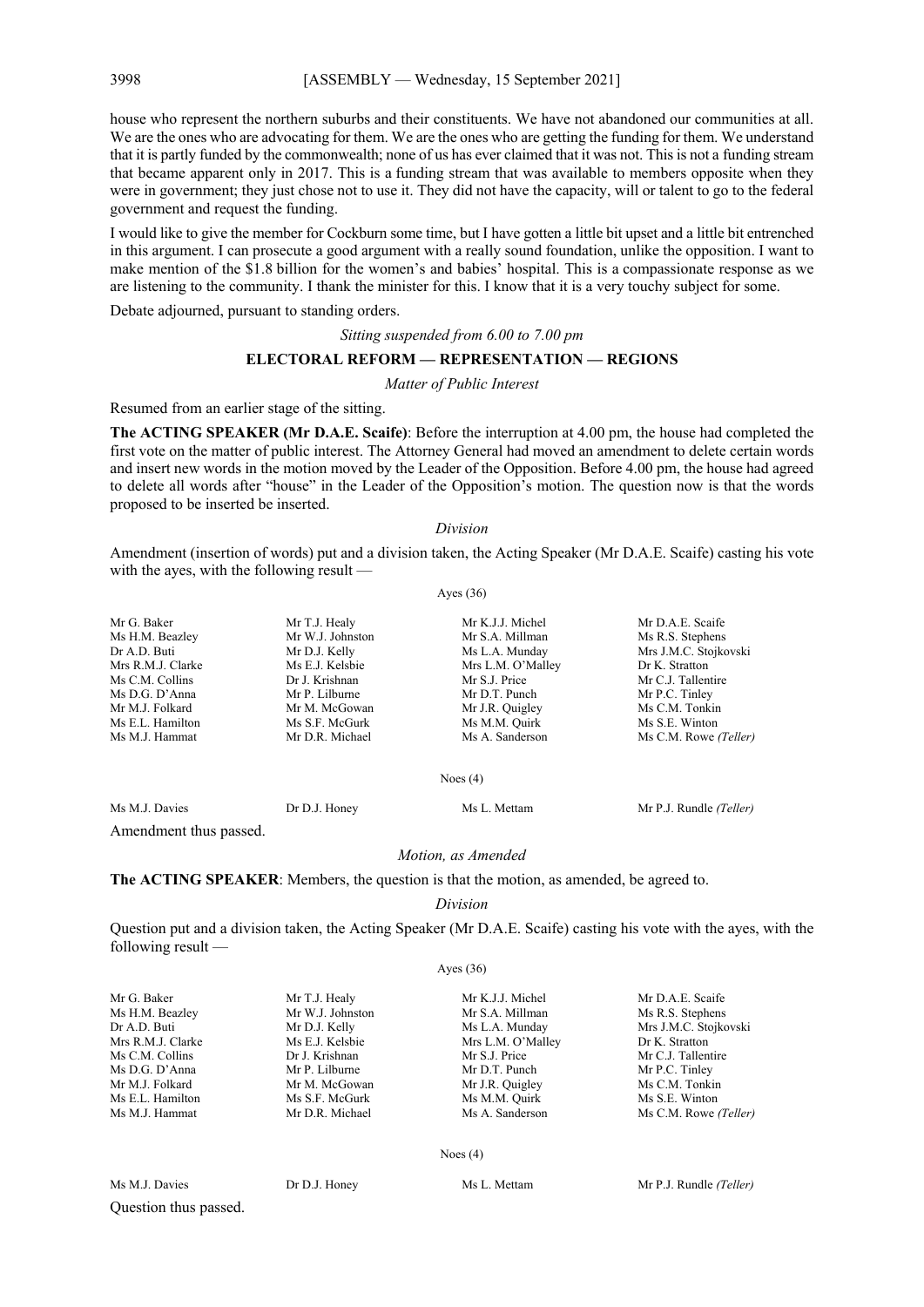# **JOINT STANDING COMMITTEE ON THE COMMISSIONER FOR CHILDREN AND YOUNG PEOPLE**

*Report on Merits of Appointing an Aboriginal Commissioner for Children and Young People — Statement by Acting Speaker*

**The ACTING SPEAKER (Mr D.A.E. Scaife)** [7.07 pm]: I have received advice that the Joint Standing Committee on the Commissioner for Children and Young People will report on the merits of appointing an Aboriginal Commissioner for Children and Young People in Western Australia. The committee will draw together recommendations regarding the establishment of such a position made by previous committees and by other relevant bodies, and conclude with its own recommendations. The committee intends to report to Parliament by 18 November 2021.

# **APPROPRIATION (RECURRENT 2021–22) BILL 2021 APPROPRIATION (CAPITAL 2021–22) BILL 2021**

*Second Reading — Cognate Debate*

Resumed from an earlier stage of the sitting.

**MRS L.A. MUNDAY (Dawesville)** [7.13 pm]: Following on in my contribution on the appropriation bills, the Dawesville electorate is big on sport and recreation and —

Several members interjected.

**The ACTING SPEAKER**: Just hold on for a second. The member for Dawesville is on her feet, so if we could have some order so that Hansard and the chair can hear from the member.

**Mrs L.A. MUNDAY**: The Dawesville electorate is big on sport and recreation and local projects are a huge part of the lifestyle. I am proud to deliver several election commitments as the local member. Recently, I was excited to visit the South Mandurah Tennis Club to discuss plans for two new courts that will be funded through our \$150,000 election commitment.

This will service the club's growing members and expand programs for individuals with special needs to cater for people with all abilities.

Halls Head Football Club will receive \$150 000 to upgrade its change rooms to be inclusive of the women's teams. The Eastport canals marina boat jetty will receive \$135 000 to create disability access. The South Mandurah Football Club will get \$60 000 for a new coaches' box and entry gate, and kitchen and canteen upgrades.

Mandurah Wildlife Rescue does an incredible job working with local vets and volunteers to rehabilitate injured and sick native animals so they can be returned to the wild. It has been allocated \$20 000 towards much-needed equipment. Men of the Trees Peel Branch is a not for profit that grows and plants native plants in the Peel region. Its current site is not powered and it will receive \$20 000 to power its site so that it can house growing seedlings in fridges. Halls Head Croquet Club is using our \$16 000 funding commitment to fund the lighting of one of its courts so that evening matches can take place. The Cut Golf Course, which runs The Cut—a new not-for-profit child mentoring and leadership program that uses golf to work with young people—will use our funding of \$9 000 to help the club purchase equipment for its free junior golf program.

AWARE, a native animal welfare support group, will receive \$5 000 for cages for animals, and heat pads, feeding bottles and pouches for marsupials. The South Mandurah Cricket Club with its new hybrid pitch will put the government's \$4 600 commitment to fund a Fortress 360-degree mobile cricket cage for training. The Mandurah Districts Ladies Dart Association—which I am looking forward to playing—is based in Halls Head and it will use \$4 200 for seven new dartboards. Finally, the South Mandurah Football and Netball Club will receive \$2 500 to improve safety at the club for the community by having a defibrillator on site, something that I am very proud to deliver, being a former paramedic. The McGowan Labor government and I are happy to see many community groups receive this funding because it will help our community to thrive.

Another incredibly important commitment of the McGowan government is to ensure that our young people receive quality education. The 2021–22 state budget will continue to invest in WA's TAFE and training sector, with a \$198 million investment each year in regional WA over the next four years. This will include delivering the new \$16.87 million hospitality training centre and hair and beauty training facilities at Mandurah TAFE, and continue the Lower Fees, Local Skills initiative that has cut fees by up to 72 per cent for 180 TAFE courses, which has made them more affordable and, as a result, has seen an increase of 24 per cent in enrolments across the Peel region already this year. This will service many students in my rapidly growing electorate so they can access varied training across different industries. It will help people to gain employment within the region close to home, diversify our local economy and strengthen youth engagement.

Primary schools in the Dawesville electorate will also receive a boost from our election commitments. The schools that will benefit include Ocean Road Primary School, which will receive \$30 000 for a nature playground for years 1 and 2 students; Glencoe Primary School, which will receive \$30 000 to upgrade and build a new play space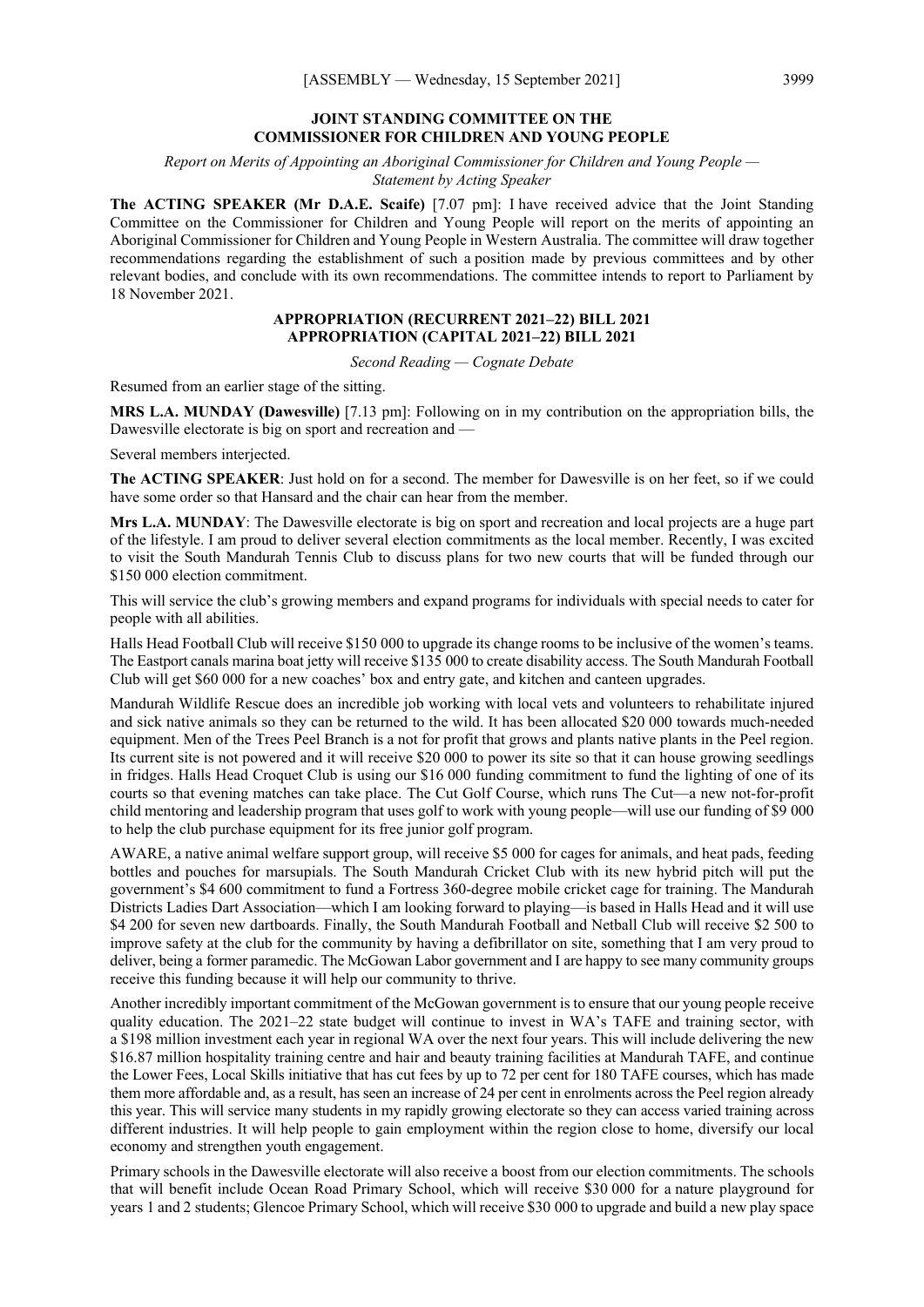for the senior students with age-appropriate equipment; Halls Head Primary School, which will receive \$30 000 to resurface the basketball courts, improving facilities at that local school; Falcon Primary School, which will receive \$25 000, with \$12 000 to be spent on a nature playground for the early years students and \$13 000 for an undercover area for the Kiss 'n' Ride drop-off area; South Halls Head Primary School, which will receive \$20 000 for playground upgrades; and Dudley Park Primary School, which will receive \$20 000 for a shade sail and new play equipment.

The McGowan Labor government recognises that investing in our children means investing in jobs for the future. Through our commitment to STEM disciplines in WA schools, we normalise these areas as well as diversify learning and drive leading innovation. Every student across the state will have access to education STEM and science programs. In regional areas, this means \$1.5 million will go to Halls Head College and \$1.5 million will go to Coodanup College to deliver new STEM classrooms. The McGowan Labor government's primary school science program is another excellent example of our commitment to young people's education. This will see a boost in science resources in public primary schools. The Dawesville primary schools to receive funding under this program include Falcon Primary School, Ocean Road Primary School and South Halls Head Primary School, each of which will receive \$25 000 for the refurbishment of or to create science labs.

As well as investing in courses and programs for students, as a registered psychologist, looking at a student's education from a holistic approach is something that I have been advocating for long before becoming a member of Parliament. After meeting and speaking with the schools in my electorate over the past few months, our investment in mental health care for young people in our school system has become more apparent now than ever. One thing that has been consistent is the students' need for more psychologists to help them deal with anxiety and stress, particularly after the experiences of the COVID-19 pandemic. I am glad to see the McGowan government will invest \$42.2 million over the next four years for more than 100 additional psychologists in public and non-government WA schools, to provide support for students and promote positive mental health.

My electorate is over an hour and a half away from Perth in a car, not a plane, so improving access to and the affordability of transport systems has been a huge issue for a long time. As such, one of the most popular election commitments we campaigned for in the electorate of Dawesville was to reduce the cost of public transport by capping fares of all Metronet train and bus journeys at the cost of a two-zone ticket. Under the cheaper fares plan, the maximum price a passenger will pay on a two-zone ticket is \$3.90. That will mean a saving of over \$3 000 a year. This is the outcome of a \$60.6 million investment by the Labor government and it has been well received. We have had many emails from people eager to know when the changes will come and will take effect. I look toward to easing the cost-of-living pressure for the people in the electorate of Dawesville from 1 January 2022. That will build on our other commitments to help travel and congestion in the area, including \$14.5 million in the 2021–22 budget, and \$32.1 million overall, to build the new multistorey carpark at the Mandurah train station. That is already underway.

The Mandurah Estuary Bridge duplication is another incredibly important infrastructure project, with an investment of \$55 million from the state government and \$55 million from the feds to upgrade our roads and infrastructure. This will help ease congestion heading into the Mandurah area. To add to this, I have previously put forward a grievance to the Minister for Transport for an all-abilities fishing platform to be considered as part of the design. This will increase opportunities for recreational sporting activities, for people of all abilities, as a key part of the lifestyle enjoyed by the constituents of Dawesville. I thank Minister Saffioti for signing off on this new fishing platform for us.

Our government is also focused on delivering community safety initiatives. As of last month, the McGowan government reinstated the \$400 safety and security rebate for WA seniors as part of its \$12 million program in the state budget. As I have said previously, Dawesville has an older demographic than the average, with about 45 per cent of my electorate aged over 65 years. This is why the safety and security rebate is incredibly important for my community. This will give seniors peace of mind in their home and act as an effective deterrent. My electorate office has been receiving multiple calls and, according to my staff, people have been lining up all day wanting to know more about the rebate.

Another community safety issue that many residents have raised with me is targeting hooning and antisocial behaviour in Dawesville. After meeting and having discussions with local constituents, it is clear how important this is to local residents and how it is causing disruption and distress. The member for Mandurah and I have listened to and heard this, and we have made a joint commitment to provide \$200 000 towards covert cameras to target hoon drivers in the Peel region.

All of this builds on the government's commitment to provide existing community safety measures within WA. This is seen through the investment of \$1.78 billion for the WA Police Force. The ongoing recruitment drive is one of the largest of its kind of any of the states and will give WA the highest number of officers per person out of all the states. This includes an investment of \$2 million for upgrades to Mandurah Police Station. Through the WA recovery plan, we can see the McGowan government's commitment to implementing community safety measures.

Dawesville is a coastal area in the southwest region where residents and tourists alike enjoy our beaches, estuary views and recreational activities such as fishing and boating. However, these are becoming increasingly fragile areas and it has been great to see funding allocated from our government to protect and preserve these areas. The McGowan government is committed to protecting WA's coastline and has allocated an additional \$18.5 million in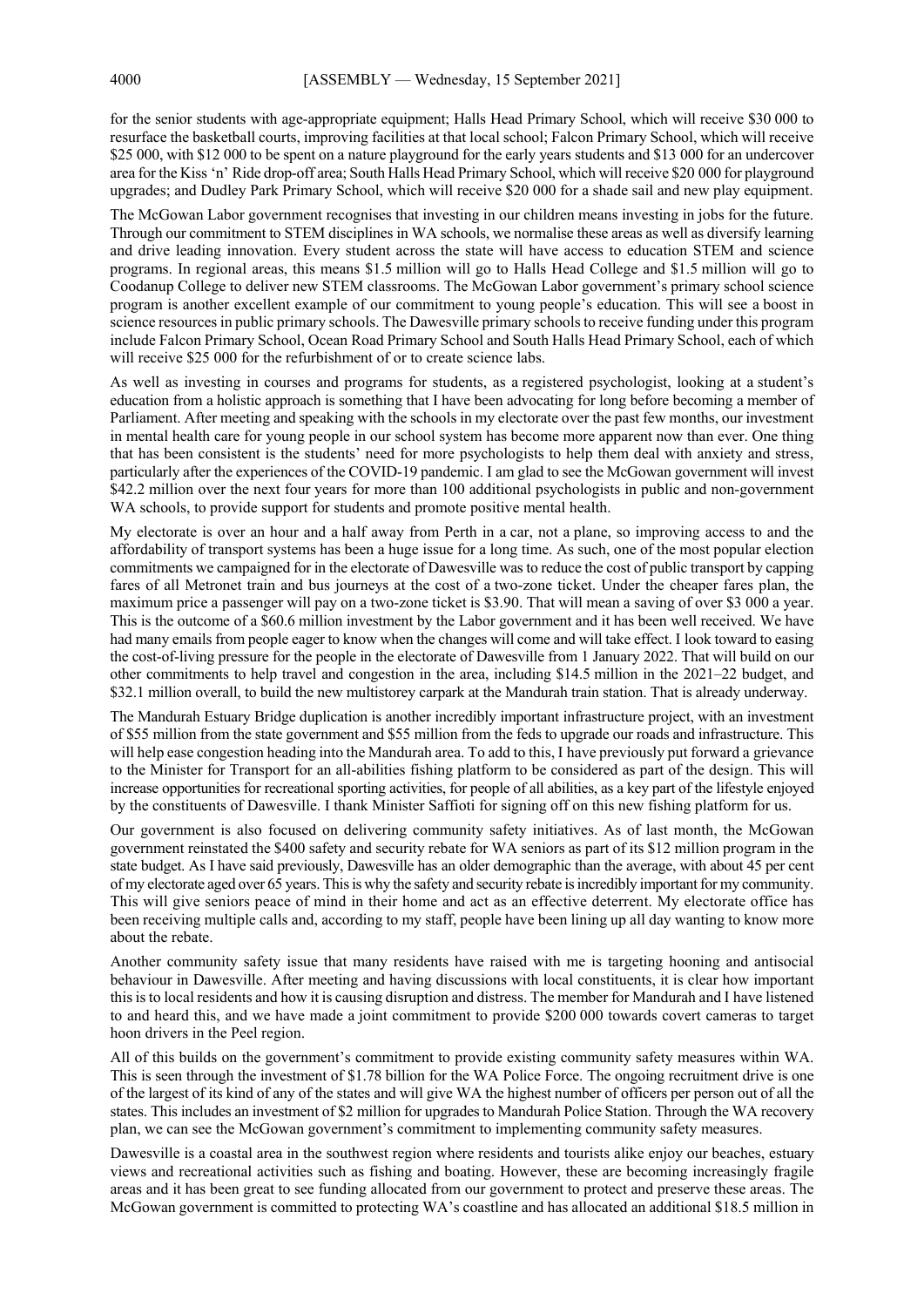the state budget to a program to manage the impacts of coastal erosion over the next five years. The program now has total funding of \$33.5 million over the next five years and will help to address key issues outlined in the 2019 *Assessment of coastal erosion hotspots in Western Australia*, of which there are three in Dawesville. A number of dedicated residents in my electorate have already raised with me their concerns about coastal erosion in the Dawesville area.

In addition, over the next few years this Labor government will make a committed effort to ensure that the Peel region thrives both economically and recreationally in the most environmentally responsible way. I am proud to be part of a massive joint election commitment with the members for Murray–Wellington and Mandurah to deliver funding of \$2 million for the Peel–Yalgorup wetland trails and another \$2 million for Yalgorup National Park. These amazing unutilised natural resources are right on our doorstep. The \$2 million contribution to the wetlands trail will go towards improving launch infrastructure for those of all abilities, enhancing the thrombolite experience and the shared-use trail. The \$2 million funding for Yalgorup National Park will activate recreation and ecotourism, while also providing better access to the area. I am proud to be a part of the Peel Labor team that is making these investments in our area, which will be enjoyed by generations to come.

I am very proud of the 2021–22 state budget delivered by the McGowan Labor government and the government's commitment to invest in the Peel region, and particularly the growing electorate of Dawesville. It is clear that the McGowan government has not forgotten about regional areas in this budget and has worked to ensure that we have the same level of access to, affordability and availability of, service delivery. I again thank the Premier; Treasurer for his investments in the state budget for the people who live in Dawesville. I commend the bills to the house.

**MS C.M. TONKIN (Churchlands)** [7.26 pm]: It is with enormous pride that I rise in support of the Appropriation (Recurrent 2021–22) Bill 2021 and the Appropriation (Capital 2021–22) Bill 2021 as a member of this government. It is with particular pride that I do so in the presence of my grandchildren Felix, Andie and Louis. This is a budget not only for now but also for their future and the future of all our children and grandchildren. To its core, this is a Labor budget that invests in resilience for our people, communities, economy and environment. It is a budget that I believe is great for my electorate of Churchlands.

The opportunity to deliver this budget has not happened by accident or good luck. It has been enabled by prudent financial management, which has been the hallmark of the McGowan Labor government since it was first elected in 2017. The budget is also enabled by the business, investor and consumer confidence that our effective, consistent and rational approach to managing the COVID-19 pandemic has engendered. This confidence has driven economic activity that has resulted in increased revenue for the state. This revenue has enabled the paying down of state debt and the capacity to invest for the future.

For more than 25 years, my career in public procurement both in Australia and internationally focused on achieving the best value for money from government spending. I am passionate about getting the most out of every cent that is spent. That has not changed now that I am the member for Churchlands. It is in my DNA. Getting the best value for money is not just about cost, quality and managing risk; it is about expenditure that is crafted to deliver the government's key social, economic and environmental policies. This budget delivers these in spades. It is about improving the quality of life for all Western Australians. It is about keeping us safe, healthy and economically strong in the face of the COVID pandemic. It is about investing in health and mental health services, supports and facilities. It is about improving the quality of public educational opportunities and facilities and providing affordable access to training to address current skills shortages and to provide skills for the jobs of the future. It is about creating jobs and diversifying the economy through investment in future industries and local value-adding and manufacture. It is about providing key productive infrastructure to facilitate the development of creative businesses and industries, and it is about developing our digital capabilities and systems.

It is also about reducing carbon in our atmosphere; managing the increasing impact of frequent extreme weather events; transitioning to renewables, including solar, wind, and green hydrogen; and about protecting our native forests, diverse native vegetation and our fragile coastline. It is about sequestering carbon in plantation softwoods and other land and sea-based carbon sinks, as well as geocarbon sequestration. It is about futureproofing our water supply in the face of a drying climate.

It is about respecting and valuing the culture, knowledge and contributions of the traditional owners of the land on which we live, and it is about limiting cost-of-living pressures and increasing concessions for vulnerable and older members of our community. It is about enhancing resilience and wellbeing, and investing in social housing. It is about respecting, valuing and supporting those who have served the public as police, teachers, nurses, doctors and public servants. These are all policies that reflect Labor values—the very best value for money for all.

What does this mean for the people of Churchlands? Prior to my election, I listened to members of my community and identified a number of priorities that I would pursue, with their support and engagement. We have formed five working groups to address wetland and bush habitats; the quality of life of ageing members of our community, of which I am one; access to preventive mental health services and support; leveraging technological innovation and local manufacturing to address climate change and create green jobs; and to address traffic congestion and road safety, especially around our schools.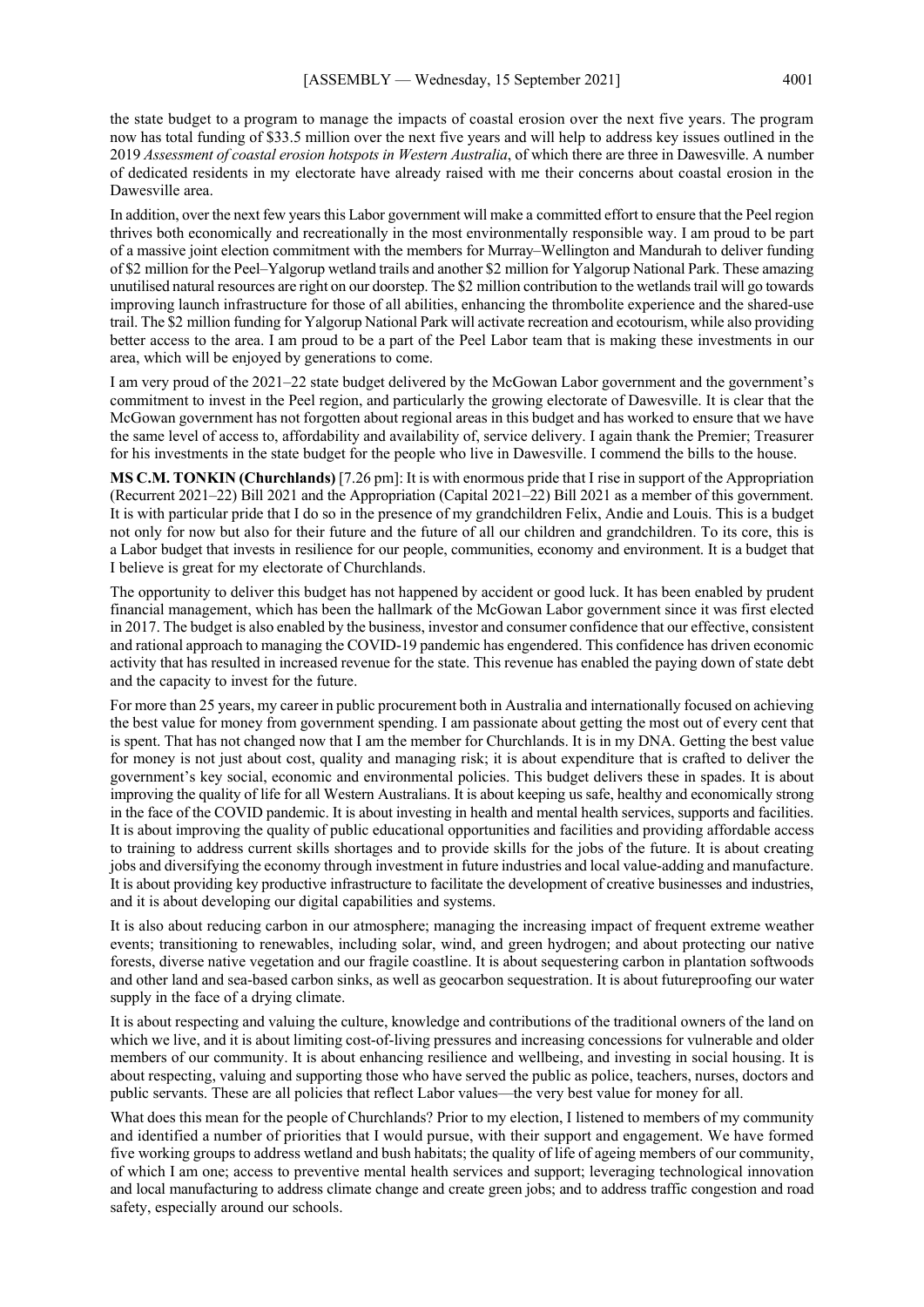How does this budget address these priorities and deliver for the people of Churchlands? Our wetlands and bush habitat working group members seek to protect and enhance our magnificent wetlands, bush habitats and fragile coastal dunes. These are people who value our natural environment and understand the implications of the impacts of climate change. They have warmly welcomed the government's leadership through its \$750 million climate action fund. The government's commitment to ending logging in native forests has also been warmly received in our community, as has the allocation of funds to address coastal erosion hotspots.

This budget includes a local commitment of \$700 000 to improve the quality of water drainage entering Lake Monger, or Galup. This will be achieved by redesigning, rehabilitating, decontaminating and revegetating the swales at the eastern end of Galup, which take runoff from the freeway and water drainage from the Towns of Vincent and Cambridge and the City of Stirling. This is also very important because the overflow from Lake Monger drains into the Swan River.

There is also a commitment of \$300 000 to revegetate Perry Lakes when water flows into these lakes from the redirected Herdsman main drain, under a Town of Cambridge project. Our green jobs working group focuses on technological innovations and local manufacturing based on three themes: electrify everything, green steel and aluminium, and carbon sequestration. The budget addresses our group's aspirations because it includes provisions for electric vehicle charging around the state; development of a green hydrogen industry; a substantial investment in renewable energy projects, including standalone power systems and wind turbine manufacturing; and investments in innovation and future industries. We have some amazing innovators in our electorate, so watch this space!

The budget also invests in the technological innovators of the future by providing a boost to STEM education in our local schools, including funding to convert a classroom into a science lab at Churchlands, Wembley Downs and Wembley Primary Schools; funding for science equipment grants at Churchlands, Doubleview, Floreat Park, Kapinara, Wembley Downs and Wembley Primary Schools; and an amazing \$3.5 million commitment to build two new STEM classes at Churchlands Senior High School. Technological innovators are also developed through exposure to nature. The funding of a much-needed nature playground and associated outdoor classroom at Lake Monger Primary School may well be the making of some future biological scientists.

Mental health issues have come to the fore lately because of the uncertainties and stresses associated with the pandemic that have given rise to a lot of anxiety in our community. At the same time, as a community, we are much more willing to acknowledge and discuss our mental health and to seek help. Therefore, the additional \$495 million in this budget allocated to mental health services and support is very much welcomed by our preventive mental health working group members and by the wider Churchlands community. Our working group has been supporting a fourth year Curtin social work student who has been placed in my office. She has produced a directory of local preventive mental health services and supports. We will launch the directory during Mental Health Week. We are very grateful for the work of this student and to Curtin University for this collaboration. We recently sponsored an accredited mental health first aid course with the participation of 16 members of our community, the majority of whom are teachers and teaching assistants. With the support of our social work student, we are now consulting the schools in our area to see what else we can be doing to support preventive mental health for young people.

One of the best ways to de-stress is to socialise in the community. The Leederville Sporting Club, alias "The Bowlo", has reinvented itself as a vibrant social hub for the 30 to 40–somethings of the West Leederville and Wembley areas. It even welcomes 60-plus-somethings like me! It is a joy to pop down to the Bowlo at the weekend, and I have been roped into sponsoring its weekly meat tray raffle for January and February next year. It is an old tradition that has come into its own for a new generation. The club membership now stands at over 600, up from 100 about 18 months ago. This budget delivers a local commitment to upgrade the facilities at the club, including features to make it safer and more friendly for children and people with disabilities. The Bowlo is definitely the place to be. Stress associated with insecure housing is an issue that affects mental health, and insecure housing is an issue that affects people in my community. This stress will be alleviated by a record \$875 million investment to deliver more housing properties throughout Western Australia, representing the single largest one-off funding injection for social housing in the state's history. It will take the total housing investment over the next four years to more than \$2.1 billion. Kids, that is a very large number—lots of zeros on that—to fund around 3 300 social houses.

Our working group, which focuses on improving the quality of life of older people in the Churchlands community, has been identifying community resources for older people with the help of our parliamentary research program student. During October, we will host four consultations in different parts of the electorate to hear what older people say about factors that affect their quality of life. I am personally inviting each of the 9 000-plus older members of our community to attend and have their say. About 30 per cent of the people of Churchlands are over 60 years of age and many of them will be eligible to benefit from the \$12 million allocated for the safety and security rebate delivered in this budget. This budget will allow Seniors Card holders to claim up to \$400 per household towards the purchase of eligible home security equipment. This will reinstate a program that was abolished in 2015 by the then Liberal–National government.

Traffic congestion and road safety are vexed issues in the Churchlands electorate. Many of these issues arise at the boundaries of the two councils that cover the electorate and have implications for Main Roads WA and involve traffic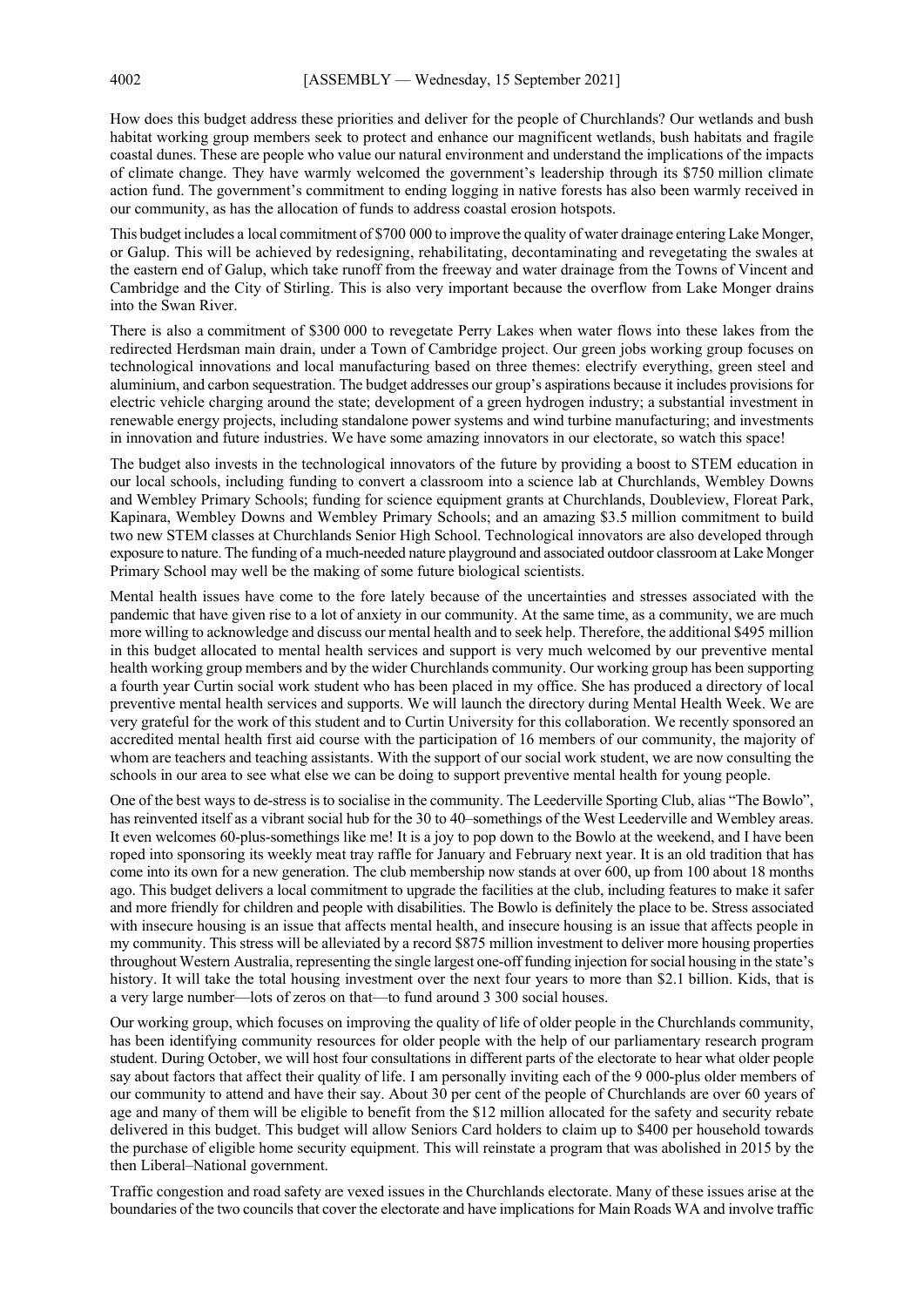associated with schools in the area. Our traffic working group, members, has come together to share ideas about how these issues may be resolved. These are complicated matters to address and their resolution will take time. In the meantime, one way of reducing congestion and road safety problems around our schools is to encourage children to ride bicycles. Wembley Downs Primary School has been participating in the Your Move program and has significantly increased the number of students riding to school each day. The member for Nedlands and I have been very impressed with this outcome, which is why we are encouraging primary schools in our electorates to participate in Your Move. Encouraging cycling not only can lead to reducing traffic congestion and promoting safety by reducing the number of cars on the road, but also it is a very healthy endeavour. That is why I am pleased that this budget includes \$265 million over the next four years for upgrading cycling and pedestrian infrastructure and \$64 million for the principal shared path network. After I break in my shiny new knee replacements early next year, I will be dusting off my United Nations–blue Danish shopping bike to cycle around my electorate. I like to practise what I preach.

In conclusion, I would like to say that this great Labor budget is a great budget for everyone in this state and will deliver handsomely for the people of Churchlands. Felix, Andie and Louis, this one is for you.

**MS H.M. BEAZLEY (Victoria Park)** [7.44 pm]: It gives me great pleasure to rise today to speak to the McGowan government's 2021–22 state budget, the Appropriation (Recurrent 2021–22) Bill 2021 and the Appropriation (Capital 2021–22) Bill 2021. I take this opportunity to congratulate the Premier on delivering his first budget as Treasurer and for that budget reflecting exactly what Labor stands for—developing and delivering quality education, world-class health care and local jobs.

I stand here proud to be a member of the McGowan government and proud of our economic governance during a once-in-a-lifetime global pandemic—or at least I hope it is once in a lifetime! At a time when economies around the world are faltering due to COVID-19, our financial discipline and investment in stimulus packages have produced growth of 5.7 per cent in our domestic state economy, eclipsing that of the other states and Australia as a whole. Indeed, the McGowan government's response to COVID is one of the most successful models deployed by nation states across the world and our upwards trajectory is forecast to continue, with growth of 3.5 per cent predicted in the 2021–22 financial year. At the same time, the McGowan government has reduced net debt to \$31.2 billion, the third drop in three years, and has a projected surplus of \$2.8 billion for this financial year. When we consider the events occurring around the world and the ruin that COVID has wrought on some of the world's largest economies, these numbers are nothing short of remarkable. Our strong economic position was not achieved by penny-pinching and conservatism. It was achieved through decisive action at a critical time and the enactment of our Labor values by investing in our local businesses and communities to ensure that they had the capacity to withstand the pressures that the flailing global economy, state lockdowns and border restrictions inflicted.

Anyone who thinks of my electorate of Victoria Park will likely think of its bustling cafe and retail strip along Albany Highway, artistry and other hubs. As a former small business owner who weathered the global financial crisis, I understand the challenges and stress of meeting business overheads in an unfriendly and uncertain economic environment, while protecting the jobs of valued staff. There is no doubt that the restaurant owners, clothing retailers, small bars, bookshops, gift stores and other diverse local businesses that occupy my electorate were worried about the future of their business, staff and families in the face of the COVID pandemic. The McGowan government protected both small businesses and their employees' jobs with the implementation of safety nets in the form of lockdown, payroll and rent assistance grants—an investment of \$4.4 billion to date. I know how important these grants were to the livelihoods of so many of my constituents and I commend the Treasurer, the Minister for Small Business and the Minister for Finance for the inclusion of a further \$1 billion in this budget to support businesses and the community.

Incredibly, at a time when many economies are shrinking and work is drying up, our 2021–22 state budget predicts that an additional 34 000 jobs will be created in our state this year, many through the initiatives implemented by the McGowan government's economic recovery plan, which this budget continues to fulfil. Job vacancies are at the highest level they have been in years. This is a reflection of our growing economy and the endurance of our mining sector, but they also speak to an area of priority of the McGowan government—addressing skills shortages and becoming a manufacturing economy. The closure of Australia's borders to international visitors, as well as the ongoing restrictions at our state's borders and on interstate travel, has shown us all how critical local manufacturing and production is to our economy. Now more than ever we need skilled Western Australian workers so that we can use our strong resources sector to drive local manufacturing and production in areas like technology, agriculture, defence and renewable energy.

My electorate is lucky to be home to both Curtin University and South Metropolitan TAFE, and I know that many of those TAFE students will welcome this budget's \$121 million investment in training initiatives. This includes \$32 million in funding to subsidise the wages of 300 apprentices and trainees, \$9.9 million to support TAFE college lecturer industry placements, \$25 million for state-of-the-art TAFE equipment and \$32.4 million to get 300 new building and construction apprentices and trainees working on state government projects. Since coming to government in 2017, the McGowan government has slashed TAFE fees. We have also created 8 000 new vocational education and training places in schools, reflecting a spend of almost \$30 million. The McGowan government listens and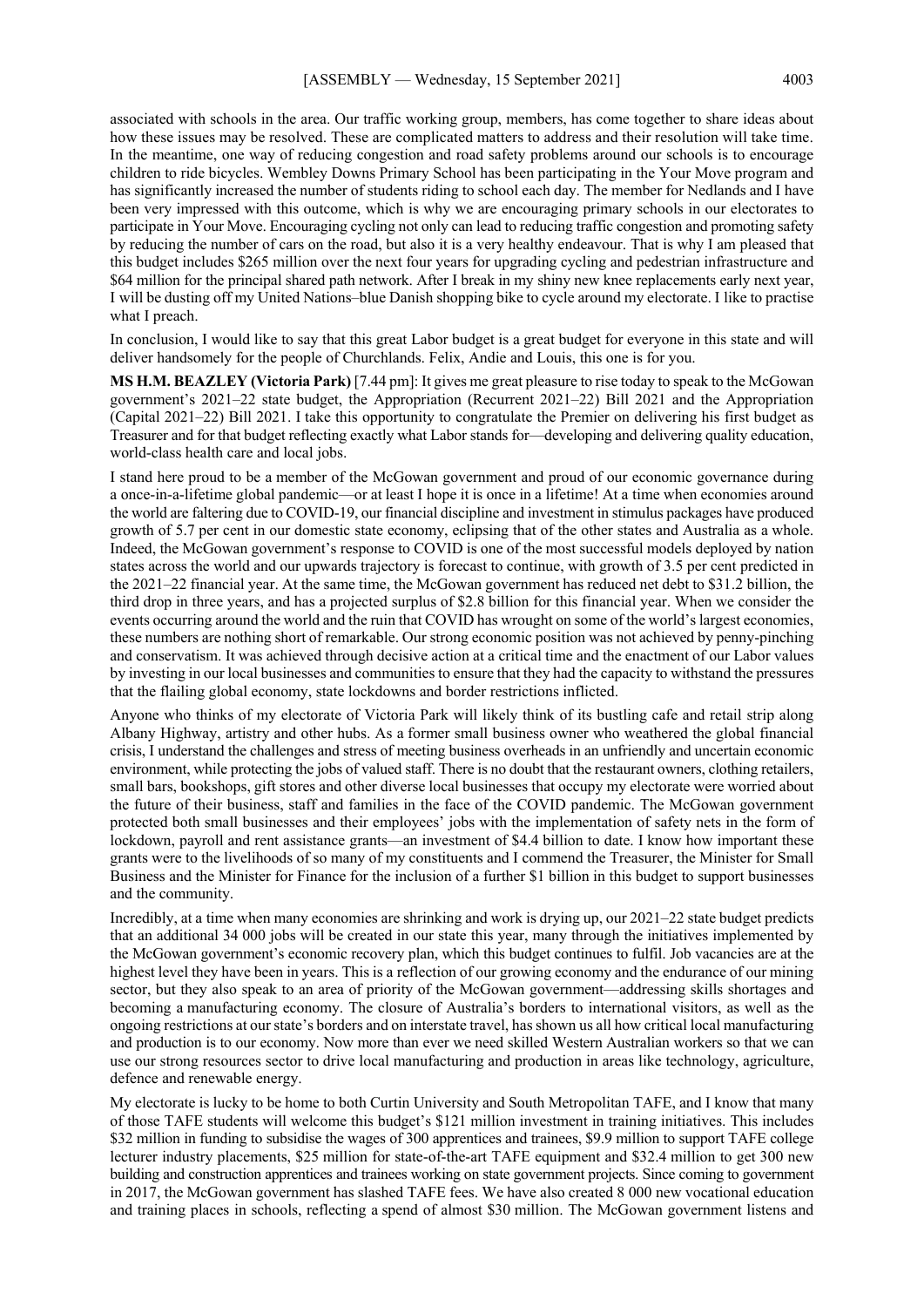responds to what is needed in this space. Recently, we convened a skills summit of 150 business and industry organisers, union and non-profit leaders and much of the cabinet to determine the challenges and opportunities ahead, and we are pursuing them.

In my inaugural speech as the newly elected member for Victoria Park, I spoke about my focus on education and how coming from a family of teachers and spending a decade working in education has meant that I very clearly understand the power that education has to address intergenerational poverty. I am proud to be a member of a government that regards education as a top priority. There is increased funding for education in this budget, with \$6 billion set aside for education.

The COVID-19 pandemic has been a stressful time for all of us and our kids. In July, there was the largest study of school student wellbeing ever undertaken in Australia. The DETECT schools study, a partnership between the Telethon Kids Institute and the state government, found that 40 per cent of secondary students were experiencing moderate to severe levels of stress. In response, our Labor government has committed \$104 million to provide additional psychologists in public and private schools. We are investing in our schools by continuing to deliver our government's \$200 million schools maintenance blitz, with a further boost of \$26.1 million. In my electorate alone, over \$2 million of upgrades are underway at my local schools.

This budget will also deliver \$750 000 in funding to Kent Street Senior High School to upgrade classrooms to deliver STEM education, and \$175 000 will be delivered to six local primary schools in Victoria Park to fund STEM science labs and equipment grants. This funding will go to my old school, East Victoria Park Primary School, as well as Victoria Park Primary School, Lathlain Primary School, Millen Primary School, Wilson Primary School and the East Victoria Park Education Support Centre. This is part of our Labor government's investment of \$486 million in funding to upgrade school infrastructure for STEM classes. We will also deliver commitments I made to schools in the 2021 state election campaign, including new basketball courts for Wilson Primary School at a cost of \$150 000 and East Victoria Park Primary School at a cost of \$160 000.

I am proud that the McGowan government is a government that listens and acts. In response to calls from the community for more nurses, this budget provides funding for 500 new nurses and 100 new doctors to be employed at our public hospitals, with the creation of 332 new beds across WA, including 109 mental health beds. We have boosted health and mental health funding by a massive \$1.9 billion to meet unprecedented demands on our services.

In my role as member for Victoria Park, I have many conversations with members of my community about the global pandemic, in which some express fear about contracting the virus and others express fear that their own illnesses or health may suffer as hospitals potentially become clogged with COVID patients. I well understand what it is like to be frightened for your future health care, having suffered with a rare blood disorder in my 20s. At one stage, my prognosis was very grim, and it was the world-class research and care provided by our public hospitals that helped me overcome my illness and regain my life. Our public health system is critical to not only the health of individuals, but also our state as a whole.

The McGowan government has prevented a scenario in which our health system drowns under the weight of the pandemic by imposing strict border restrictions and strategic lockdowns. As someone whose life was saved by our public healthcare system, I am delighted that Labor's budget is delivering a \$100 million emergency department support package. I also note the \$1.8 billion that has been committed to the new women's and babies' hospital at Queen Elizabeth II Medical Centre. With a strong interest in maternal health and child development, I have been working closely with #ngalaraisinghappiness in my electorate. I congratulate the Treasurer and the Minister for Health for their commitment in this sphere.

As well as my own health issues, members of my immediate family and one of my staff members live with disability. This has made me keenly aware on a daily basis of the challenges that people with disability face in their lives. The McGowan Labor government is committed to addressing the inequalities that arise from this. In my first year as a local member in this government, I was delighted to facilitate more than \$315 000 to Sussex Street Community Law Services Inc in East Victoria Park towards its disability justice advocacy service. Sussex Street is among eight organisations that will share in \$3.44 million to deliver advocacy services that support people with disability in Western Australia. As part of the McGowan Labor government, I was also proud to deliver a \$70 000 election commitment to the WA Disabled Water Ski Club in my electorate to fund a new accessible waterski boat. An inclusive society is one that goes beyond providing safety nets for people living with disability; it is about creating opportunities so that they can enjoy the same civic activities as those of us who do not live with disability.

One of the highlights so far in my brief time as a local member was helping to announce funding of \$5 million to Guide Dogs WA. Members may not realise that all guide dogs in Western Australia are bred interstate. This funding will allow for a world-class breeding program here at home, as well as an accredited guide dog training course, only the second of its kind in our country. I am incredibly proud of our support for Guide Dogs WA, which is based in my electorate of Victoria Park.

Undoubtedly, one of the key planks of the Labor government's economic recovery plan is our \$30 billion investment in infrastructure, to be delivered over the next four years. With the state's borders closed, this will be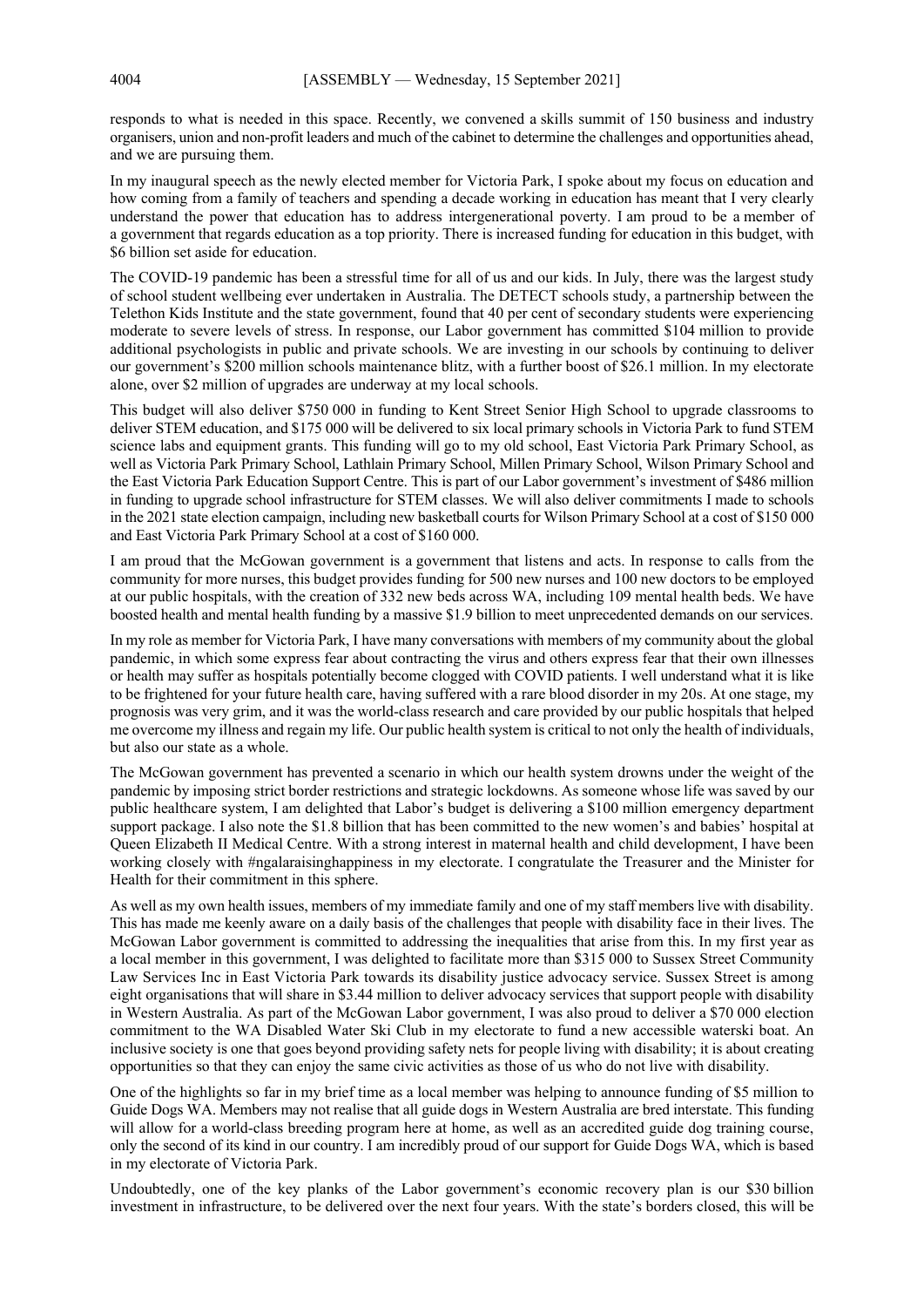a major stimulus to our local economy and workforce and it will add to the 107 000 jobs that have been created since we came to power in 2017. This has been made possible by careful fiscal management. One of the government's biggest infrastructure projects is the delivery of Metronet, our world-class public rail network. This state budget includes a \$5.7 billion investment in Metronet projects. Victoria Park, like many communities across the state, will directly benefit from this investment. The oldest train line in our state, the Armadale line, runs through the centre of my electorate and provides a direct conduit for my constituents to travel to Perth city and all over the metro area. The funding for the removal of three level crossings in my electorate, and two nearby in the electorate of Cannington, which are funded in this budget, will be welcomed by my constituents. The local level crossings are those at Mint Street, Oats Street and Welshpool Road. Department of Transport figures reveal that the boom gates at the Mint Street level crossing alone are down, on average, for six hours a day. Raising the rail and removing the level crossing will remove this inconvenience and the accompanying traffic congestion and provide world-class transport infrastructure that allows for the creation of new public space. The Metronet level crossing removal project represents an enormous investment in Victoria Park. I am committed to ensuring that the project develops in consultation with the people of my electorate and serves their needs in a way that enhances their amenity.

My constituents will also welcome Labor's \$136 million investment in the Leach Highway–Welshpool Road interchange. This intersection is one of Perth's most congested and is ranked as the worst intersection for crash frequency across the entire state. The project will deliver a new bridge, taking Leach Highway over Welshpool Road to create a grade separation interchange, in addition to a new roundabout at the current Leach Highway–Welshpool Road intersection. Construction of this new intersection is already underway.

One of the great by-products of delivering infrastructure upgrades is our commitment to local content. The Leach Highway–Welshpool Road interchange is being delivered by the Leach Welshpool Alliance, a local Western Australian contractor. As part of the contract, this alliance has spent almost \$4 million with businesses within a 20-kilometre radius of the project, including the fantastic Aboriginal-owned and run Jatu Clothing and PPE in Carlisle in my electorate. The Leach Highway–Welshpool Road intersection is part of an \$11.7 billion spend in this year's budget on major road projects, upgrades and maintenance.

Although my constituents will no doubt be overjoyed by the spending on our local roads and public transport, Victoria Park is an electorate that has embraced cycling, with shared cycle paths such as the Rutland Avenue project funded by local and state governments. There has therefore been a lot of local interest in our Labor government's new \$49.8 million Causeway pedestrian and cyclist bridge, which will connect Victoria Park to the Perth CBD. The existing Causeway was built in 1952 and has been widely recognised as posing a hazard to the safety of cyclists and pedestrians. The new bridge will be six metres wide, with dedicated pedestrian and cycle lanes, and completely separates these path users from vehicle traffic.

A sign of Western Australia's economic strength is the high demand and growth we are experiencing in the housing sector. Building approvals rose by 88.7 per cent in the last financial year, supported by our government's building bonus. We have seen high demand and growth in the housing sector. In my own electorate, the suburb of St James has been one of the top five suburbs in the Perth metro region for growth year on year, with 10 per cent growth over the last year.

### [Member's time extended.]

**Ms H.M. BEAZLEY**: Although this is great news for many, increasing house prices can impact upon housing affordability, as we all know, and that affects our most vulnerable citizens. In response, our McGowan government has invested \$884 million in the social housing economic recovery package, lifting the total McGowan government investment in social housing and initiatives to address homelessness to \$2.5 billion over four years.

New initiatives that will impact upon Victoria Park include a \$750 million social housing investment fund and \$6 million for a local government partnership fund for homelessness to partner and co-fund homelessness initiatives tailored to local government areas' needs. I have a number of passionate, committed housing providers in my area that I have been working with closely to address housing affordability. I was particularly delighted to fulfil my election commitment of \$60 000 to Connect Victoria Park. Connect is a wonderful organisation that provides social programs and low-cost housing to local seniors. This funding will be used to install and upgrade energy efficiency measures in its properties, including LED lighting, solar and battery storage. Connect estimates that this investment will save it approximately \$100 000 over the next decade alone.

Our Victoria Park community is serviced by both Kensington and Cannington Police Stations, and I commend the officers at both stations for their dedication and commitment to the safety and security of our community. I am pleased to be part of a government that supports our frontline workers, including police. This support includes a record investment in the 2021–22 state budget, which includes funding for modern equipment, operational capabilities and new and upgraded police stations to accommodate hundreds of new officers. Police will receive an increased operating budget of over \$1.6 billion in 2021–22, plus a further \$83.6 million capital investment for the refurbishment and expansion of police stations to accommodate some of the additional 950 police officers being delivered by our government.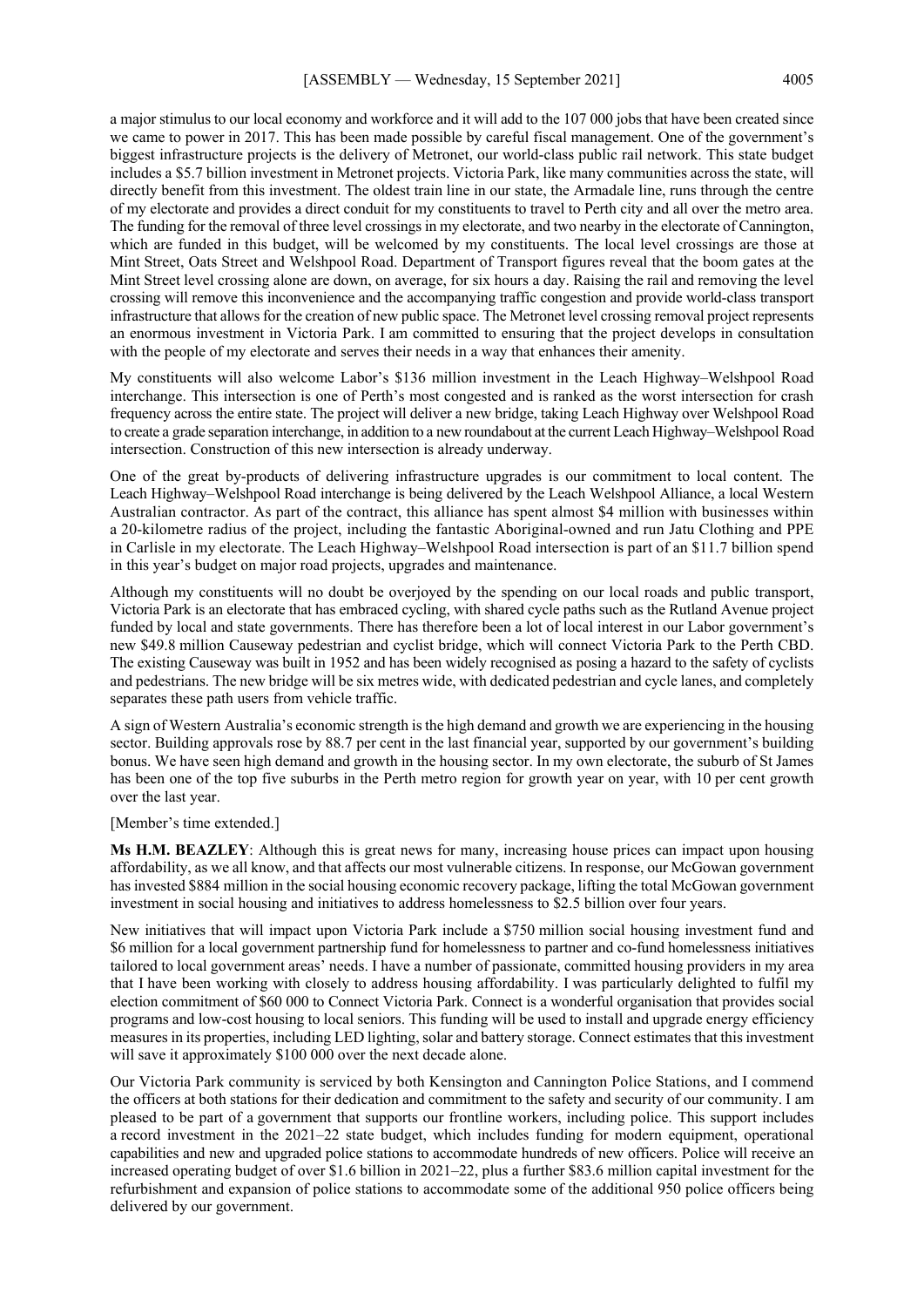As part of this budget, we have also fully funded, once again, the \$400 rebate to assist WA Seniors Card holders with the purchase and installation of home security equipment. This \$12 million program can cover anything from home alarm and CCTV systems to mains-powered smoke alarms. It is an incredibly popular initiative with seniors in my community and I was very pleased to let them know that it has been funded once again, after being cut by the previous Liberal–National government.

As the member for Victoria Park, I am proud that a priority for my community is the preservation and enhancement of our local and global natural environment, and climate action. As well as being a part of a government that appointed our state's first Minister for Climate Action, we are also investing in climate action in this budget. Our new \$750 million climate action fund will help transition Western Australia to net zero emissions by 2050. This includes \$350 million to expand the softwood plantation estate to store carbon and support jobs and to protect our south west native forests from logging from 2024.

The climate action fund also includes \$206 million for renewable energy initiatives to fuel WA's future, a \$118 million fund to invest in future climate-related initiatives, \$50 million to drive new renewable hydrogen initiatives and much more. The McGowan government's \$750 million climate action fund is in addition to our \$21 million electric vehicle fund. As part of our electric vehicle action plan, WA will be home to the longest electric highway in Australia. This network will include up to 90 fast-charging stations and backup chargers at 45 different locations, connecting Perth and regional WA, stretching north to Kununurra, south to Esperance and east to Kalgoorlie.

If members know Victoria Park, they will know it as the historic home of car yards. When I was a kid, it felt like I could not walk a hundred metres in Vic Park without coming across a car yard. I can still remember the car yard ads that rang out on my Mum's old Corona's radio, "Just over the Causeway in Victoria Park." Many of those car yards are still in Vic Park today, and they now sell electric vehicles. Having the longest electric highway in Australia—due to be fully operational by early 2024—helps not only our environment, but also local businesses in my community. Right now, one of the inhibitors to electric vehicle sales is the availability of charging stations. Our government has addressed that. Now we just need the federal government to back us in, and catch up with the US and Europe, by putting in place the incentives needed for manufacturers to supply more electric cars to our market.

I have spoken comprehensively about how the McGowan government's 2021–22 state budget positively affects my community in Victoria Park. I will finish on this note of thanks. Victoria Park has one of the highest, if not the highest, proportion of public servants living within our boundaries. I am very pleased to be able to assure them that, due to our government's disciplined fiscal management and superior COVID response and their own fantastic commitment to the strength of our state, we have brought forward the state's wages policy review. This review was scheduled for 2023. As part of this budget process, the wages policy review started this week. I look forward to the McGowan government continuing to deliver for the workers of our state.

Madam Acting Speaker, it gives me great pleasure to commend the 2021–22 state budget to the house.

**MRS J.M.C. STOJKOVSKI (Kingsley — Parliamentary Secretary)** [8.07 pm]: Madam Acting Speaker, I promise to behave this time.

I rise to make a contribution to the Appropriation (Recurrent 2021–22) Bill 2021 and the Appropriation (Capital 2021–22) Bill 2021. I would like to start with a number of election commitments that were made in my electorate. Those members who were here in 2017 will know that my speech on the budget demonstrated that the prior eight years for the Kingsley electorate was one of famine, shall we say, because the electorate was delivered nothing. In fact, I went through the previous four budgets prior to the McGowan government's election in 2017 and found that not one dollar had been spent in the electorate on any kind of upgrade or infrastructure. I am very happy to tell members that that has changed dramatically. Through a number of community campaigns, we were able to ensure that there was a lot of investment in the electorate.

I will start with Greenwood College. When I was first elected, Greenwood College invited me to be on the school board, so of course I said yes. Within five minutes of the first meeting starting, I realised why I was there. There had been no investment in Greenwood College in about 40 years. Although the teaching standards are exemplary, the actual buildings were falling down around the students and teachers, so we started a campaign to get a new gymnasium. Greenwood College is a volleyball specialist school, so that would lend itself to the school having a state-of-the-art gymnasium, but, unfortunately, the gymnasium at Greenwood College is not fit for purpose. I will use the wrong terminology because I am not a volleyball player, but when they spike the ball, it gets stuck in the roof because the roof is too low. It is not fit for purpose. They cannot even fit the whole school population into the gymnasium. I worked with the school board and the P&C and the students themselves. We had the Premier come down. We had the Minister for Education and Training come down a number of times. We even had Tanya Plibersek from the federal opposition to demonstrate the need within the school community. We also did a petition and an email campaign that I am sure got on the nerves of the Minister for Education and Training, but it demonstrated the community seeing not only the need for a new gymnasium, but also the needs flowing throughout the school. The funding of \$13.9 million that we have given Greenwood College in this election commitment is on top of the \$2.5 million that we gave it during the COVID recovery initiatives last year to upgrade the science blocks.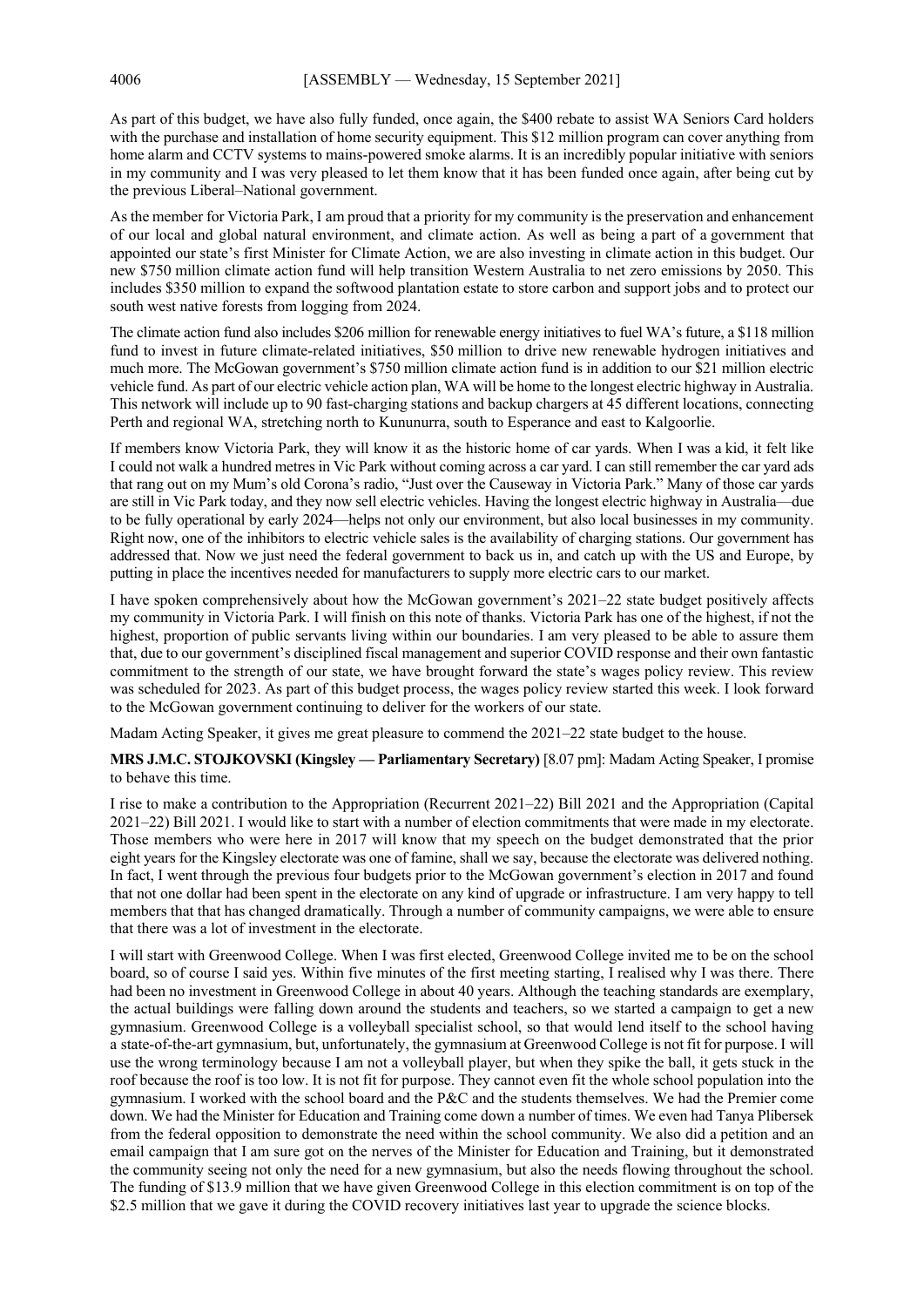The \$13.9 million election commitment is to build a new gymnasium, or sports hall, as it is called nowadays, and utilise the existing gymnasium by creating a performing arts space there, which will then free up the current performing arts space for a new STEM centre. We can see how that will all flow through the school. Very unfortunately, the current performing arts and dance space has a number of structural poles in the middle of it, which will be great for a science building because we can run the electricity down the poles, but it is not so great when someone is trying to do contemporary dance in the middle of the room; it is quite dangerous. We will have a new gymnasium, we are refurbishing the performing arts space, we are creating a STEM centre and we are increasing student services, and then there is some money left over for some badly needed upgrades and maintenance around the school. I am very proud that we have been able to deliver this money for the Greenwood College community, but it certainly does not sit on my shoulders alone. The Greenwood College community should be commended for its engagement on this issue and its doggedness with me to make sure that we delivered for the community.

Greenwood was the beneficiary of a number of commitments throughout the election period. We are very happy to have announced a new Metronet Greenwood train station multistorey car park, which is valued at \$38 million. I know my colleague the member for Carine is very happy with that, as are the members for Landsdale and Hillarys. People in the northern suburbs use the train line to move north and south and into the city and back again. Having a multistorey car park at Greenwood train station will assist in ensuring that the public transport system is well patronised. The 700-bay multistorey car park is well needed at Greenwood train station. Although we can go there now post-COVID and get a car park, pre-COVID that was a major issue for not only the commuters on the line, but also the local residents around Greenwood train station. A number of them came to me early in my first term to talk about the fact that numerous people would park their cars on their verges before going to the train station because the train station did not have enough car parking. By providing more parking, we will futureproof that train station.

For members who have not ventured to the northern suburbs, Yellagonga Regional Park, member for Landsdale, is a beautiful and unique part of the northern suburbs. A number of electorates border the park and are in very close proximity to it. It is a little piece of paradise in the middle of suburbia. The Friends of Yellagonga Regional Park do a great job working with the Department of Biodiversity, Conservation and Attractions and the two local governments, the City of Wanneroo and City of Joondalup, to maintain the park. But it really needed a bit of life injected into it to ensure that a variety of people could use the park. A number of colleagues and I got together to look at the different things that we would like to see in Yellagonga Regional Park. For my small portion of the park, one thing that the local community was looking for was activation around Luisini Winery. Luisini Winery is a National Trust heritage-listed building that was used for a number of years by the Luisini family. All around Madeley, Landsdale, Kingsley and Greenwood were vineyards that used to supply the winery. The winery has not been active for a number of years, but the building is still there, and there is a car park next to it. A number of young families came to me asking for additional playgrounds in and around Yellagonga. One of our important commitments was to build a playground near the Luisini Winery in the hope that eventually, if that place is activated, we would have some great infrastructure there. Part of the commitment was to put in boardwalks and a heritage and cultural walk around Luisini Winery. This is a really important part of the commitment for northern suburbs MPs. It is part of acknowledging that we have two cultures, or two lots of heritage, in the northern suburbs, as we do in the rest of the state, and using that to weave in a really nice walk so people can get to understand the two cultures that we have in Yellagonga. We have Aboriginal heritage and culture and European heritage and culture. Money was put into this announcement of a heritage and cultural walk also.

Although widening of the freeway was not an election commitment, it is a project that a number of us in the northern suburbs have fought very hard for. For anyone getting onto the freeway anywhere between Hodges Drive and Hepburn Avenue, it can be a very long drive into the city. That drive was made somewhat better with the widening of the freeway around Cedric Street, but for the members for Landsdale, Joondalup, Burns Beach, Hillarys and Carine, and me, all our constituents pretty much drive into a bottleneck the second they get onto the freeway. This widening project is really important for creating a quicker commute for community members so they can have more time at home with their families.

A really important part of this widening the freeway project is the sound walls that are being built. I have spoken at length in this house about the impact of the freeway on the amenity of residents in Greenwood, Kingsley and Woodvale and the need for sound walls there. I referred to the fact that they were left out in the cold when the previous widening works were done by the former government and sound walls were not put up, or when clearing was done of the native bushland to put in additional parking at the train stations but sound walls were not put up. This is a really important part of the project and is another win for the community. My community really got behind this. I had 70 people turn up to a community street corner meeting. It is a little bit scary when 70 people turn up to talk about an issue, but it was really encouraging to find that we were on the right track. We knew that this was a really important issue for the community and we were trying to do something about it. I thank the Minister for Transport for listening to my community and for acknowledging that even though the freeway widening goes only as far as Hepburn Avenue that the installation of the principal shared path and a sound wall is imperative. I thank the minister for acknowledging that.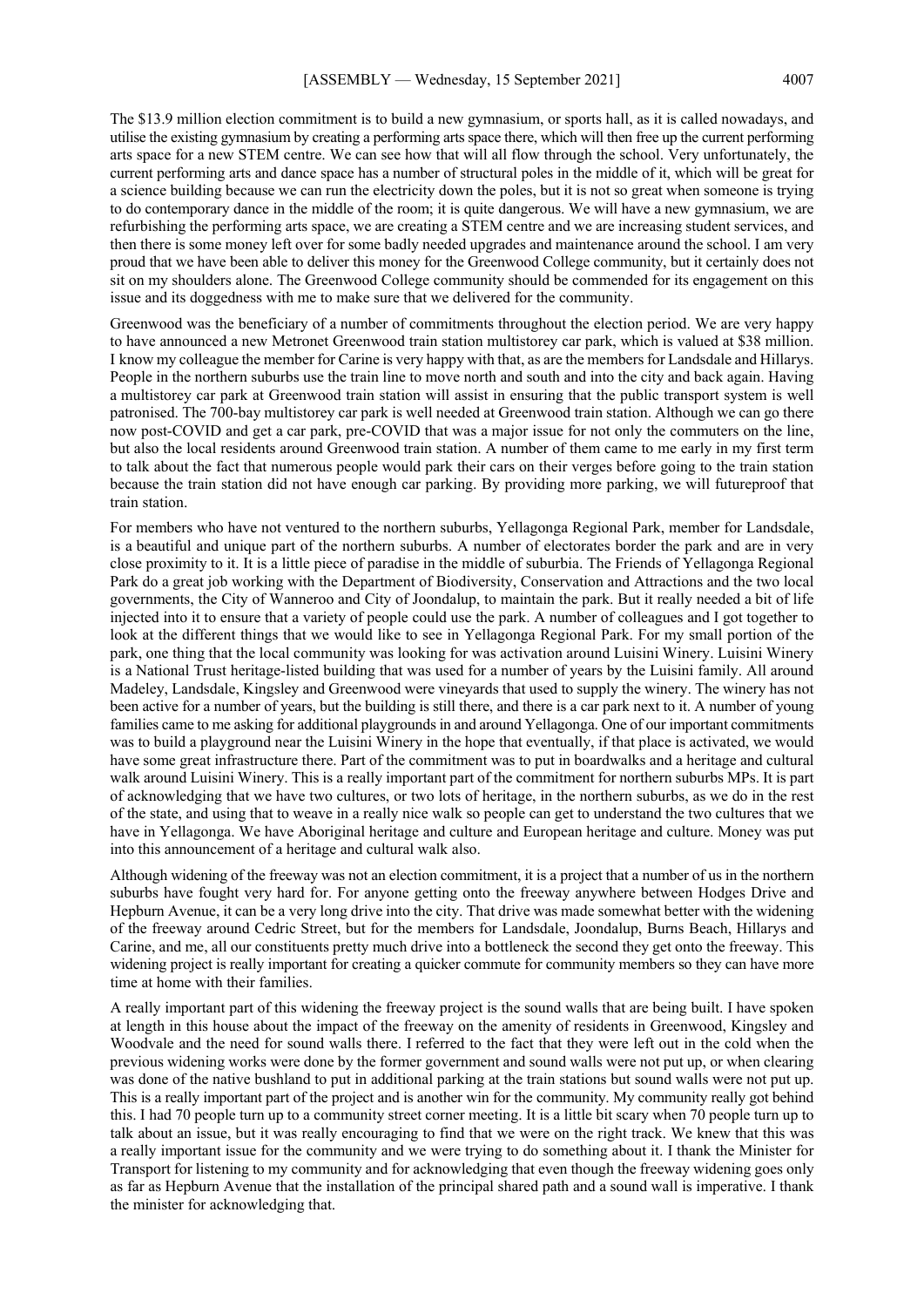Some of the other important upgrades in my community were for the other local high schools. We gave a funding commitment for a STEM centre at Woodvale Secondary College, which was short of science rooms. That was a really important commitment so that it could deliver high-quality STEM education for the kids in Woodvale. Warwick Senior High School and the West Coast Secondary Education Support Centre are co-located in Warwick. Combined, they received a number of commitments. One of the most important of those for the West Coast Secondary Education Support Centre was funding of \$2 million to upgrade its pool and change rooms, which may sound like a small thing, but considering the implications for the students who have a physical disability and the teachers attempting to give those students a full secondary education life, having adequate change rooms available to them is very important. The co-located site is also getting additional money for a performing arts centre and will receive a STEM centre.

I am a massive advocate for youth in our community. I understand that a lot of the time youth get a bad rap for hanging round, for doing nothing or for causing trouble and antisocial behaviour and the like. A lot of the time that is because there is nothing for them to do. I had a couple of local kids speak to me about the need for an additional skate park in the City of Joondalup. They were keen to have it in Woodvale. At the last election, we made a commitment of \$250 000 for a skate park in Woodvale. Little did I know that skate parks cost a lot more than that, so this time we made a commitment for \$800 000 for a skate park in Woodvale. I am pleased to be working with the City of Joondalup on this project. It is important that we provide our kids with the capacity and drive to do something other than play computer games or hang around and get themselves into trouble. Often that is not their intent; they are just bored and hang around. I will always remember a quote one of the kids said to me, which was, "If your community doesn't have a skate park, then your community is the skate park." That was a great point. If the kids do not have a facility, they will create places to skate or ride a BMX or whatever it is. It is on us to make sure that we provide those facilities for them, because if they skate down our street and they get hit by a car or if they scratch someone's car, it reflects badly on them or they will be injured. It is up to us to provide them with the space to do these things. I was happy to provide this \$800 000 commitment for a skate park in Woodvale.

When I was younger, I was a scout, not a girl guide.

Ms M.M. Quirk: Dyb dyb dyb, dob dob dob.

**Mrs J.M.C. STOJKOVSKI**: I was too old to be a cub, but I was a founding member of the 1<sup>st</sup> Joondalup Scout Group, which I know the member for Joondalup engages with at times. Some of the most memorable moments in my life were being in the scouts and challenging myself, taking risks and learning resilience. The things that the scouting movement can instil in a child are to be treasured. I was pleased to be able to announce \$600 000 in funding to upgrade the Calectasia Street hall, which is where the Goollelal Greenwood Scout Group meets and stores its equipment. We gave a small commitment at the last election to create a better storage facility, but this will be a much-needed upgrade for the hall, which is quite old and badly in need of an upgrade. I am very pleased that we were able to provide that.

Last Saturday, I had the privilege of attempting to turn on the lights at Timberlane Park, which is a local park in Woodvale. Prior to the last election, through the good financial management of the McGowan government, we were able to provide the City of Joondalup with funding of \$165 000 to put in lights.

### [Member's time extended.]

**Mrs J.M.C. STOJKOVSKI**: These are not training lights but game-quality lights at Timberlane Park. Anyone who lives in the City of Joondalup or who has children who attempt to play sport in the City of Joondalup will know that there is a massive constraint on playing fields there. By providing this lighting, we will actually extend the life of the training facility or active playing field at Timberlane, because the older kids and adults can be scheduled to train into the evening because of the safety provided by these lights. We had a turning-on-of-the-lights ceremony last Saturday. Unfortunately, it was one of those moments when technology failed. I pressed the light to let there be light, but there was no light. Radley, who is the president of the Woodvale Football Club, attempted divine intervention. He told us to put our hands in the air and then asked us why we were doing that.

### **Ms M.M. Quirk**: To make light work!

**Mrs J.M.C. STOJKOVSKI**: Thank you, member for Landsdale; many hands make lights work! However, that did not work either, so we got the mayor on the phone to get the lights turned on. I thank Mayor Jacob for getting the lights turned on and working with the state to provide this really great community project.

Upgrades are also being made to Warwick Bowling Club. Warwick Bowling Club is one of those bowling clubs in the state that is actually growing. It has a growing member base and great corporate bowls. It is a really community-minded club. Its members go out to Warwick Senior High School and the West Coast Secondary Education Support Centre to teach the kids how to bowl and how to teach other people to bowl. It is a really great community club. The City of Joondalup is undertaking quite an extensive renovation of Warwick Bowling Club, for which we were able to secure the icing on the cake—\$100 000 to help create an enclosed barbecue space that the club will be able to hire out to increase its financial sustainability into the future, and increase the club's lighting; it will go from having training lights to playing lights, which is very important for the longevity of the club.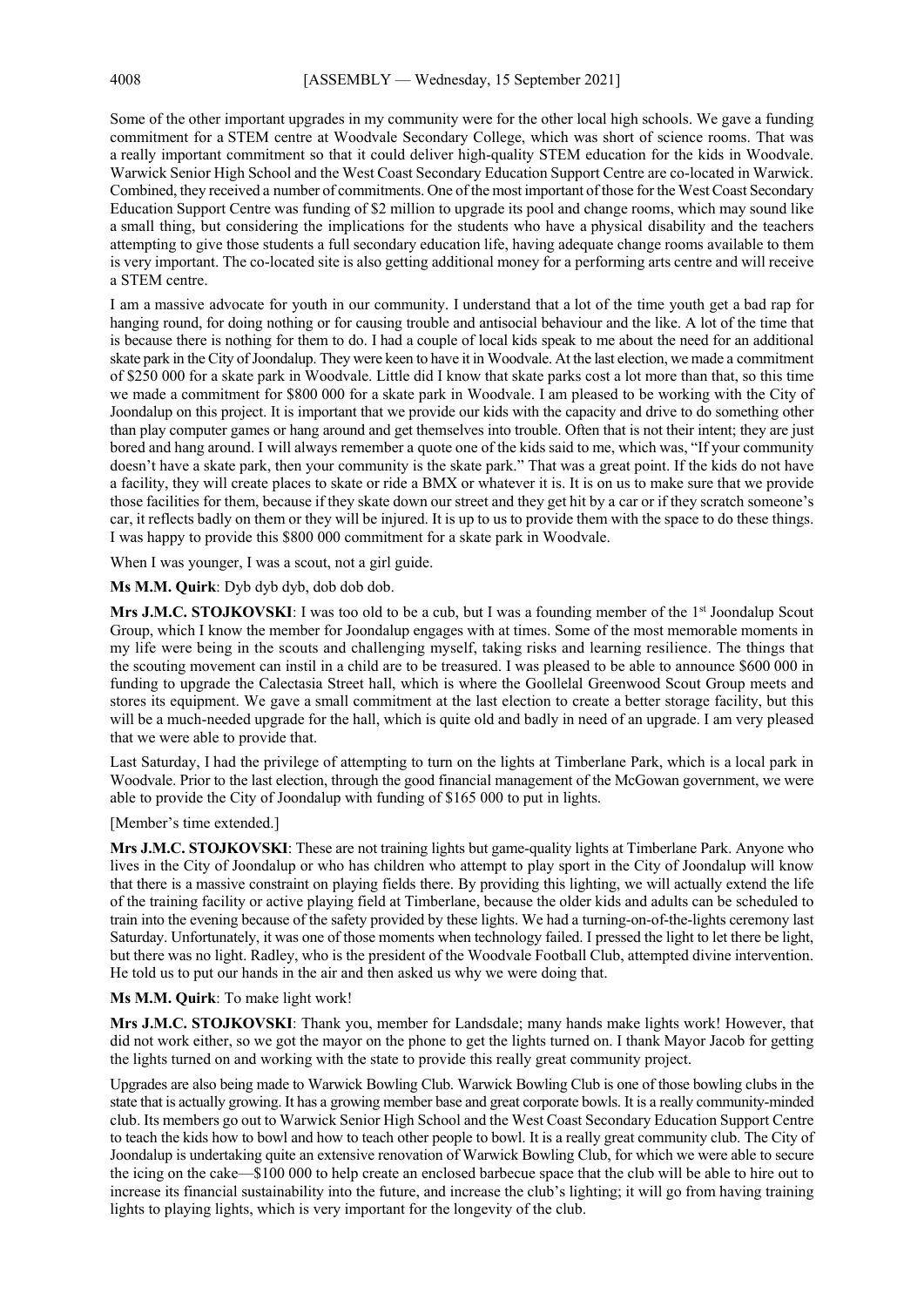I have lists and lists of all the commitments we made to our local primary schools. I am not going to go through them all, but will highlight some of the really important ones. Hamersley came into my electorate at the last election. I was really pleased to be able to make a commitment to Glendale Primary School of \$160 000 to upgrade the student toilet blocks. That is something they have been asking for for a while, and we were able to deliver it. I worked with the member for Balcatta, who formerly had Hamersley in his electorate, to deliver that for the school. We were also able to deliver a \$120 000 commitment to Dalmain Primary School to resurface its basketball courts. A number of schools received smaller grants for iPads, projectors, contemporary learning environments, rain tanks and nature play. One of the schools wanted an extension for the walkway cover near its undercover area so that parents would not get drenched while watching assemblies and kids could easily get around the school without getting wet. I was really pleased to be able to deliver all these small commitments to our schools.

Our community groups are also extremely important to the social fabric of Kingsley. I was very thankful to the Minister for Child Protection for coming out to the electorate to announce funding of \$16 000 to the Grandparents Rearing Grandchildren WA group on behalf of me and the member for Joondalup. The minister understands the importance of this group and the work that it does. That is clear in some of the bigger election commitments we have made for funding these grandparents, but this small election commitment meant that they could buy enough computers, laptops and phones to run their growing organisation. I know the member for Nedlands was not involved in that, but Grandparents Rearing Grandchildren holds a very special place in her heart, so I am sure she was very happy with that announcement.

A number of members in the northern suburbs have little athletics clubs that attend Kingsway Little Athletics Centre, including the member for Landsdale, the member for Wanneroo and me. We joined together to make a really important commitment to obtaining new timing gates for the Kingsway Little Athletics Centre. Given that little athletics is just about to start again for the year—our club started training on Monday night—this is really great for the Kingsway Little Athletics Centre to have these timing gates rolled out for the start of the new season.

I could continue for the next eight minutes because the budget, just in my electorate—I did not even get onto all the other great things the budget will deliver—is a really great news story, but I am aware that other members would like to make a contribution. I will conclude tonight by saying that this is a fiscally responsible budget that delivers on community needs, and we should be very proud of what the McGowan Labor government is doing for the Western Australian community.

**MR P.J. RUNDLE (Roe)** [8.31 pm]: I rise to speak on the Appropriation (Recurrent 2021–22) Bill 2021 and the Appropriation (Capital 2021–22) Bill 2021. This will be about the third or fourth time I have been on my feet today, so I will try not to extend this for too long, but I want to make some comments about the state budget—some positive and some negative. As I said at the start of my last speech, as regional members we are looking for equity in health, education, law and order, telecommunications and housing. Unfortunately, parts of this budget have been found wanting in that regard. The member for Kingsley said that after eight years of a Liberal–National government she felt her electorate had been left out and that there was not anything there for it; I know how she feels, because things are very thin on the ground for the electorate of Roe. I will return to that shortly.

I want to briefly reflect on the Leader of the Opposition's speech, in which she identified some real issues developing now that are very similar to what played out in a previous Labor government. Back in the early to mid-2000s, Hon Jim McGinty described the Royal Flying Doctor Service as a special interest group. That was the first sign of arrogance creeping in with that government. At the same time as the then Treasurer, Hon Eric Ripper, was posting surpluses, the state's health system was going to rack and ruin. We have exactly the same situation now. There is no real spending on our regional inland schools, nothing is happening with Government Regional Officers' Housing for our essential workers and there is no taxation reform. There is a real arrogance creeping in, and I am concerned. I would like to warn some of the newer members here about the arrogance that is creeping in. It is important that they take note of that, because the people of Western Australia are starting to see it.

I know the Premier has his 78 per cent approval rating, or whatever it is, but we can see the way our regional communities are being treated. A classic example is the way the communities of Manjimup and Nannup were treated with the \$750 million climate change package. That is exactly the same as what happened with that previous Labor government, which focused on the green vote. It banned uranium mining and genetically modified crops and focused on issues to appeal to its city-based green vote, when it should have been focusing on things like housing and the health system. It is quite incredible. I was really interested yesterday when the Leader of the Opposition gave her budget response. I just could not believe how similar it was. Then, to top it off—we saw it today—the electoral reform; reducing regional representation; one vote, one value; exactly the same as the Jim McGinty playbook. It is quite incredible. The health system; appealing to the green vote; reducing regional representation; arrogance; posting surpluses while the health system is falling apart. It is quite amazing to me. I was really taken aback with the similarities and the arrogance that is coming through. Those are some of the similarities that I have seen.

I am actually worried for some of the newer members, like the member for Warren–Blackwood. She has come in here with great enthusiasm, and then what happens? She gets landed with this package right in the middle of her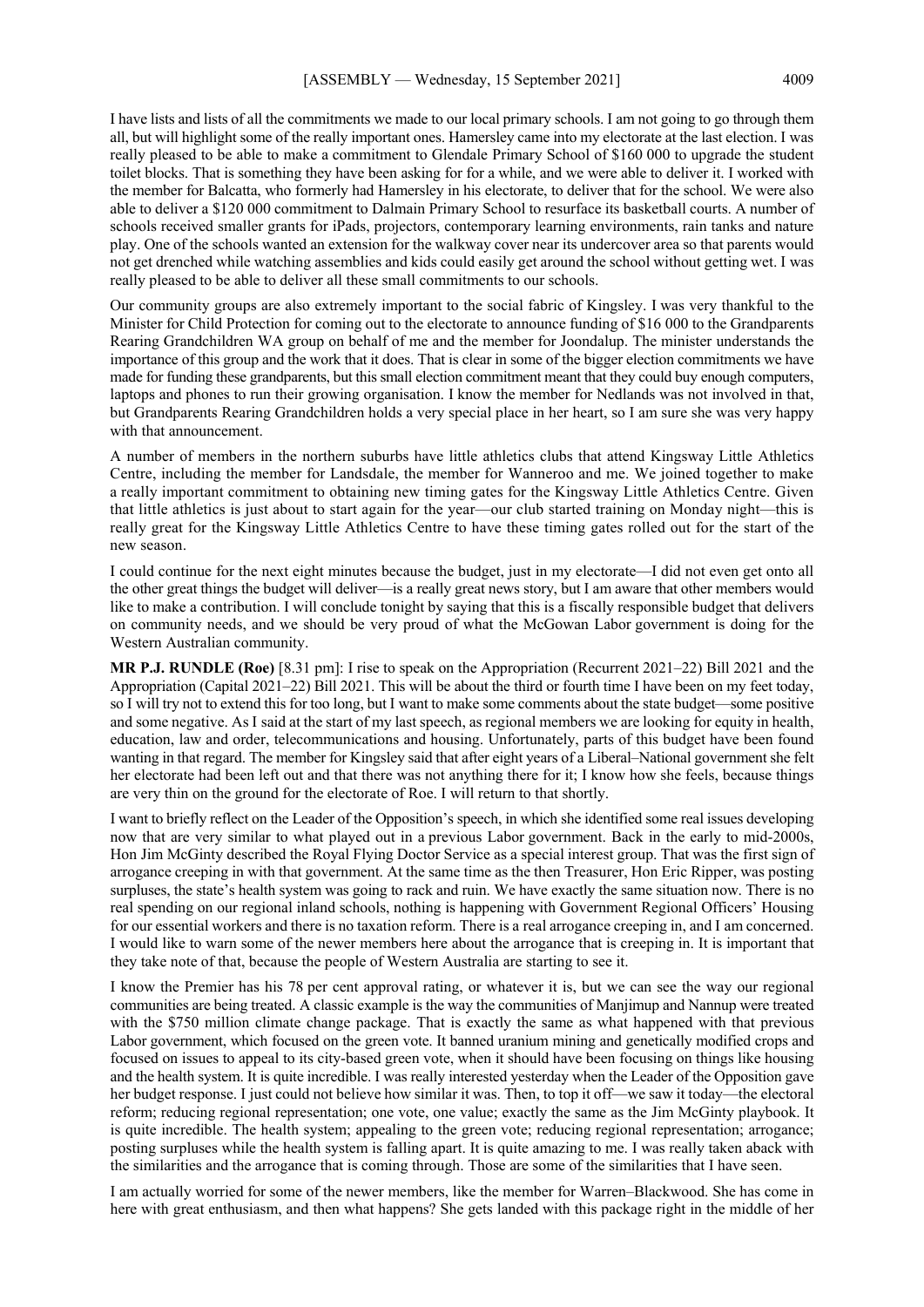electorate that she obviously had no idea about, and now she is going to spend the next three and a half years trying to patch up the electorate of Warren–Blackwood. I can tell the member right now that she may as well enjoy this term of Parliament, because I think the voters of Warren–Blackwood will be awake to it. The sawmilling companies that have invested millions of dollars, and the workers and the communities there, are not happy. We saw them out there on Monday at that rally. It might be okay for the member for Fremantle to appeal to the green vote in the seat of Fremantle, but I can tell members that it is not going to go down well in Manjimup. I pass on my condolences to the member for Warren–Blackwood, because she is going to spend the next three and a half years running around Manjimup, Nannup, Pemberton—all of those smaller towns—trying to patch things up. It is a real tragedy, because I sense some good enthusiasm from the member for Warren–Blackwood, but her ministers have let her down and they have let her electorate down. That is just a side issue, but it is something that blended in very well from the Leader of the Opposition's contribution yesterday.

I go back to the electorate of Roe. I have been trawling through the budget papers, and what have I found? I have found \$14.6 million to clad one of the iron ore sheds at Esperance port. That is the major budget item for the electorate of Roe. That is just a maintenance item for the port of Esperance. That is what I can talk about with the electors of Roe, "This is what you've got. This is what this government has given to you: cladding on the iron ore shed down at the Esperance port." I do not see that generating too many jobs. I am quite concerned, to be honest. Anyway, it seems to be one system for one group and one system for another. People who happen to be in an inland seat like Roe, Central Wheatbelt or the like are in strife if they are represented by a member of the opposition.

That is the major item for my electorate. There were some other things. One that I find quite upsetting is Esperance Senior High School. I have spoken about this before. Members opposite are going, "Look, isn't it fantastic! We've got the new performing arts centre in Baldivis happening; we've got this performing arts centre over here and this undercover area there." I tell members what, the students and staff at Esperance Senior High School deserve an upgrade to that facility. It is not up to scratch. Two-thirds of that school needs to be replaced. It is a real disappointment that funding has not appeared in this budget. On a brighter note, the Minister for Education and Training was in Esperance a couple of weeks ago to open up a previously announced project, the TAFE campus in Esperance. That was a good news story. Hon Terry Redman provided \$10 million from royalties for regions and Hon Liza Harvey provided \$10 million from Training and Workforce Development. It is a \$20 million project announced in 2016 and I congratulate this government for following through and completing the project. It was great to see the Minister for Education and Training there and that she went and had a look at Esperance Senior High School. She was there with Hon Shelley Payne from the other place and I strongly encourage Hon Shelley Payne, Hon Sandra Carr and Hon Darren West—all those government members—to demonstrate their support for Esperance Senior High School. I will not give up. I am pleased now that the Minister for Education and Training has seen the campus. Esperance Senior High School punches above its weight; the students and teachers do a fantastic job. Their ATAR results are fantastic, as are their vocational education and training results. There was a Beazley Medal winner there a couple of years ago. The students do a fantastic job and deserve some decent facilities. I will talk about that for, hopefully, the next 11 and a half months before the next budget—it is all I will need to talk about.

Aside from that, there are the agriculture supply chain improvements, which were included in the Minister for Regional Development's press releases covering every sector of the state. I gather there was some funding for electric vehicle charging sites. Unfortunately, we cannot seem to get cooperation from Western Power to put in a charging station at Ravensthorpe. That is another one. It is a good project but I am fearful because, at the moment, I would not want to drive from Perth to Esperance. I hope the network will improve. I know that if I have faith, those charging stations will be in place and Western Power will cooperate with the community of Ravensthorpe. The mining companies there are going well and are keen to support it. The Minister for Transport previously announced the Coolgardie–Esperance highway; it is good to see that going ahead. There is also \$2.9 million for a repeater tower to improve emergency responses. Since the terrible Esperance fires several years ago it has taken a long time for the government to respond, but I cannot emphasise enough how I look forward to improvements in communication after we saw the tragic loss of life, crops and farms from that fire.

I have to hark back to the royalties for regions program, from which the Liberal–National government delivered 113 phone towers. It still gets to me when I drive up Albany Highway from Katanning to Perth because there are probably still about 60 to 70 kilometres where I cannot get a reception. I am sure the member for Riverton would not accept that if it were happening in his electorate. I will certainly advocate for communities along the way such as Arthur River, Kojonup, Williams, Darkan and Bannister where there are patches. It is not good enough that on a main highway there is not coverage right through. The previous government delivered 113 towers, which was a great initiative from royalties for regions. I would love to see this government pick up the baton, rather than putting \$2 billion over the forward estimates into water and electricity subsidies and \$463 million from royalties for regions into running orange school buses. These are all items that should be paid for out of the consolidated budget. I cannot quite get over it.

That is the situation in Roe. As I said, there is \$14.6 million for cladding for the iron ore shed. When I hear about our election commitments, I hear about school undercover areas and those types of projects that government members have delivered. I would love to see a little bit of that drift into the electorate of Roe.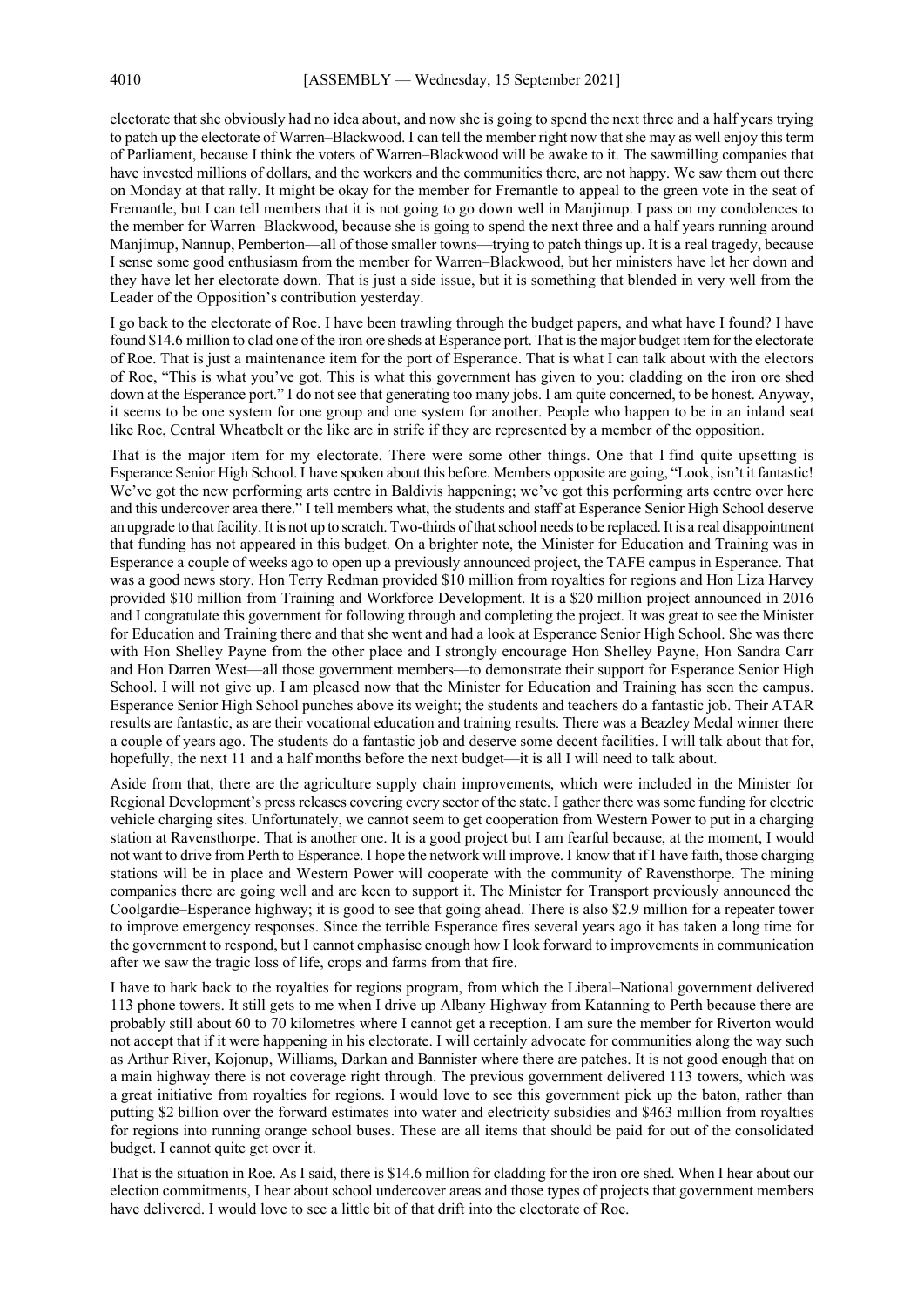There are a couple of other things that I want to mention before I wrap up at this time of the night. Once again, our Minister for Agriculture and Food has been unable to acknowledge a problem soon enough and work out with the federal government a way to overcome the critical shortage of labour in the agriculture sector. There is a \$7 billion crop coming up: "No; I'm sorry. It's too hard." She has thrown her hands up in the air: "It's going to cost us \$20 million to staff the Bladin Village complex; we can't do it." The federal government said, "Come to Bladin Village. If you supply the staff, this is the place for quarantine." But no, it is too hard. I know what it is about. The Premier wants to play politics. He wants to blame the federal government. In September last year, the agreement in national cabinet was that every state would follow a process to get workers into their state, but, funnily enough, Western Australia cannot do it.

Several members interjected.

**The ACTING SPEAKER**: Member for Balcatta! Minister!

**Mr P.J. RUNDLE**: The Premier needed to get a program up to national cabinet. He has failed to deliver. I am not sure, but I have a feeling that the agriculture minister was pretty keen on it, but it does not seem to have been able to get through cabinet because the Premier wants to play politics and turn everyone against it.

Several members interjected.

**The ACTING SPEAKER**: Members! Let the member for Roe finish.

**Mr P.J. RUNDLE**: It is very disappointing when farmers and people who want to get their crop off are ringing me every day. We have facilities to quarantine and the whole package, but we just cannot seem to make it happen. When I ask the Minister for Police about G2G passes, he just says that they need to supply more information. They supplied reams of information—places to quarantine and the whole package—but that is what he comes up with: "They need to supply more information." We want consistency and transparency. We want to know what the Premier is doing about trying to get some workers into this state, because, honestly, we have not seen any sign of life whatsoever on that one. It is a real disappointment for my constituents.

On a positive note, as the shadow Minister for Education and Training, I welcome the infrastructure improvements in some of the TAFE facilities around the state. Unfortunately, I also note that some of the improvements to the TAFE centres in Albany and Armadale are the projects that have been put on the backburner. I welcome any investment in our education system. Agriculture colleges are mentioned once in the budget, and it shows an increase in revenue. I am worried that the government is taking more money out of the agriculture college trust fund, which is used to buy machinery for all the ag colleges around the state. The ag colleges are a highlight of our education system in regional WA, so I really hope that this government will support them.

I am worried about relief teacher shortages. I said this afternoon to the Minister for Health that we have a crisis in health now, but I am predicting a crisis in education. I am worried about our teachers. I am worried about our Government Regional Officers' Housing shortage for our teachers, police officers and other government workers in the region, but what I am really worried about is the fact that after five years, five per cent of our graduate teachers are leaving the industry. I think that is a real issue. It is an impending crisis. In a couple of years' time, I can see that we will not be able to staff our classrooms, and all of a sudden we will have student numbers in our classrooms blow out because there are just not enough staff. I would love to see that addressed by this government. It has made the \$5.6 billion surplus. As I said earlier, \$2.4 billion from government trading enterprises has been withheld—so the normal dividend income from Water Corp of \$500 million and the like. That is \$2.4 billion. Add that to the \$5.6 billion, and there is potentially a surplus of \$8 billion. The surprising thing is that state debt is going back up to \$36 billion in 2024–25.

### [Member's time extended.]

**Mr P.J. RUNDLE**: There is the biggest royalty income boost that we have ever seen, with revenue blowing out from \$32.1 billion to \$40.2 billion over this 12-month period, and our debt will blow back out to \$36 billion by 2024–25. I cannot comprehend it. I cannot comprehend what is going on there. It is probably smoke and mirrors, a bit like some of the other things that are going on.

I want to finish on a positive note. The patient assisted travel scheme has been boosted to help vulnerable people and the likes of pensioners or pregnant women to have someone accompany them to Perth or wherever they need to go. I thought that was a positive. As I said to the health minister today, the \$495 million mental health package is a very good thing for the state, because mental health problems are on the increase.

But I am concerned by the way housing scenarios are developing. I am worried about homelessness in places like Esperance and Narrogin, where there is a massive waiting list. There are houses there ready for maintenance, and this government cannot quite seem to make it happen. I will be working with the housing minister on that, because I know that the Shire of Narrogin and the communities of Narrogin and Esperance, and Katanning for that matter, are all very worried about the way things are developing. I have spoken to the Minister for Community Services at times about the great facility we have and Katanning for victims of domestic violence. I know she will one day visit Katanning and the electorate of Roe, and I look forward to showing her what is going on there.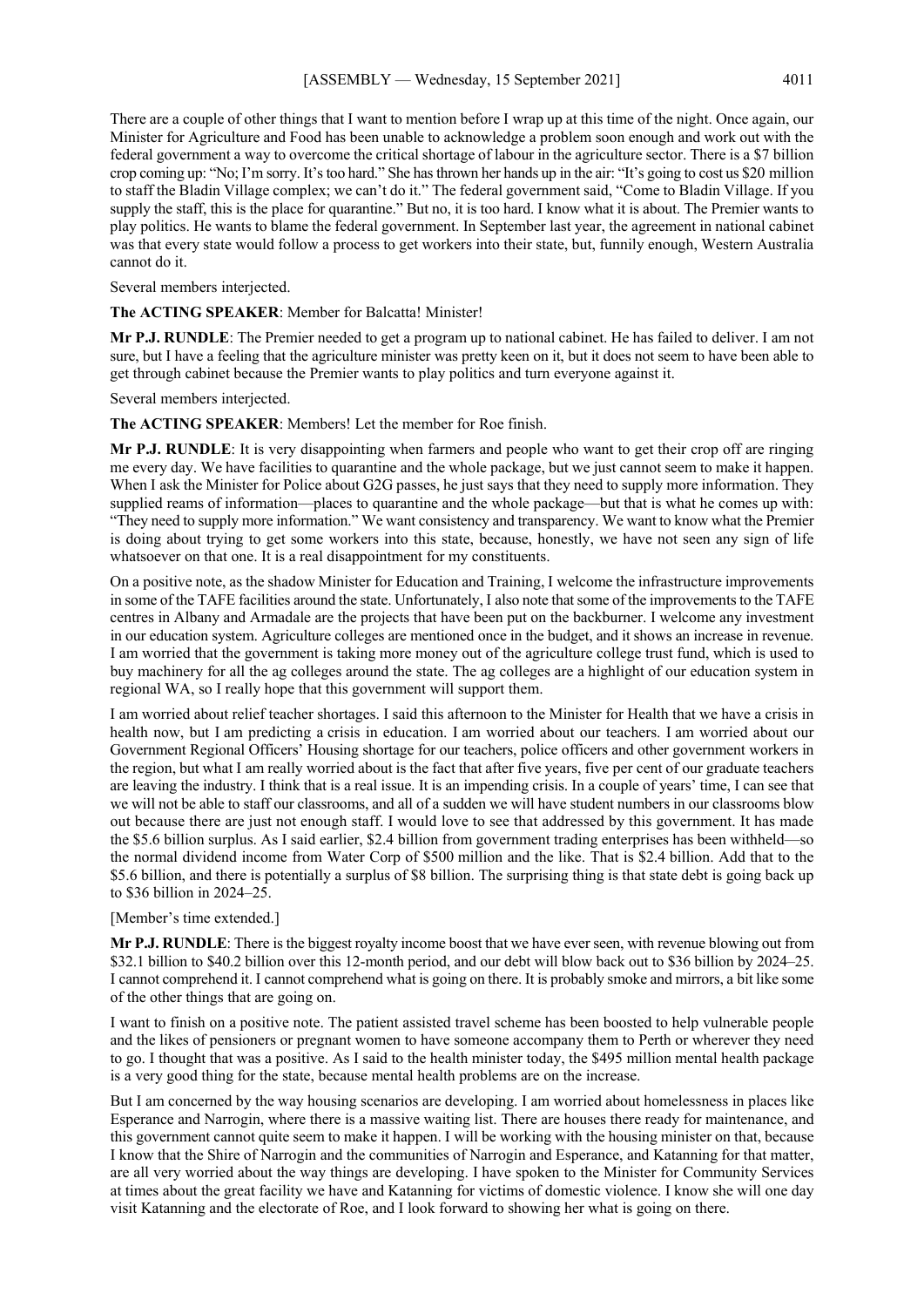As I said, the real worry for me is the pattern that is developing. This government is going down the same path as the Labor government in the early 2000s. I worry for the new members; I worry that they will not be around for that long!

Several members interjected.

**Mr P.J. RUNDLE**: I am! I am worried! The pattern is developing.

**Dr J. Krishnan** interjected.

**Mr P.J. RUNDLE**: I enjoy the company of the member for Riverton, but I am worried that he will be here for only three and a half more years!

Seriously, there is a pattern of arrogance and there is a pattern of a health system in crisis. To top it off, today's electoral reform is very disappointing for the regional communities of WA. I will be very curious to see whether the regional members of the Western Australian Legislative Assembly can put up their hands and say they are voting for a reduction in regional representation, despite the fact that they are here to represent their regional areas. I look forward to seeing —

**Mr D.R. Michael interjected.** 

# **The ACTING SPEAKER (Mrs L.A. Munday)**: Member for Balcatta!

**Mr D.R. Michael** interjected.

**The ACTING SPEAKER**: Member for Balcatta!

**Mr P.J. RUNDLE**: — how they cope with it. I feel sorry for them because they are in a no-win situation. It will be career limiting for them if they put up their hand. You cannot do that in the Labor Party—it is not on. I worry for them as well. I look forward to seeing their response. I will wrap it up there.

**MS E.L. HAMILTON (Joondalup)** [8.55 pm]: It is an honour as the member for Joondalup to rise and make a contribution to the debate on the Appropriation (Capital 2021–22) Bill 2021 and the Appropriation (Recurrent 2021–22) Bill 2021. I am so proud to stand here today to share with members a snapshot of where Joondalup is now and the direction in which it is headed with the McGowan Labor government's strong leadership.

The 2021–22 WA state budget will deliver for all Western Australians. It is a budget that is the result of Labor's financial discipline and strong leadership. We now have an economy that not only has outperformed the rest of the nation, but also is one of the strongest in the world. Importantly, this budget delivers for the Joondalup community. Despite the biggest global economic shock in decades, more Western Australians now have a job than ever before; in fact, 107 000 jobs have been created since the McGowan government came to office. The McGowan Labor government has used its strong surplus position to fund important projects and initiatives, many of which will well and truly set up Joondalup as the second CBD of Perth. The Joondalup community is strong and thriving. I commend the Premier; Treasurer for delivering this great budget.

Upon considering my contribution today, I thought deeply about the long-term future of Joondalup and I built a vision for my electorate. What I must state first is that Joondalup is a place of immense opportunity. I often say that Joondalup is a young city, but it is maturing and so is its local economy. Joondalup boasts the Ocean Reef marina; Joondalup Resort; Quest Joondalup; the premier Joondalup Learning Precinct, which includes Edith Cowan University, North Metropolitan TAFE and the Western Australia Police Academy; the Quadrangle, which is home to Edith Cowan College, Electrical Group Training and a range of businesses employing hundreds of local people; Joondalup Business Park; Yellagonga Regional Park, our Kings Park of the north; and Joondalup Health Campus, which I will talk about in a moment.

Joondalup is home to world-class primary and secondary schools with quality teaching staff, education assistants and administration staff, who are nurturing the leaders of tomorrow. With McGowan's Metronet Yanchep rail extension on track, we have the transport links to connect the population north of Joondalup to the Joondalup city centre. That, too, will continue to boost our local economy. Our city centre has unique potential in that Lakeside Joondalup Shopping Centre is directly connected to our public transport system. Joondalup's infrastructure in our growing north metropolitan region is setting the stage for Joondalup and our northern suburbs to emerge as WA's coast city community. We know that the northern suburbs are booming; it is one of the fastest growing regions in Australia. The Western Australian Planning Commission estimates that the population of the region will grow by 39 per cent to 395 000 people by 2030 and to 740 000 by 2050. We have a population that prides itself on having a broad and successful culturally diverse society, with more than one-third of residents living in Joondalup having been born overseas. Diversity makes Joondalup a place of opportunity. Like me, many people live and work locally and are raising their families in Joondalup. As a government, we are investing—and we will continue to do so—in the future of the WA economy so that our families and kids have strong futures here in WA. Proudly, as the local member for Joondalup, I have a vision that Joondalup is on the trajectory of being a place to not only do business, but also raise your family, realise your aspirations and work to achieve your full potential.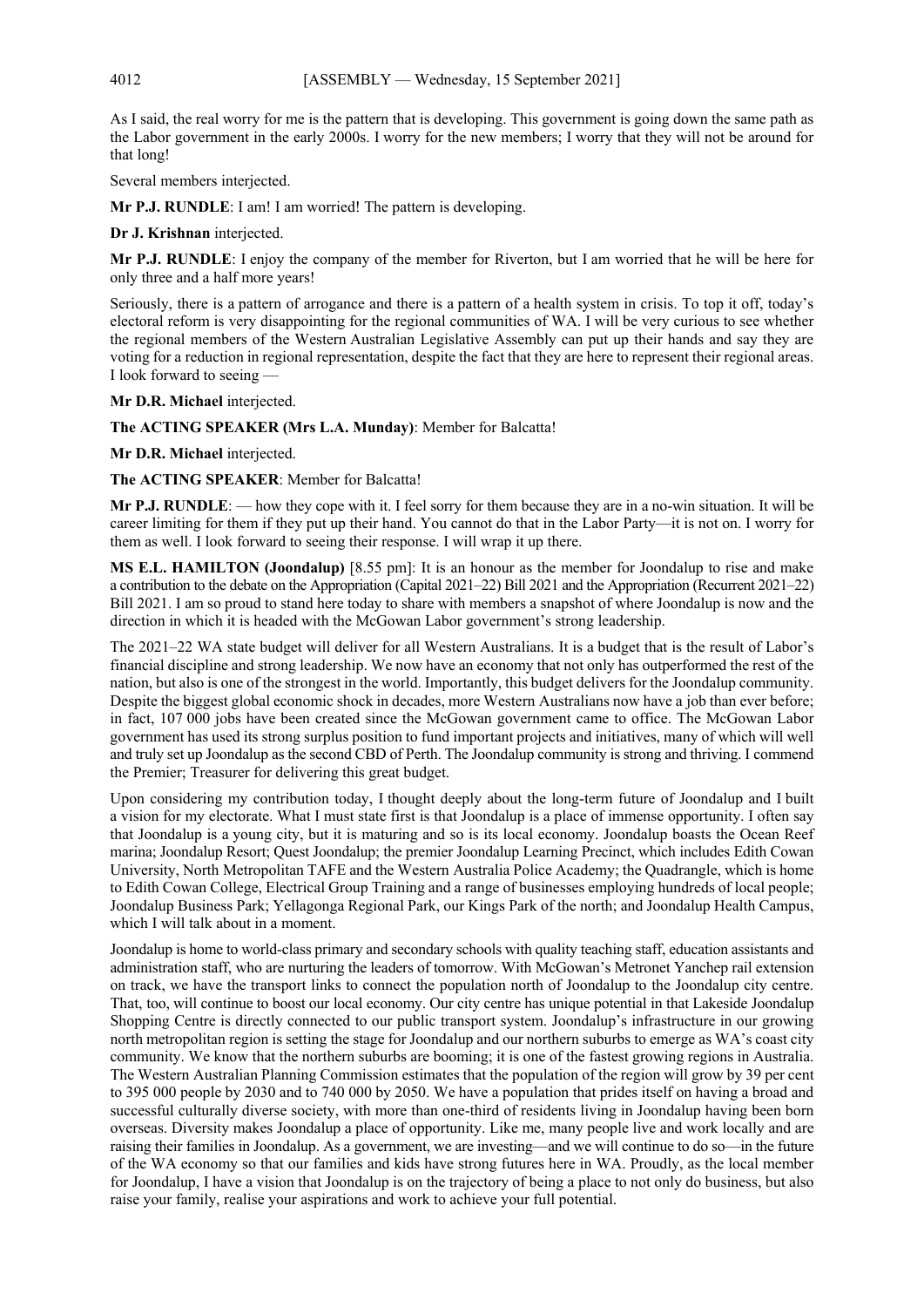Joondalup is a destination where people will be set for life. It is a location that will contribute to the diversification of the WA economy in a meaningful way, with its contribution to the digital economy, particularly the cybersecurity industry. As a member of the state government, I look forward to working with my community to continue to invest in and grow Joondalup. Our government recognises this potential and we are seeing this investment continue to be put into Joondalup.

As I mentioned, we have a local economy that is full of potential and could be a major economic powerhouse in Western Australia. With works underway on major upgrades to our hospital, our major transport network and significant state government projects like Ocean Reef Marina, we are definitely putting Joondalup on the map and creating a world-class destination.

Joondalup residents will benefit from WA Labor's focus on local jobs. Local jobs in Joondalup are also found beyond the array of quality infrastructure in the business precincts that it boasts. With the Western Australian government developing cybersecurity capabilities, cyber and innovation is one of the emerging future industries in Joondalup. Interestingly, Joondalup is very similar in size and location, with similar infrastructure, to Silicon Valley in the United States, a place synonymous with the rise of the computer and electronics industry, as well as the emergence of the digital economy and the internet. I want to see Joondalup become known as the Silicon Valley of Australia. Our local Joondalup economy needs to continue to grow. It cannot afford to stagnate and, with that, we need to harness the immense opportunities in cyber and innovation. We are already considered to be a world leader in the cybersecurity area with the work that is being done at Edith Cowan University. In 2017, the McGowan government delivered on its commitment, unveiling a \$16.7 million new industries fund to create Western Australian jobs through innovation. One of the first initiatives to be supported by the fund was \$800 000 for a Joondalup innovation hub, which brings together the public, private and research sectors to work in an area of existing strength for Western Australia: cybersecurity.

In 2018, a Western Australian node of the federally funded, industry-led AustCyber organisation was established at this Joondalup innovation hub, demonstrating the strength of the local cybersecurity industry. In 2019, the North Metropolitan TAFE in Joondalup at the Kendrew campus received \$356 000 for upgrades to support the creation of a cybersecurity operation centre, which included a hacker and defender room, and a control room. In 2020, the McGowan government's 50 per cent cut to TAFE fees was having a positive impact, with data showing that certificate IV in cyber security had seen 114 additional enrolments, equating to an 85 per cent increase in participation in this course. In addition, \$1.8 million in funding in the 2020–21 budget was allocated for the establishment of the WA government's Cyber Security Operations Centre, which is now in operation.

Earlier this year, I attended the opening of the Sapien Cyber offices located within the recently opened ECU science building. Notably, this building also contains the Cyber Security Cooperative Research Centre, the WA AustCyber Innovation Hub, the Western Australia Police Force technology crime services, ECU's defence research and engagement, and securing digital futures research themes, the school of science teaching labs, and a whole host of other locations. As recently as last month, I joined the launch of Western Australia's newest and most exciting cluster, RoboWest. RoboWest is a cluster of robotics and automation, artificial intelligence, cybersecurity and data science in Western Australia, with a focus on promoting the growth of the supply chain, developing skills and education, timely regulatory reform, and assisting businesses to develop.

Cybersecurity capability in Joondalup is a real asset nationally. Cyber is a growing industry and will shape our local economy. According to AustCyber, Australian cybersecurity is expected to grow to a \$6 billion industry within the next 10 years, creating an additional 11 000 technical-related jobs. With 1.8 million jobs in the cyber industry expected in Australia over the next five years, now is the time to continue to support the growth of this industry locally. Cyber is a future industry that is creating jobs now and will continue to do so into the future.

We often talk about the jobs of the future, which are yet to be created, and how the young people of today will have, perhaps, between five and seven careers in their lifetime. In Joondalup, we started this conversation to build on this opportunity in cyber and innovation. In May this year, I represented the Minister for Lands, Hon Tony Buti, at the City of Joondalup's business breakfast forum, talking about how we are shaping our economic future in Joondalup.

One of the prevalent conversations centred around whether Joondalup is adapting to the changes.

The City of Joondalup often talks about its intention for Joondalup to become a digital city. All levels of government will need to work together to achieve this goal of harnessing our digital capabilities and ensuring we are leading the way and creating the footprint of what will be a powerhouse of cyber and innovation and creating pathways into these jobs of the future in Joondalup. As a start, I want to see us taking the lead in looking to how we will be nurturing the workforce that will be needed to support this new and emerging industry. This will require a seamless education transition, particularly for students wishing to study cyber for a job in the industry. We need a pathway where students have strong introductions to science, technology, engineering and mathematics in primary school, specialisation in cyber subjects at secondary school, with the pathway to continue studies at TAFE and, for those students who wish, to continue tertiary studies at university. This path has already well and truly been embarked upon.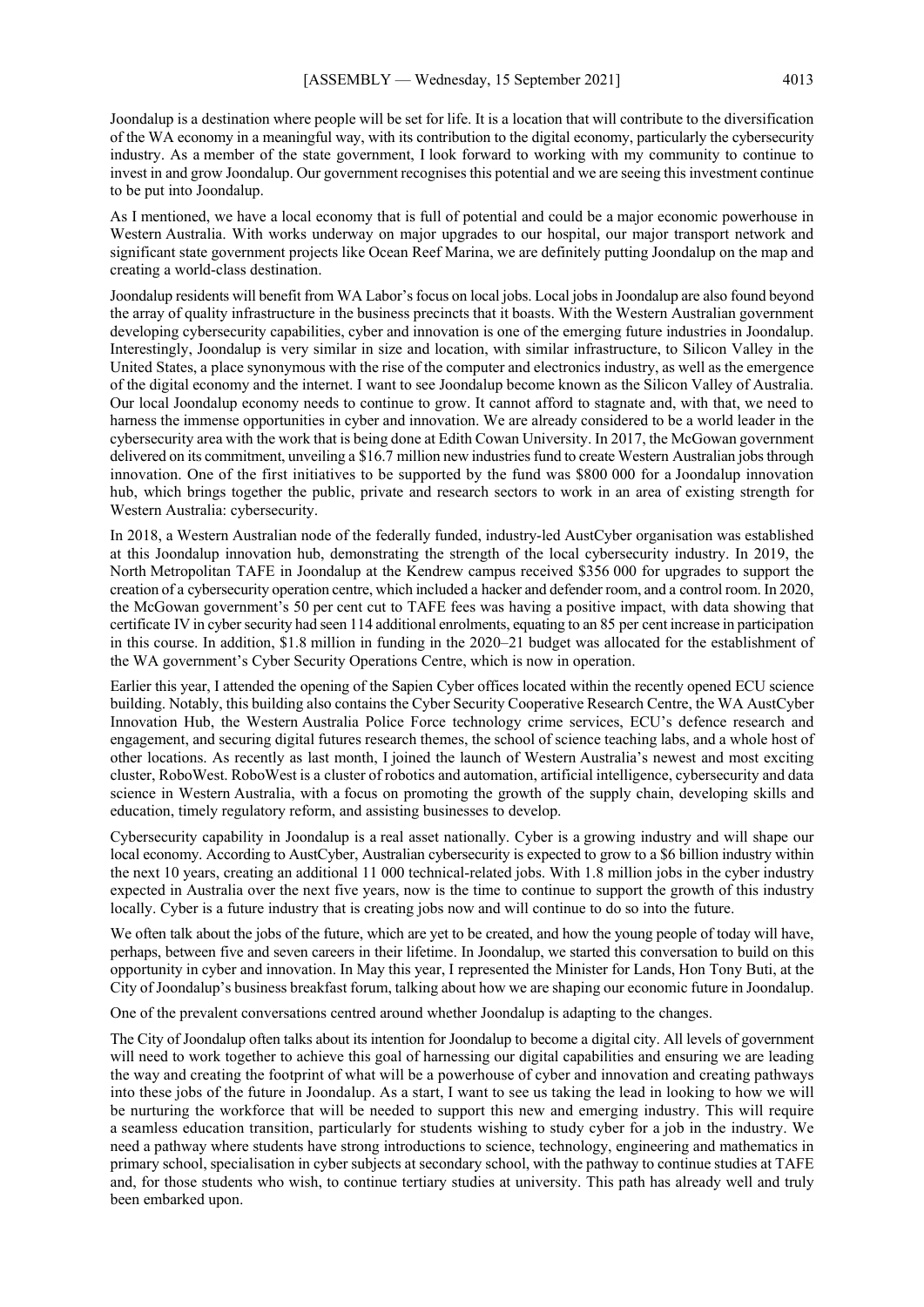Funding is provided in the state budget for 9 000 secondary student places for students to participate in a range of approved vocational education and training courses over the course of the budget, with 1 000 of those being delivered in 2021. I know that the availability of cyber certificate courses will benefit local high schools in my electorate. I feel that high schools like Ocean Reef Senior High School are well suited to benefit from investment such as this in student studies. I am also happy with our announcement of a VET taster program in year 9. It will enable students to consider career choices earlier, as we know that these vocational course trials are pathways to skilled jobs. Year 9 is the right time for consideration to be given. As a mum of two teenagers—one 13 and one 16—I know that this is the time when students start to make their subject selections. We need specialists in this field to ensure we have the workforce that can tackle current challenges and those that will emerge in the future.

We have to respond, adapt and innovate with the times that we are in and where we are going. The traditional ways of doing business and operating are changing. Gone are the days of business as usual or going about things the way we have always done. COVID has presented many challenges, but with those challenges come many opportunities. Disruptive thinking is a concept that has come about as a consequence of COVID and is full of opportunities. For the industries of the future, disruptive thinking is an immense opportunity that needs to be embraced at every level.

Our government flexed and moved in the nimblest of ways at the beginning of the COVID outbreak. Our education systems rapidly transitioned to online learning in the early stages of COVID. Zoom meetings are now a usual way of operating. Our healthcare system is enabling different ways of thinking and providing health care. With a steadily ageing population, the staff who care for them are bridging gaps with robotics, artificial intelligence and digital innovation. Flexibility in the workplace is being embraced. The way we approach the workforce of today can best be done in an environment of disrupted thinking. Now is the time to ask and ponder: how can it be done better, how can we respond, how can we adapt and how can we innovate?

When students in my local schools start to think about subject selection, the age-old question, which makes every teenager cringe, will often be put; that is, what do you want to be when you grow up? Most students are no longer able to answer that question as there is no way of knowing what options will truly be available to them. Instead, the driving questions are: what challenges do you want to fix, what change do you want to see, and how can it be done better?

The world is becoming digital, and future growth relies on strong connectivity. With over 13 000 local businesses in the City of Joondalup, I understand that many challenges arise when navigating keeping a business afloat. I have mentioned before in this place that I am the daughter of a nurse and an accountant. In my early years, my father became a small business owner in a number of areas. I was brought up in a household that relied on the income of these businesses. Throughout my teenage years, and even during my tertiary studies, I became more involved in the family business. Today, as the member for Joondalup, I understand how small businesses need to pivot and move. I am actively involved in our business community.

Local businesses face a number of challenges, including how they can keep pace with the digital world. This includes operating back-of-house information in the digital space and ensuring that information, data and business systems are kept safe and secure. I am very interested in the way that businesses are able to navigate this challenge. We know that data on the cost of cybercrime to small businesses in Australia, and even in WA, is quite difficult to measure. However, I know that many small businesses in my electorate have been victims of cyber attacks. One in particular was held to ransom and their business was decimated. Cybersecurity for a small business is a current challenge and one that I will continue to raise awareness of, particularly given our capabilities.

Physical connectivity is another key to a thriving CBD. We have a unique city centre in Joondalup with a public transport network quite literally on our doorstep. We have seen a record investment in major transport projects across WA, including \$5.7 billion in 15 Metronet projects. The one that is particularly relevant to my electorate is the Yanchep railway line extension. We will see \$11.7 billion in road projects and upgrades delivered over the next four years. We have implemented a cap on the cost of train and bus tickets to a standard two-zone fare, which will save some northern suburbs residents hundreds of dollars each year. Locally, I am working hard to deliver better community connectivity that will enable Joondalup to grow. In my first term, local residents raised the idea of an electric CAT bus trial in Joondalup. I presented the idea to the Minister for Transport, and I am pleased that Perth's first electric CAT buses are soon to start rolling through Joondalup, and I am looking forward to working on this issue more broadly.

Investment in health is at the fore of this budget. Speaking of creating local jobs and valuable infrastructure, recently it was great to see firsthand, alongside Deputy Premier; Minister for Health Roger Cook, that the progress on the \$256.7 million Joondalup Health Campus expansion is well underway. Progress on the development of stage 2 of the project, which has moved to the construction stage for the last of the remaining work, is a priority for me in Joondalup. The McGowan Labor government is putting patients first and delivering on its commitments. The construction of a new 12-bay influenza-like illness unit as part of the emergency department expansion is nearing completion. The expansion will increase the hospital's capability to safely manage patients with infectious diseases, including COVID-19. The emergency department works, including the behavioural assessment urgent care clinic,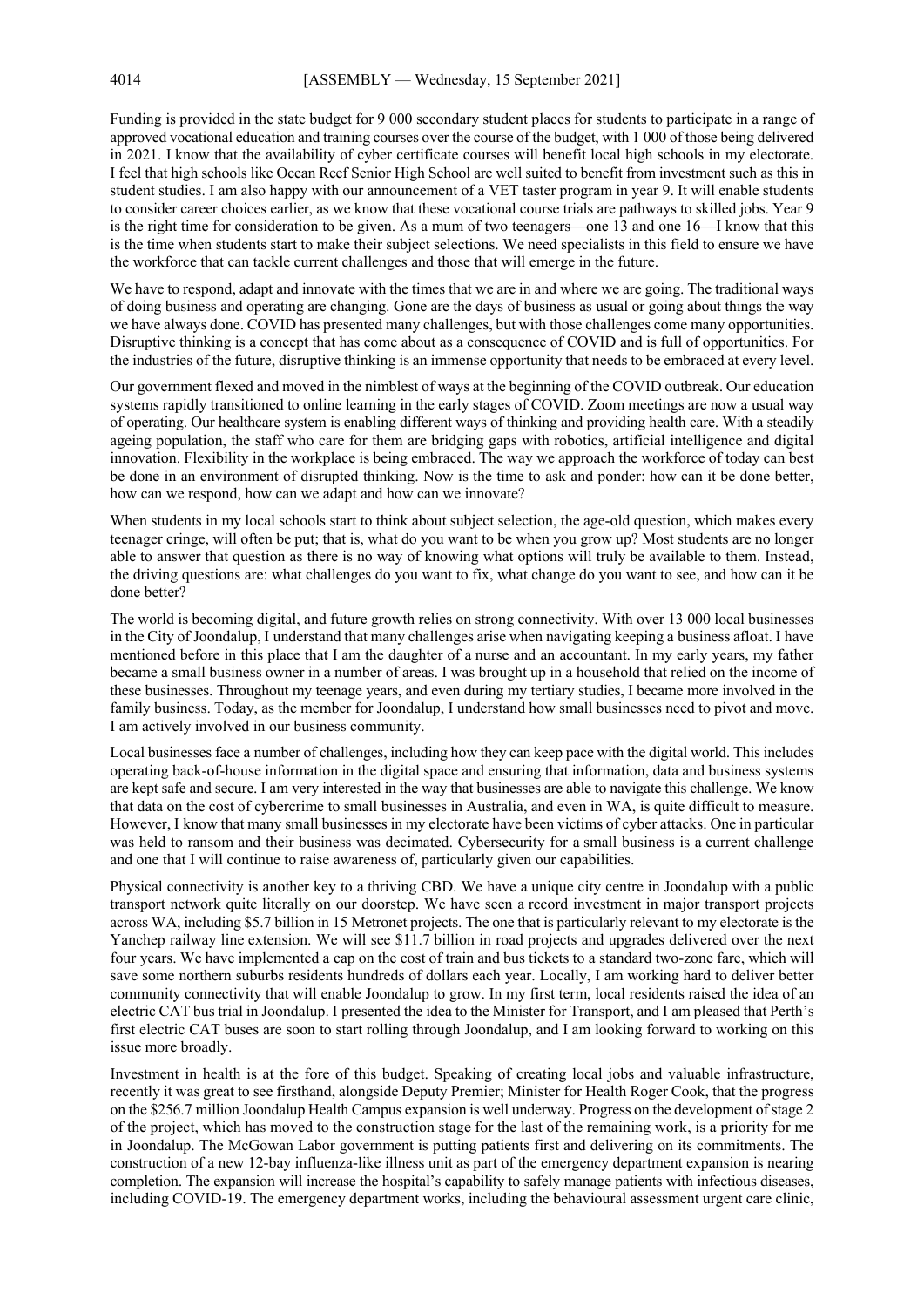is due to be completed early next year. Construction to expand the capacity of the multistorey car park by an additional 215 parking bays is well underway. With 72 per cent of staff who work at Joondalup Health Campus living in the local catchment area, I know that these upgrades are welcome.

I am always out and about in the community talking with locals, and it is clear that these challenging times have brought with them mental health challenges. The conversations that keep arising are about the challenges faced by young people in our community.

## [Member's time extended.]

**Ms E.L. HAMILTON**: That is why I am very pleased to see in this state budget a record investment of \$495 million to boost mental health services, which includes \$129.9 million for youth mental health services and initiatives. As part of the upgrades that are happening at Joondalup Health Campus, there will be 32 new acute mental health inpatient beds, 12 emergency department bays, additional inpatient beds, critical care beds, an operating theatre and a catheterisation lab. We will also have the specialised urgent care clinic, like I mentioned, and parking bays. I am also looking forward to making sure that at our local hospital we support young people who are facing mental health challenges. Further to the investments and the upgrades that are happening, we have already seen a \$7.1 million investment for a new mental health observation area; \$5 million for a 12-bed comprehensive stroke unit; and \$1.9 million for five interim palliative care beds, which I hope will soon become permanent. The expanded hospital facilities will create hundreds of construction jobs and there will be real benefits for our communities. Particularly in these times, I feel that the health and wellbeing of our friends, family and community is what matters most. Joondalup Health Campus has one of the busiest emergency departments in Australia and is one of the largest hospitals in WA in one of the fastest-growing regions in Western Australia. We are delivering on these major upgrades to meet the growing demands and to ensure that locals can receive the quality health care they need close to home.

I must also acknowledge that Joondalup Health Campus has been at the forefront in dealing with the COVID pandemic. The agility with which the hospital dealt with patients from the *Artania* and other cruise ships at the onset of COVID and the way it has continued throughout the time we have faced COVID, is to be highly commended. I would like give thanks to each and every one of the hardworking hospital staff—nurses, doctors and administration staff—who has worked and continues to work at the Joondalup hospital, and to those throughout our entire healthcare system, we say thank you.

Further to the government's investment in health, I also am pleased to see that we are continuing to invest in training opportunities in the health sector, particularly through the two new free skill sets that have been added to the certificate III pathology collection course through the Lower Fees, Local Skills initiative available through North Metropolitan TAFE. These were implemented to meet urgent demand for trained pathology and COVID-19 specimen collectors. Pathology workers are in high demand and they play a frontline and crucial role in WA's COVID-19 response. Free for everyone, the short course has been developed in consultation with industry and delivers highly transferrable skills to prepare participants for work in hospitals, outpatient clinics, GP clinics and a range of other healthcare settings. Further in 2019, the health and wellness training centre at the North Metropolitan TAFE McLarty campus underwent a major refurbishment, with \$950 000 allocated there. The allied health and social assistance training areas at the campus have also undergone a \$1.85 million refurbishment, which is assisting WA to meet the skilled workforce needs of the NDIS rollout. These facilities delivered by the McGowan Labor government enable students to develop hands-on skills, a critical part of our work in boosting jobs and opportunities in this state.

It would also be remiss of me in making a contribution to the appropriations bill not to provide the house with an update on the progress of the very exciting Ocean Reef marina project. Work is on track. The Hodges Drive extension has been opened. The outer seawalls are being constructed. I am very happy to see that there are onsite learnings happening, and connections with local schools.

The time I have to contribute to this debate today is simply not long enough to address all the projects that are being delivered in Joondalup to our local schools, sporting groups, community groups and much more, but they are significant. I want to thank the local community for placing their trust in me for a second term. I am going to continue to work to ensure that they are represented in this Parliament. I would like to commend the 2021 budget to the house.

Debate adjourned, on motion by **Mr D.R. Michael**.

*House adjourned at 9.15 pm \_\_\_\_\_\_\_\_\_\_*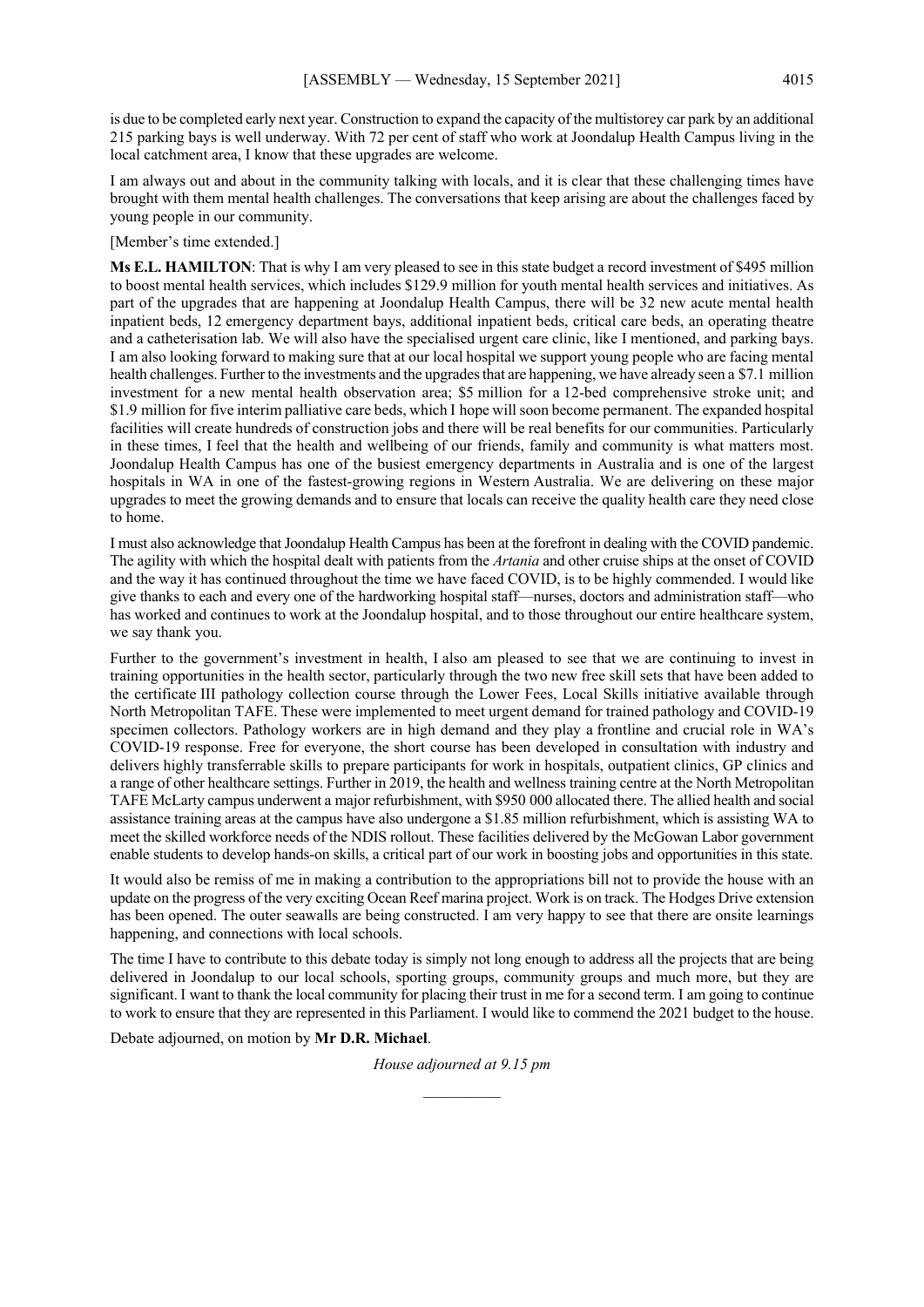# **QUESTIONS ON NOTICE**

Questions and answers are as supplied to Hansard.

# MINISTER FOR WATER — PORTFOLIOS — TRAFFIC INFRINGEMENTS

# **197. Ms M.J. Davies to the Minister for Water; Forestry; Youth:**

I refer to all agencies or departments under the Minister's responsibility and I ask for the period 30 June 2017 to date:

- (a) How many traffic infringements have been received by employees for any taxpayer funded vehicle within any department or agency? Please detail each offence by financial year, cost of infringement and damage caused to the vehicle;
- (b) For those in (a) please detail:
	- (i) Cost of infringement;
	- (ii) Damage caused to the vehicle;
	- (iii) If the vehicle needed replacement or repairs and if yes, the cost(s) associated;
	- (iv) If any injuries occurred, to whom and what type of injury;
	- (v) If the driver could not be identified; and
	- (vi) If WA Police seized the vehicle and for how long; and
- (c) What is the total value of infringements by each financial year?

# **Mr D.J. Kelly replied:**

Aqwest

|     |       | 2017/2018                                                           | 2018/2019                                                                                          | 2019/2020                                                                     | 2020/2021                                                | $2021 -$<br>3 August 2021 |
|-----|-------|---------------------------------------------------------------------|----------------------------------------------------------------------------------------------------|-------------------------------------------------------------------------------|----------------------------------------------------------|---------------------------|
| (a) |       | 2                                                                   |                                                                                                    |                                                                               |                                                          | Nil                       |
| (b) | (i)   | 1 infringement at<br>$$200$ each<br>1 infringement at<br>\$400 each | 1 infringement at<br>\$600 each                                                                    | 1 infringement at<br>\$200 each<br>1 infringement at<br>\$400 each            | 1 infringement at<br>$$200$ each                         | N <sub>il</sub>           |
|     | (ii)  | Nil                                                                 | Nil                                                                                                | Nil                                                                           | Nil                                                      | N <sub>il</sub>           |
|     | (iii) | Not applicable                                                      | Not applicable                                                                                     | Not applicable                                                                | Not applicable                                           | Not applicable            |
|     | (iv)  |                                                                     | No, not applicable   No, not applicable                                                            |                                                                               | No, not applicable   No, not applicable   Not applicable |                           |
|     | (v)   | Not applicable                                                      |                                                                                                    | No, not applicable   No, not applicable   No, not applicable   Not applicable |                                                          |                           |
|     | (vi)  |                                                                     | No, not applicable   No, not applicable   No, not applicable   No, not applicable   Not applicable |                                                                               |                                                          |                           |
| (c) |       | \$600                                                               | \$600                                                                                              | \$600                                                                         | \$200                                                    | Nil                       |

Busselton Water

|     |       | 2017/2018          | 2018/2019                        | 2019/2020                        | 2020/2021                         | $2021 -$<br>3 August 2021 |
|-----|-------|--------------------|----------------------------------|----------------------------------|-----------------------------------|---------------------------|
| (a) |       | Nil                | 2                                | 2                                | 2                                 | Nil                       |
| (b) | (i)   | Nil                | 2 infringements<br>at \$100 each | 2 infringements<br>at \$100 each | 1 infringement at<br>$$100$ each  | Nil                       |
|     |       |                    |                                  |                                  | 1 infringement at<br>\$200 each   |                           |
|     | (ii)  | Nil                | Nil                              | Nil                              | Nil                               | Nil                       |
|     | (iii) | Not applicable     | Not applicable                   | Not applicable                   | Not applicable                    | Not applicable            |
|     | (iv)  | Not applicable     | No, not applicable               | No, not applicable               | No, not applicable Not applicable |                           |
|     | (v)   | Not applicable     | Not applicable                   | Not applicable                   | Not applicable                    | Not applicable            |
|     | (vi)  | No, not applicable | No, not applicable               | No, not applicable               | No, not applicable Not applicable |                           |
| (c) |       | Nil                | \$200                            | \$200                            | \$300                             | Nil                       |